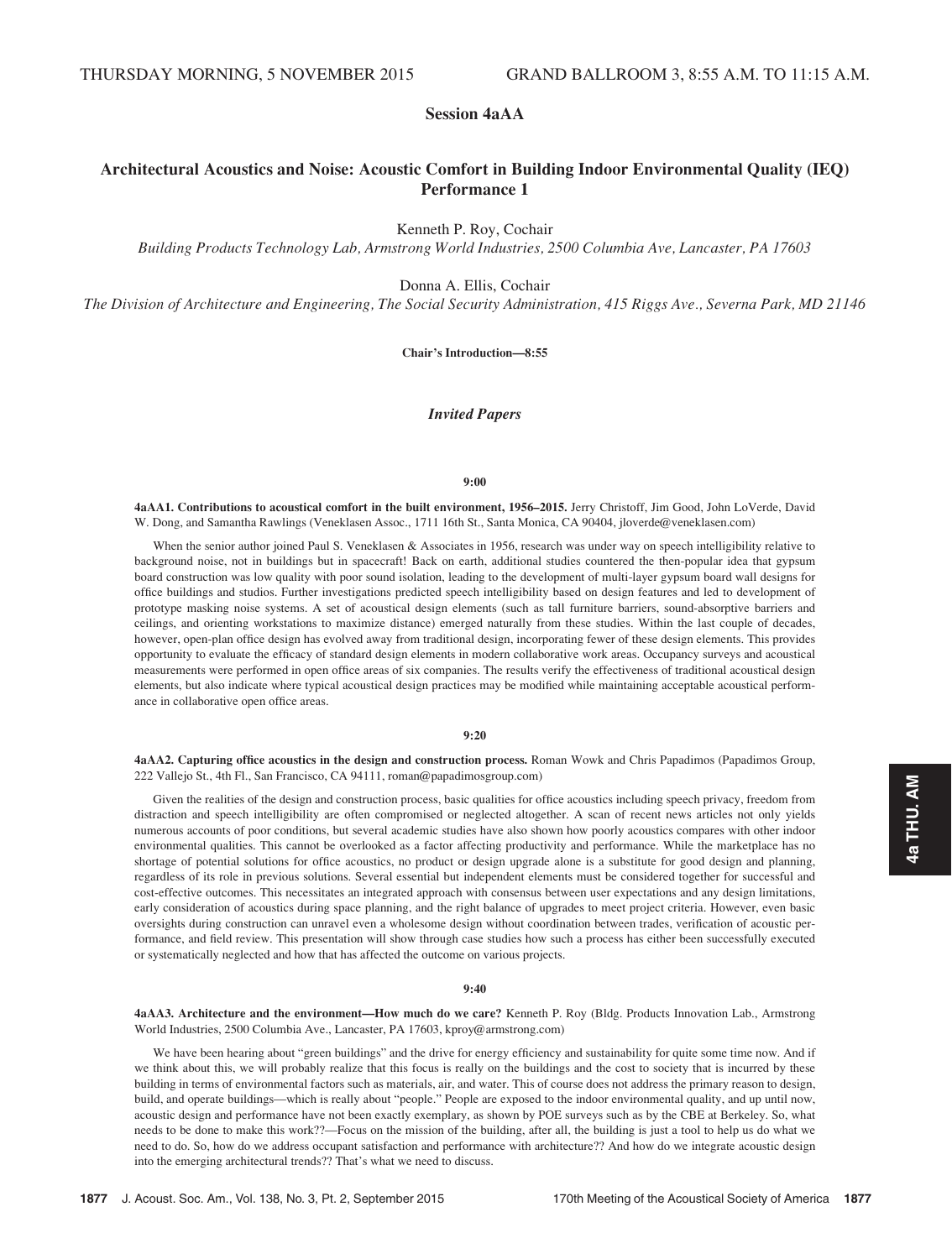## 10:00–10:15 Break

## 10:15

4aAA4. Research methods to investigate the effects of acoustics on occupant comfort and productivity in the built environment. Michelle C. Vigeant and William P. Bahnfleth (Graduate Program in Acoust. and Dept. of Architectural Eng., The Penn State Univ., 201 Appl. Sci. Bldg., University Park, PA 16802, vigeant@engr.psu.edu)

A number of factors affect building indoor environmental quality (IEQ), principally thermal environment (temperature, humidity, and air movement), indoor air quality (IAQ), lighting, and acoustics. Most studies on comfort or preference and virtually all dealing with health and productivity focus on thermal environment and IAQ. However, a recent meta-analysis showed that thermal comfort ranks only slightly higher in importance than acoustic comfort and IAQ (Frontczak & Wargocki 2011). Although not focused on acoustics, these prior studies do provide insight into appropriate methodologies. Perceived IEQ is the most widely studied since it is relatively simple to measure and can be compared to perception-based acceptability criteria. Some investigations go beyond formal surveys by including quantitative measures, such as overall productivity, student learning, and health. These data can be used for monetization of benefits and cost, where the typical finding in studies focused on the thermal environment and IAQ is as high as 10:1. Overall, the field of IEQ needs to move from perceived quality metrics to performance metrics, but more work is needed to establish sufficiently accurate quantitative measures. These advances will be especially beneficial to building occupants by providing better working environments both in terms of health and productivity.

## 10:35

4aAA5. The national opera theatre in Bucharest—Update of the room-acoustical properties. Wolfgang Ahnert, Tobias Behrens (ADA Acoust. & Media Consultants GmbH, Arkonastr. 45-49, Berlin D-13189, Germany, wahnert@ada-amc.eu), and Radu Pana (Univ. of Architecture and Urbanism "Ion Mincu", Bucarest, Romania)

After the destruction of the old opera house in WWII, the new edifice was designed in 1952–1953. The hall and the pit was almost not changed over the time, so based on the original design the hall acoustics was like in classic opera house not very lively, i.e., very dry. Also, the mutual hearing of the musicians in the pit and between the singers on stage and the musicians was not good. The facelift of the hall involved significant changes of the orchestra pit. A new lift has been built, and the cover of the musicians in the pit has been reduced. Also, the secondary structure of all wall and ceiling parts in the pit has been modified. The same has been done in hall, the carpet in the stalls, and the galleries has been substituted by a parquet floor, the absorbing materials in the boxes, and other wall parts was exchanged by wood panels and the completely absorbing chairs have been changed to less absorbing ones. Acoustic measurements have been done before and after the refurbishment. The paper will describe all changes and the achieved results.

## 10:55

4aAA6. Source qualification environments and their impact on speech privacy measurements in open offices. Sean Browne and Kenneth Good (Armstrong World Industries, 2500 Columbia Ave., Lancaster, PA 17604, sdbrowne@armstrong.com)

The ASTM standards for measuring speech privacy in an open office call for specific loudspeaker dimensions and performance attributes. The standards also details specific testing environments required to qualify those attributes and set measurement reference levels. Often times, these environments are not accessible or practical during the course of a field measurement. Several additional test environments were explored in addition to the preferred and alternate test environments defined in ASTM E1179. The reference levels from these alternate environments were used, and the resulting speech privacy measurements were compared.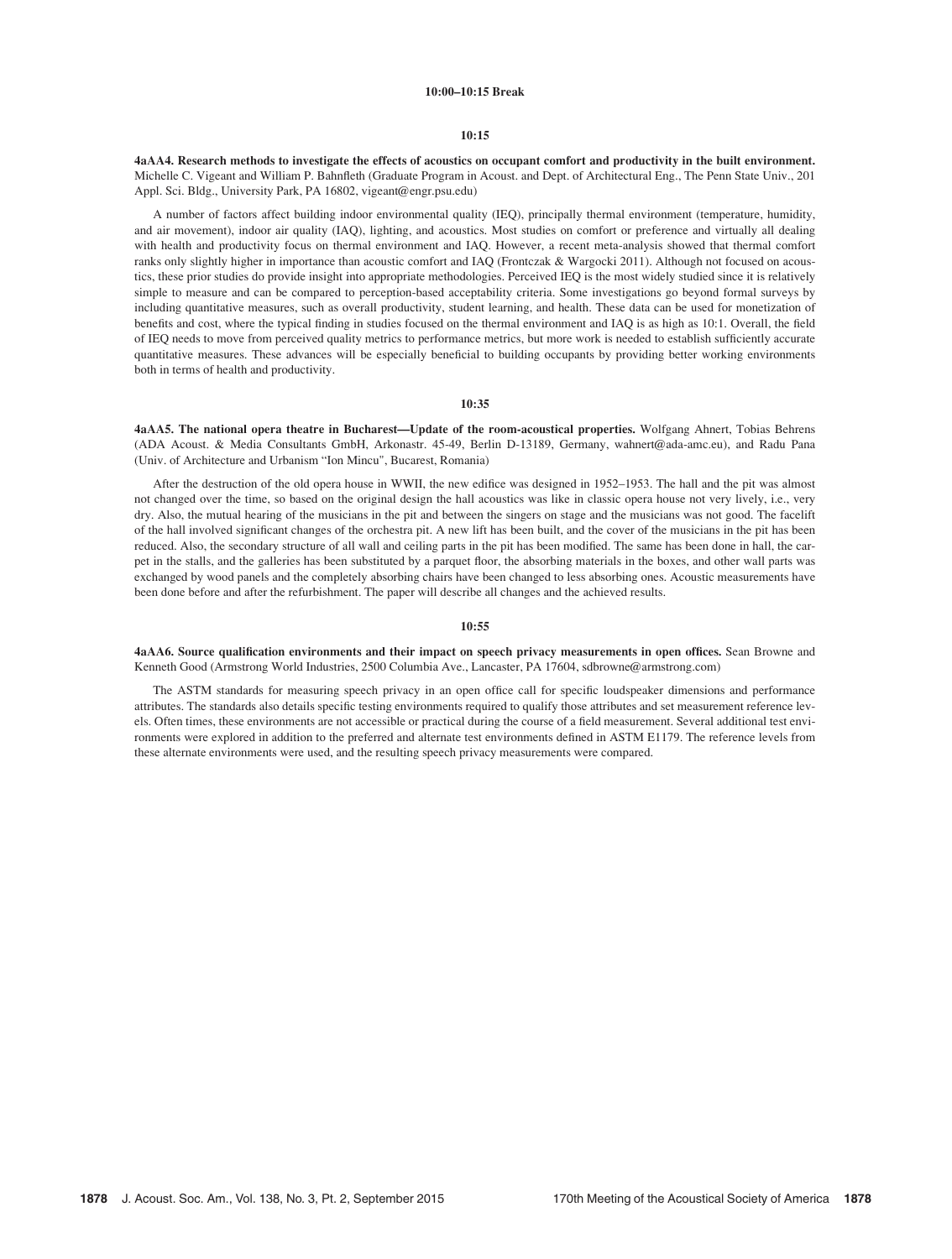# Session 4aAB

# Animal Bioacoustics: Avian Bioacoustics

Micheal L. Dent, Cochair Psychology, University at Buffalo, SUNY, B76 Park Hall, Buffalo, NY 14260

Robert Dooling, Cochair Psychology, Univ of Maryland, Baltimore Ave, College Park, MD 20742

# Invited Papers

#### 8:30

4aAB1. Auditory temporal resolving power in birds. Robert Dooling (Psych., Univ. of Maryland, Baltimore Ave., College Park, MD 20742, rdooling@umd.edu)

There has long been the notion that bird song contains acoustic features, which are inaccessible to human listeners. Field and laboratory studies suggest that birds hear both the spectral and gross temporal features of bird song much like we do. But how precisely birds perceive their auditory world still remains somewhat of a mystery. Here, I review psychophysical studies that provide evidence that birds have an exquisite sensitivity to temporal fine structure in their vocalizations putting some aspects of bird vocalizations out of reach of human hearing. Work with zebra finches, in particular, shows that these birds are capable of discriminating between positive and negative Schroeder harmonic complexes at high fundamental frequencies. These birds can also discriminate temporal fine structure changes in their vocal signals that are well below human thresholds. Whether this ability is used for communication is still not clear but it could underlie the better-than-expected ability of birds to localize sound and to assess the effects sound degradation and reverberation as a complex sound travels through the natural environment.

#### 8:55

4aAB2. Seemingly simple songs: Black-capped chickadee song revisited. Christopher B. Sturdy (Psych., Univ. of AB, P-217 Biological Sci. Bldg., Edmonton, AB T6G2E9, Canada, csturdy@ualberta.ca)

Our lab has been studying songbird communication from an integrative perspective for over 13 years. A significant part of this program involves conducting bioacoustic analyses of vocalizations that are critical to survival. Initially, black-capped chickadees and their chick-a-deecall were our main research focus. In more recent years, we have turned our attention back to the fee-bee song, intensely studied by Weisman, Ratcliffe, and colleagues. Our re-examination of the fee-bee song revealed several, previously unreported features of this seemingly acoustically simple vocalization. We showed that songs contain regionalized cues for dominance status, and that females respond differentially to dominant song playback irrespective of their geographic origin. Moreover, females themselves produce a fee-bee song not previously reported in the literature. Female song is acoustically distinct from male song, and we have used operant conditioning experiments to identify features that can be used to identify sex of the singer. Finally, we have begun to explore neural response to different vocalizations, including song, and found that responses vary by singer, listener, and vocalization type. Our current efforts are aimed at unraveling the acoustic basis of communication in this nearly ubiquitous North American species.

#### 9:20

4aAB3. How birds perceive the auditory scene. Micheal L. Dent (Psych., Univ. at Buffalo, SUNY, B76 Park Hall, Buffalo, NY 14260, mdent@buffalo.edu)

How are birds able to effectively communicate for survival? How do they separate auditory objects that overlap on the tympanum? How do they perceive distance, overlapping sounds, and noisy signals? In many ways, birds decipher the auditory world in the same way humans do. We know they use intensity as a primary cue for distance perception, that they spatially segregate signals and noise to better hear certain signals, that they are susceptible to auditory illusions, and that spectrotemporally complex and biologically relevant signals are often better isolated than simple tonal sounds. We know these things and more from psychophysical studies in the laboratory where birds are trained to be reliable observers, using operant conditioning techniques in a controlled environment. Subjects are trained to peck keys for food reinforcement when they detect, discriminate, identify, or localize sounds. Years of research on the foundations of hearing in these animals leads us to the present day, where birds are asked much more complicated questions in studies that more closely resemble their natural auditory world. For birds, being able to hear and isolate communication signals in the environment is crucial, and we have discovered much about how they do this in complex acoustic environments.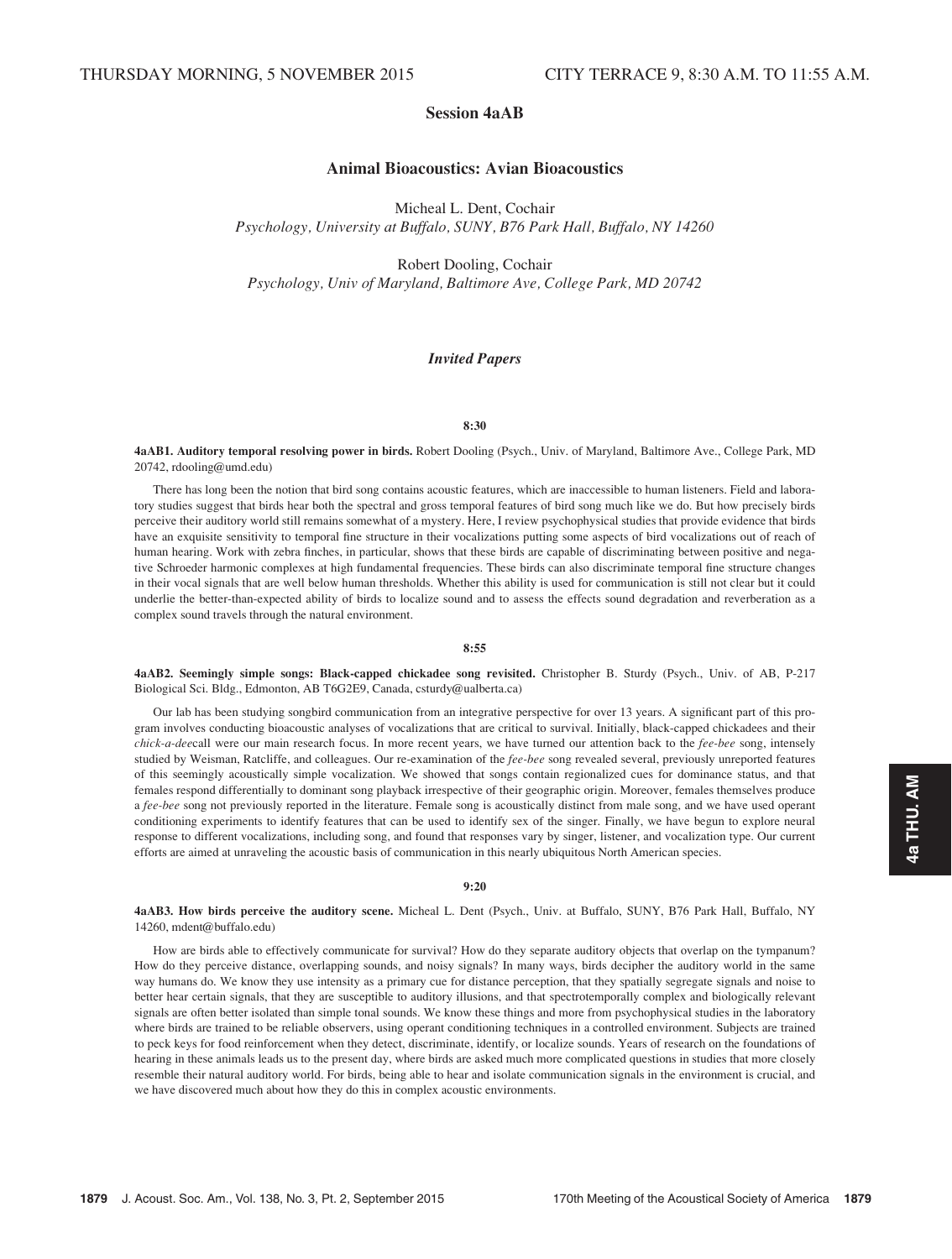4aAB4. Evolution of song complexity in Bengalese finches: Sexual selection and domestication as two factors. Kazuo Okanoya (Life Sci., The Univ. of Tokyo, 3-8-1 Komaba, Meguro-ku 153-8902, Japan, cokanoya@mail.ecc.u-tokyo.ac.jp)

Bengalese finches (BFs) are domesticated strains of wild white-rumped munias (WRMs) imported from China to Japan 250 years ago. BF songs are composed of multiple chunks and each chunk is a combination of 2–4 song notes. Chunks are then arranged in a finite-state probabilistic automaton. We studied how and why BFs sing such complex songs. We found the following facts. (1) The ancestral strain sing simpler songs. (2) There is high learning specificity in WRMs but not in BFs. (3) BFs have larger song control nuclei and higher level of glutamate receptor gene expressions than WRMs. (4) Both BF and WRM females prefer complex songs as measured by the nest string assay and males with complex songs are physically fitted than the males with simpler songs. These results promoted sexual selection scenario of song complexity in BFs. We further examined factors related with domestication. We examined songs of WRMs in subpopulations of Taiwan. Where there is a sympatric species to WRMs, songs were simpler. This leads to a hypothesis that in the wild songs needed to be simple to secure species identification, but under domestication this constrains was set free. [Work supported by JSPS Kakenhi #23118003.]

### 10:10–10:25 Break

## $10:25$

4aAB5. What does Da Vinci have to do with it? Laurie L. Bloomfield (Psych., Algoma Univ., 1520 Queen St. E., Sault Ste. Marie, ON P6A2G4, Canada, laurie.bloomfield@algomau.ca)

It may seem unusual to suggest a relationship between Leonardo Da Vinci (1452–1519) and the study of avian communication, as he is perhaps better known for his attempts at developing a theory of human flight based on the principles of avian flight. His approach, however, was that "from the study of structure comes the knowledge of function." Here, I present how an understanding of the structure of the various vocalizations produced by chickadees may lend to an understanding of the function of these vocalizations. Chickadees are an excellent model system for this type of research given that they produce various calls that are comprised of individual units that may function in different ways. We have conducted several bioacoustics analyses in the search for similarities and differences among call structures, as well as attempted to delineate the bioacoustical markers that would provide meaningful information to listeners. Further, I will discuss what constitutes human "language" and how the calls of chickadees may satisfy the criteria for a non-human language. With this in mind, we use various field and laboratory techniques in an attempt to understand the structure of vocalizations which may in turn convey information regarding the function of the vocalizations.

#### 10:50

4aAB6. Extreme vocal plasticity in adult budgerigars: Analytical challenges, social significance, and underlying neurogenetic mechanisms. Timothy F. Wright (Biology Dept., New Mexico State Univ., Foster Hall, MSC 3AF, Las Cruces, NM 88003, wright@ nmsu.edu), Erina Hara (HHMI Janelia Farms, Ashburn, VA), Anna M. Young (Otterbein Univ., Colombus, OH), Marcelo Araya Salas (Biology, New Mexico State Univ., Las Cruces, NM), Christine R. Dahlin (Univ. of Pittsburgh Johnstown, Johnstown, PA), Osceola Whitney (Biology, New Mexico State Univ., Las Cruces, NM), Esteban Lucero (Anschutz Medical Ctr., Univ. of Colorado Denver, Denver, CO), and Grace Smith Vidaurre (Biology, New Mexico State Univ., Las Cruces, NM)

Vocal learning is a complex trait that is expressed differently across different taxa. While many of the best-studied species exhibit close-ended learning, in which vocal signals are learned from adult tutors during juvenile critical learning periods, other species have open-ended learning in which new signals are learned throughout life. Budgerigars (Melopsittacus undulatus) are an extreme example of an open-ended learner, in which both sexes have a repertoire of multiple contact calls types that continually change through adulthood to match the call types of social associates. We discuss the analytical challenges posed by the rapid plasticity of the budgerigar vocal repertoire and compare results from several different approaches to characterizing call variation. We then consider the social implications and benefits of contact call matching in fission–fusion groups. Finally, we examine the mechanisms underlying this plasticity, with a special focus on the role of the gene  $FoxP2$ . We find downregulation of  $FoxP2$  mRNA and protein in the primary parrot vocal learning center, MMSt, across a variety of social conditions in which birds also show vocal plasticity. The results support the hypothesis that  $FoxP2$  is a key gene regulating the neural plasticity that underlies the persistent vocal plasticity exhibited by budgerigars.

#### 11:15

4aAB7. Context-dependent categorical perception in a songbird. Stephen Nowicki (Biology, Duke Univ., 214 Biological Sci. Bldg., Durham, NC 27708, snowicki@duke.edu)

The division of continuously variable acoustic signals into discrete perceptual categories is a fundamental feature of human speech. Other animals have been found to categorize speech sounds much the same as humans do, although little is known of the role of categorical perception by animals in their own natural communication systems. A hallmark of human categorical perception of speech is that linguistic context affects both how speech sounds are categorized into phonemes, and how different versions of phonemes are produced. I first review earlier findings showing that a species of songbird, the swamp sparrow, categorically perceives the notes that constitute its learned songs and that individual neurons in the bird's brain show categorical responses that map onto its behavioral response. I then present more recent data, using both discrimination and labeling tests, that show how swamp sparrows perceive categorical boundaries differently depending on context. These results demonstrate that there is a more complex relationship between underlying categorical representations and surface forms in the perception of birdsong. To our knowledge, this work suggests for the first time that this higherorder characteristic of human phonology is also found in a nonhuman communication system.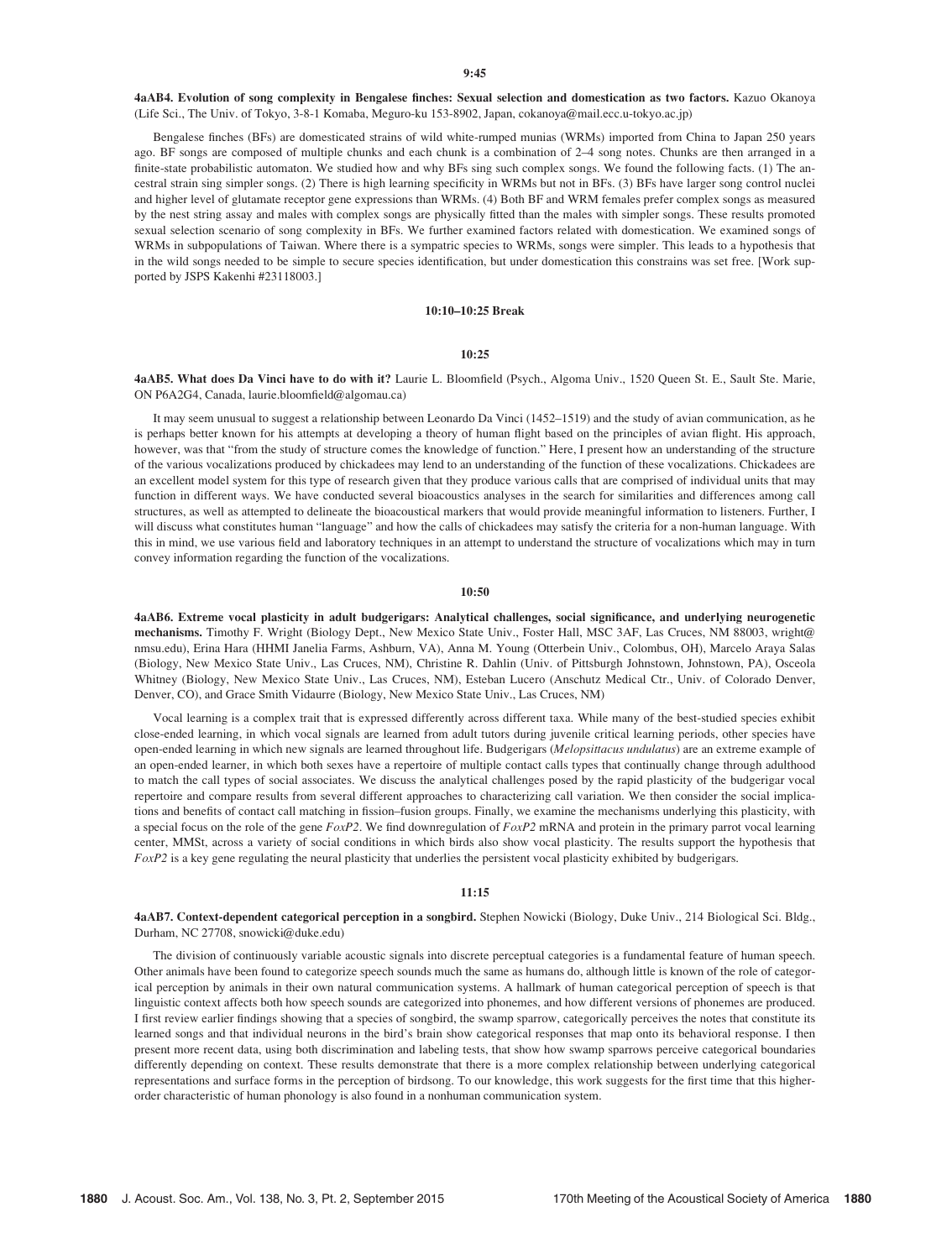# Contributed Paper

#### $11:40$

4aAB8. Vocal conditioning with playback of two template sounds in budgerigars. Yoshimasa Seki (Psych., The Univ. of Maryland, 1-1 Machihata-machi, Toyohashi 4418018, Japan, yoshimasa.seki@gmail.com) and Robert J. Dooling (Psych., The Univ. of Maryland, College Park, MD)

We examined a capability of budgerigars to produce a similar vocal pattern to a sound stimulus presented immediately just before. For this purpose, we trained birds using an operant conditioning procedure. In the training, two types of the birds' own call were used as the auditory stimuli. Then, they were tested by probe stimuli (another vocal pattern of the subjects' own, other birds' vocalization). At test trials, the birds vocalized not any similar sounds in response to the probe stimuli but one of the vocal patterns which was produced at the training trials. Then, we attempted to train the birds to produce vocal patterns following playback sounds which were slightly changing as the trials went. 24-step intermediate sounds between two birds' own vocal patterns were synthesized. Those intermediate sounds were shifting step-by-step from one to the other at each trial in a single session. Eventually, a bird created some novel sounds which were similar to those intermediate stimuli and had been never produced at the training trials. Taken together, the birds did not use the playback sounds as the vocal reference under the operant procedure. However, birds might store those playback sounds as the potential vocal repertoire.

# THURSDAY MORNING, 5 NOVEMBER 2015 CLEARWATER, 8:30 A.M. TO 11:55 A.M.

# Session 4aBA

# Biomedical Acoustics and Physical Acoustics: Numerical and Analytical Modeling of Medical Ultrasound I

Martin D. Verweij, Cochair

Laboratory of Acoustical Wavefield Imaging, Faculty of Applied Sciences, Delft University of Technology, Lorentzweg 1, Delft 2628CJ, Netherlands

Robert McGough, Cochair

Department of Electrical and Computer Engineering, Michigan State University, 2120 Engineering Building, East Lansing, MI 48824

Chair's Introduction—8:30

# Invited Papers

#### 8:35

4aBA1. Simulation of therapeutic ultrasound treatments using the hybrid angular spectrum technique. Douglas Christensen (Bio-Eng., Univ. of Utah, 50 So Central Campus Dr., Salt Lake City, UT 84112, christen@ee.utah.edu), Scott Almquist (School of Computing, Univ. of Utah, Salt Lake City, UT), Alexis Farrer (BioEng., Univ. of Utah, Salt Lake City, UT), Dennis Parker, and Allison Payne (Radiology, Univ. of Utah, Salt Lake City, UT)

Numerical simulations play an important role in therapeutic ultrasound treatments. Simulations can help with transducer design, retroactively analyze temperature patterns for insight into treatment effectiveness, and ultimately be used for patient treatment planning. Our group has developed a rapid 3D simulation tool for ultrasound beam propagation named the hybrid angular spectrum (HAS) method. HAS is an extension of the traditional angular spectrum approach that uses fast Fourier transforms to alternate between the spatial frequency domain and the space domain as the beam propagates through inhomogeneous tissue regions. In this presentation, we briefly cover the physical and algorithmic principles underlying the HAS technique, then give examples of its use in two promising high-intensity focused ultrasound (HIFU) applications. First, we employ it to retrospectively predict the heating efficiency of transcranial treatments of 14 patients undergoing treatment for essential tremor using a large phased-array transducer. Phase aberration of the beams caused by skull irregularities is a major effect and must be modeled carefully for accurate results. Second, we model the extent of the phase aberration to be expected in our group's recently developed MRI/HIFU breast treatment system and show a correlation with the degree of breast tissue inhomogeneity in the path of the beam.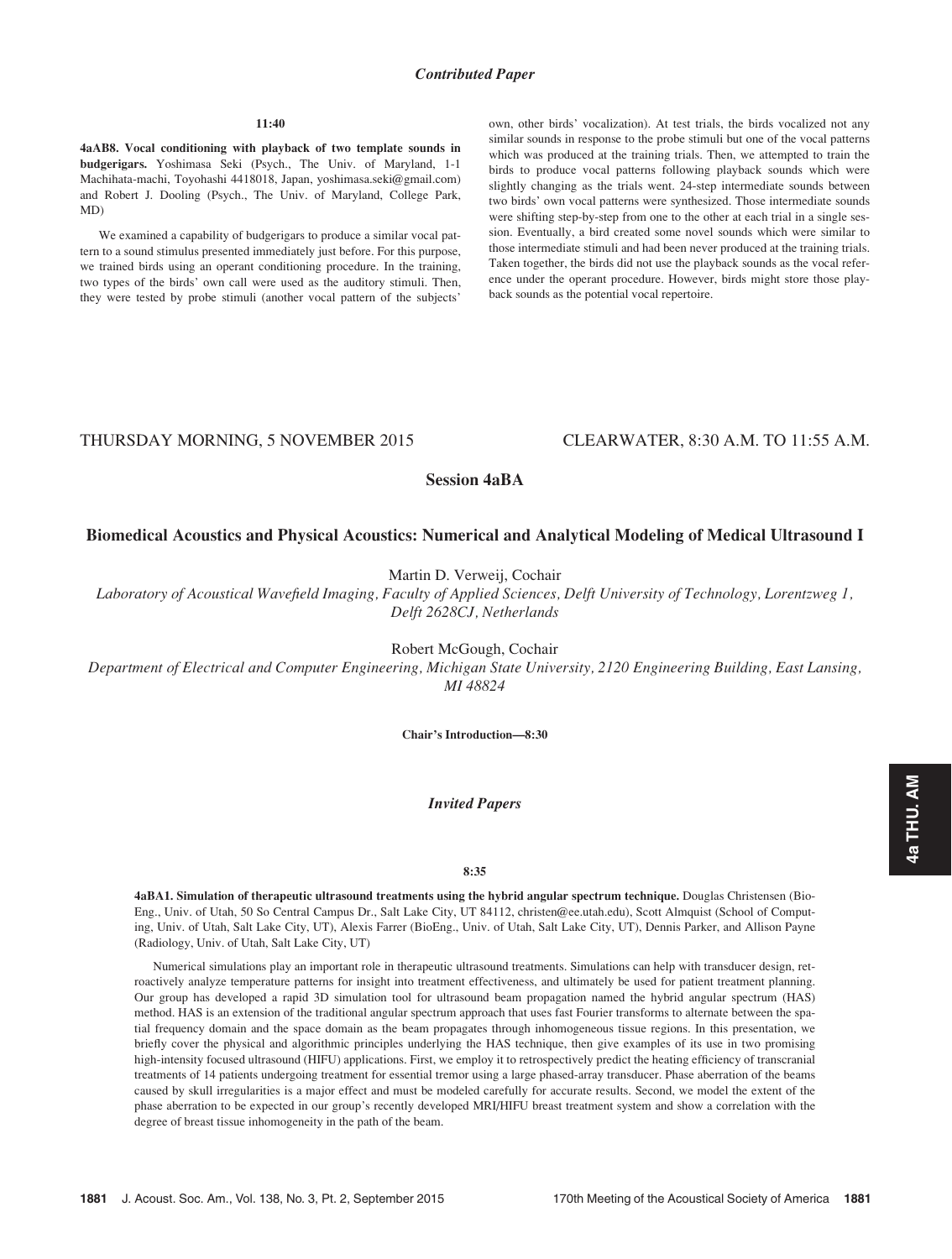4aBA2. Methods and applications for modeling of continuous-wave ultrasound fields. T. Douglas Mast (Dept. of Biomedical, Chemical, and Environ. Eng., Univ. of Cincinnati, 3938 Cardiovascular Res. Ctr., 231 Albert Sabin Way, Cincinnati, OH 45267-0586, doug.mast@uc.edu)

Techniques are presented for efficient and accurate computation of three-dimensional, continuous-wave radiated fields from ultrasound transducers of canonical geometries. Fields of flat circular pistons are computed using exact series expressions based on orthogonal function expansions of the Rayleigh integral. Fields of concave circular pistons are computed using analogous series expansions for an integral of effective source contributions over the radiating surface; this approach accurately approximates radiated fields of many focused ultrasound transducers of interest. Fields of flat and focused rectangular transducers are computed using closed-form expressions based on a modified Fresnel approximation; accurate fields are obtained at distances large compared to the radiating aperture dimensions, so that the near field for large transducers can be accurately simulated by subdividing the radiating aperture. Efficient methods for field computation facilitate design optimization for therapy and imaging devices and methods. In simulations of therapeutic ultrasound, local heat deposition is proportional to the squared magnitude of the radiated acoustic pressure. For pulse-echo imaging, beamformed echo signals can be simulated by appropriate convolutions of transmit-receive beam products with a three-dimensional model of the scattering medium. Illustrative examples include simulation of ultrasound thermal ablation, passive cavitation imaging, and pulse-echo B-mode and echo decorrelation imaging.

## $9:15$

4aBA3. Four interpretations of temporal memory operators in the wave equation. Sverre Holm (Dept. of Informatics, Univ. of Oslo, Gaustadalleen 23B, Oslo N 0316, Norway, sverre@ifi.uio.no)

Attenuation and dispersion in ultrasound and elastography may be modeled with convolution memory operators in the wave equation. When the attenuation follows an arbitrary frequency power law the memory is a time domain power law. Since that is also a fractional time derivative, a large body of literature on fractional derivatives then becomes available for analysis and simulation. It can also be shown that, e.g., an elementary grain shearing process in an unconsolidated saturated sediment results in fractional wave equations for both compressional and shear waves. Second, some of these wave equations can be derived from constitutive equations with memory operators, ensuring satisfaction of causality and the Kramers-Kronig relations. The fractional Kelvin-Voigt and Zener models and their resulting attenuation and dispersion will in particular be discussed. The fractional operators can also be interpreted as the result of an infinite number of basic processes. Therefore, third, a fractional wave equation can be shown to be the result of an infinite number of elementary relaxation processes. Fourth, the fractional constitutive equation can also be expressed as an infinite sum of integer order derivatives of higher order which is also equivalent to a wave equation with higher order derivative terms.

# Contributed Paper

#### 9:35

4aBA4. Modeling geometrically complex layered regions in ultrasound using a modified T Matrix approach. Gregory T. Clement (Cleveland Clinic, 9500 Euclid Ave./ND 20, Cleveland, OH 44195-0001, gclement@ physics.org)

A penetrable finite region consisting of layers of arbitrary shape, density, and sound speed is considered. Solutions are formulated as a T-matrix operator that is independent of the incident field, thereby allowing scattering due to any external source field to be rapidly calculated in a single operation. In departure from standard methods, boundary terms are written in their Fourier integral forms in polar coordinates. It will be shown that the approach allows scattering terms to be reduced to a single integral equation, a set of which form a block tri-diagonal matrix; a well-studied matrix form with various methods available for efficiently solving the inverse problem. A numeric algorithm is developed around the approach and validated against a previously reported wave-vector approach. Several medically relevant examples will be shown and discussed along with the potential for such methods to aid in the development of diagnostic and therapeutic techniques. [Study funded under National Institutes of Health Grant R01EB014296.]

## Invited Papers

### 9:50

4aBA5. Next generation full-wave ultrasound simulation: Exploiting parallelism in the move toward exascale. Bradley Treeby (Medical Phys. and Biomedical Eng., Univ. College London, Biomedical Ultrasound Group, Wolfson House, 2-10 Stephenson Way, London NW1 2HE, United Kingdom, b.treeby@ucl.ac.uk), Jiri Jaros (Faculty of Information Technol., Brno Univ. of Technol., Brno, Czech Republic), and Ben Cox (Medical Phys. and Biomedical Eng., Univ. College London, London, United Kingdom)

In recent years, the capability of performing 3D full-wave nonlinear ultrasound simulations in tissue-realistic media has been demonstrated by a number of groups. These models have since underpinned a range of interesting studies into the interaction of ultrasound fields with the human body. However, simulations have thus far been limited to domain sizes on the order of 1 billion grid points. This limitation usually means either the spatial area or highest frequency of interest is truncated. Looking toward the exascale era, where supercomputers integrating over 1M cores are predicted to appear before 2020, there is a significant opportunity to use models to gain new insight into ultrasound-tissue interaction with unprecedented detail. The challenge is to develop suitable numerical methods that map to these massively parallel architectures, in particular, that minimize data movement, allow the exploitation of co-processors, and minimize the accumulation of numerical errors. Here, we show a novel domain decomposition approach for the Fourier collocation spectral method that allows ultrasound simulations to be distributed across up to 32k CPU cores or hundreds of accelerators with reasonable efficiency. Using this model, we demonstrate for the first time the possibility of ultrasound simulations exceeding 70 billion grid points.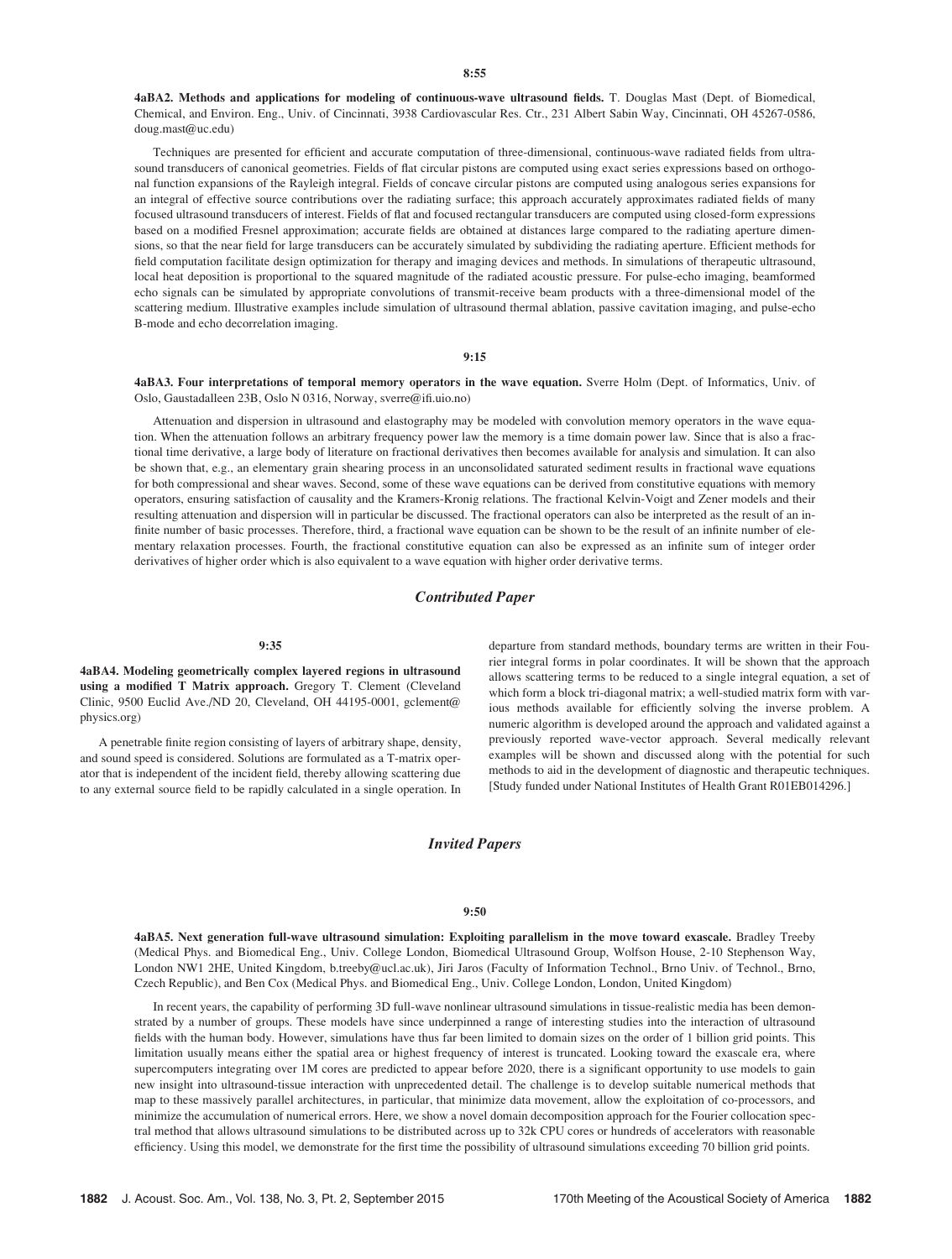## 10:10–10:25 Break

#### 10:25

4aBA6. Ultrasound imaging of the coefficient of nonlinearity. Libertario Demi, Ruud J. van Sloun (Lab. of Biomedical Diagnostics, Eindhoven Univ. of Technol., Den Dolech 2, Eindhoven 5612 AZ, Netherlands, l.demi@tue.nl), Caifeng Shan (Philips Res., Eindhoven, Netherlands), Martin D. Verweij (Lab. of Acoutical Wavelfield Imaging, Delft Univ. of Technol., Delft, Netherlands), and Massimo Mischi (Lab. of Biomedical Diagnostics, Eindhoven Univ. of Technol., Eindhoven, Netherlands)

Cardiac ablation (CA) is increasingly used to treat atrial fibrillation. However, long-term success is relatively low, and the procedure carries serious risks. To this end, we are developing a  $\beta$  (coefficient of nonlinearity) imaging method that may be employed to perform both tissue characterization and real time temperature estimation to respectively plan, monitor, and execute optimal CA. Starting from a one-dimensional generalized form of the Westervelt equation, we derived an analytical procedure for extracting  $\beta$  which is then further adapted to echo-mode. To evaluate the method performances, in-silico and in-vitroexperiments were performed. First, one- to threedimensional simulations including linear array scanning of three-dimensional objects were obtained with the INCS method. Next, the ULA-OP scanner was used with an Esaote LA332 linear-array to image a phantom consisting of 2-layers obtained as a mixture of oil, gelatin and water. Varying the percentage of oil ( $\beta$  similar to fat), different  $\beta$  values were obtained for the two layers. Both in-silico and in-vitro results show the capability of the method to estimate  $\beta$  variations. Compared to existing methods, the proposed approach provides more stable estimations (spatially) and does not require a special transducer or set-up, being more easily applicable in a clinical setting.

#### 10:45

4aBA7. Characterization of medical ultrasound fields using modeling with a boundary condition obtained from measurements. Vera Khokhlova (Dept. of Acoust., Phys. Faculty, Moscow State Univ., 1013 NE 40th St., Seattle, Washington 98105, va.khokhlova@ gmail.com), Petr Yuldashev, Pavel Rosnitskiy, Maria Karzova, Oleg Sapozhnikov (Dept. of Acoust., Phys. Faculty, Moscow State Univ., Moscow, Russian Federation), Adam Maxwell (Dept. of Urology, Univ. of Washington School of Medicine, Seattle, WA), Bryan Cunitz, Michael Bailey, Lawrence Crum, and Wayne Kreider (Ctr. for Industrial and Medical Ultrasound, Univ. of Washington, Seattle, WA)

Numerical modeling is becoming an important metrological tool for accurate characterization of ultrasound fields generated by medical transducers in water and in situ. While acoustic propagation equations are well established, setting a boundary condition relevant to the experiment still remains a critical problem. Two methods differing in complexity are described to address this problem. The first method comprises 3D simulations of the Westervelt equation with a boundary condition determined from acoustic holography measurements. The second, simpler method utilizes simulations based either on the KZK or Westervelt equation with an equivalent source boundary condition obtained by matching linear simulations to low-amplitude beam profiles along and transverse to the axis of the source. Calculations with both methods are compared to fiber optic hydrophone measurements of 2D phased therapeutic arrays, a 128 element diagnostic probe, and strongly focused single-element transducers. It is shown that the 3D Westervelt model with holographic boundary condition can accurately simulate the entire nonlinear ultrasound field. The simplified methods based on an equivalent source are shown to give accurate results in the focal zone of the transducers, even when shocks are present in the focal waveform. [Work supported by NIH EB7643, EB016118, DK043881, and RSF 14-12-00974.]

## 11:05

4aBA8. Angular spectrum methods for nonlinear ultrasound wave propagation: Mathematical development and implementation. François Varray, Olivier Basset, and Christian Cachard (Creatis, Université de Lyon, 7 av jean capelle, Villeurbanne 69621, France, francois.varray@creatis.insa-lyon.fr)

The use of simulation tools is required in many domains, especially in medical ultrasound (US). In US propagation, the nonlinear wave distortion is used in clinical application as harmonic or contrast imaging. Various methods exist to compute and evaluate the harmonic increase depending on the medium and the probe geometry. Among these methods, the angular spectrum method (ASM) proposes good compromise between accuracy and computation time. After expressing the wave propagation equation into Fourier domain, either a quasi-linear approximation or a slowly variation envelope approximation (SVEA) can be used to evaluate the harmonic increase which provide two tools. SVEA overcomes the quasi-linear limitation and evaluates the nonlinear frequency interaction during the propagation. A GPU implementation and optimization of both techniques allow a fast computation of the full nonlinear propagation. For both techniques, the computed fields are close and validate our proposed approach. Thanks to the GPU implementation, the computation is strongly reduced compare to Matlab or C version. Of course, some limitations in ASM are present, such as the one way computation of the US field, which did not allow the computation of reflection for media with inhomogeneities in density, celerity, attenuation, or coefficient of nonlinearity.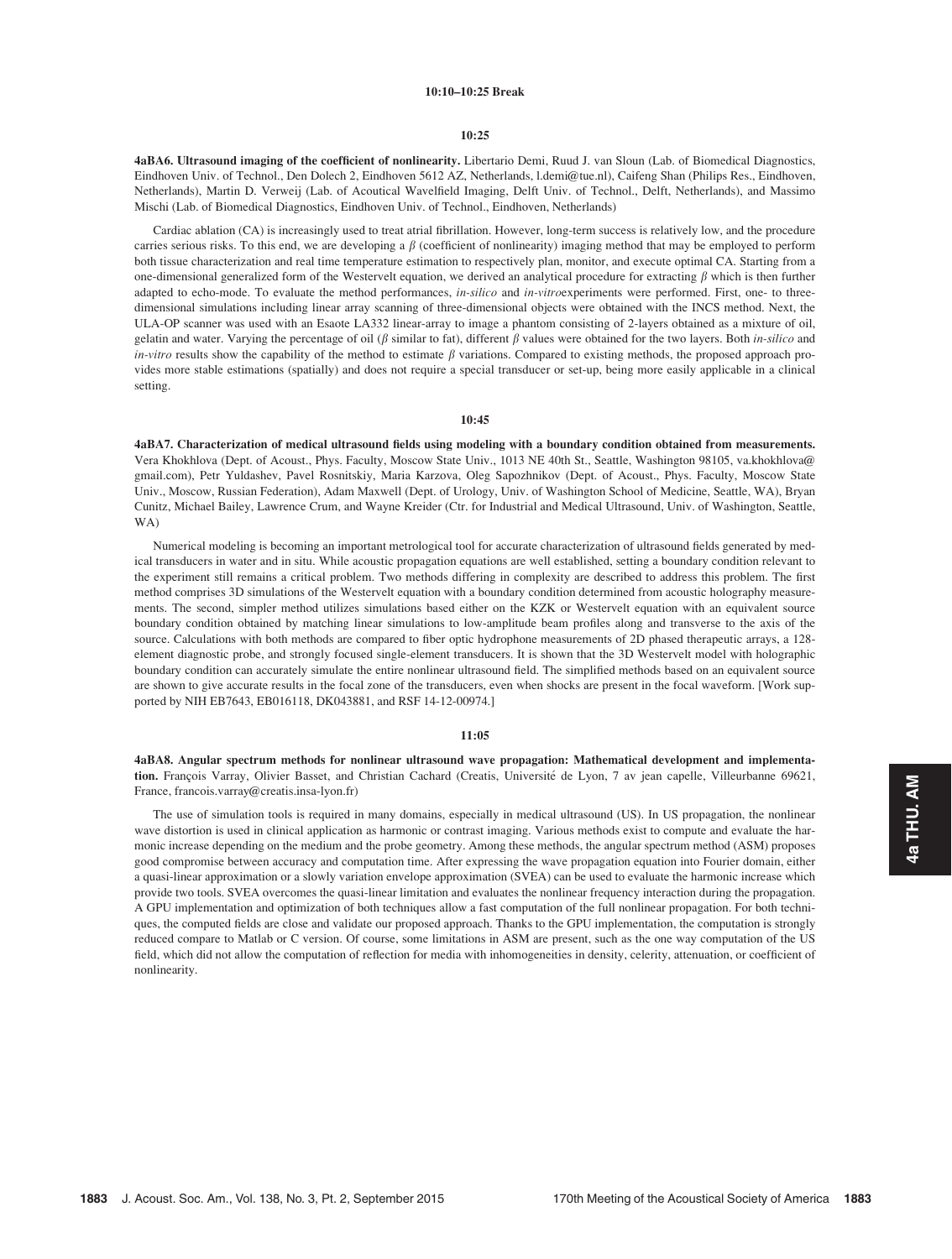#### 11:25

4aBA9. Computed tomography-based aberration correction for transskull acoustic focusing: Comparison of simulations and measurements with focused ultrasound brain systems. Ryan M. Jones (Dept. of Medical Biophys., Univ. of Toronto, 2075 Bayview Ave., Focused Ultrasound Lab (C713), Toronto, ON M4N 3M5, Canada, rmjones@sri.utoronto.ca), Yuexi Huang (Physical Sci. Platform, Sunnybrook Res. Inst., Toronto, ON, Canada), Daniel Pajek, and Kullervo Hynynen (Dept. of Medical Biophys., Univ. of Toronto, Toronto, ON, Canada)

Clinical focused ultrasound brain systems currently employ computed tomography (CT)-based phase and amplitude corrections to mitigate skullinduced distortions and restore an acoustic focus at the intended target. In this study, acoustic measurements were conducted using two transcranial magnetic resonance-guided focused ultrasound systems (ExAblate 4000, InSightec, Haifa, Israel) operating at 230 and 650 kHz. The acoustic fields generated by the devices within intact, water-filled ex-vivo human skulls near the geometric focus were mapped using a 0.5 mm diameter needle hydrophone. In addition, the signals transmitted from each individual array element were captured at various locations within the skull cavity. These measurements were repeated without the presence of the skull in order to determine the element-specific aberrations induced by the cranial bone for each target position. The experimental measurements were simulated using three previously developed transcranial ultrasound propagation models: an analytical method similar to that currently employed by clinical brain systems, a multilayered ray-acoustic approach, and a three-dimensional full-wave propagation model based on the Westervelt equation. We will present a comparison of the models based on their computational complexity as well as their ability to both predict the phase and amplitude aberrations induced by the skull and reproduce the measured in-situ pressure field distributions.

4aBA10. Comparison between computational and experimental methods for the characterization of therapeutic ultrasound fields. Subha Maruvada, Yunbo Liu, Joshua E. Soneson, Bruce A. Herman, and Gerald R. Harris (U.S. Food and Drug Administration, 10903 New Hampshire Ave., Bldg. WO 62-2222, Silver Spring, MD 20993, subha.maruvada@fda.hhs. gov)

Analytical modeling of medical ultrasound fields has been developed by the FDA to aid in pre-clinical characterization of therapeutic ultrasound devices. In order to assess this publicly available software, called the HIFU Simulator, acoustic and thermal measurements of power, pressure/intensity and temperature distribution have been performed for comparison. Measurement and modeling issues include using hydrophones and radiation force balances at therapeutic power levels, validation of simulation models, and tissue-mimicking material (TMM) development for temperature measurements. To better understand these issues, a comparison study was undertaken between simulations and measurements of the HITU acoustic field distribution in water and TMM, and temperature rise in TMM. For the specific conditions of this study, the following results were obtained. In water, the simulated values for  $p +$  and  $p$ - were 3% lower and 10% higher, respectively, than those measured by hydrophone. In TMM, the simulated values for  $p$  + and  $p$ - were 2% and 10% higher, respectively, than those measured by hydrophone. The simulated spatial-peak temporal-average intensity values in both water and TMM were greater than those obtained by hydrophone by 3%. Simulated and measured end-of-sonication temperatures agreed to within their respective uncertainties (coefficients of variation of approximately 20% and 10%, respectively).

# THURSDAY MORNING, 5 NOVEMBER 2015 ORLANDO, 8:30 A.M. TO 11:40 A.M.

# Session 4aEA

# Engineering Acoustics: Acoustic Material Characterization Methods

Michael R. Haberman, Chair

Applied Research Laboratories, The University of Texas at Austin, 10000 Burnet Rd, Austin, TX 78758

# Invited Papers

#### 8:30

4aEA1. Ultrasonic interrogation of tissues and tissue-mimicking materials with the aid of wideband hydrophone-based transducer characterization. Keith A. Wear (Ctr. for Devices and Radiological Health, Food and Drug Administration, Bldg. 62, Rm. 2104, 10903 New Hampshire Ave., Silver Spring, MD 20993, keith.wear@fda.hhs.gov)

Ultrasonic measurements can provide useful information to characterize biologic tissues and tissue-mimicking materials. Quantitative accuracy may be improved by first characterizing spatial and frequency dependence of ultrasound transducer beams, which may be measured with hydrophones in a water tank. Accuracy of estimates of acoustic output detected by hydrophones may be enhanced by deconvolving hydrophone sensitivity from hydrophone voltage output. Full deconvolution requires knowledge of magnitude and phase of hydrophone sensitivity, which may be measured over frequency bands of 1–40 MHz using time delay spectrometry. Time-delay spectrometry may also be used to provide wideband through-transmission measurements of attenuation and sound speed in tissues and tissue-mimicking materials. Much information regarding tissue composition and structure may be obtained from (1) throughtransmission mode measurements of attenuation, sound speed, and dispersion, (2) pulse-echo mode measurements of backscatter, and (3) pulse-echo tracking of shear waves induced by acoustic radiation force push beams.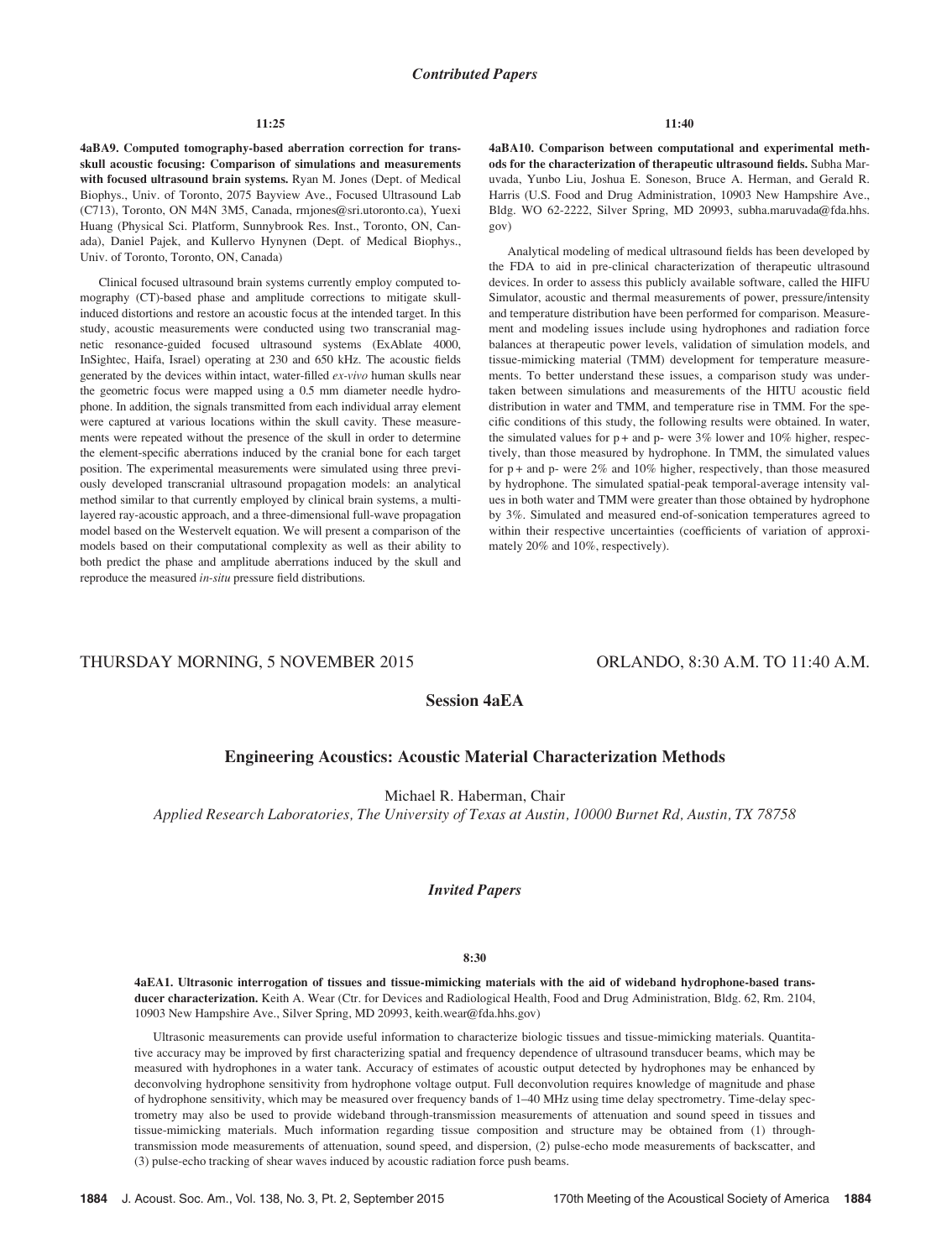4aEA2. Monitoring hardening of concrete using ultrasonic guided waves. Jinying Zhu and Hongbin Sun (Civil Eng., Univ. of Nebraska-Lincoln, 1110 S 67th St, PKI 204C, Omaha, NE 68182, jyzhu@unl.edu)

Evaluation of early age properties of concrete is critical for ensuring construction quality of concrete structures. Although ultrasonic wave based methods show potential for monitoring the hardening process of concrete in laboratory, there are many challenges related to sensor installation and data acquisition in practice. In this study, the authors present an ultrasonic guided wave method that uses guided waves in a steel rebar to monitor hardening of surrounding cement paste and mortar. The longitudinal L(0,1) mode guided wave in rebar is excited by an EMAT sensor and received by a piezoceramic P-wave ultrasonic transducer. Continuous measurements during cement hydration were used to monitor the longitudinal wave attenuation resulted from leakage from the rebar to the surrounding cement paste/ mortar. Shear wave velocities in cement materials were also monitored at the same time. Experiments were performed on four cement paste samples and three mortar samples. Experimental results demonstrated a strong correlation between the guided wave leakage attenuation and shear wave velocity for all tested samples, and both parameters increase with the age of cement materials.

# Contributed Papers

# 9:10

4aEA3. Characterization of visco-elastic material parameters by means of the ultrasonic polar scan method. Koen Van Den Abeele, Arvid Martens (Dept. of Phys., KU Leuven - Kulak, E. Sabbelaan 53, Kortrijk 8500, Belgium, koen.vandenabeele@kulak.be), Mathias Kersemans, Joris Degrieck (Dept. of Mater. Sci. and Eng., Ghent Univ., Gent, Belgium), Steven Delrue (Dept. of Phys., KU Leuven - Kulak, Kortrijk, Belgium), and Wim Van Paepegem (Dept. of Mater. Sci. and Eng., Ghent Univ., Gent, Belgium)

The Ultrasonic Polar Scan (UPS) is a non-destructive technique which insonifies a material spot on a sample using ultrasonic pulses from as many oblique incidence angles  $\psi(\varphi,\theta)$  as possible. Mapping the transmitted timeof-flight (TOF) and/or amplitudes as function of the incidence angle  $\psi(\varphi,\theta)$ in a polar representation yields a UPS image with intriguing patterns that represent a fingerprint of the local visco-elastic properties. The present paper reports on recent advances in the revival of the UPS technique, involving the construction of an automated high-precision UPS scanner, the implementation of advanced simulation models as well as the development of efficient inversion routines. On the experimental level, unprecedented high quality TOF and amplitude UPS landscapes for a range of orthotropic (fiber reinforced) materials have been obtained. Using numerical simulation models, it can be readily demonstrated that the TOF UPS landscapes are directly connected to the elastic properties of the material, while the signal magnitudes displayed in the amplitude UPS landscapes are merely determined by the viscosity. By developing a coupled inversion scheme using the two landscapes simultaneously, we can achieve a full determination of the visco-elastic tensor. The new advances and inversion scheme will be illustrated in the case of fiber-reinforced plastics.

#### 9:25

4aEA4. Acoustical characterization of nano-porous carbons. Kirill Horoshenkov, Michael Pelegrinis (Mech. Eng., Univ. of Sheffield, Mappin St., Sheffield S1 3JD, United Kingdom, k.horoshenkov@sheffield.ac.uk), Marco Conte (Dept. of Chemistry, Univ. of Sheffield, Sheffield, United Kingdom), Rodolfo Venegas (Carbon Air Ltd, Salford, United Kingdom), and Olga Umnova (Univ. of Salford, Salford, United Kingdom)

The acoustical and related non-acoustical properties of activated carbon were studied to understand better the effect of added catalyst and acid treatment on the nano- and micro-structure of activated, porous nano-carbon. The acoustical impedance was measured in a 45 mm diameter impedance tube with a special adaptor to accommodate a very small material quantity available for this experiment. The presence of the adaptor was compensated using the procedure detailed in Dupont et al. [POMA 19, 065008 (2013); http://dx.doi.org/10.1121/1.4799701]. The acoustic impedance of activated carbon was predicted using the model proposed by Venegas [Section 6.1, Ph.D. thesis, University of Salford, 2011]. The micro- and nano-scale porosities and pore sizes were determined by fitting the model to the acoustic impedance data in the frequency range between 50 and 1000 Hz. It is shown that the acid treatment and addition of catalyst result in the reduced radius of nano-pores and reduced nano-porosity. These effects are small but measurable acoustically. These results are consistent with the results of the BET experiment. This work provides the foundation for the development of acoustical methods for nano-porous material characterization which are rapid and non-invasive.

#### 9:40

4aEA5. Acoustic characterization of flexural metamaterial elements using an impedance tube. Matthew D. Guild, David Calvo, and Gregory Orris (NRC Res. Associateship Program, Naval Res. Lab, 4555 Overlook Ave. SW, Washington, DC 20375, matthew.guild.ctr@nrl.navy.mil)

Acoustic metamaterials have been a topic of interest in recent years and have enabled exotic effective fluid properties to be achieved, including those with negative or near-zero dynamic values. These extreme properties arise through the particular design of the microstructure, which make use of simple microscale acoustic elements to create the desired macroscopic characteristics. While many of these acoustic elements utilize the quasistatic motion of the surrounding fluid, recently thin elastic plates have been receiving more attention in the use of transmission-line acoustic metamaterials. Due to the high acoustic impedance and flexural coupling of the elastic material, the acoustic characterization of these elastic structures using traditional techniques such as an air-filled impedance tube presents a significant challenge. In this work, flexural elastic elements are examined in an acoustic impedance tube. Using theoretical formulations for elastic plates in conjunction with acoustic impedance tube measurements, information about both the effective and intrinsic material properties of the flexural metamaterial elements can be obtained. The results of this analysis and its implications on acoustic metamaterial design will be discussed. [Work supported by the Office of Naval Research and the National Research Council.]

9:55–10:15 Break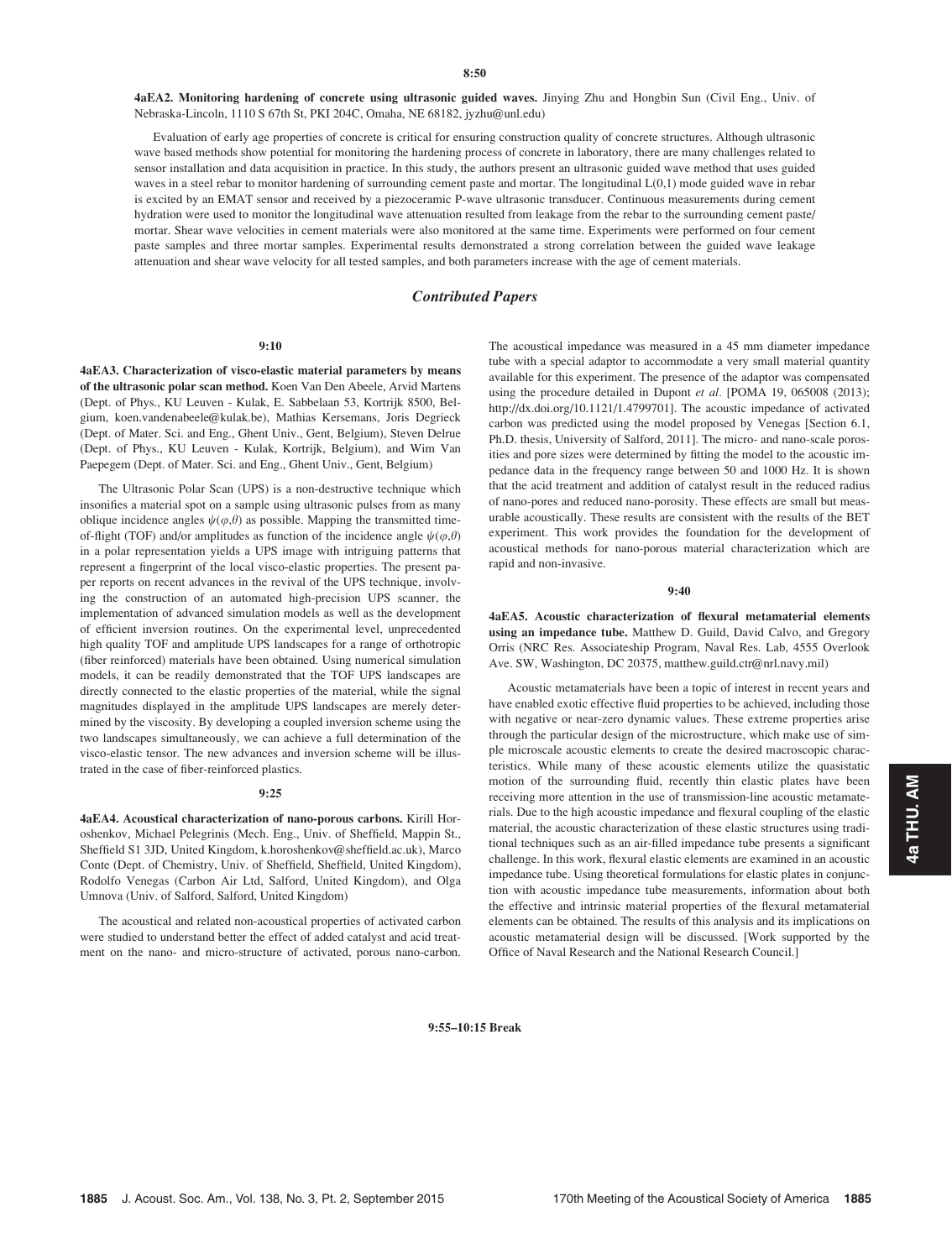## Invited Papers

## 10:15

4aEA6. Multimode nonlinear resonant ultrasound spectroscopy (NRUS): From one-dimensional to three-dimensional characterization of the hysteretic elastic nonlinearity. Timothy J. Ulrich, Marcel Remillieux, Pierre-Yves Le Bas (Geophys. Group, Los Alamos National Lab., MS D446, Los Alamos, NM 87545, tju@lanl.gov), and Cedric Payan (Laboratoire de Mecanique et d'Acoustique, Aix-Marseille Univ., Marseille, France)

Nonlinear Resonant Ultrasound Spectroscopy (NRUS) has been used extensively over the last two decades to quantify, through the nonlinear parameter a, the hysteretic nonlinearity of materials for geophysical, biomedical, and civil engineering applications. This technique relies on the variations of the damping and frequency of a resonance mode with the amplitude of this mode. A typical NRUS experiment is conducted on a long bar using its first longitudinal mode. In some experiments, higher order modes have been used because the nonlinearity was more pronounced but the type of motion involved has not been characterized. The parameter  $\alpha$  measured from these experiments is then used to calibrate a 1D model of the non-classical nonlinearity. As a first step toward extending this model from 1D to 3D, experiments were conducted on long bar samples (assumed to be macroscopically isotropic) where modes are excited selectively and the type of motion involved in each mode is well characterized. In this simple isotropic case, longitudinal and torsional motions are decoupled in order to find the  $\alpha_{11}$  and  $\alpha_{44}$  parameters that correspond to the compression (C<sub>11</sub>) and shear (C<sub>44</sub>) moduli, respectively.

## 10:35

4aEA7. Laboratory measurements of compressional and shear wave properties in reconstituted mud and comparison to marine sediment acoustic propagation models. Kevin M. Lee, Megan S. Ballard, Thomas G. Muir (Appl. Res. Labs., The Univ. of Texas at Austin, 10000 Burnet Rd., Austin, TX 78758, klee@arlut.utexas.edu), Gabriel R. Venegas, and Preston S. Wilson (Mech. Eng. Dept. and Appl. Res. Labs., The Univ. of Texas at Austin, Austin, TX)

Laboratory measurements were performed to characterize propagation of compressional and shear waves in mud, whose composition differs significantly from granular marine sediments like sand or silt. Muddy sediments are colloidal suspensions of thin, irregularly shaped platelets that carry surface charges linked to their cation exchange capacities. These suspensions result in flocculent structures, which cause mud to have high porosity and exhibit gel-like behavior. Samples of reconstituted mud were prepared by mixing kaolinite powder with distilled water and then placing them under vacuum to remove air bubbles entrained by the mixing process. Pairs of hydrophones and benders elements were immersed in the samples to measure compressional (50 kHz to 500 kHz) and shear (0.1 kHz to 1.5 kHz) wave speed and attenuation, respectively. A resonator tube technique was used to infer compressional wave speed at lower frequencies (1 kHz to 10 kHz). Wet-dry mass measurements characterized the density and porosity of different mud samples, and electron microscopy was used to estimate platelet size distributions. The measured material parameters were used as inputs to various sediment acoustic propagation models. The comparison between the predicted and measured wave speeds and attenuations will be described. [Work supported by ARL:UT and ONR.]

# Contributed Papers

#### 10:55

4aEA8. Modified resonator method for laboratory measurement of the low frequency compressional wave speed in granular sediments. Gabriel R. Venegas and Preston S. Wilson (Dept. of Mech. Eng. and Appl. Res. Labs., The Univ. of Texas at Austin, 204 E Dean Keeton St., Austin, TX 78712-1591, gvenegas@utexas.edu)

Several models have been developed to describe dispersion in granular sediments. There is an abundance of measurements confirming these models above 10 kHz, obtained via time-of-flight measurements, but there is far less data for accurate model verification under 10 kHz. The present work focuses on laboratory compressional wave speed measurements of watersaturated glass beads in the frequency range 1 kHz to 10 kHz using a resonance tube technique that, in future work, will be scaled in size to attain results below 1 kHz. In previous versions of this technique, the granular sediment completely filled the resonator; however, grain interaction with the resonator walls and the development of grain-to-grain force chains yielded undesirable results. The present method isolates a cylindrical volume of sediment from the resonator wall by a tulle net membrane and a layer of water. The effective sediment wave speed is inferred through the measured system resonance frequencies and a finite-element model that relates the system resonance frequencies to the intrinsic sound speed of the sediment. Sound speed measurements in a model sediment composed of 1 mm-diameter glass beads and distilled water agreed with the Effective Density Fluid Model (EDFM). [Work supported by ONR.]

#### 11:10

4aEA9. Numerical and experimental analysis for the construction of an in situ measurement system of the acoustic impedance to be used as an academic tool. Lucas C. Lobato and Eric B. Carneiro (Structures and Construction, Federal Univ. of Santa Maria, Av. Roraima nº 1000, Santa Maria, Rio Grande do Sul 97105-900, Brazil, lucascostalobato@gmail.com)

Due to the need for a non-destructive method to measure sound absorption of acoustic materials, in situ methods have achieved significance in research on acoustic. So, the goal of this work is to build and test a system of in situ measurement of acoustic impedance to be used as an academic tool for undergraduate students of Acoustical Engineering on the Federal University of Santa Maria, Brazil. At first, two measurement techniques are introduced in this article: PP system and PU probe. Then, numerical analyses through a FEM model for both techniques are presented. The choice of FEM to model the measurement system occurs as an alternative to the BEM model, widely used in the literature. Thus, through the numerical model, errors were observed due to the finite size of sample. So, a strategy based on techniques proposed by the literature was applied, obtaining better precision. All numerical analysis were referenced on the Johnson-Champoux-Allard model of porous material. At last, a prototype of the measurement system is presented, followed by experimental results, using two microphones (PP system). There results were compared to measurement performed with an Impedance Tube.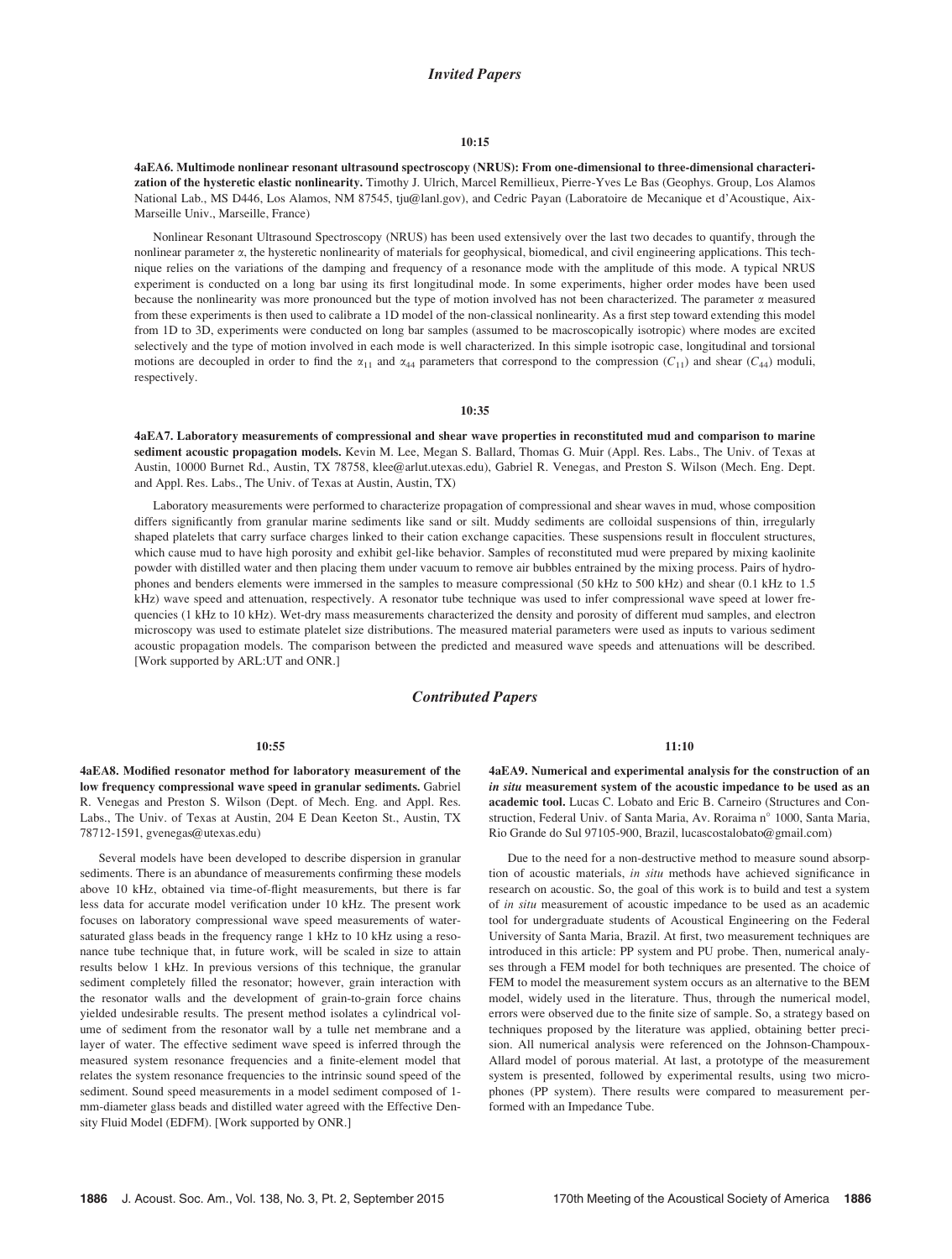## 11:25

4aEA10. Preliminary evaluation of the sound absorption coefficient of a thin coconut coir fiber panel for automotive applications. Key F. Lima, Nilson Barbieri, Fernando J. Terashima, Victor P. Rosa (Mech. Eng., PUCPR, Imaculada Conceição, 1155, Curitiba, Paraná 80215901, Brazil, keyflima@gmail.com), and Renato Barbieri (Mech. Eng., UDESC, Joinville, SC, Brazil)

Absorbent materials are fibrous or porous and must have the property of being good acoustic dissipaters. The noise reduction process occurs due to transformation of a part of the sound energy into heat. This process occurs when a sound wave propagates through pores or irregular arrangement of fibers. Sound propagation causes multiple reflections and friction of the air present in the absorbent medium transforming sound energy into heat. The acoustic surface treatment with absorbent material are widely used to reduce the reverberation in enclosed spaces or to increase the sound transmission loss of acoustic panels. In addition, these materials can also be applied to acoustic filters with the purpose to increase their efficiencies. The sound absorption depends on the excitation frequency of the sound and it is more effective at high frequencies. Natural fibers such as coconut coir fiber have a high potential to be used as sound absorbing material. Natural fibers are agriculture waste, manufacturing this fiber is a natural product, therefore an economic and interesting option. This work compares the sound absorption coefficient of a thin coconut coir fiber panel in relation to a composite panel made of fiberglass and expanded polyurethane foam used in the automotive industry. The evaluation of sound absorption coefficient was carried out with the impedance tube technique.

# THURSDAY MORNING, 5 NOVEMBER 2015 GRAND BALLROOM 2, 9:00 A.M. TO 11:50 A.M.

Session 4aMU

# Musical Acoustics: Stick-Slip Processes in Musical Instruments

Thomas R. Moore, Chair Department of Physics, Rollins College, 1000 Holt Ave., Winter Park, FL 32789

Chair's Introduction—9:00

Invited Papers

## 9:05

4aMU1. Playability of a bowed string physical model including finite-width thermal friction and hair dynamics. Esteban Maestre (McGill Univ., Roc Boronat 138, Barcelona 08018, Spain, esteban@ccrma.stanford.edu), Carlos Spa (Univ Federico Santa Maria, Santiago, Chile), Quim Llimona, Gary P. Scavone (McGill Univ., Montreal, QC, Canada), and Julius O. Smith (Stanford Univ., Stanford, CA)

We report on the playability of a bowed-string physical model that combines digital waveguide and finite-difference time-domain frameworks. We extend previous approaches by combining a finite-width bow-string interaction model with a dynamic friction model based on simulating heat diffusion along the width of the bow. Bow hair dynamics are incorporated in the bow-string interaction, which includes two transversal string polarizations. The bridge termination is realized using a digital reflectance matrix model obtained from fitting two-dimensional driving-point admittance measurements. We present preliminary results from a playability study in which we explore the establishment of Helmholtz motion in static and dynamic bowing conditions.

## 9:25

4aMU2. Exploring the bowed string dynamical behavior using a linearized model approach. Vincent Debut (Instituto de Etnomusicologia - Centro de Estudo de Musica e Dança, Faculdade de Ciencias Sociais e Humanas, Universidade Nova de Lisboa, Lisbon 1069-061, Portugal, vincentdebut@ctn.ist.utl.pt), Octávio Inácio (Musical Acoust. Lab., NIMAE, School of Music and Performing Arts of the Polytechnic Inst. of Porto, Porto, Portugal), and José Antunes (Centro de Ciências e Tecnologias Nucleares, Instituto Superior Técnico, Universidade de Lisboa, Lisbon, Portugal)

For several decades bowed-strings have captured the attention of many researchers aiming for a thorough understanding of this system. Different approaches have been adopted particularly in the time-domain numerical simulations of the self-excited nonlinear regimes. Recently, the authors have been exploring the advantages of using a linearized approach to this problem, with or without the body coupling influence. Despite the highly non-linear bow/string friction force, the problem can be linearized about the average sliding velocity, as usually done in break-squeal noise, and an eigenvalue analysis can offer interesting information. For example, this approach allowed exploring the modal dynamics of bowed-string/body coupled system, studying the prediction of modes instabilities and the possible emergence of a strongly coupled mode responsible for the wolf-note, among other features. Here, using the linearized modal dynamics of bowed-strings we look in detail to the behavior of the string modes as a function of the bowing parameters. We start from a modal formulation of the string acted by the nonlinear bowing forces and develop the corresponding linearized formulation, which enables computation of the complex eigenvalues and eigenvectors as a function of the bowing velocity and normal force as well as location of the bow on the string.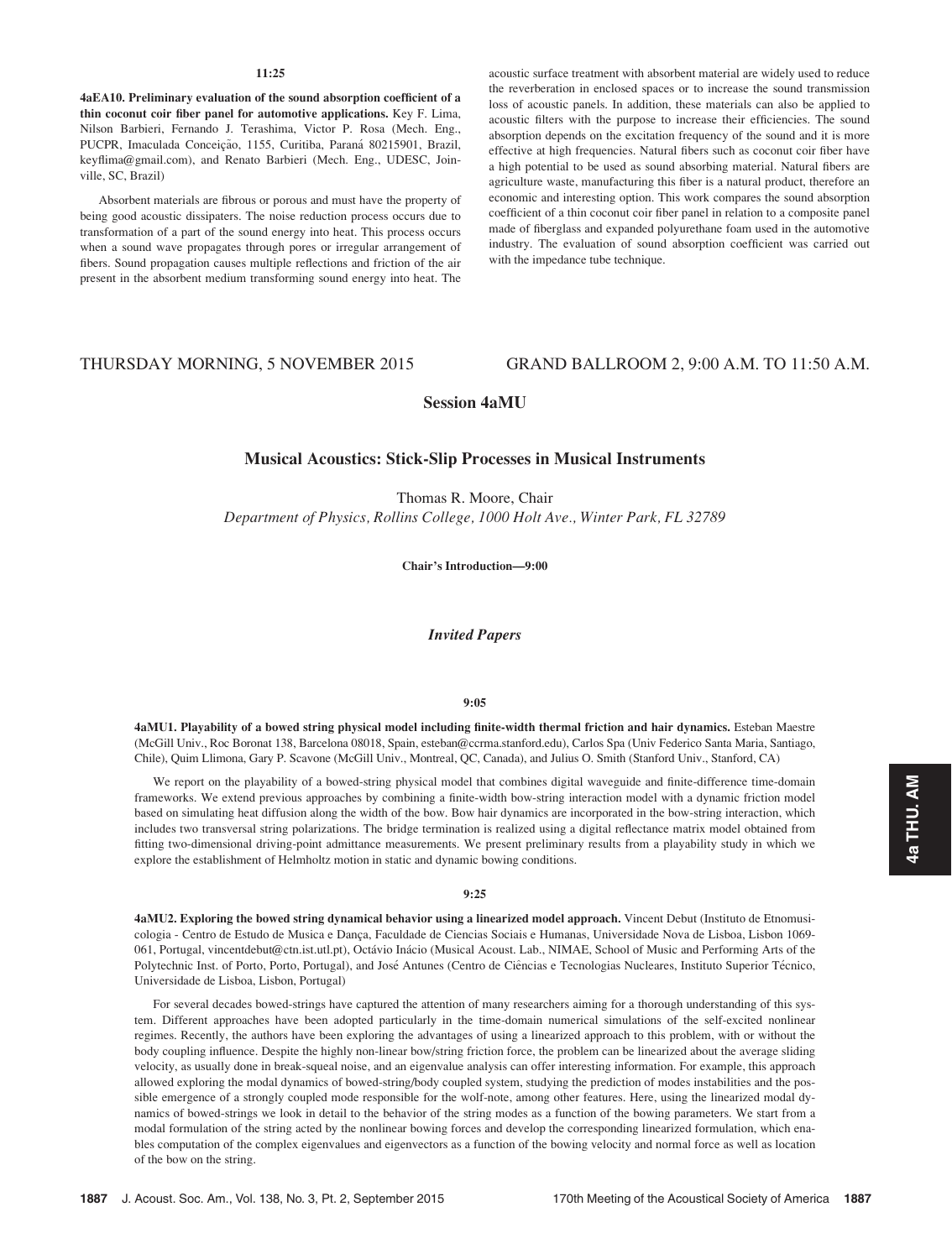4aMU3. Bifurcations in cello bowing using bow force below or above the Helmholtz regime. Rolf Bader (Inst. of Musicology, Univ. of Hamburg, Neue Rabenstr. 13, Hamburg 20354, Germany, R\_Bader@t-online.de) and Mobert Mores (Dept. of Media Technol., Univ. of Appl. Sci., Hamburg, Germany)

Two bifurcation regimes with bowing forces above and below the thresholds for regular Helmholtz or sawtooth motion are investigated on a cello. During operation, string acceleration is measured at the bridge while bow force and speed are defined and measured on a bowing machine. High bow force causes subharmonics where the pitch depends on bowing pressure and velocity. Here sudden pitch changes were recorded at playing parameter thresholds while with slightly different parameters quasi-random scratchy sounds occurred. At very low bow forces, bifurcations appeared in the higher harmonics with two- and four-fold subdivision of periodicity, while the fundamental pitch remained stable. The reason for these bifurcations are bistable periodicities of the time series. To account for this, the sounds were analyzed using a Finite-Difference cochlea model which results in Interspike Intervals (ISI) with precise temporal resolution of these periodicities.

#### 10:05

4aMU4. Maximum bow force revisited for the cello—Instrumentation with a precision pendulum. Robert Mores (Design Media Information, Univ. of Appl. Sci. Hamburg, Finkenau 35, 104, Hamburg 22081, Germany, robert.mores@haw-hamburg.de)

Schelleng (1971), Askenfelt (1989), Schumacher (1993), and Schoonderwaldt et al. (2008) formulated—in slightly different ways how the maximum bow force relates to bow velocity, bow-bridge distance, string impedance, and friction coefficients. Related measurements at the respective transitions between Helmholtz und bifurcation regimes cover a diverse scenario of bowing machines and stringed instruments. So far, the empirical data does not clearly support either of the theories in a general way. A bowing pendulum of virtually infinite radius has been constructed to allow precise measurement of relevant bowing parameters. Two cellos are measured across all strings for three different bow-bridge distances. The empirical data suggest that linear relations predict the maximum bow force sufficiently well and a more distinct general model can be drawn. Furthermore, the pendulum employs an adaptive bow driving mechanism instead of a motor or engine. Such adaptive bowing discloses that mentioned regimes are stable and transitions between them sometimes require a hysteresis on force and speed variations. This explains some of the uncertainties in earlier studies and in this study. To confirm the findings the friction coefficients are measured separately by means of the same pendulum construction.

# 10:25–10:40 Break

#### $10:40$

4aMU5. Temporal phase evaluation of transients in the Brazilian cuíca drum. Tatiana Statsenko and Wilfried Kausel (Inst. of Music Acoust. (Wiener Klangstil), Univ. of Music and Performing Arts, Anton-von-Webern-Platz, 1, Vienna 1030, Austria, statsenko@mdw.ac.at)

Transient deformations can be observed by means of time-resolved electronic speckle pattern interferometry (trESPI), which implements a high-speed camera in the experimental setup and allows measurements of non-reproducible transients in real time. The stick-slip phenomena in musical instruments leads to transient nonlinear effects in the surface deformation, which can be resolved and characterized using trESPI. In this work, transient effects during the stick-slip motion of the Brazilian cuíca drum are investigated. Measurements of the cuíca under harmonic excitation and in playing conditions using trESPI are presented leading to a quantitative analysis of the motion.

#### 11:00

4aMU6. Measurements of friction instruments with high-speed camera and subpixel tracking. Rolf Bader, Florian Pfeifle, Niko Plath, and Christian Koehn (Inst. of Musicology, Univ. of Hamburg, Neue Rabenstr. 13, Hamburg 20354, Germany, R\_Bader@t-online.de)

Instruments working with stick-slip interactions not using a string were popular in the West since the invention of the glass harmonica by Benjamin Franklin in 1751. The Terpodion investigated was built by Buschmann in the mid-19th century as a friction instrument with a keyboard, where bars are pressed against a wooden rotating cylinder producing a sound. Using high-speed camera recordings, the only playable instrument today at the Viadrina museum in Frankfurt a.O. shows sinusoidal vibrations of the bars determining the played pitch while the radiated sound is highly complex. Therefore the instrument shows a fundamentally different stick-slip action compared to bowed instruments. Friction instruments of the East, like the singing bowls also show very sinusoidal-like sounds again caused by the stick-slip interaction. The New Ireland Lounuet, a finger-rubbed wooden block has both, a sinusoidal motion as well as a highly complex one which is to imitate bird and frog sounds. A systematic view on the different stick-slip interactions is suggested.

# Contributed Papers

## 11:20

4aMU7. The Etiology of chatter in the Himalayan singing bowl. Chloe Keefer, Samantha Collin, and Thomas R. Moore (Dept. of Phys., Rollins College, Winter Park, FL 32789, ckeefer@rollins.edu)

The Himalayan singing bowl is a nearly symmetric idiophone played by rotating a wooden stick called a puja around the outer rim of the bowl. The vibrations of the bowl are excited by a stick-slip mechanism, which produces a radial motion of the bowl with a deflection shape similar to the (2,0) mode. We present experimental evidence that the position of the puja coincides with the point of minimum displacement on the bowl, indicating that it imposes a node in the deflection shape that rotates around the bowl with the puja. However, in many cases the puja is forced off of the bowl and an audible chatter is produced as the puja repeatedly strikes the bowl several times per second. This indicates that the position of the puja is not a node, but rather merely a point of minimum deflection. Examination of high-speed electronic speckle pattern interferograms and time-resolve acoustic spectra provide insight into the mechanics of the singing bowl and the origin of the chatter.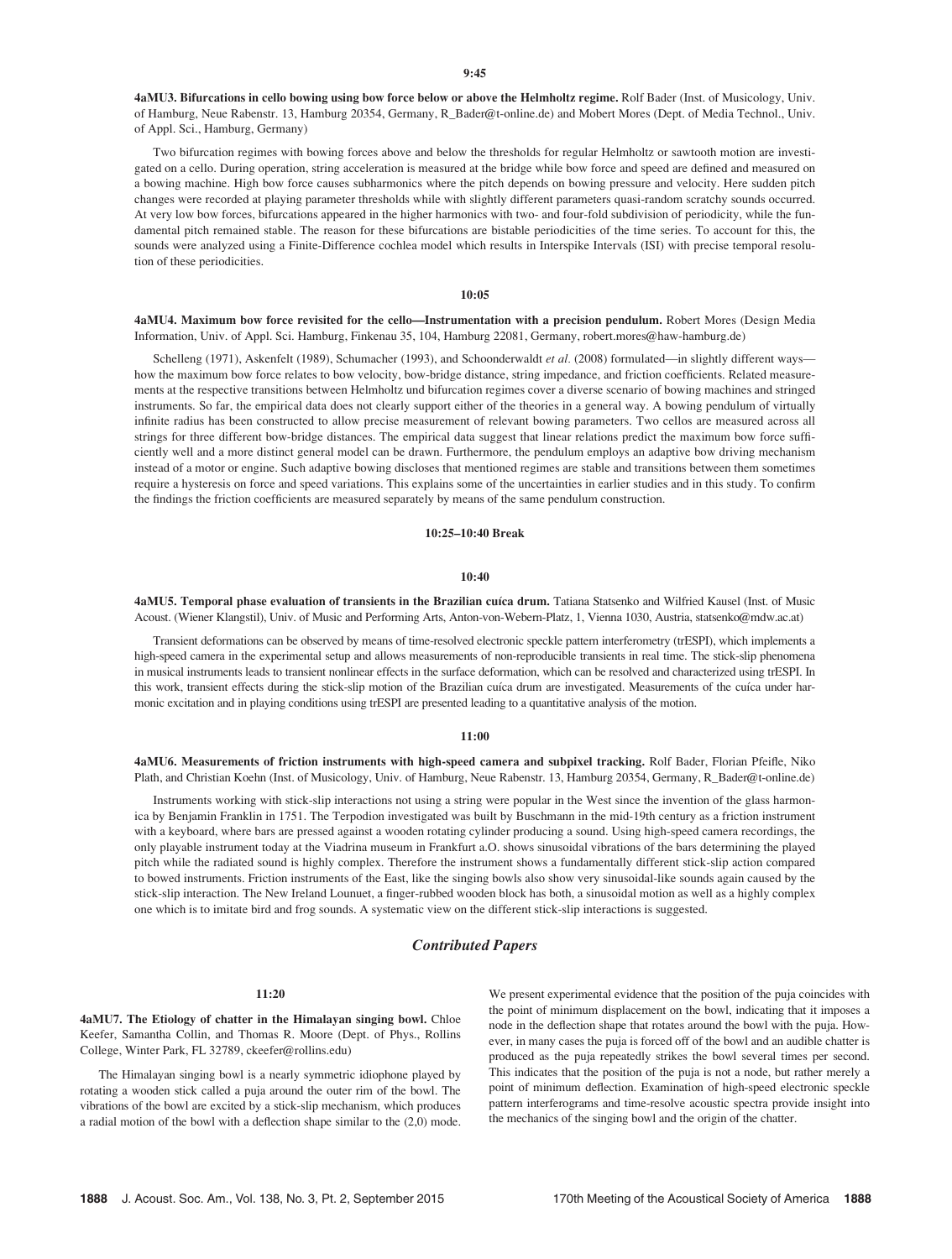## 11:35

4aMU8. An unconditionally stable scheme for simulation of stick-slip processes. Vasileios Chatziioannou and Wilfried Kausel (Inst. of Music Acoust., Univ. of Music and performing Arts Vienna, Anton-von-Webern-Platz 1, Bldg. M, Vienna 1030, Austria, kausel@mdw.ac.at)

Stick-slip processes are often encountered in musical instruments, the most notable example being that of a bowed violin string. Modeling such nonlinear interactions has been often attempted in the field of Musical Acoustics, using a variety of time-stepping algorithms. The nonlinear nature

of such problems requires careful analysis of the stability properties of the developed numerical schemes. This is usually carried out using energy based methods, in which case one needs to consider the continuous exchange of energy between the bow and the bowed object. In this paper an unconditionally stable scheme is proposed for the simulation of a bowed, lumped mass. The stability of the algorithm is ensured due to the presence of an invariant quantity. The numerical results are in agreement with well established algorithms, with the proposed methodology possessing no stability constraints and being extensible to a wide range of (lumped and distributed) acoustic systems.

# THURSDAY MORNING, 5 NOVEMBER 2015 GRAND BALLROOM 1, 8:30 A.M. TO 11:40 A.M.

# Session 4aNS

# Noise, ASA Committee on Standards, and Psychological and Physiological Acoustics: Thoughts on the Next Generation of ANSI Loudness Standards

Patricia Davies, Chair

Ray W. Herrick Labs., School of Mechanical Engineering, Purdue University, 177 South Russell Street, West Lafayette, IN 47907-2099

# Invited Papers

#### 8:30

4aNS1. How should we move forward with the next version of the ANSI S3.4 loudness standard? Patricia Davies (Ray W. Herrick Labs., School of Mech. Eng., Purdue Univ., 177 South Russell St., West Lafayette, IN 47907-2099, daviesp@purdue.edu)

Recent updates to the international loudness standard ISO 532 reflect both increased understanding of loudness and the use of loudness standards by the acoustics and engineering communities. Both are inspiration to consider revising ANSI S3.4-2007. The current ANSI standard is based on Moore and Glasberg's model of loudness for stationary sounds. The new ISO 532-2 is a revision of this. The new ISO 532-1 is based on Zwicker's time-varying loudness, and will replace the current ISO 532B, also based on Zwicker's loudness model but for stationary sounds. For people who are not developing loudness models but are using them to assess sounds or noise, there are a number of other issues, e.g., loudness of very low frequency sounds, and exposure assessment based on loudness. These will be discussed and possible directions in updating the current ANSI standard are presented.

## 8:50

4aNS2. Differences between ANSI S3.4-2007 and the proposed ISO532-2. Brian C. Moore (Experimental Psych., Univ. of Cambridge, Downing St., Cambridge CB3 9LG, United Kingdom, bcjm@cam.ac.uk)

The ANSI standard for the calculation of loudness (ANSI S3.4-2007) is based on the model developed by Moore, Glasberg and coworkers, and uses the assumption that a diotic sound is twice as loud as that same sound presented monaurally. However, recent data suggest that loudness summation across ears is less than assumed in the ANSI standard. This was taken into account in the revised loudness model of Moore and Glasberg [J. Acoust. Soc. Am., 121, 1604–1612, 2007] using the concept of "binaural inhibition", whereby the signal at one ear inhibits the internal response to a signal at the other ear. This model predicts that a diotic sound is 1.5 times as loud as that same sound presented monaurally, and it forms the basis for the proposed ISO532-2 standard. The revised model also gives reasonably accurate predictions of loudness in cases where the sounds differ across the two ears, for example, sounds recorded via a dummy head. An extension of the model to deal with time-varying sounds has been shown to give accurate predictions of loudness for a variety of technical and musical sounds. It is proposed that the revised and extended model be used as the basis for a new ANSI standard.

#### 9:10

4aNS3. Determining binaural summation for stationary signals across the frequency spectrum. Colin J. Novak and Jeremy Charbonneau (Mech., Automotive and Mater. Eng., Univ. of Windsor, 401 Sunset Ave., Dept. of Mech. Eng., Windsor, ON N9B 3P4, Canada, novak1@uwindsor.ca)

The concept of binaural summation has been widely accepted; however, the value of summation, and the manner in which it is applied, is still under a great deal of debate. This research is an investigation of the binaural summation mechanisms through the use of a loudness comparison experiment for pure tones. Preliminary results have concluded that for pure tones presented at 40 dB the amount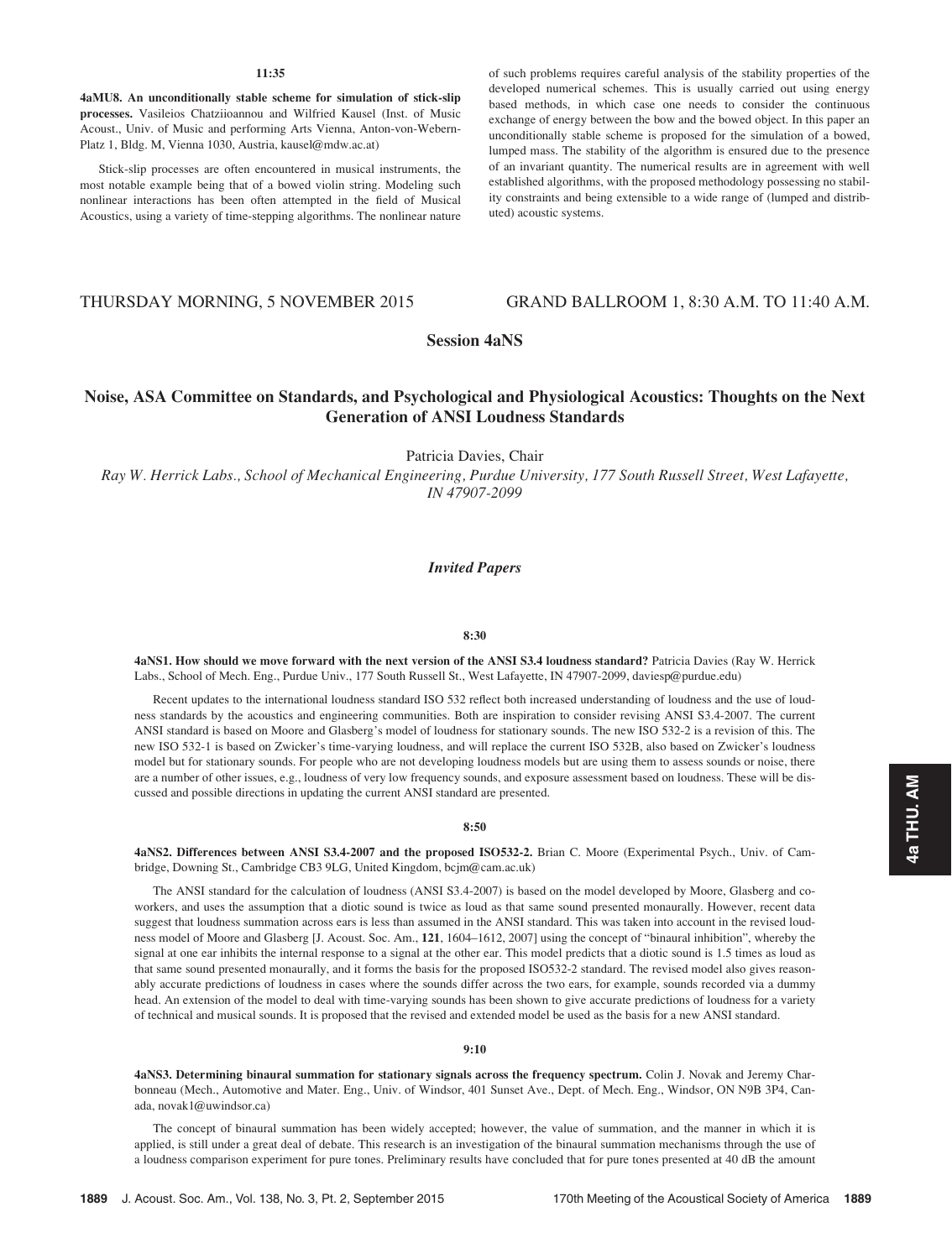of summation increases with frequency from approximately 2 dB at 40 Hz up to 8 dB at 10 kHz. Due to the low hearing threshold at 40 dB, the experiment was modified such that the hearing threshold of each individual is collected in order to presented each signal at a fixed amplitude above the threshold of hearing for each frequency (i.e., a sensation level of 20 dB(SL)). However, similar outcomes have been found using this approach, thus supporting the conclusions that binaural summation does exist and is found to increase at defined increments with increasing frequency for pure tones. The eventual outcome of this work is to improve the existing loudness metrics to allow for the input of binaural measurements taken using binaural mannequins.

# 9:30

## 4aNS4. Status quo of standardizing loudness of time-varying sounds. Roland Sottek (HEAD Acoust. GmbH, Ebertstr. 30a, Herzogenrath 52134, Germany, roland.sottek@head-acoustics.de)

Recently, a new ISO standard for loudness of arbitrary sounds ISO 532-1 (Zwicker method) was proposed for the revision of ISO 532:1975 (method B). The new standard is based on DIN 45631/A1:2010, which includes the widely used standard DIN 45631:1991 for stationary sounds as a special case. DIN 45631:1991 differs slightly from ISO 532:1975 (method B) by specifying corrections for low frequencies and by restricting the description of the approach to numerical instructions only, thus allowing a unique software description. ISO 532-1 eliminates uncertainties of existing standards by strictly defining the complete procedure of loudness calculation starting with the waveform of the time signal and ending with specific and total loudness vs. time functions. The strict definition of the complete procedure, given not only by formulae and tables but also by program code, is a step forward to comparability of calculated loudness results. ISO 532-1 shall update the previous ISO 532:1975 (method B) and adapt it to proven new practice while preserving procedural and database continuity. The method according to Moore/Glasberg based on the American standard ANSI S3.4-2007, for stationary sounds only, shall replace ISO 532:1975 (method A) and will be named as ISO 532-2 in the updated version.

#### 9:50

4aNS5. Loudness of temporally varying environmental sounds. Jesko L. Verhey, Jan Hots (Dept. of Experimental Audiol., Otto von Guericke Univ. Madgeburg, Leipziger Str. 44, Magdeburg 39120, Germany, jesko.verhey@med.ovgu.de), Moritz Wächtler, and Jan Rennies (Cluster of Excellence Hearing4all Project Group Hearing, Speech and Audio Technol., Fraunhofer Inst. for Digital Media Technol. IDMT, Oldenburg, Germany)

Loudness of speech, speech-like signals, and other dynamic environmental sounds were measured and compared to predictions of current loudness models and predictions on the basis of the relevant standards. Loudness was assessed experimentally by using a loudness matching procedure and categorical loudness scaling. The scaling method used in our study is in agreement with the requirements of the international standard on categorical loudness scaling. Categorical scaling allows for a fast assessment of loudness over a large level range but has the disadvantage that loudness is not measured in sones, as commonly used in loudness models. The data of the two methods are compared by deriving levels at equal loudness from the categorical loudness data. In addition, the present study discusses to what extend the scaling data can be compared to loudness predictions by using recently proposed equations relating categorical units to sones. The comparison of the measured levels at equal loudness and simulations revealed that for speech and speech-like signals the long-term spectrum largely determines the loudness of the sound. Dynamic models with short time constants tend to overestimate loudness. In general, this is also true for the other environmental sounds although for some technical signals discrepancies remain.

## 10:10–10:25 Break

#### $10:25$

4aNS6. Some factors affecting loudness measurement and prediction. Robert S. Schlauch, Edward Carney, Tzu-Ling J. Yu, and Heekyung J. Han (Speech Lang. Hearing Sci., Univ. of Minnesota, 164 Pillsbury Dr. SE, 115 Shevlin Hall, Minneapolis, MN 55455, schla001@umn.edu)

The current ANSI standard (ANSI S3.4, 2007) estimates the loudness of sustained sound, but many naturally occurring sounds have time-varying levels. Glasberg and Moore (2002) published a model for the prediction of time-varying sounds and this aspect should be considered as part of a revision to the ANSI standard. To assess the predictions of the dynamic model, loudness magnitude estimation functions were obtained for 24 listeners using pure tones (0.5 and 1.0 kHz), vowels, spondees, and speech-shaped noise (SSN) presented at levels from 40 to 90 dB SPL. Inferred equal-loudness levels from the fitted loudness functions were compared to the model predictions. The loudness model was qualitatively consistent with the behavioral data. The model predicted SSN to be louder than vowels and spondees which would be louder than tones; however, the model over-predicted the loudness differences. Possible explanations for the over-prediction include biases in loudness judgments, cognitive factors regarding learned expectations for loudness, assumptions regarding the free-field-to-headphone transfer function, and the model's over-prediction of spectral, loudness summation, a result found recently (Schlittenlacher et al., 2014) for the ANSI standard and DIN 45631.

#### 10:45

4aNS7. On time-varying loudness and nonlinearly propagated sound. Andrew Marshall, Karl Oelschlaeger, and Emily Belzer (Southwest Res. Inst., 6220 Culebra Rd., San Antonio, TX 78238-5166, andrew.marshall@swri.org)

Time varying loudness models have been found to be highly correlated with subject judgments for many sources of noise. Among these sources are impulsive sounds such as sonic booms, blast noise, and thunder. Aside from the short temporal duration, all of these sound sources are distinctive in that each is of high enough amplitude to have nonlinear propagation effects occur, which change the temporal and spectral character of a signal over distance. Because of this, it is possible that differences in how a model handles spectral content may result in differences in loudness predictions over distance. A series of simulated nonlinear sources were propagated and its time-varying loudness calculated from both the Moore & Glasberg and Zwicker model. These predictions will be compared to examine how these models differ when the spectral content of the signal changes. Other parameters, including historical level metrics and those derived from loudness time histories, such as the loudness time derivative, will also be discussed.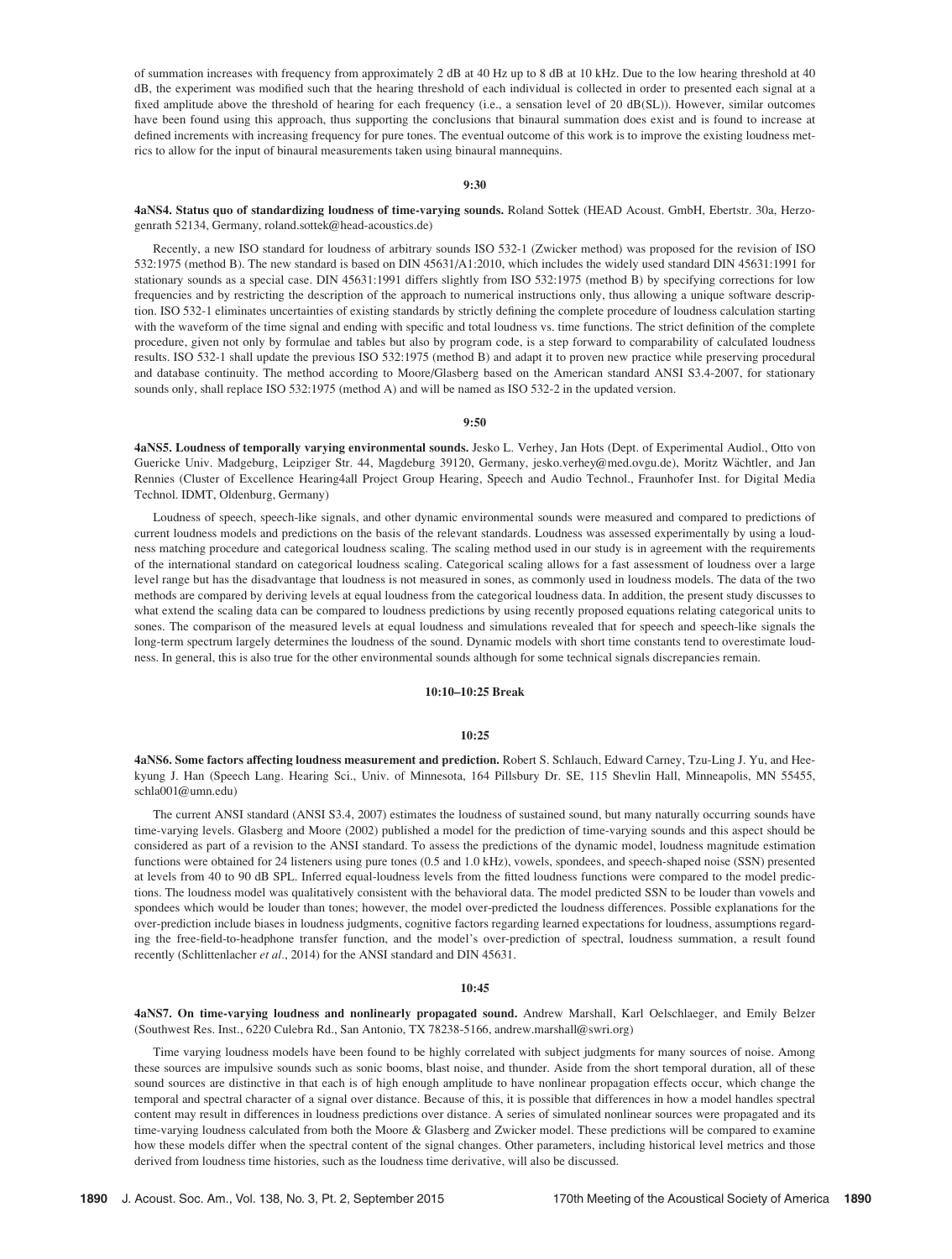# Contributed Paper

## 11:05

4aNS8. Loudness and noise rating: How may standardization bridge the gap between science and engineering? Florian Völk (Bio-Inspired Information Processing, Technische Universität München, Boltzmannstraße 11, Garching 85748, Germany, florian.voelk@mytum.de)

Current noise regulations and standards, in Europe and to some extent also elsewhere, are primarily based on A-weighted sound levels. Most perceptual aspects are—if at all—taken into account by additional correction levels, for example, punishing tonality or impulsive content. On the contrary, instrumental loudness-prediction methods have been available for more than half a century and were first standardized 40 years ago. Against this background, the question arises why loudness—regardless of being calculated according to Zwicker or Moore and Glasberg—has not yet been accepted more widely in the field of noise control and related standardization. This contribution attempts to raise some possibly influential aspects, and to discuss them in the light of next-generation loudness standards. Advantages of stationary and time-varying loudness predictions over corrected weighted levels will be discussed and contrasted with potentially contradicting arguments. The discussion is primarily intended to provide arguments for the selection of future loudness-prediction standards. However, also a broader perspective is taken, looking at interrelations with other standards, algorithmically and regarding limiting values.

11:20–11:40 Panel Discussion

THURSDAY MORNING, 5 NOVEMBER 2015 ST. JOHNS, 8:30 A.M. TO 11:40 A.M.

# Session 4aPA

# Physical Acoustics and Noise: Launch Vehicle Acoustics I: Acoustics of Launch Vehicles and Supersonic Jets

Kent L. Gee, Cochair Brigham Young University, N243 ESC, Provo, UT 84602

Tracianne B. Neilsen, Cochair Brigham Young University, N311 ESC, Provo, UT 84602

Chair's Introduction—8:30

## Invited Papers

## 8:35

4aPA1. Near-field acoustical array measurements of an impinging supersonic jet. Kent L. Gee, Tracianne B. Neilsen, Darren K. Torrie (Dept. of Phys. and Astronomy, Brigham Young Univ., N243 ESC, Provo, UT 84602, kentgee@byu.edu), Masahito Akamine (Graduate School of Frontier Sci., Univ. of Tokyo, Chiba, Japan), Koji Okamoto (Graduate School of Frontier Sci., Univ. of Tokyo, Kashiwa, Japan), Susumu Teramoto, Takeo Okunuki (Graduate School of Eng., Univ. of Tokyo, Bunkyo-ku, Tokyo, Japan), and Seiji Tsutsumi (Japanese Aerosp. Exploration Agency, Sagamihara, Kanagawa, Japan)

Impingement significantly alters the rocket plume in the near-launch pad environment, which in turn affects the acoustic radiation. Prior laboratory measurements of an unheated, Mach 1.8 ideally expanded jet impinging on 45-degree inclined flat plate were carried out using a microphone that was moved within a relatively dense grid [Akamine et al., AIAA J. 53, 2061-2067 (2015)]. A multi-institution collaboration by the authors was begun in order to conduct array measurements of the acoustic radiation from both impinging and free jets. Measurements comprised a total of 42 measurement channels located within 40 nozzle diameters. An array of two-dimensional microphone probes was placed so as to examine the transition from the hydrodynamic near field to the acoustic radiation. A scanning linear array of microphones and a stationary polar array were also designed to enable beamforming, cross correlation, and partial field decomposition. This paper describes the jet facility, experiment design, and initial analyses conducted on the data collected. [Measurements supported by the Japanese Society for the Promotion of Science.]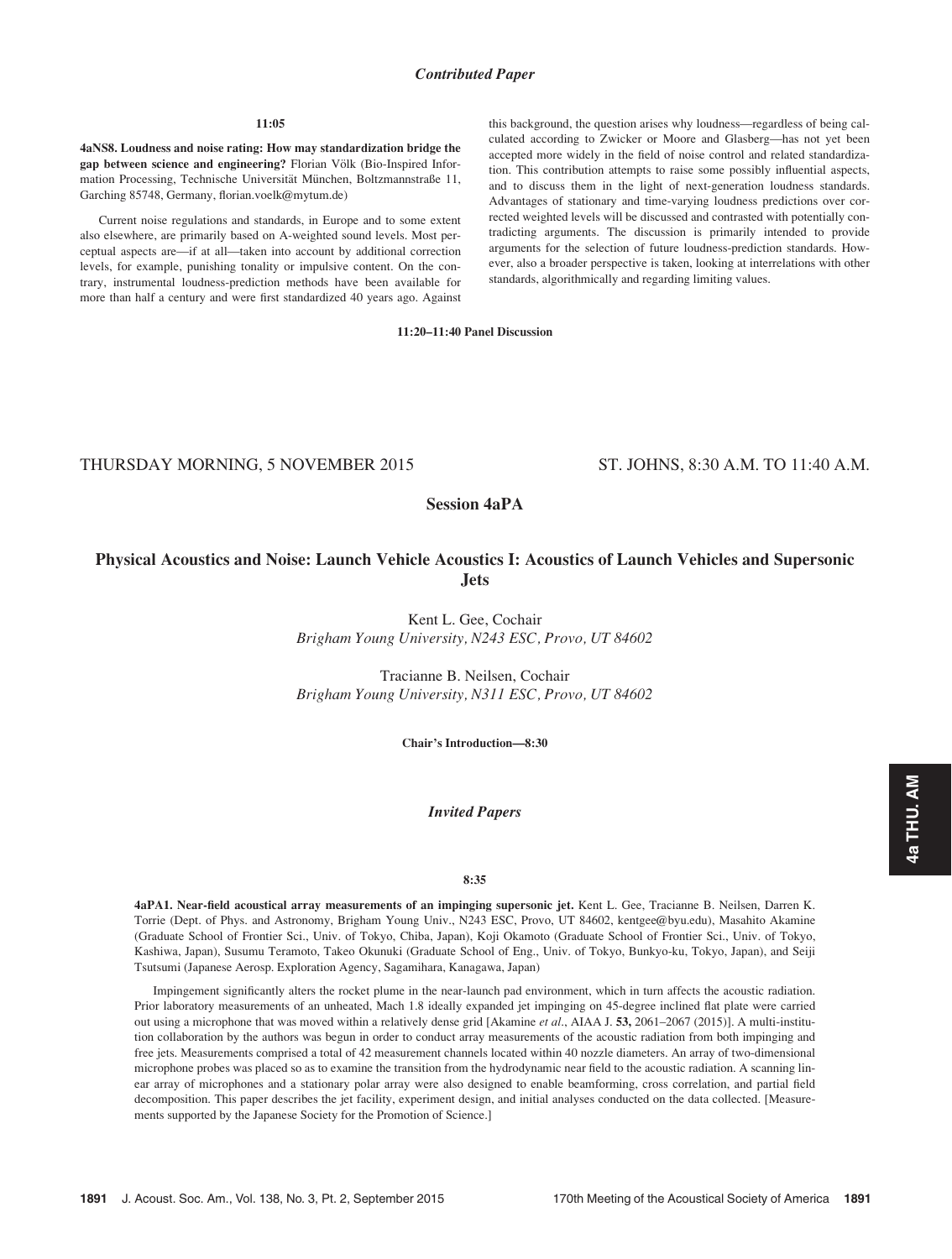4aPA2. Effects of time-varying grain shape on combustion instability of a solid rocket motor. Taeyoung Park, Hunki Lee, Won-Suk Ohm (School of Mech. Eng., Yonsei Univ., Eng. Bldg. A391, 50 Yonsei-ro, Seodaemun-gu, Seoul 120-749, South Korea, pty0948@yonsei.ac.kr), and Dohyung Lee (Agency for Defense Development, Seoul, South Korea)

A common approach to modeling combustion instability in a rocket propulsion system is to express the pressure oscillation in a combustor as a superposition of acoustic modes with time-varying amplitudes. Here, the tacit assumption is that the acoustic modes themselves remain more or less the same over the entire burning time. However, in the case of a solid rocket motor, the grain shape changes significantly as combustion progresses. This can gradually alter the shapes and frequencies of the acoustic modes, the influence of which on combustion instability has rarely been discussed in the existing literature. In this study, the effects of time-varying grain shape are modeled by introducing a slow time scale associated with the progressive burning of the grain. The resulting model equation accounts for the evolution of acoustic modes as well as their growth/decay in amplitude. Predictions with and without the use of the slow scale are compared with respect to measurements of a static firing test.

## 9:15

4aPA3. Far-field acoustical measurements during a Space Launch System solid rocket motor static firing. Blaine M. Harker, Brent O. Reichman, Trevor A. Stout, Eric B. Whiting, Kent L. Gee, and Tracianne B. Neilsen (Dept. of Phys. and Astronomy, Brigham Young Univ., N283 ESC, Provo, UT 84602, blaineharker@byu.net)

Acoustical measurements were made in the very far field during a recent test firing of the five-segment QM-1 Space Launch System solid rocket motor at Orbital ATK. Data were taken using 6.35 mm and 12.7 mm type-1 microphones at three far-field locations to the sideline and aft of the nozzle at a range of 650–800 nozzle diameters. The experiment setup, including the appreciable terrain changes, is first discussed. Spectral and autocorrelation analyses highlight the variation of the noise with respect to observation angle. In addition, high-frequency spectral characteristics and waveform statistics are evidence of the significant nonlinear propagation over the propagation range. Effects of microphone size, terrain effects, and data stationarity during the firing are discussed. This dataset is compared to measurements of other solid rocket motors at closer and farther ranges, including the GEM-60 and the four-segment Shuttle Reusable Solid Rocket Motor.

### 9:35

4aPA4. Multiresolution non-stationary techniques for the characterization of transient pressure signals embedded in broadband plume noise. David Alvord and Alessio Medda (Aerosp. & Acoust. Technologies Div., Georgia Tech Res. Inst., 7220 Richardson Rd., Smyrna, GA 30080, david.alvord@gtri.gatech.edu)

The acoustic environment generated by the Space Shuttle propulsion system historically was considered one of the most complex rocket noise environments to predict of NASA's heritage rockets. After the Space Shuttle was retired in 2011, the Space Launch System (SLS) architecture chosen to succeed the shuttle will generate an even more complex acoustic environment than Space Shuttle. Both Space Shuttle and SLS have dual first stage propulsion systems consisting of two Solid Rocket Boosters (SRBs) and three (Space Shuttle) or four (SLS) RS-25 LH2/LOX engines. The additional complexity for the SLS acoustic environment arises due to the in-line propulsion configuration (as opposed to the offset configuration for Space Shuttle) firing both SRB and liquid engine plume into the same exhaust duct at liftoff. For Space Shuttle, the offset configuration meant each acoustic phenomena was separable and could be predicted and analyzed individually. For SLS, the in-line configuration means the IOP waves (one per SRB) are injected directly into the steady state plume meaning the events can no longer be assumed separable. This paper discusses data from a scaled down configuration and applies wavelet analysis in attempt to extract and characterize an injected transient blast wave from steady state plume noise.

#### 9:55–10:15 Break

#### 10:15

4aPA5. Spatiotemporal correlation of high-performance military aircraft jet noise. Blaine M. Harker, Tracianne B. Neilsen, Kent L. Gee (Dept. of Phys. and Astronomy, Brigham Young Univ., N283 ESC, Provo, UT 84602, blaineharker@byu.net), Alan T. Wall (Battlespace Acoust. Branch, Air Force Res. Lab., Wright-Patterson AFB, OH), and Michael M. James (Blue Ridge Res. and Consulting, LLC, Asheville, NC)

Correlation analyses of pressure measurements on a ground-based array of microphones of noise from a tethered high-performance military aircraft provide insights into the sound field variation with position and engine conditions which are fundamental in the continued development of more complete jet noise models. Time-scaled, single-point (auto)correlation functions confirm that to the side of the nozzle exit, the temporal correlation envelope decays very rapidly, whereas the envelope decays more slowly in the maximum radiation region and farther downstream. Two-point space-time (cross) correlation functions confirm that noise from a single engine operating at intermediate power is more similar to that from heated, laboratory-scale jets, whereas additional features seen at military power and afterburner are unique, including a feature which is likely related to the dual directivity lobe observed in the far field of military aircraft. A complementary coherence analysis provides estimates of spatial coherence lengths as a function of frequency and location. Field coherence lengths are utilized in analyzing coherence lengths of equivalent source distributions obtained from applying DAMAS-C to the ground-based array data. The cumulative results of these investigations provide a full-scale military jet noise benchmark that should be considered when evaluating laboratory-scale jet studies and simulations of jet noise.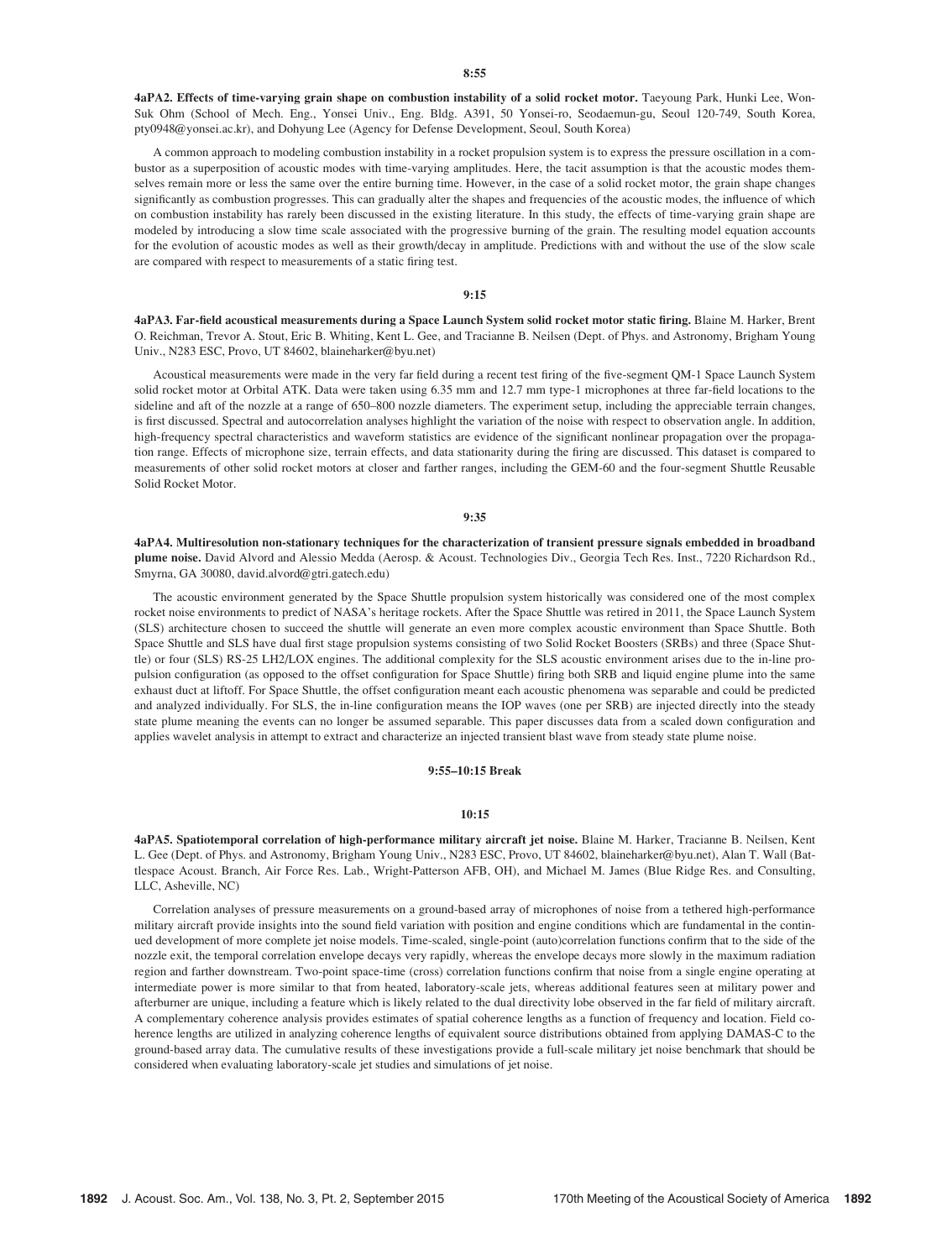4aPA6. Inclusion of a ground-reflecting plane in wavepacket modeling of military jet noise. Tracianne B. Neilsen, Kent L. Gee (Brigham Young Univ., N311 ESC, Provo, UT 84602, tbn@byu.edu), Michael M. James (Blue Ridge Res. & Consulting, Asheville, NC), and Blaine M. Harker (Brigham Young Univ., Provo, UT)

Equivalent source models for high-speed jet noise are intended to represent the acoustic properties of the turbulent mixing noise. A wavepacket ansatz previously applied to obtain equivalent sources from anechoic laboratory measurements is modified to include both a direct and image complex pressure representation of the source to model the presence of a ground-reflecting plane. This is important for modeling the sound field at maintainer and flight deck personnel positions because the interference effects caused by ground-reflected propagation paths significantly influence the sound levels and vary with frequency and location. The ability of the direct-plus-image wavepacket model to yield the interference patterns observed across large planes of data (2 m tall by 23 m long) measured near a highperformance military aircraft is evaluated. In particular, the variation in the nulls of the sound pressure level across the planes as a function of frequency predicted by this wavepacket model are compared to the measurements between 4 and 25 m from the engine nozzle exit. Comparisons with previous work based on a Rayleigh-distributed source amplitudes are also provided. [Work supported by the Office of Naval Research.]

# Contributed Papers

#### 10:55

4aPA7. Quantitative nonlinearity in subsonic and supersonic modelscale jet noise. Kyle G. Miller (Dept. of Phys. and Astronomy, Brigham Young Univ., 323 East 1910 South, Orem, UT 84058, kglenmiller@gmail. com), Brent O. Reichman, Kent L. Gee, Tracianne B. Neilsen (Dept. of Phys. and Astronomy, Brigham Young Univ., Provo, UT), and Anthony A. Atchley (Gradate Program in Acoust., Penn State Univ., Provo, UT)

Understanding the impact of jet noise, including annoyance due to crackle, can be improved by quantifying the nonlinearity in a signal with a single-microphone measurement. An ensemble-averaged, frequency-domain version of the generalized Burgers equation has been used to find a quantitative expression for the change in sound pressure level spectrum,  $L_p$ , with distance, r, due to the separate effects of geometric spreading, absorption, and nonlinearity. The nonlinear term, based on the dimensionless nonlinearity indicator known as "Q/S," has been used to characterize the frequencydependent nonlinearity as a function of angle and distance in subsonic (Mach-0.85), overexpanded (Mach-1.8), and ideally expanded (Mach-2.0) model-scale jet data. Analyses show that nonlinear effects in the Mach-2.0 data are about twice as strong as those in the Mach-1.8 data, but such effects are completely absent in the Mach-0.85 data. [Work supported by the AFRL SBIR program.]

# 11:10

4aPA8. Comparison of measured and predicted statistical measures in military jet noise propagation. Brent O. Reichman (Brigham Young Univ., 453 E 1980 N, #B, Provo, UT 84604, brent.reichman@byu.edu), Alan T. Wall (Air Force Res. Labs, Wright-Patterson Air Force Base, OH), Kent L. Gee, and Tracianne B. Neilsen (Brigham Young Univ., Provo, UT)

Crackle, an annoying component of jet noise, has been associated with acoustic shocks that form as a waveform experiences nonlinear steepening. The skewness of the first time derivative of the pressure waveform, or derivative skewness, is a metric that is sensitive to acoustic shocks, and has shown that shocks, and therefore crackle, are found in the far field of fullscale military jets. Recent extensive measurements on F-35 aircraft enable a comparison of linear and nonlinear predictions and measured waveforms over a large spatial area. Waveforms measured at 76.2 m from the aircraft are numerically propagated using linear and nonlinear methods to several distances up to 305 m, and the derivative skewness calculations from these numerically propagated waveforms are compared with those of measured signals. Comparisons are made for both the A and B variants of the F-35, in changing meteorological conditions, and with engine conditions ranging from intermediate power to full afterburner. [Work supported by USAFRL through ORISE.]

#### 11:25

4aPA9. Estimating aircraft noise levels and spectra from aircraft flyover and ground operations. Alan T. Wall and Richard L. McKinley (Battlespace Acoust. Branch, Air Force Res. Lab., Bldg. 441, Wright-Patterson AFB, OH 45433, alantwall@gmail.com)

The noise from military aircraft operations can adversely affect people within the civilian community near an airbase and within the military community living and operating within the confines of the airbase. The aircraft noise levels and spectra should be estimated to determine the building noise attenuation treatments to achieve the desired interior noise levels. This presentation describes a method to estimate the noise levels and spectra from both ground operations and flyover operations of high performance military jet aircraft for the community near the airbase and the airbase proper. Sound levels are predicted over a typical airbase region using an equivalent source model for a fighter jet aircraft and atmospheric propagation modeling. Overall level contours are generated over the entire area, and spectral levels are predicted at desired points corresponding to noise sensitive building locations. [Work supported by USAFRL through ORISE.]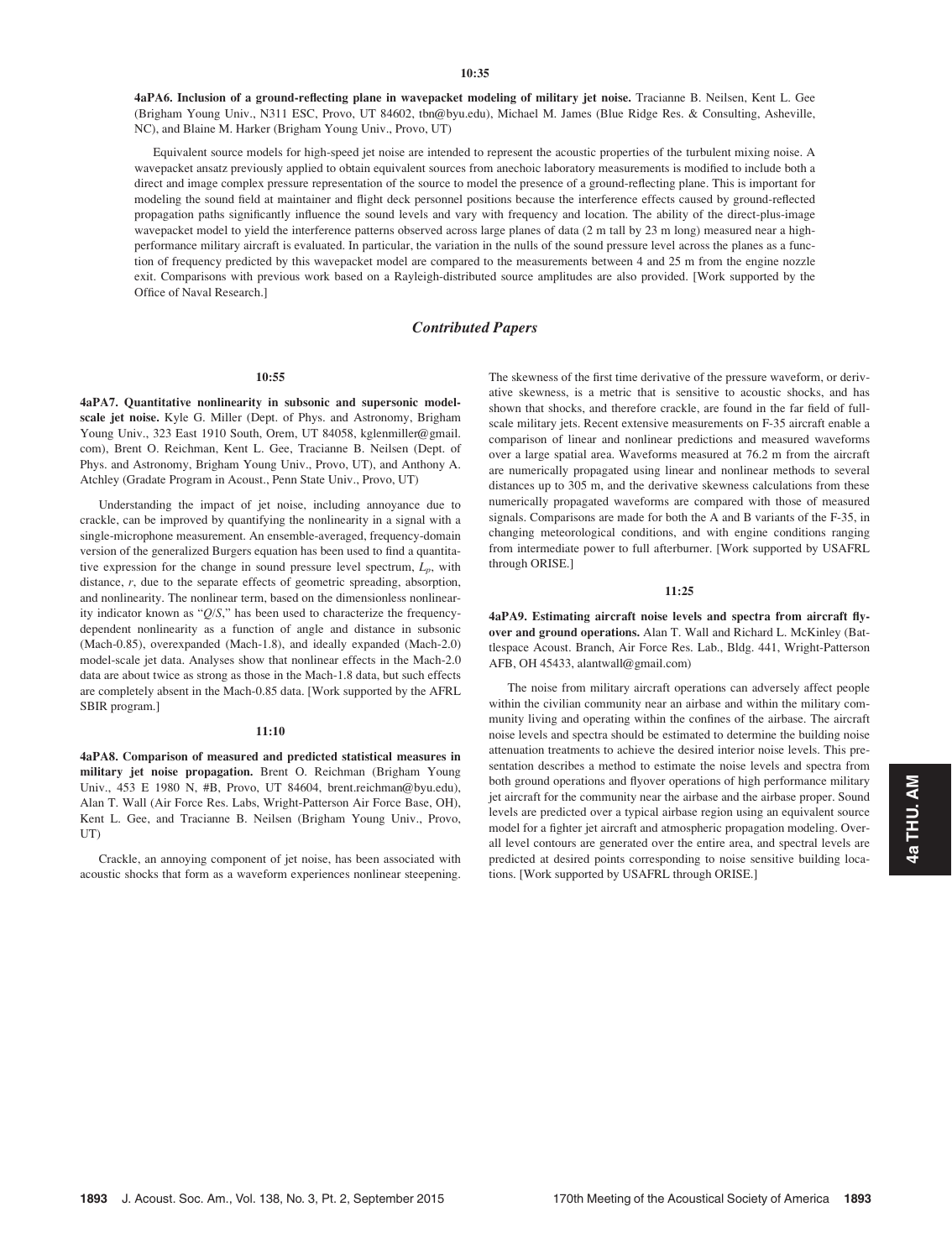# Session 4aSC

# Speech Communication: Development of Speech Production and Perception Across the Lifespan

Mary E. Beckman, Cochair

Linguistics, Ohio State University, 222 Oxley Hall, 1712 Neil Ave, Columbus, OH 43210-1298

Valerie Hazan, Cochair

Speech, Hearing and Phonetic Sciences, UCL, Chandler House, 2, Wakefield Street, London WC1N 1PF, United Kingdom

# Invited Papers

## 8:50

4aSC1. Clear speech adaptations across the lifespan. Valerie Hazan (Speech, Hearing and Phonetic Sci., UCL, Chandler House, 2, Wakefield St., London WC1N 1PF, United Kingdom, v.hazan@ucl.ac.uk)

Talkers need to be able to alter their speech production in order to communicate effectively in conditions in which there are acoustic or linguistic barriers to communication. The clear speaking styles that result from such adaptations have been well documented, but mostly for young adult talkers. As a skilled aspect of speech production, the ability to make such adaptations may develop late during acquisition and be affected by reduced motor or cognitive control in older talkers. In a series of studies, we are investigating how speech adaptations in challenging communicative conditions change across the lifespan: in children aged 9 to 15 years, in young adults, in older adults aged 65 and above. In all three studies, recordings were made while talker pairs complete a cooperative problem-solving task (diapix) when communication was easy or when a communication barrier was placed on one talker. Acoustic analyses have shown adaptations to speaking rate, intensity, fundamental frequency characteristics, vowel formant space. While young adults seem adept at making adaptations that are well suited to overcome the specific interference experienced by their interlocutors, younger talkers appear to make less nuanced adaptations. We will discuss factors affecting such speech adaptations across the lifespan.

## 9:10

4aSC2. Speech perception and spoken word recognition in young children. Jan Edwards and Tristan Mahr (Commun. Sci. and Disord., Univ. of Wisconsin-Madison, Goodnight Hall, 1975 Willow Dr., Madison, WI 53706, jedwards2@wisc.edu)

Recent studies have found that expressive vocabulary size predicts spoken word recognition in young children. Children with larger vocabularies recognize even highly familiar words more efficiently than their peers with smaller vocabularies (Fernald et al., 2006). Furthermore, lexical processing efficiency at 18 months predicts future vocabulary size up to 8 years of age (Fernald et al., 2013; Marchman & Fernald, 2008). However, these studies did not include any measures of speech/language development beyond vocabulary size. We discuss the results of several studies that included multiple measures of speech and language development as well as measures of the home linguistic environment (using LENA, Ford et al., 2008). One experimental task assessed children's online responses to correct productions of familiar words, to mispronunciations of these words, and to nonwords using eye-tracking. We found that speech perception was a better predictor of lexical processing efficiency than expressive vocabulary size. Furthermore, the number of conversational turns between children and their caregivers also predicted how quickly children looked at unfamiliar objects when they heard nonwords. Implications of these results are discussed. [Research supported by NIDCD grant 02932.]

#### 9:30

4aSC3. Speech perception and production in sequential bilingual children: A longitudinal study. Kathleen McCarthy (Speech, Hearing and Phonetic Sci., Univ. College London, 2 Wakefield St., London WC1N 1PF, United Kingdom, kathleen.mccarthy@ucl.ac. uk)

The majority of bilingual speech development research has focused on children who acquire both languages simultaneously from birth. Yet, for many bilingual children growing up in dense immigrant communities, their language experience is typically very different. These children, often referred to as sequential bilinguals, are initially exposed to their heritage language (L1) and in many cases are only immersed in the host country's language (L2) when they start school at around 4-years-old. To date, little is known about the developmental trajectory of sequential bilinguals. The current study tracked the acquisition of the English voicing contrast and monophthongal vowels by Sylheti-English sequential bilingual children from the London-Bengali community. Children were tested during preschool (mean age: 54 months old) and again one year later. The sequential bilinguals perception and production was initially driven by their L1 experience, resulting in less refined English phonemic categories than their monolingual peers. With L2 experience, children acquired the target phonemic contrasts, however they displayed a preference Sylheti phonotactics in a non-word repetition task. These findings have implications for our understanding of language development in complex multilingual settings, and will be discussed in light of the children's language input and broader phonological development.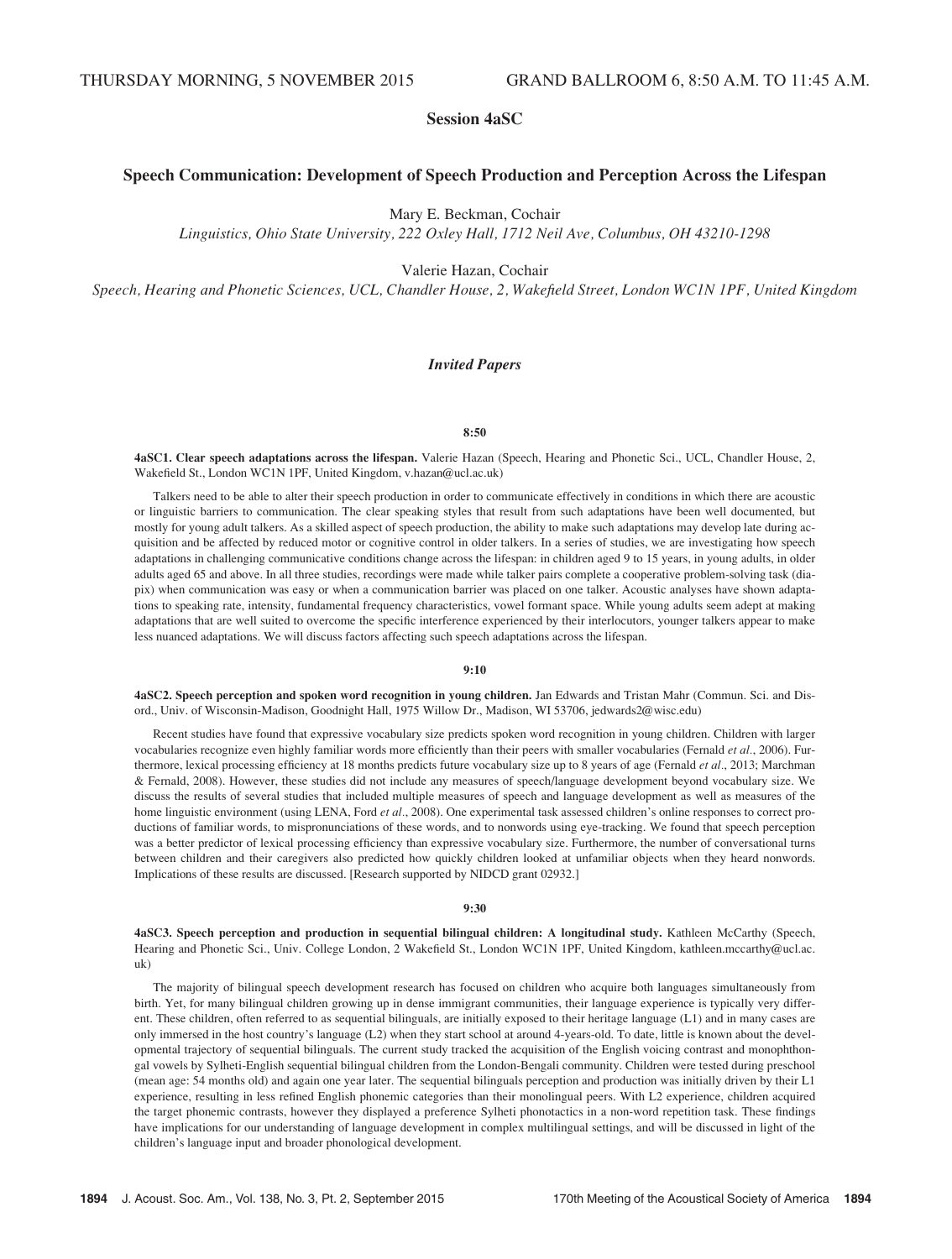4aSC4. Cognitive and linguistic influences on speech motor development. Ignatius Nip (School of Speech, Lang., & Hearing Sci., San Diego State Univ., 5500 Campanile Dr., San Diego, CA 92182-1518, inip@mail.sdsu.edu)

Speech development is affected by the interaction of the development of various domains, including motor control and language. Infants demonstrate strong associations between speed and range of movement of the lips and jaw with cognitive (attention, memory) and language (number of words understood/expressed, number of gestures used) skills during language acquisition (Nip et al., 2011). In addition, goal-directed vocal behaviors (e.g., words) are produced with faster lip and jaw speeds in infants (Nip et al., 2009). Similar task-related changes can be observed in older children. Tasks requiring greater language formulation demands (e.g., re-telling stories) are produced with greater movement speeds and oral excursions than tasks requiring fewer demands (e.g., repeating syllables) (Nip  $\&$ Green, 2013). Kinematic descriptions of speech production may provide insight into the acoustic consequences of adapting movement strategies for different tasks; increasing oral excursions may be a strategy to increase articulatory precision and may account for the reduced speaking rate during speaking tasks requiring greater demands (Nip & Green, 2013). In addition, coordination of articulatory movements is highly associated with intelligibility in children with and without speech disorders (Nip, in press). Understanding the interactions among motor control and language may explain patterns of speech development.

## 10:10–10:25 Break

#### 10:25

4aSC5. The influence of gender identity on children's production of sibilant fricatives. Benjamin Munson (Univ. of Minnesota, 115 Shevlin hall, 164 Pillsbury Dr., SE, Minneapolis, MN 55455, benjamin.ray.munson.jr@gmail.com)

Phonetic differences between men and women's speech are the consequence of sex-related variation in the anatomy of the speechproduction system, as well as learned behaviors specific to particular languages and to specific social and cultural contexts. Children learn socially and culturally specific gendered phonetic variants concurrent with developmental changes in the vocal tract which give the child an increasing capacity to produce systematic phonetic variation. The research in this presentation is part of a larger project examining phonetic variation in 5–13 year old boys with gender dysphoria (GD). This presentation focuses on the acoustic characteristics of /s/, which was chosen because it is the locus of a great deal of gender-related phonetic variation that appears not to be the consequence of sex differences in vocal-tract size and shape. Preliminary analyses of a subset  $(n = 30)$  of talkers from a corpus of 5 to 13 year old children (n = 104, including boys with GD and boys and girls without GD), found that boys with GD produce more  $[\theta]$ -like /s/ tokens than boys without GD in single words. This talk presents the results from the entire corpus, which allows for a more robust analysis of the influence of gender identity on children's fricative production.

## 10:45

4aSC6. Phonetic and lexical influences on changes across the lifespan. Jonathan Harrington and Johann U. Reubold (Inst. of Phonet. and Speech Processing (IPS), Univ. of Munich, Schellingstrasse 3, Munich 80799, Germany, jmh@phonetik.uni-muenchen.de)

The study considers longitudinal studies over several decades within the same individual in order to determine whether phonetic sound change takes place initially in more frequent words. The focus of the analysis was on the vowels of the Christmas Broadcasts by Queen Elisabeth II over several decades and in Alistair Cooke's Letter from America broadcasts. For the first of these, a re-analysis of the phonetic lowering of the vowel in the lexical set TRAP and of tensing of final lax vowel in HAPPY showed no effect of lexical frequency on sound change. The focus of analysis in the second was during a period in which the speaker was shown to acquire General American characteristics after emigrating to the United States from Britain, but then in later life to revert over a 5–10 year period back toward characteristics of British English Received Pronunciation. This reversion is shown to take place at a faster rate in lexically frequent words. While the evidence overall for lexically gradual changes is equivocal, the changes in both speakers are most appropriately modeled as a leveling due to variation in dialect contact: increasingly with middle class speakers for the Queen; decreasingly with American English speakers for Cooke.

#### 11:05

4aSC7. Effects of age-related hearing loss on verbal processing and short-term memory. Esther Janse (Ctr. for Lang. Studies, Radboud Univ. Nijmegen, PO Box 310, Nijmegen 6500 AH, Netherlands, e.janse@let.ru.nl) and Elise D. Bree (Res. Inst. of Child Education and Development, Univ. of Amsterdam, Amsterdam, Netherlands)

Adult aging is frequently accompanied by hearing loss, as well as by cognitive decline. Both play a role in listeners' understanding of noisy, foreign-accented speech and fast conversational speech. Hearing loss leads to increased perceptual effort during listening, which affects memory encoding of the spoken message. Furthermore, some studies have suggested that acquired hearing loss also has long-term effects by degrading the quality or accessibility of phonological representations in long-term memory. This was investigated further by looking into non-word reading, thus bypassing immediate effects of hearing loss. A sample of 29 older adults, varying in degree of high-frequency hearing loss and visual digit span performance, saw 72 multisyllabic nonwords varying in phonotactic frequency (i.e., the phoneme-co-occurrence statistics of the language). They saw the nonwords for 5 seconds and were prompted to produce them from memory after another 3 seconds. As expected, response accuracy was influenced by phonotactic frequency of the nonword and digit span performance. Crucially, response accuracy was also higher if the participant had better hearing, supporting the claim that hearing loss degrades phonological representations in long-term memory. These results emphasize the broad consequences hearing loss has on language processing beyond its immediate effect on speech audibility.

## 11:25–11:45 Panel Discussion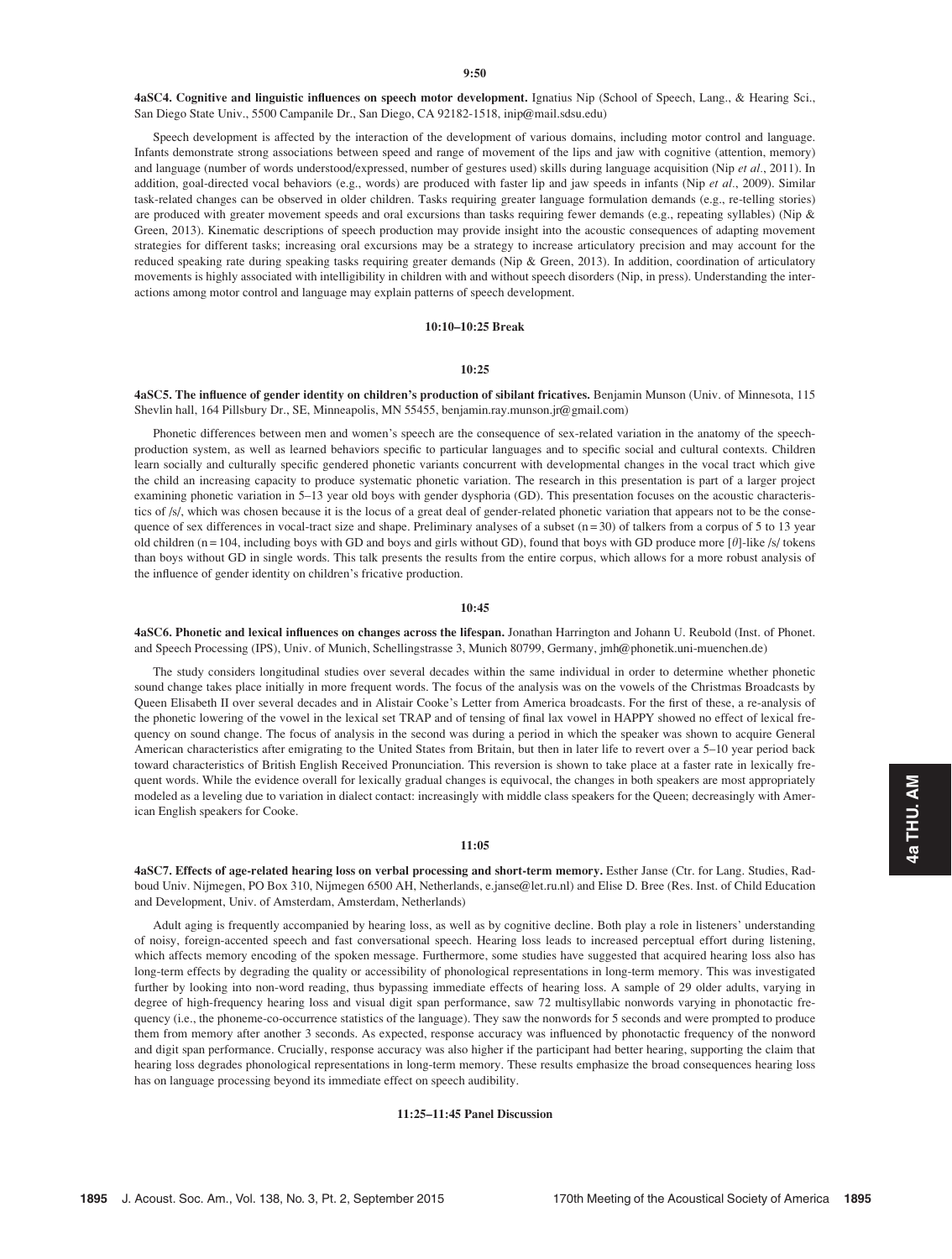# Session 4aUW

# Underwater Acoustics and Signal Processing in Acoustics: Environmental Variability Impact on Shallow Water Acoustics I

Brian T. Hefner, Cochair

Applied Physics Laboratory, University of Washington, 1013 NE 40th Street, Seattle, WA 98105

Anthony L. Bonomo, Cochair

Applied Research Laboratories, The University of Texas at Austin, 10000 Burnet Road, Austin, TX 78713

Chair's Introduction—8:00

# Contributed Papers

#### 8:05

4aUW1. A traditional forward scattering theory view of shallow water acoustics. Timothy F. Duda (Woods Hole Oceanographic Inst., WHOI AOPE Dept. MS 11, Woods Hole, MA 02543, tduda@whoi.edu)

Theories of propagation through a random medium (forward scattering theories) identify the scales of feature structure within the medium that are most effective at creating field fluctuations. These scales are near the Fresnel scale for straight-line and refracted propagation. The Fresnel scale (or Fresnel radius), the square root of the wavelength times the propagated distance, is therefore useful as a diagnostic. Shallow-water propagation of sound below 1 kHz often shows a dispersed modal propagation character, with modes having distinct wavelengths. Consideration of individual modes reduces the problem physical dimension by one. Waveguide anomaly features that are known to cause fluctuations, such as small-scale internal waves and frontal intrusions, have characteristic scales that overlap with the Fresnel scales for frequencies in the range of 0.1 to 1 kHz and distances of 1.0 to 25 km (40 to 600 m). This means that established theories can be applied, as long as other requirements are met. The waveguide thickness (water depth) can also exhibit variability on these scales, causing a similar fluctuation effect, although in this case the fluctuation represents a departure from acoustic behavior with a simple planar seabed model. This scaling analysis is potentially most useful for modeling shallow-water ocean propagation, or for processing ocean data to emphasize features relevant to acoustic scattering.

#### 8:20

4aUW2. Forward and back scattering in a shallow inhomogeneous environment. Steven A. Stotts, David P. Knobles, and Robert A. Koch (Environ. Sci. Lab., Appl. Res. Labs/The Univ. of Texas at Austin, 10000 Burnet Rd, Austin, TX 78759, stotts@arlut.utexas.edu)

An experiment in 20 m of water off Panama City, FL, motivates the simulation with several propagation models of the time series produced from rough seabed scattering. Both the forward and backward scattered time series are simulated on vertical line arrays in the 2–4 kHz band to ranges out to 5 km. Results from several Born approximation approaches are compared to the results of a full numerical two-way coupled-mode solution to analyze the measured data. The results from a method of separating the forward and backward scattered amplitudes are also presented. Competing effects, such as the interplay between modal attenuation and the scattering of the higher order modes, are examined within the context of both the full coupled-mode and Born approximation solutions.

8:35

4aUW3. Time-domain Helmholtz-Kirchhoff integral for forward surface scattering in a refractive medium. Youngmin Choo, Heechun Song (Scripps Inst. of Oceanogr., 9263 Regents Rd., La Jolla, San Diego, CA 92037, ymchu@ucsd.edu), and Woojae Seong (Seoul National Univ., Seoul, South Korea)

Time-domain Helmholtz-Kirchhoff integral (H-K integral) for forward surface scattering is extended to a refractive medium. Ray theory is applied to obtain the Green's function, while the normal derivative in the integral is evaluated analytically using a ray geometry along with the ray-based Green's function. This approach allows for stationary phase approximation which reduces the surface integration to a line integration. For high-frequency signals with a narrow bandwidth, an asymptotic form of the time-domain H-K integral then can be derived using the Fourier transform. The pressure field scattered from a sinusoidal surface wave in a constant-gradient sound speed profile is evaluated and compared to the result based on a conventional ray model.

#### 8:50

4aUW4. A modeling approach to scattering and reverberation in shallow water. Anatoliy Ivakin (Appl. Phys. Lab, Univ. of Washington, 1013 NE 40th, Seattle, WA 98105, aniv@uw.edu)

A physics-based modeling approach is described that allows prediction of reverberation in complex shallow water environments. An integral expression is presented for the backscatter intensity with a factorized integrand comprised of two kernels, the two-way propagator and the scattering kernel. The propagator is defined by Green's function, describes the local intensity, and can be calculated using available models, such as PE, normal modes, or ray approximations. An expression for the scattering kernel is obtained using a unified approach to volume and roughness scattering [Ivakin, JASA Feb. 1998], and represents a sum of volume and roughness scattering coefficients. They are specified for sea-water column and rough heterogeneous seabed with continuous spatial fluctuations of compressibility and density, and/or discrete randomly distributed targets, such as bubbles, fish, shells, and others. Results of numerical simulations for shallow water reverberation time/range series, based on a PE propagation model, are presented, and potential contributions of different mechanisms of scattering are compared and discussed. The approach is applied to consider reverberation in a complex shelly sand/mud environment, such as one at the Target and Reverberation Experiment 2013 (TREX), and results in model/data comparisons based on analysis of TREX acoustic scattering data and environmental ground truth measurements. [Work supported by ONR-OA.]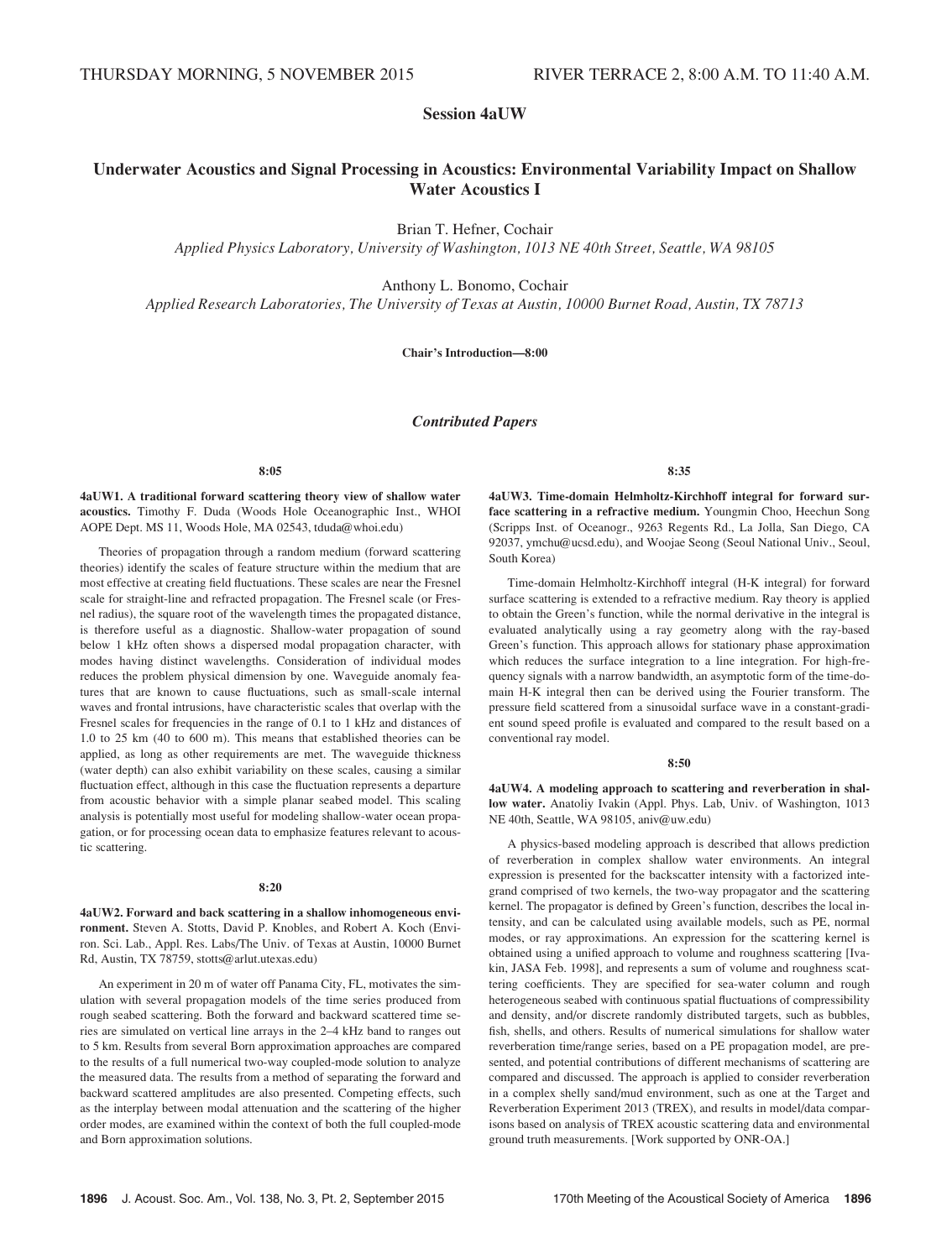4aUW5. Simulating the lateral line with low-frequency nearfield acoustic holography based on a vector hydrophone array for short-range navigation in littoral waters. Tim Ziemer (Inst. of Systematic Musicology, Univ. of Hamburg, Neue Rabenstr. 13, Hamburg 20354, Germany, tim. ziemer@uni-hamburg.de)

Fish use the lateral line system to detect swimming objects within a range of a few body lengths to avoid collision. This is achieved by detecting particle velocity and acceleration with receptors which are distributed all over the skin. In this work, this principle is imitated by means of a hydrophone array detecting particle accelerations. In a two-dimensional simulation setup, a dipole source is detected in presence of high-level noise and a disturbing source. This is achieved by a hull mounted vector hydrophone array applying low-frequency nearfield acoustic holography and an adaption of minimum energy method which simulate the lateral line. Noise is added to simulate decorrelated signals—like ambient noise and reverberation whereas a disturbing dipole source creates highly correlated disturbing signals at the hydrophone positions which is typical for early reflections and sound sources outside the detection area. At the hydrophone array the noise is up to almost 70 dB louder than the radiated source signal. Despite these difficult conditions the proposed method localizes the source reliably within the range of a few array lengths. The system could be implemented in vessels for short-range navigation in coastal and littoral areas or underwater vehicles for mine deployment and harbor construction works.

#### 9:20

4aUW6. Model/data comparisons of high-frequency backscattering from well-characterized sand sediment. Brian T. Hefner (Appl. Phys. Lab., Univ. of Washington, 1013 NE 40th St., Seattle, WA 98105, hefner@ apl.washington.edu)

In the Spring of 2010, acoustic backscattering from an artificiallysmoothed sand sediment was measured in the NSWC PCD test pond. The measurements were made at frequencies from 200 to 500 kHz as a function of grazing angle. The residual roughness of the smoothed surface was measured using a laser line scanner while the sediment parameters were determined through diver core analysis and sound speed and attenuation measurements. At the time of the experiment, it was not possible to characterize the volume heterogeneities within the sediment. Subsequent analysis of historic conductivity probe measurements collected in the same test pond under similar conditions has been used to fill this gap. With this additional dataset, the environmental characterization of the sediment places significant constraints on models of scattering from both the sediment roughness and the subsurface volume heterogeneities. Using the sediment parameters, the predictions of small perturbation roughness and volume scattering theories are compared to the data when the sediment is modeled as a fluid and as a poroelastic medium. The effect of the measured porosity fluctuations on sound propagation within the sediment is also examined using a recently developed scattering loss model. [Work supported by ONR.]

#### 9:35

4aUW7. Reverberation modeling approximately accounting for threedimensional forward scattering effects. Eric I. Thorsos, Jie Yang, and Frank S. Henyey (Appl. Phys. Lab., Univ. of Washington, 1013 NE 40th St., Seattle, WA 98105, eit@apl.washington.edu)

A transport theory approach has been developed for modeling shallow water propagation and reverberation at mid-frequencies with emphasis at 1– 3 kHz. With this approach, sea surface forward scattering can be taken into account in a 2-D (range-depth) approximation. While the effects of surface forward scattering on transmission loss are found to be modest (1–2 dB), the corresponding effects on reverberation level for typical conditions can be significant (~10 dB), even though bottom backscatter dominates reverberation in shallow water. An attempt to make data/model comparisons brought out the issue of the proper way of using the 2-D (in horizontal plane) surface roughness spectrum to model forward scattering with a 2-D (range-depth) propagation model. For reverberation modeling, we are investigating the approximation of preserving the distribution in vertical scattering angles in reducing the full 3-D problem to a 2-D (range-depth) problem when using the traditional N ' 2-D approach. A description of the method will be given, followed by data-model comparisons for TREX-13. [Work supported by ONR Ocean Acoustics.]

#### 9:50

4aUW8. Coherent, very high frequency underwater acoustic communications under wind-driven seas: Experiments in an ocean simulator. James Preisig (JPAnalytics LLC, 638 Brick Kiln Rd., Falmouth, MA 02540, jpreisig@jpanalytics.com) and Grant Deane (Scripps Inst. of Oceanogr., La Jolla, CA)

Very high frequency, underwater water acoustic communications (VHF UWAC) operated near the sea surface are subject to interference from surface-scattered energy and, under wind driven seas, noise from breaking waves. Here, we present results from experiments to study these effects conducted in an ocean simulator. Acoustic transmissions in the frequency range (400–750) kHz were made using vertical arrays of transducers in the 44 m long, 2.4 m wide, and 1.5 m deep wind-wave channel at the Hydraulics Laboratory at Scripps Institution of Oceanography. This facility simulates oceanic conditions with a piston wave maker and a fan driving airflows up to 15 m/s. A variety of communications and probe signals were sent under calm and wind-driven conditions. Surface scattering was characterized in terms of arrival delay and gravity wave focusing, along with measurements of breaking wave noise. These data will be discussed in terms of VHF UWAC performance.

# 10:05–10:20 Break

# Invited Papers

## 10:20

4aUW9. Environmental factors that contribute to high frequency bottom loss variability. Jacob George, David W. Harvey, Allen Lowrie (NP53, NAVOCEANO, 1002 Balch Blvd., Stennis Space Ctr., MS 39522, jacob.george1@navy.mil), and Lori S. Conner (NP64, NAVOCEANO, Stennis Space Ctr., MS)

We discuss three factors: short range sediment variability, bio-attenuation, and seafloor roughness. In a previous presentation (ASA 2013), we have shown that statistical distributions of bottom loss values derived from measured transmission loss (TL) are nearly invariant to measured sediment properties such as sound speed, density, and porosity. To test if this surprising result was caused by under-sampling of sediment cores, three TL runs were done in 2014 when cores were collected at 1 km intervals. The results of these showing short range variations will be discussed. Among the stations in our HFBL database we have found possible evidence for bio-attenuation due to fish (anchovies) swim bladder resonance (Diachok-Wales, JASA 2005). Finite element modeling of a TL station has shown that seafloor roughness can explain the observed frequency dependence of HFBL values (Isakson, report to NAVO). All these will be discussed.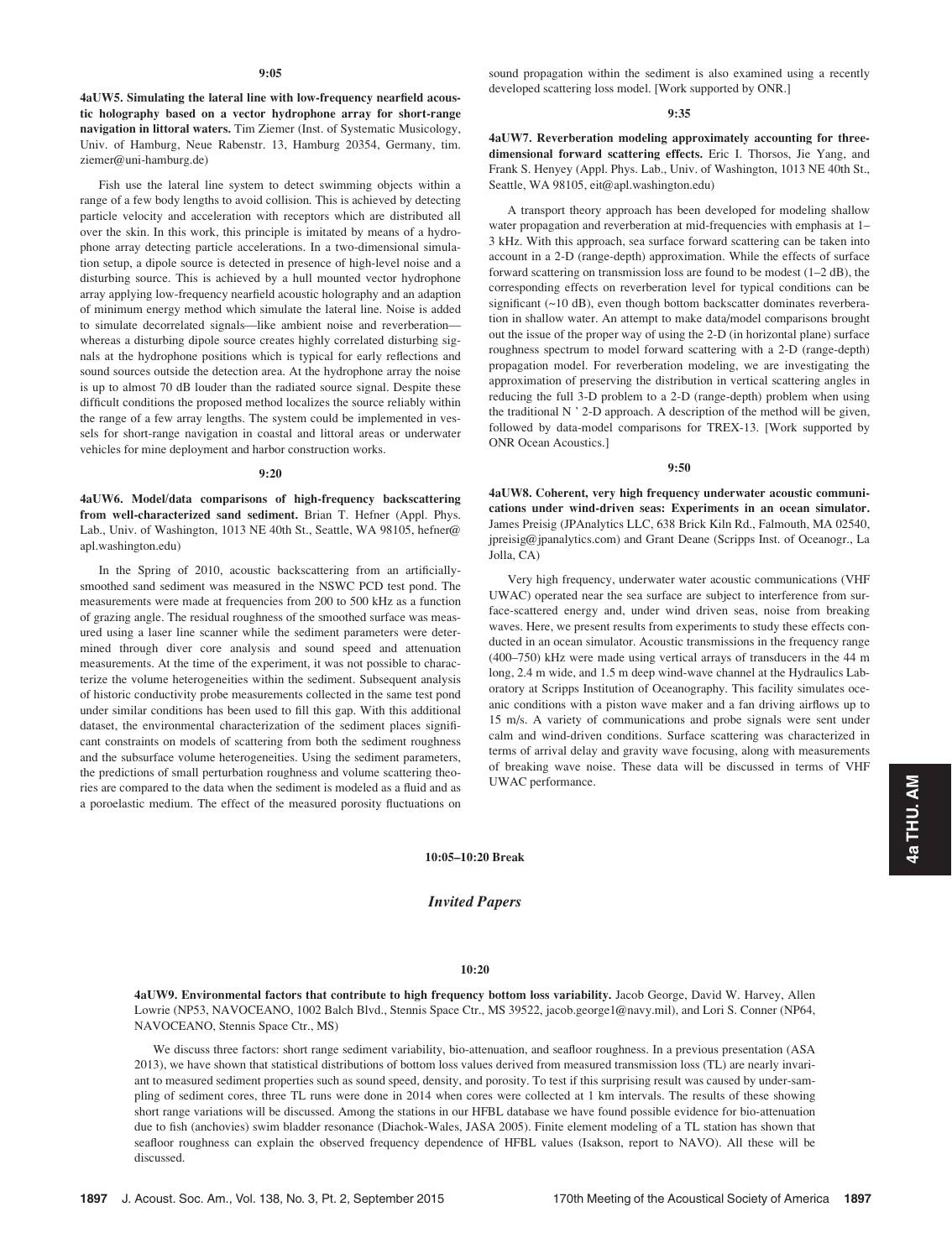### $10:40$

4aUW10. Finite element modeling of propagation and reverberation shallow water waveguide with a variable environment. Marcia J. Isakson, Nicholas P. Chotiros, and James Piper (Appl. Res. Labs., The Univ. of Texas at Austin, 10000 Burnet Rd., Austin, TX 78713, misakson@arlut.utexas.edu)

Shallow water waveguides can exhibit environmental variability in the water column, on the bottom interface and in the sediment. Finite element models provide a method to capture the effects of this variability since every element can be described by a different sound speed and density. However, fully three-dimensional finite element models are often computationally inaccessible due to extreme memory requirements. In this study, a longitudinally invariant finite element model is used to predict the reverberation from a shallow water waveguide described by environmental measurements at the Target and Reverberation Experiment 2013 conducted off the coast of the Florida panhandle. Longitudinally invariant models retain all of the fidelity of a three-dimensional model with the requirement that one geometric dimension must be invariant. Therefore, it is an ideal model for wedges and ridges. In this case, the longitudinally invariant direction describes the sand ripples. The reverberation with and without variations in sediment sound speed and density will be compared for the same bathymetry to determine the role of sediment variability in reverberation. Reverberation from along and across the sand ridges will also be examined. [Work supported by ONR, Ocean Acoustics.]

#### 11:00

4aUW11. Initial considerations on effects of braided river beds on long-range acoustic propagation in shallow water. Charles W. Holland (Appl. Res. Lab., The Penn State Univ., P.O. Box 30, State College, PA 16804, cwh10@psu.edu), Allen Lowrie, and Rhett Hamiter (Naval Oceanographic Office, Stennis Space Ctr., MS)

A braided river consists of multiple small channels that divide and recombine numerous times. They form when the sediment load and transporting energies are such that coarser sediment can be deposited as shifting islands or bars between the channels. Braided rivers formed on continental shelves during sea level lowstands during the last 700,000 years when the shelf was sub-aerially exposed to greater than 125 m below present day sea level. A salient feature is that the stream bed (which can be many kilometers wide) is expected to exhibit extremely high geoacoustic variability, given that the islands and bars exhibit much coarser material than that in the channels. The variability is expected both laterally (highest variability or smallest scales perpendicular to the stream flow) and also vertically inasmuch as the river channels experience different avulsion patterns over time. Chirp sonar and core data provide some insight into the underlying geologic processes and the associated scales of variability. Modeling gives some initial clues about the effects of braided river beds on acoustic propagation. [Work supported by the Naval Oceanographic Office and the Office of Naval Research, Ocean Acoustics program.]

## 11:20

4aUW12. Model-data comparisons of range-dependent shallow-water reverberation including both boundary and volume scattering. Dale D. Ellis (Phys. Dept., Mount Allison Univ., 18 Hugh Allen Dr., Dartmouth, NS B2W 2K8, Canada, daledellis@gmail.com) and Sean Pecknold (Atlantic Res. Ctr., Defence Res. and Development Canada, Dartmouth, NS, Canada)

A range-dependent shallow-water reverberation model using adiabatic normal modes has been previously developed [Ellis et al., ISURC Conference, La Spezia, 2008] to handle bottom scattering and clutter echoes in a range-dependent environment. It has now been extended to handle volume scattering from the water column and volume scattering from the sub-bottom. Beam time series similar to that from a horizontal line array can be produced. Comparisons can then be made directly with data, and area scattering maps created. Of particular interest will be data obtained on the triplet line array during the 2013 TREX experiment in the Gulf of Mexico off Panama City, Florida. Predictions will be compared with data for average reverberation from a number of pings, as well as ping-to-ping variability on a particular run. [Work supported in part by U.S. Office of Naval Research, Code 32.]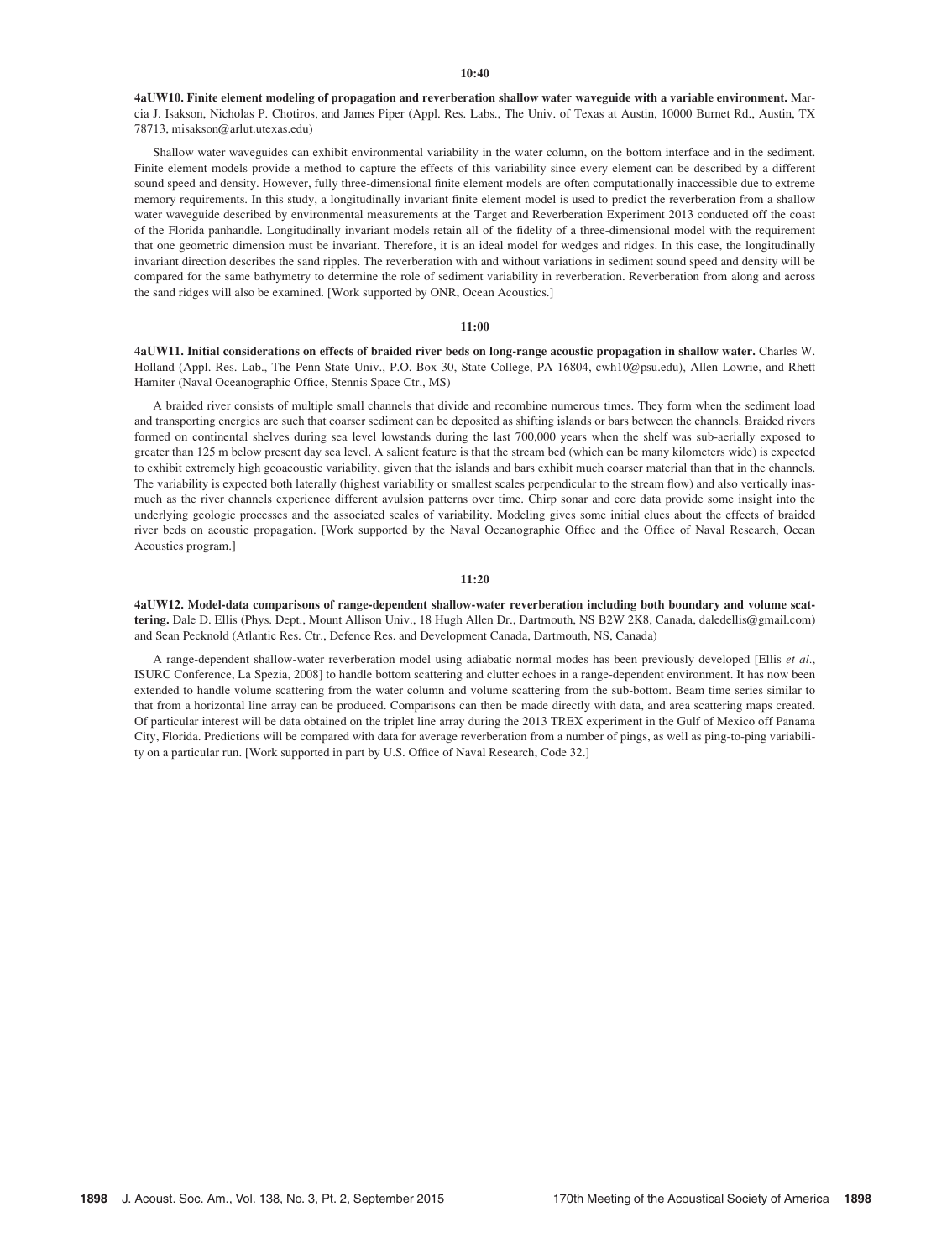# Session 4pAAa

# Architectural Acoustics and Noise: Acoustic Comfort in Building Indoor Environmental Quality (IEQ) Performance II

Kenneth P. Roy, Cochair

Building Products Technology Lab, Armstrong World Industries, 2500 Columbia Ave, Lancaster, PA 17603

Donna A. Ellis, Cochair

The Division of Architecture and Engineering, The Social Security Administration, 415 Riggs Ave., Severna Park, MD 21146

# Invited Papers

## 1:00

4pAAa1. Annoyance perception of complex multi-tone noise signals in both harmonic and inharmonic structures within the built environment. Joonhee Lee and Lily M. Wang (Durham School of Architectural Eng. & Construction, Univ. of Nebraska - Lincoln, 1110 S. 67th St., Omaha, NE 68182-0816, joonhee.lee@huskers.unl.edu)

Assorted building mechanical systems generate tonal components within the background noise of built environments. In most cases, this type of noise includes multiple tones in harmonic or inharmonic structures rather than a single tone. However, there is limited information on the comprehensive annoyance caused by multiple tones as perceived by human occupants. Two current standards, ISO 1996- 2 and ANSI S1.13, propose calculation methods to address tones in noise, but those methods only analyze the tones individually. This paper aims to investigate how each tone contributes to overall annoyance perception when complex tones are present in background noise. Noise stimuli with five-tone complexes between 125 Hz to 2 kHz were artificially generated for subjective testing. The levels of each tone were randomly adjusted for every trial, and both harmonic and inharmonic structured tone complexes were utilized. Ten musically trained subjects participated in the subjective test involving paired comparisons. Each participant was asked to choose which noise stimulus is more annoying between two noise signals. Perceptual weighting analysis is applied to the results to compute a spectral weighting function for overall annoyance. The performance of the derived spectral weighting function is examined against annoyance ratings of actual building mechanical noises.

#### 1:20

4pAAa2. Innovative approaches to structure borne vibration reduction. Bonnie Schnitta (SoundSense, LLC, 46 Newtown Ln., Ste. One, East Hampton, NY 11937, bonnie@soundsense.com)

People feel vibrations depending mostly on the vibration direction. One has to distinguish between vertical vibration and horizontal vibration, the latter often called lateral vibration, in order to address the homeowners' concerns. The difference in perception is described in ISO 8041:2005. Above 20 Hz and up to 1000 Hz, vibration may be called structure-borne noise. Such vibrations may generate audible sound. In private or multi-family residence, structure-borne noise can become prevalent due to elevators, mechanical equipment, subways, nearby train tracks, etc. Often times, areas exhibiting these problems do not have the space in floor or wall configurations in order to take a traditional approach toward the abatement of this structure-borne noise. The purpose of this paper is to present the results from a controlled experiment of different combinations of floor and wall configurations under both horizontal and lateral vibration in order to simulate vibration found in the field due causing structure-borne noise. Floor and/or wall configurations will include combinations of various resilient layers in order to present configurations to successfully abate vibrations originating from these sources while conserving and minimizing space in floor and/or wall configurations to optimize the acoustic efficacy of the installation.

#### 1:40

4pAAa3. Acoustic comfort in closed rooms often means expectations of speech privacy. Kenneth W. Good and Kenneth P. Roy (Armstrong, 2500 Columbia Ave., Lancaster, PA 17601, kwgoodjr@armstrong.com)

The design of privacy areas is very similar in offices, healthcare, and other building segments, but the focus is squarely on healthcare due to the HIPAA regulations involving personal medical information. Given the degree of enclosure provided by the walls, ceiling, doors, etc., common expectations by occupants of those closed spaces is for confidential speech privacy. So, how do we design and evaluate the speech privacy provided by medical offices, treatment rooms, conference rooms, etc. ASTM laboratory testing of components and systems including STC, CAC, and NRC are part of the answer. But the bottom line is in the field with actual performance testing of the systems as they are built and operated. Two questions to be answered are how do we make informed decisions about product and system choices, and how do we maximize speech privacy using those architectural choices.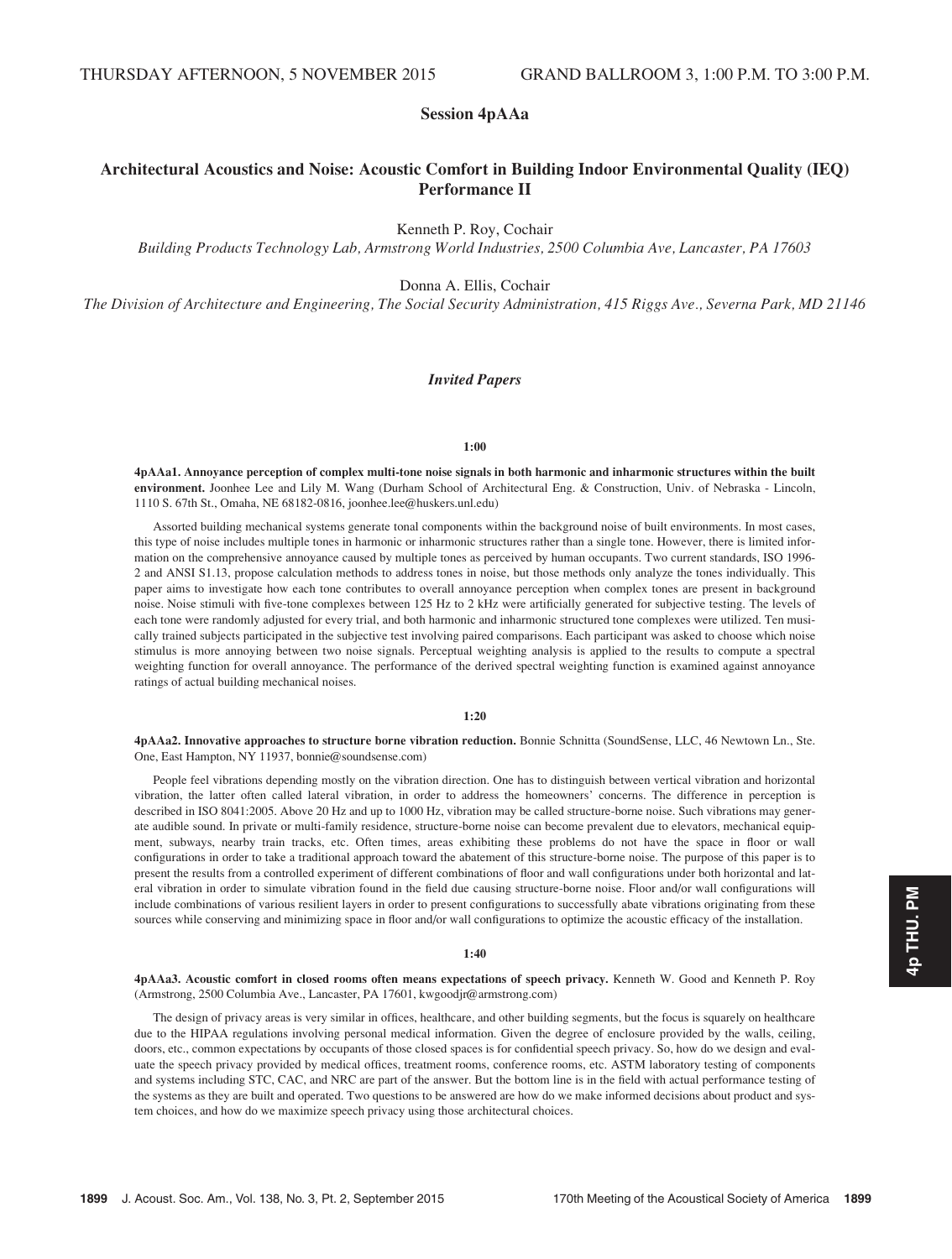4pAAa4. Acoustic comfort in living environment. Made Samantha Wiratha and Lucky Tsaih (Architecture, National Taiwan Univ. of Sci. and Technol., RB 807, No.43, Sec. 4, Keelung Rd., Da'an Dist., Taipei City 10607, Taiwan, sasawiratha@gmail.com)

As population of aging people growing fast, the need of long-term care facility is also increased. In the living environment of elder people, acoustic comfort has the same importance as thermal comfort and visual comfort. This research is to study the preference of acoustic comfort through the listening evaluation with normal hearing people. The listening evaluation is based on 20 live recorded sound samples from two Taiwanese long term care facilities and a university dormitory. The listening evaluation was participated by 66 architecture students. A semantic differential scale questionnaire with 11 pairs of sound qualities for each sound sample were used. The results shown that normal hearing people have negative impression for the current acoustic comfort condition of these Taiwanese long term care facilities. All of the respondents gave negative impression to water pump machine sound due to the "noisy" and "harsh" sound qualities. A live percussive music rehearsed event was associated with "noisy" and "agitating" impression by 97% of the respondents. Speech, TV, telephone ringing, snoring, and footsteps were also identified as discomfort sound quality. Bird chirping and quite dormitory room were recognized by 91% of the respondents as the most comfortable sound with the "natural" and "quiet" impression.

#### $2:15$

4pAAa5. Evaluation of a real-time convolution system for perception of self-generated speech in simulated rooms. Jennifer K. Whiting, Timothy W. Leishman, Nathan G. Eyring, Mark L. Berardi, and Michael K. Rollins (Dept. of Phys. and Astronomy, Brigham Young Univ., C110 ESC, Provo, UT 84606, lundjenny@comcast.net)

A real-time convolution system has been developed to quickly manipulate the auditory experiences of human subjects. The system is used to study perceptions of self-generated speech and music, and responses of talkers and musicians to varying acoustical conditions. It allows talkers in an anechoic environment to experience simulated room responses excited by their own voices. While their direct sound travels directly to their ears, they hear convolved room responses via specialized headphones spaced away from their heads. This presentation discusses the system's development, as well as its objective and subjective validations. Several existing rooms were modeled using EASE. Oral-binaural room impulse responses (OBRIRs) from these models were generated and implemented with the convolution system. Binaural recordings and measurements from the rooms were also made using a G.R.A.S. KEMAR mannequin. Objective comparisons of the OBRIRs from the measurements and simulations were explored in the investigation. Subjective evaluations of auralizations made from the OBRIR measurements and simulations, and binaural recordings, followed from A/B listening and speaking tests. In the latter, participants spoke in the various simulated acoustical environments and compared and rated the effects of each experience.

4pAAa6. Effects of noise flanking paths on ceiling attenuation class ratings of ceiling systems and inter-room speech privacy. Gary Madaras (ROCKFON, 4849 S. Austin Ave., Chicago, IL 60638, gary.madaras@rockfon.com) and Andrew E. Heuer (NGC Testing Services, Buffalo, NY)

Continuous plenums above suspended, modular ceilings and partialheight walls in buildings can result in inter-room speech privacy and annoyance problems, especially when noise flanking paths via air diffusers, grilles, and lights exist. However, testing of the effects of ceiling system noise flanking paths is limited in the industry. Multiple ceiling systems comprised of various noise flanking paths through air diffusers, grilles, and lights were tested in an independent, accredited, acoustics laboratory according to ASTM International (ASTM) E-1414 and E-413. Additionally, recorded speech was played back in the test chamber source room and binaurally recorded in the test chamber receiver room. The results show that wideband ceiling attenuation class (CAC) decreases by 10 decibels (dB) and 1/3 octave band normalized ceiling attenuation (Dn,c) decreases by 15 to 22 dB in the higher frequency bands when common noise flanking paths are introduced into a ceiling system with CAC-37 ceiling panels. Subjective listening during the course of these tests shows that a ceiling system comprised of CAC-37 panels and typical noise flanking paths (that drop the system rating down to CAC-27) did not provide speech privacy. Intelligibility of recorded speech transmitting into the receiver room was high.

#### $2.45$

4pAAa7. A case study investigation of the indoor environmental noise in four urban South African hospitals. Coralie A. van Reenen (Built Environment, Council for Sci. and Industrial Res., PO Box 395, Pretoira, Gauteng 0001, South Africa, cvreenen@csir.co.za)

This multiple case study was designed to investigate acoustics in multibed general wards in four South African hospitals. Evidence-based research shows that a quiet indoor environment has positive outcomes for hospital patients and staff. Though international guidelines define noise limits in hospitals, numerous studies world-wide reveal that few hospitals, if any, comply. The goal of this research was to determine whether hospital design paradigms in South Africa should be changed to improve the acoustic environment based on the findings of an acoustic assessment. The acoustic conditions in wards were assessed in terms of sound levels, user opinions, and architecture. The objectives were to determine whether the sites comply with guidelines, to determine user perceptions of noise, and to determine whether design factors influence the noise. It was found that the average sound levels exceeded the guidelines, yet the overall user perception was that noise is not disturbing. Layout and workflow have a likely influence on noise, requiring further research with particular reference to the difference found between patient and staff perceptions of sound. Further discussion pertains to the interpretation, application, and relevance of noise guidelines in an operational hospital environment, recommending further extensive research of human responses to noise exposure.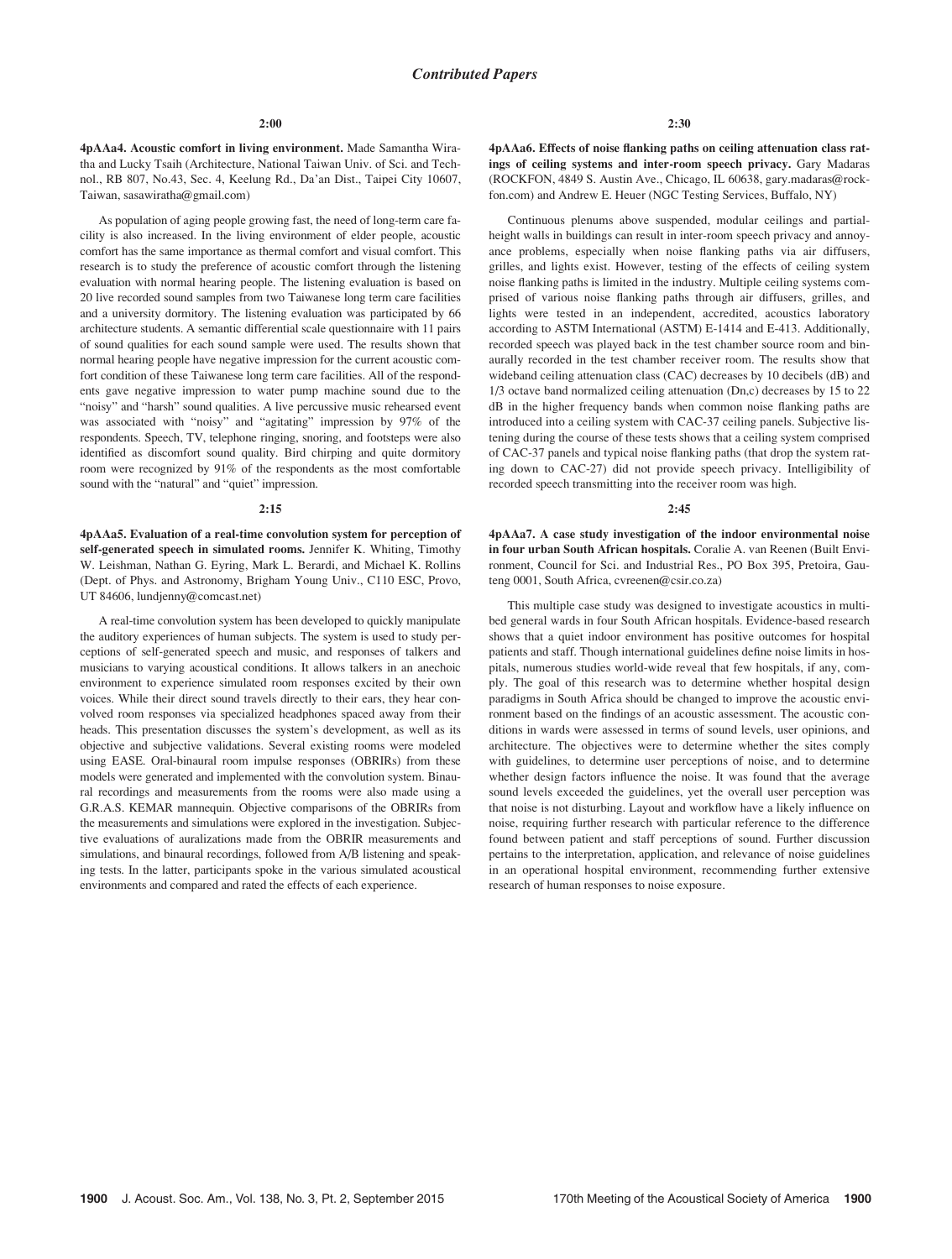# Session 4pAAb

# Architectural Acoustics: Architectural Acoustics Potpourri

Ana M. Jaramillo, Chair

Ahnert Feistel Media Group, 8717 Humboldt ave. N, Brooklyn Park, MN 55444

# Contributed Papers

#### 3:20

4pAAb1. The status of classroom acoustics in Colombia. Ana M. Jaramillo (AFMG Services North America, LLC, 8717 Humboldt ave. N, Brooklyn Park, MN 55444, ana.jaramillo@afmg.eu), Bruce C. Olson, and Milton A. Salcedo (Olson Sound Design, LLC, Brooklyn Park, MN)

With the lack of standards to regulate classrooms in Colombia, we decided to find out what the current status was in terms of acoustical comfort. Due to the mild weather, classrooms usually do not have mechanical heating or cooling. For this reason, noise levels are mandated by proximity to busy roads or other noise sources. Their construction is typically done using heavy materials such as brick and concrete, which results in very low noise transmission, but Reverberation Times tend to be higher than recommended due to the little use of absorptive materials. Measurements and visual inspections were performed in several schools to evaluate these parameters against the current S12.60 ANSI standard.

## 3:35

4pAAb2. Acoustic response of a multipurpose auditorium at Grand Valley State University. Bailey Groendyke and Karen Gipson (Phys. and Music, Grand Valley State Univ., Allendale, MI 49401, groendba@mail. gvsu.edu)

Like many multipurpose auditoriums, the Louis Armstrong Theatre (LAT) at Grand Valley State University has been reported by a considerable number of students and faculty to have unsatisfactory acoustics for music performance. This study focused on physical measurements and simulated changes to LAT. Reverberation time (RT) was measured by filling LAT with sound and measuring the decay for select frequencies as per ASTM E2235 protocol, and the initial time delay gap (ITDG) was determined using slapsticks as an impulsive sound source. A model of LAT was also constructed from blueprints and physical measurements; simulations using this model were conducted using Odeon. Data from the physical measurements as well as the simulation confirmed that the RTs over a wide range of frequencies were smaller than desired for music, whereas ITDG measurements showed prevalent spurious reflections. Modifications to the model were made to increase reverberation time and reduce undesirable reflections in order to improve LAT for musical performance without compromising its functionality for speech.

#### 3:50

4pAAb3. Acoustical characterization of touristic caves in Portugal. Antonio P. Carvalho and Joana I. Sousa (Lab. of Acoust., Univ. of Porto, FEUP (NIF501413197), R. Dr. Roberto Frias, Porto 4200-465, Portugal, carvalho@fe.up.pt)

Since the Palaeolithic, Mankind has been taking advantage of the acoustical characteristics of natural caves to perform its rituals. Nowadays, many of these spaces are used as touristic attractions or even as stages for musical performances. This study characterizes three touristic caves in Portugal where in situ measurements were done, of background noise sound pressure levels, RASTI, and Reverberation Time. The average RT values were 1.3 s to 1.7 s, and the RASTI average values revealed good intelligibility (from 0.50 to 0.57). The sound absorption coefficient of the stone that constitutes the interior of those caves was also measured in a standing wave apparatus.

#### 4:05

4pAAb4. Acoustical study of historical large room for a contemporary use: The oratory of Albergo dei Poveri in Genova. Anna Chiari (DSA, Universita Degli Studi di Genova, Genova, Italy), Ilaria Pittaluga, Corrado Schenone, and Davide Borelli (DIME - Sez. TEC, Universita Degli Studi di Genova, Via all'Opera Pia 15/A, Genova, Italy, corrado.schenone@unige. it)

The conversion of deconsecrated religious buildings in conference halls or music auditoria is nowadays frequent, especially throughout Italy and Europe, although in most cases these rooms are under artistic and architectural preservation due to their historical heritage value. In this way, acoustic control interventions in such spaces, generally characterized by high reverberation time values, tend to be highly complex. The Oratory of "Albergo dei Poveri" building in Genova, transformed during the 90s in the Auditorium of the Departments of Law and Political Sciences of the University of Genova, faced these needs. After several interventions regarding the installation of sound systems and acoustical curtains, nowadays the acoustical features of the room are not still sufficient for the achievement of the adequate acoustic comfort. In this paper, the acoustic analysis of the hall has been evaluated and effective correction interventions at the same time compliant and non-invasive with the architectural constraints have been designed and investigated. A numerical model of the room was implemented through computer simulations and the model was validated by in situ measurement campaigns. Then, the numerical model was used to develop the subsequent design-scenarios calculations.

#### 4:20

4pAAb5. A study on the analysis of hanok (the Korean traditional houses) acoustic characteristics. Won-Hee Lee, Myung-Sook Kim, and Myung-Jin Bae (Hyungnam Eng. Buliding 1212, Soongsil Univ., 369 Sangdo-Ro, Dongjak-Gu, Seoul, Korea, kimm@ssu.ac.kr)

Hanok is a type of Korean traditional houses, which is built based on science. In order to build Hanok, necessary materials are wood, rock, and clay, which can be easily acquired in nature. Due to the natural building materials, it is known that hanok is efficient to keep it warm and cool. Its heating system, Ondol, uses thermal conduction and convection of heat from the fireplace. Doors and windows are located on south and east sides because cold wind comes from northwest side in winter and cool breeze blows from southeast side in summer. On the other hand, the genre of music that goes well with the Hanok is the unique melody of Gukak (Korean classic music). The floors and walls of the Hanok, the rafters, highlights Gukak's uniqueness and plays the role of a sound box. This study was conducted to analyze the harmony between Hanok features and Gukak's acoustic characteristics.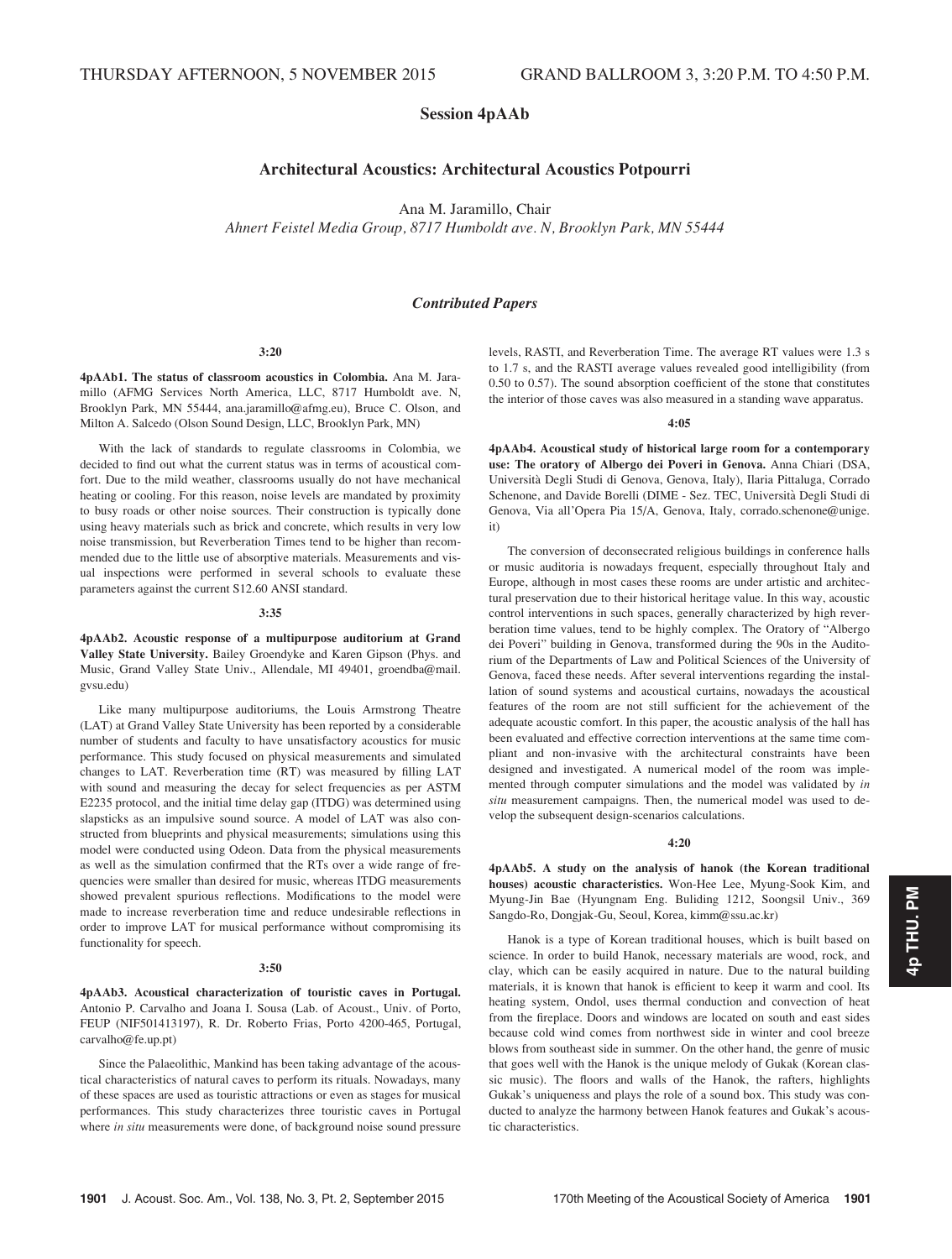4pAAb6. Assessing the range of spatial impression metrics from varying source position across a stage in assorted performing arts venues. Sungbeen Cho and Lily M. Wang (Durham School of Architectural Eng. and Construction, Univ. of Nebraska-Lincoln, 1110 S. 67th St., Omaha, NE 68182-0816, sungbeen@huskers.unl.edu)

A listener's perception of sound in the built environment is determined by various physical factors such as the size and form of a space, and shape and finishing of materials. Spatial impression is a term used to describe the spatial perception of the auditory field by listeners, and a number of metrics have been proposed to quantify this, including Interaural Cross-Correlation Coefficient (IACC) and Lateral Energy Fraction (LEF). While values for these metrics have been presented for a number of performing arts venues, few investigations have studied the range of these metrics within a specific venue, particularly as a source moves across the stage. This paper assesses data from both computer-simulated and measured rooms on how IACC, LEF, and Interaural Level Differences (ILD) vary within a venue, due to early reflections, as the source location varies across the stage. How greatly do the ranges of these metrics differ with source location? The range and values of these spatial impression metrics due to source movement may be another way in which a venue's spatial impression can be quantified and compared, correlating to how a listener at a fixed location spatially perceives sound sources within that room.

# THURSDAY AFTERNOON, 5 NOVEMBER 2015 CITY TERRACE 9, 1:00 P.M. TO 5:35 P.M.

# Session 4pAB

# Animal Bioacoustics and Acoustical Oceanography: Bioacoustics Research in Latin America

Juliana R. Moron, Cochair

Instituto de Ciências Biológicas, Universidade Federal de Juiz de Fora, Rua Batista de Oliveira 1110 apto 404 B, Juiz de Fora 36010520, Brazil

> Marie Trone, Cochair Math and Science, Valencia College, 1800 Denn John Lane, Kissimee, FL 34744

> > Chair's Introduction—1:00

# Invited Papers

# 1:05

4pAB1. New perspectives in Amazonian bird vocal behavior. Maria Luisa Silva (Instituto de Ciências Biológicas, Universidade Federal do Pará, Rua Augusto Correa, 1, Belém, Pará 66075150, Brazil, silva.malu@uol.com.br)

Neotropical region are known for its huge avian diversity and for the dominance of Sub-oscine or Tyranni passerines species. These species diversity are reflected in vocal communication and we will present here two examples of Brazilian Amazon forest of Tyranni species. Although the Tyranni are known for presenting a stereotyped song compared to Oscine passerines, we have found a species with a complex calls repertoire and other with a distinguished individual variation. The study area is the Ecological Park of Gunma, Santa Bárbara, Pará, Brazil, 50 km north of Belém. We performed playback experiments to define the vocalizations of Rusty-margined flycatcher *Myiozetetes cayanensis*, species that presents a complex repertoire of 15 different vocalizations, including a complex duet song. We also studied Lipaugus vociferans, a lekking bird, in which males perform conspicuous vocalizations in aggregations. We have analyzed songs of 19 individuals from six leks, considering the physical parameters (frequency bandwidth and temporal parameters) of the species-specific song. The results showed that it is possible to differentiate the individuals by song. These differences can represent an important function in individual recognition inside or between leks. These results show the necessity to investigate the high diversity of behavior in tropical habitats.

#### 1:25

4pAB2. Does vocal learning accelerate acoustic diversification? Evolution of contact calls in Neotropical parrots. Marcelo Araya-Salas, Angela Medina-Garcia, and Timotthy Wright (Biology, New Mexico State Univ., 625 E University Ave., Apt. 26, Las Cruces, NM 88005, maraya@nmsu.edu)

Learning has been traditionally though to accelerate the evolutionary change of behavioral traits. We evaluated the evolutionary rate of learned vocalizations and the interplay of morphology and ecology in the evolution of these signals. We examined contact calls of 51 species of Neotropical parrots of the tribe Arini from recordings obtained in Central and South America. Parrots are ideal subjects due to their wide range of body size and habitats and their open-ended vocal learning that allows them to modify their calls throughout life. We estimated the evolutionary rate of acoustic parameters of parrot contact calls and directly compared them to those of morphological traits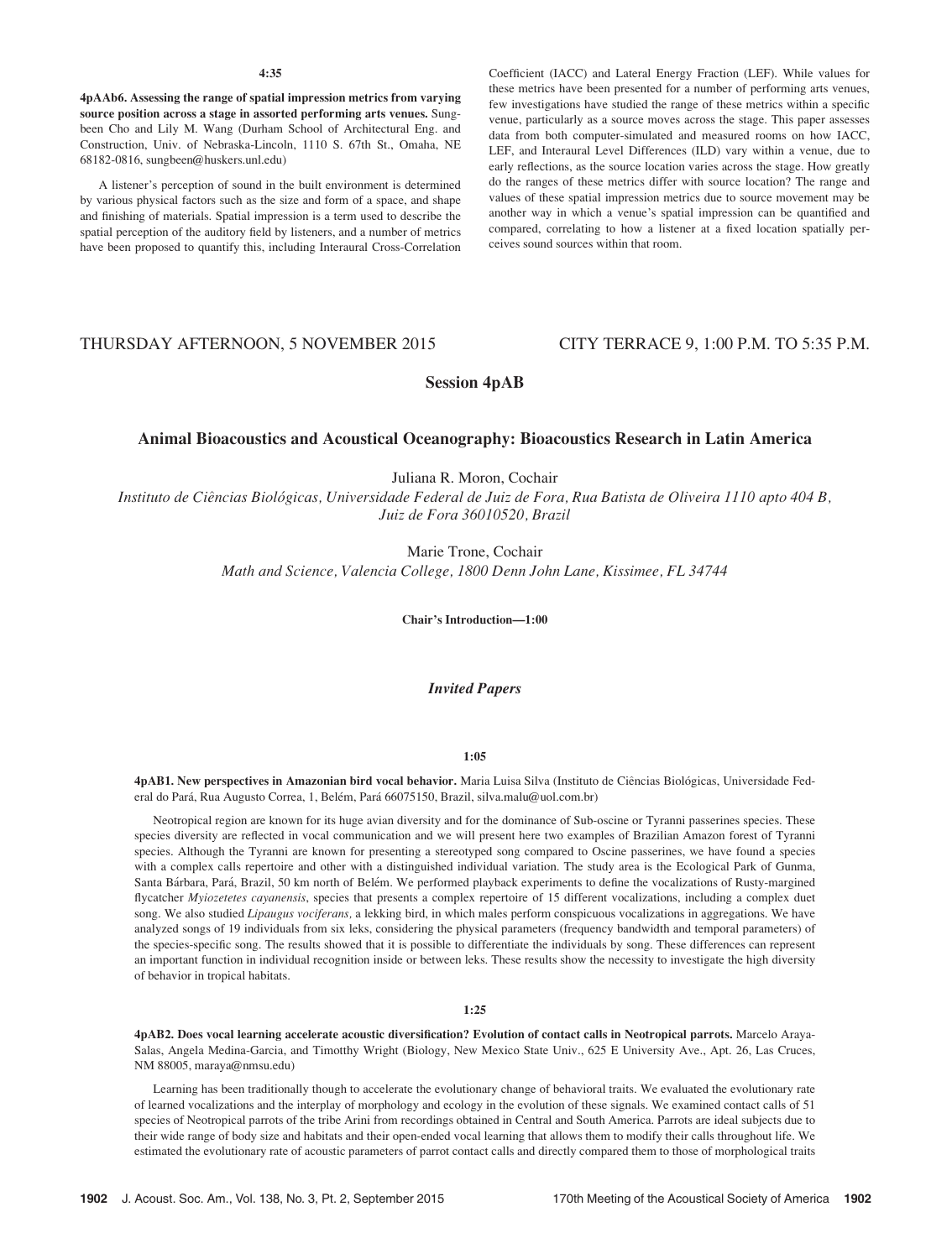and habitat. We also evaluated the effect of body mass, bill length and vegetation density on acoustic parameters of contact calls while controlling for phylogeny. Evolutionary rates of acoustic parameters did not differ from those of our predictor variables except for spectral entropy, which had a significantly slower rate of evolution. We found support for correlated evolution of call duration, and fundamental and peak frequencies with body mass; and of fundamental frequency with bill length. We demonstrate that parrot contact calls, which are learned acoustic signals, show similar evolutionary rates to morphological traits. This is the first study to our knowledge to provide evidence that change through cultural evolution does not necessarily accelerate the evolutionary rate of traits acquired through life-long learning.

## 1:45

4pAB3. Transmission properties of vocalizations in a year-round territorial bird. Luis Sandoval (Escuela de Biologia, Universidad de Costa Rica, Escuela de Biologia, Universidad de Costa Rica, Montes de Oca, San Jose 11501-2060, Costa Rica, biosandoval@hotmail.com)

Acoustic Adaptation Hypothesis (AAH) predicts that acoustic signals using in long-distance communication should be optimized for transmission through its natural environment. To test if White-eared Ground-sparrows (Melozone leucotis) vocalizations are adapted to transmit long distances, I conducted two sound transmission experiments where I broadcast and re-recorded different calls, songs, and duets. This ground-sparrows use vocal communication year round for territory defense and mate attraction. I conducted the experiments inside ground-sparrows territories in Costa Rica, broadcasting natural vocalizations at different combination of distances, speaker and microphone heights to quantified the signal-to-noise ratio, tail-to-signal ratio, blur ratio, and excess attenuation. Songs and duets of White-eared Ground-sparrows showed similar patterns of degradation with distance and with proximity to the ground, suggesting that vocalizations facilitate communication with receivers at similar shorter distances (in less than a typical territory's diameter). Chip calls showed higher degradation in comparison to tseet calls with the distance, suggesting that tseet calls are design for longer distance communication. To my surprise, *chip* calls, songs, and duets has not experienced strong selection for long distance communication, because results do not support the AHH, and probably these vocalization characteristics are under other selective forces as sexual selection or phylogenetic constrain.

#### 2:05

4pAB4. Studying dolphin whistles in Mexico. Carmen Bazúa-Durán, Julieta E. Sarmiento-Ponce, Brenda P. González-Leal, and Elena Montejano-Zea (Física, UNAM, Facultad de Ciencias, Circuito Exterior s/n, Ciudad Universitaria, México, D.F. 04510, Mexico, bazua@unam.mx)

Dolphin whistles are emitted especially during social interactions and feeding activities involving group cohesion, individual recognition, and recruitment. Here, at the Faculty of Sciences of UNAM we are studying dolphin whistles, mainly those of wild and captive bottlenose dolphins, Tursiops truncatus, to learn about their social structure and how whistles may be used to study dolphin ecology. We have developed a new methodology to describe and compare the whistle repertoire, which consists of whistle contour extraction to classify whistles into whistle types (using Matlab BELUGA and ArtWARP), then classifying whistle types into four general categories (high complexity, low complexity, linear long, and linear short), and finally computing a complexity index and a proportional variability of the whistle repertoire. Results obtained showed that this very simple method is useful to describe the whistle repertoire and to compare it according to the general behavioral state of dolphins, and between species. It is necessary to implement new methodologies like this one to better understand how dolphins are using whistles, since acoustic communication is the most important sense in dolphin species. [Work supported by PAPIIT-UNAM.]

#### 2:25

4pAB5. Cetacean acoustic survey using towed array in the western South Atlantic shelf break. Artur Andriolo, Franciele R. Castro, Thiago Amorim (Laboratório de Ecologia Comportamental e Bioacústica, Departamento de Zoologia, Universidade Federal de Juiz de Fora, ICB, Rua José Lourenço Kelmer, S/n - Martelos, Juiz de Fora 36036-330, Brazil, artur.andriolo@ufjf.edu.br), Eduardo R. Secchi, Juliana Di Tulio (Instituto de Oceanografia, Universidade Federal de Rio Grande, Rio Grande, Brazil), Juliana Moron, Gabriela Ramos, Bruna Ribeiro (Laboratório de Ecologia Comportamental e Bioacústica, Departamento de Zoologia, Universidade Federal de Juiz de Fora, Juiz de Fora, Brazil), Alexandre N. Zerbini (National Marine Mammal Lab., Alaska Fisheries Sci. Ctr., NOAA, Seattle, WA), Luciano Dalla Rosa (Instituto de Oceanografia, Universidade Federal de Rio Grande, Rio Grande, Brazil), Raíssa R. Mendes, and Fábio B. Palácio (Laboratório de Ecologia Comportamental e Bioacústica, Departamento de Zoologia, Universidade Federal de Juiz de Fora, Juiz de Fora, Brazil)

Passive acoustic towed array during ship surveys has being applied to increase the knowledge about cetacean. From 2012 to 2015, towed arrays were used to investigate cetacean distribution along the western South Atlantic shelf break. Research cruises were performed between 26°S and 38°S over the continental shelf break and slope. Acoustic tracklines comprised an average of 780 nm of effort per survey. Hydrophone arrays (Auset®) were towed 150 and 300 m behind the vessel. The system was configured to give a variable frequency response from 1592 (High Pass Filter) to 100,000 Hz. Acoustic data were recorded as .wav files. Concurrent environmental and GPS data were logged automatically using WinCruz software. Visual positive identifications were associated to the acoustic recordings. The .wav files were analyzed using partially automated detections tools complemented with visual and acoustical searched for species confirmation whenever possible. A total of nine cetacean species were acoustically detected. The most frequently species were *Physeter* macrocephalus, Delphinus delphis, Stenella longirostris, Orcinus orca, and Globicephala sp.. Additional studies are needed to describe acoustic parameters of the various species present in this region in order to improve automated detection systems. [This study was supported by Instituto Aqualie and was funded by BG Group and Chevron Brasil Upstream Frade LTDA.]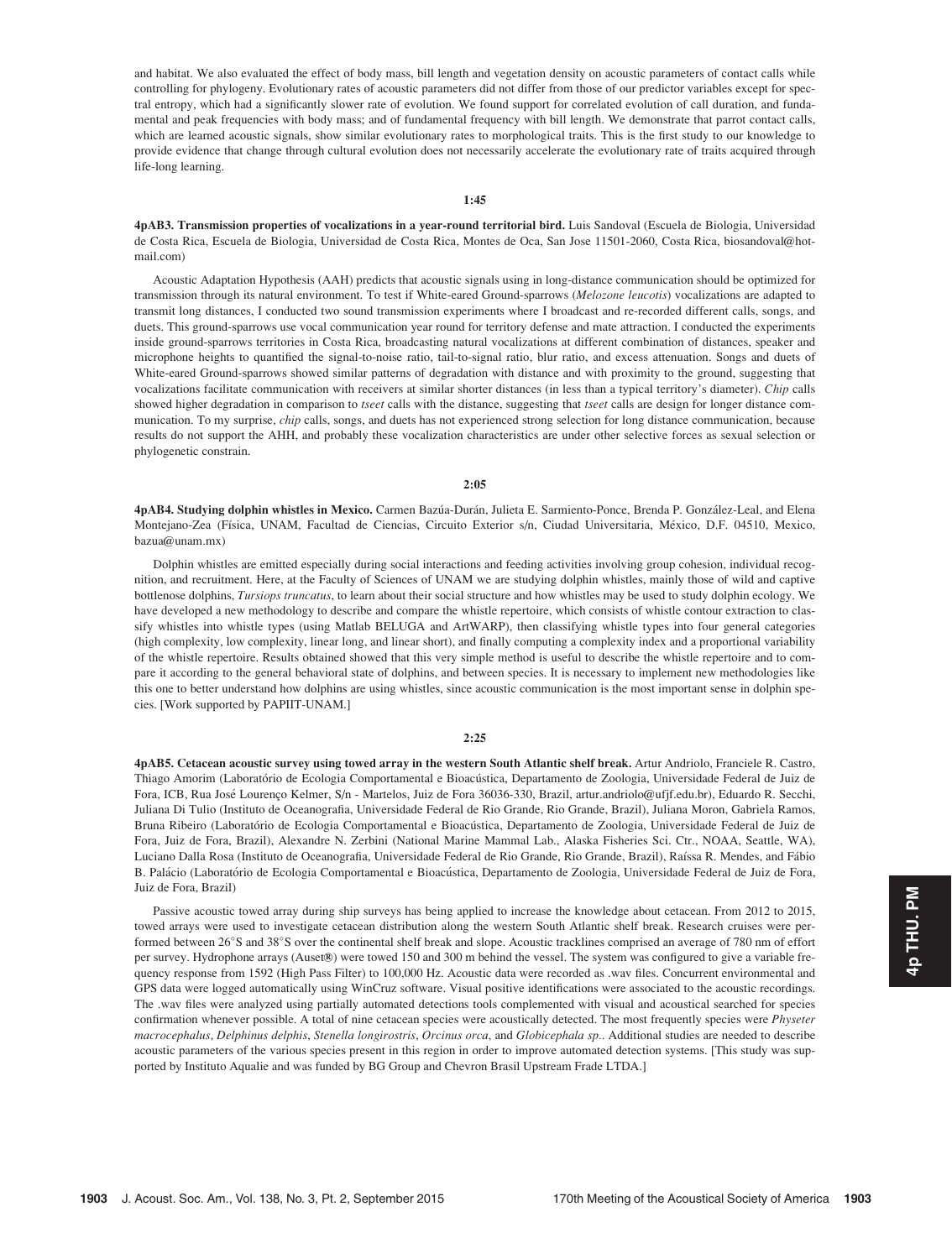#### 2:45

4pAB6. Enhanced feature extraction using the Morlet transform on 1 MHz recordings reveals the complex nature of Amazon River dolphin (Inia geoffrensis) clicks. Marie Trone (Math and Sci., Valencia College, 1800 Denn John Ln., Kissimee, FL 34744, mtronedolphin@yahoo.com), Hervé Glotin (Comput. Sci., LSIS UMR 7296, DYNI, Aix Marseille Université, CNRS, ENSAM, Université de Toulon, Institut Universitaire de France (IUF), La Garde, France), Randall Balestriero (Comput. Sci., LSIS UMR 7296, DYNI, Université de Toulon, La Garde, France), and David E. Bonnett (LCDR USN (Ret), Silverdale, WA)

The Amazon River dolphin lives exclusively in freshwater throughout the Amazon River watershed, a dynamic and acoustically complex habitat. Although generally considered a relatively non-vocal species, recent evidence suggests that these animals are acoustically active, producing tremendous quantities of high-frequency, pulsed signals. Moreover, these pulsed signals appear to be considerably more complex than previously believed. This study explored the high-frequency pulsed emanations produced by Amazon River dolphins in Peru. Audio recordings were made using a two hydrophone array, one of which was sampled at 1 MHz, in August of 2015. Digitized recordings were analyzed using FFT and Morlet wavelets. Subsequently, unsupervised machine learning attempted to delineate various click categories based upon inter-click intervals, the frequency bandwidth of each click, and the formants contained within each click. Although the Morlet transform is much more robust and accurate for higher frequencies than the FFT, its performance was not constant for all frequencies. Thus, the Morlet transform and the FFT produced different click categories. Thus, formant results above 230 kHz most likely were skewed. These results are the first to clearly demonstrate the heterogeneity of the high-frequency pulsed emanations of the Amazon River dolphin.

# Invited Paper

#### 3:00

4pAB7. Steps towards promoting bioacoustics research in Mexico. Eduardo Vivas (CIBNOR, Av Instituto Politecnico Nacional 195, Playa Palo de Santa Rita Sur, La Paz, Baja California Sur 23096, Mexico, evivas@cibnor.mx)

Bioacoustics has played a major role in animal research in the past decade. Unfortunately, in Mexico, it is still seen as a novel approach, and few research groups incorporate it into their studies. To overcome this lag, work needs to be done in three major areas: Collaboration among experts, preparing young students, and providing specialized equipment. In Mexico, there are many institutions devoted to research in biology, but there are only a few researchers in acoustics because there are no graduate research programs in this area. Collaboration among acousticians interested in biology and biologists interested in acoustics becomes crucial, and future researchers, coming from both specialties, need to be prepared. Once this synergy is created, emerging research groups often see the cost and availability of specialized equipment as a limitation, so it is also necessary to focus on providing access to research-grade, low-cost hardware. In this talk, I will describe my efforts toward promoting bioacoustics research in Mexico through collaboration with other research centers, with examples of ongoing projects, graduate program support, and equipment presented in major peer-reviewed conferences that we have developed with low-cost, open source materials that are comparable with standard, high quality research equipment.

3:20–3:35 Break

#### Contributed Papers

### 3:35

4pAB8. Preliminary evidence for signature and copied whistles among spinner dolphins in the Southwest Atlantic Ocean: Beacon purpose? Juliana R. Moron (Instituto Aqualie, Universidade Federal de Juiz de Fora, Juiz de Fora 36010520, Brazil, julianamoron@hotmail.com) and Artur Andriolo (Laboratório de Ecologia Comportamental e Bioacústica, Instituto de Ciências Biológicas, Universidade Federal de Juiz de Fora, Juiz de Fora, Brazil)

In order to evaluate strategies of cohesion in a fission-fusion society, the occurrence of signature and copied whistles were investigated in free-ranging spinner dolphins, Stenella longirostris. Through an one-element hydrophone array towed over the Brazilian continental shelf break, a group of approximate 400 dolphins were recorded at 96 kHz/24 bits while navigating. The preliminary results demonstrated 218 similar signals that fit into previous definitions of signature or copied whistles. These whistles were produced in bouts with an inter-whistle interval of 0.066—11.56 s (mean  $\pm$ SD: 2.66  $\pm$  2.72) that varied from 2 to 32 repetitions comprising six different contour shapes. Thus, these data support previous hypothesis that these signals are important units in the dolphin's repertoire. It may also suggests a potential use on individual direction and localization, where repeated contours could be acting as a beacon to direct and locate the animals within the group. Additional research to ascertain the natural function of these vocalizations may clarify the basis for acoustic badges of membership and group organization of this cosmopolitan species.

3:50

4pAB9. Geographic variation assessment of Bryde's whale (Balaenoptera edeni) Be4 call in the Gulf of California. Eduardo Vivas (CIBNOR, La Paz, Baja California Sur, Mexico), Violeta C. Vera Cuevas (CIBNOR, Centro de Investigaciones Biológicas del Noroeste, S.C., Av. IPN 195. Col Playa Palo de Santa Rita Sur, La Paz 23096, Mexico, cassandra\_vera@hotmail.com), Jorge Urbán Ramírez, Lorena Viloria Gómora (Programa de Investigación de Mamíferos Marinos. Departamento de Biología Marina, Universidad Autónoma de Baja California Sur, La Paz, Mexico), and Patricia Cortés Calva (CIBNOR, La Paz, Mexico)

Mysticeti whales modify their calls in response to an increase in noise level within their environment. This is particularly important since environmental noise has been increasing continuously in the last decades. In the case of Bryde's whale (Balaenoptera edeni), previous studies of its predominant call, Be4, have exposed differences in the duration of its main component (f0) for northern and southern areas of the Gulf of California (GC). The objective of this research is to determine if the differences found among Be4 calls (f0, duration, and energy distribution) are influenced by the noise levels in those areas. Results based on the characterization of Be4 Call and noise show that northern noise level is intense in the octave frequency band centered around 30 Hz, and could mask the 30 Hz component. This kind of noise is rare in the south (5%) and when it was present, the 30 Hz component was not registered, which might be an adaptation to noise. Predominant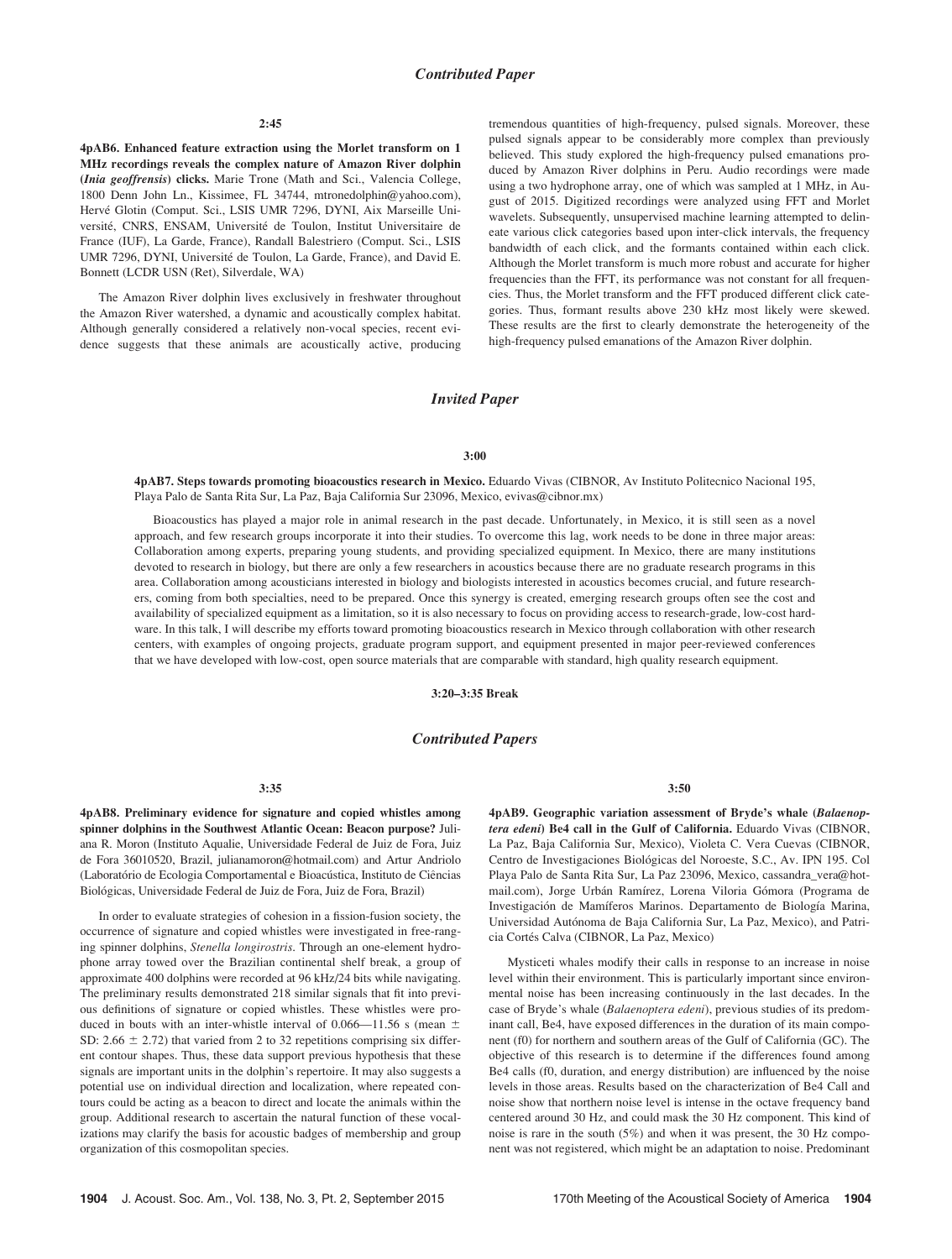moderate noise in the south within the band 20 to 70 Hz overlaps the signals and higher components are present, especially the 165 Hz component. Results suggest that the difference between call from north and south areas might also be related to the noise present.

#### 4:05

4pAB10. An underwater acoustic camera for marine mammal vocalization interaction studies. Eduardo Vivas (CIBNOR, La Paz, Baja California Sur, Mexico), Omar Bustamante, and Sergio Beristain (Academia de Acustica, ESIME, ESIME Academia de Acustica, Instituto Politécnico Nacional, Instituto Politécnico Nacional s/n, Unidad Profesional Adolfo Lopez Mateos, Gustavo A. Madero, Mexico City, Distrito Federal 07738, Mexico, omarb.p@hotmail.com)

Acoustic Cams, promoted as "a way to listening with your eyes," are widely used in the industry to visually pinpoint particular sound sources in a clouded sound environment. A video camera and complex multiple microphone array configurations are used to find the direction of arrival of sound, and the results are color coded and superimposed in the video image. This technique has a great potential to be used in marine mammal studies where underwater vocal interactions among a close group needs to be determined. This is particularly important for Otariids and Pinnipeds for which the function of in-water calls involving no bubble emission needs to be studied. A prototype of an underwater acoustic camera built around a low cost open source linear array of hydrophones and a fishing underwater camera is presented. Results of the prototype test, first under controlled conditions, and then recording vocal interactions during normal swimming behavior of a

colony sea lions (Zalophus californianus) in the Gulf of California, are presented.

#### 4:20

4pAB11. Bioacoustic characterization of a coastal marine soundscape in Quintana Roo, Mexico. Heather R. Spence (City Univ. of New York Graduate Ctr., Psych. Dept., Hunter College, 695 Park Ave., New York, NY 10065, info@heatherspence.net) and Dorian S. Houser (National Marine Mammal Foundation, San Diego, CA)

Wild dolphins are exposed to a variety of biological and other natural and anthropogenic sounds. Several species of dolphins, including bottlenose dolphins (Tursiops truncatus), have been documented in the MesoAmerican Reef (MAR) region; however, there is little to no scientific monitoring of these populations. Characterizing the soundscape of wild dolphins on a section of the MAR would facilitate understanding the acoustic nature of this dolphin habitat. Passive Acoustic Monitoring using an Ecological Acoustic Recorder was conducted for one year off the coast of Quintana Roo, Mexico, just north of Isla Mujeres, a site where dolphins are known to be frequent. The soundscape was typified by natural sounds, however there was important periodic contribution by anthropogenic sources. Boat motor noise contributed to higher SPL<sub>rms</sub> during the day than in the night and contributed to noise between 500 Hz and 25 kHz, which is consistent with small vessels. While boat motor noise was not as frequent as fish sounds nor as pervasive as snapping shrimp sounds, when present it potentially overwhelms the natural soundscape. Anthropogenic characteristics of this soundscape have implications for dolphin welfare and regulations in the nearby marine protected areas.

# Invited Papers

#### 4:35

4pAB12. Assessing the structure of a Neotropical bat community using acoustic monitoring techniques. Sergio Estrada Villegas (Smithsonian Tropical Res. Inst., Dept. of Biological Sci., Marquette Univ., P.O. Box 1881, Milwaukee, WI 53201-1881, estradavillegassergio@gmail.com), Christoph F. Meyer (Universidade de Lisboa, Lisboa, Portugal), Brian McGill (Univ. of Maine, Orono, ME), and Elisabeth K. Kalko (Univ. of Ulm, Ulm, Germany)

Determining the structure and composition of tropical communities is challenging because some species are rare or hard to detect. Within Neotropical bats, aerial insectivores have been systematically undersampled because they avoid mist nets, the traditional sampling tool. Advances in bioacoustic monitoring techniques have allowed the study aerial insectivorous bat (AIB) communities across various spatial scales and habitats. We present two studies that assessed the underlying mechanisms that structure an AIB community across the Isthmus of Panama. First, we evaluated how habitat fragmentation affected two guilds of AIBs and found higher species richness in islands than in continuous forests. Background clutter aerial insectivores showed compositional differences due to effects of isolation, area, and forest complexity, whereas open space bats were not affected by fragmentation. Second, we determined how climate and forest complexity affected AIB community structure at different spatial scales. We found that most of the variation in bat richness, abundance, and feeding activity occurred at the smallest spatial scale  $(10\times10m)$  and was explained by habitat structure. In contrast, at large scales, climatic differences explained most of the variation in individual species' abundances. Interestingly, species richness peaked at intermediate levels of precipitation, while total abundance was very similar across sites.

#### 4:55

4pAB13. Acoustic description and synchronization of the duetting species Pezopetes capitalis, Costa Rica. Carla V. Trejos (Biology, Universidad de Costa Rica, Santa Clara, San Carlos, Santa Clara, Alajuela 21001, Costa Rica, ktrejos07@gmail.com) and Gilbert Barrantes (Biology, Universidad de Costa Rica, Tres Rios, Cartago, Costa Rica)

Duetting has been widely studied, and its function vary across species, though in all cases temporal synchrony of the elements sang by each sex in the duet seems to play an important role. My goals in this study were to describe the structure of the duet of Pezopetes capitalis, and the degree of temporal synchronization of each individual of the pair during duetting. Duets of P. capitalis consist of overlapping elements between both members of a mated pair and can be initiated by either sex. Synchronization was similar between both individuals. For 11 pairs, both, females and males, reduce their silence intervals before singing a new element as a response to an increase in the duration of its partner's elements. Furthermore, both mates lower the high frequency of their elements of the second section, as the duet continues. Birds showed this pattern even in those cases where the female joins the male after he had began to sing its duet's part. This suggests a temporal coordination in frequencies (high frequency decreases with time). Indirect evidence suggest that duets in P. capitalis serve as a joint defense of territory and as a way to recognized mates when a pair reunited.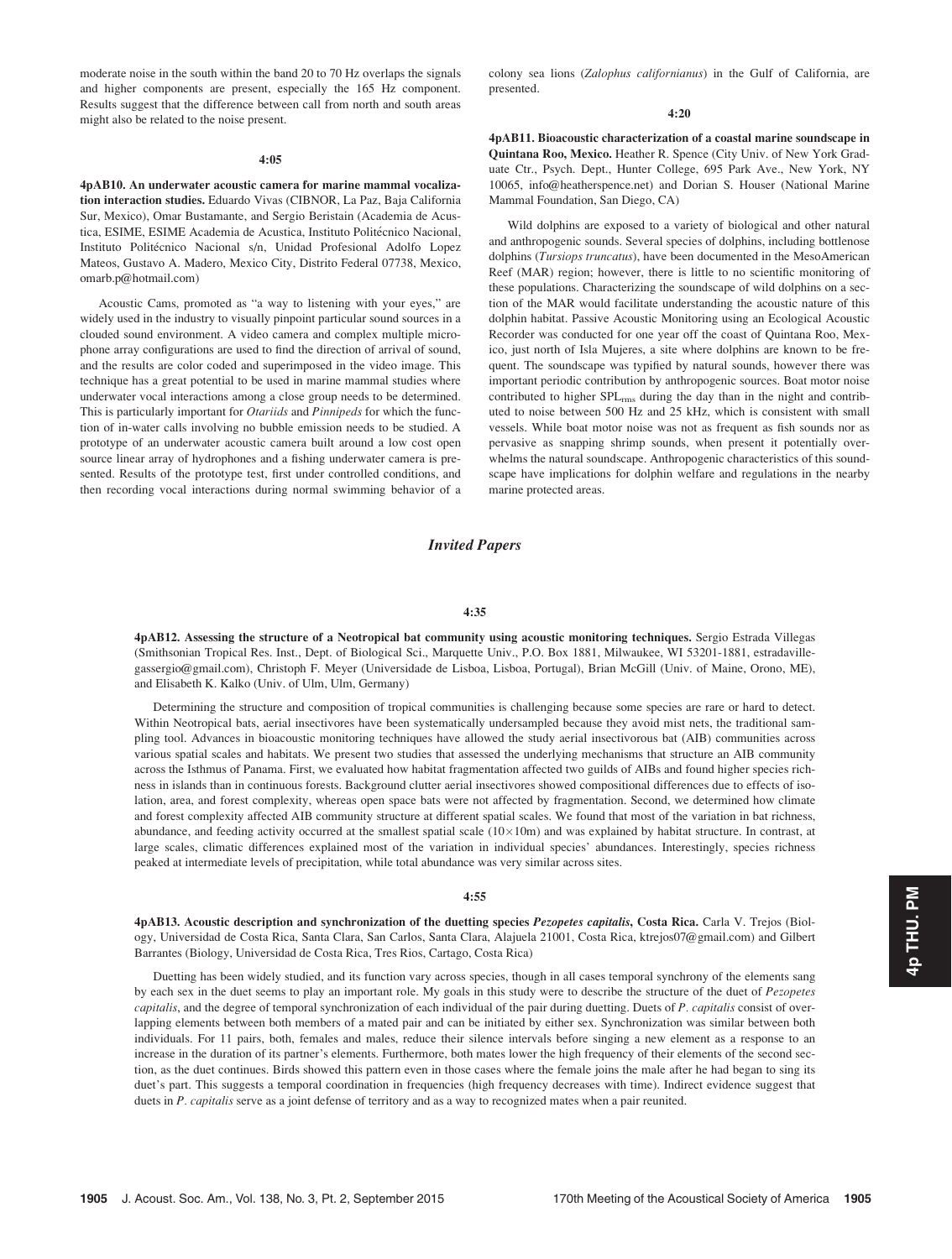4pAB14. Scaled mining of environmental acoustic data from temperate to tropical forests, from ocean to tropical rivers: A convolutional feature learning approach. Herve Glotin (LSIS UMR 7296, DYNI, Comput. Sci., Aix Marseille Université, CNRS, ENSAM, Université de Toulon, Institut universitaire de France (IUF), USTV, Ave. Université, BP20132, La Garde 83957, France, glotin@univ-tln.fr)

Scaled passive acoustic monitoring has recently been developed to assess changes in biodiversity. It is applied to monitor changes in fauna composition associated with anthropogenic impacts and to improve the management of species and habitat conservation. Under the auspices of the "Scaled Acoustic BIODiversity" SABIOD project (CNRS MI/GDR MADICS/JASON UTLN), interdisciplinary teams collaborate to develop new joint machine learning and signal processing bioacoustic analyses. Currently, terabytes of sounds are recorded monthly using the innovative open SABIOD autonomous sensor arrays, positioned within forests or deep in the ocean. The challenges associated with tropical biodiversity as the variety of sound sources and the complexity of acoustic paths are being addressed by optimizing strategies that couple features learning, convolutional neural net, and advanced passive acoustic localization/filtering. Applications are many, including the classification of one thousand Amazon bird species, whale song classification, automatic indexing forest soundscapes, passive acoustic 3D tracking of bats and cetaceans with our patented system, and offshore cetacean monitoring. We discuss the main difficulties encountered and summarize the promising steps and strategies that we intend to pursue in the future coupling scaled CNN with Deep Scattering Spectrum. Demo/details: http://sabiod.univ-tln.fr.

# THURSDAY AFTERNOON, 5 NOVEMBER 2015 CLEARWATER, 1:30 P.M. TO 4:55 P.M.

# Session 4pBA

# Biomedical Acoustics and Physical Acoustics: Numerical and Analytical Modeling of Medical Ultrasound II

Martin D. Verweij, Cochair

Laboratory of Acoustical Wavefield Imaging, Faculty of Applied Sciences, Delft University of Technology, Lorentzweg 1, Delft 2628CJ, Netherlands

Robert McGough, Cochair

Department of Electrical and Computer Engineering, Michigan State University, 2120 Engineering Building, East Lansing, MI 48824

Chair's Introduction—1:30

## Invited Papers

## 1:35

4pBA1. Simulation of wave propagation in anisotropic and viscoelastic tissues. Matthew W. Urban, Bo Qiang, Sara Aristizabal, Ivan Nenadic, Pengfei Song, Shigao Chen (Dept. of Physiol. and Biomedical Eng., Mayo Clinic College of Medicine, 200 First St. SW, Rochester, MN 55905, urban.matthew@mayo.edu), Robert J. McGough (Dept. of Elec. and Comput. Eng., Michigan State Univ., East Lansing, MI), and James F. Greenleaf (Dept. of Physiol. and Biomedical Eng., Mayo Clinic College of Medicine, Rochester, MN)

Many methods for characterization of the mechanical properties of soft tissues using propagating shear waves have been developed over the past two decades. Most of these methods assume that the shear wave is traveling in an elastic, isotropic tissue. However, many soft tissues are viscoelastic and have material properties that are directionally dependent or anisotropic. We have been developing methods to measure waves propagating in soft tissues to estimate the anisotropic viscoelastic material properties. To refine our measurement methods, we have also developed techniques and models for simulating the wave propagation in these types of materials. We have developed specialized finite element and pseudo-spectral models that can simulate viscoelastic transversely isotropic materials and compared our results with measurements in ex vivo porcine muscle. Additionally, we have developed a finite element model that simulates wave propagation in the myocardium by creating a model of layered transverse isotropic media oriented at different angles. We examined the effect of frequency of the waves for estimating of the angle of propagation. We compared these simulation results with experimental results from an ex vivo porcine left ventricular wall. These simulation methods provide insight for optimizing our measurement methods for in vivo characterization of material properties.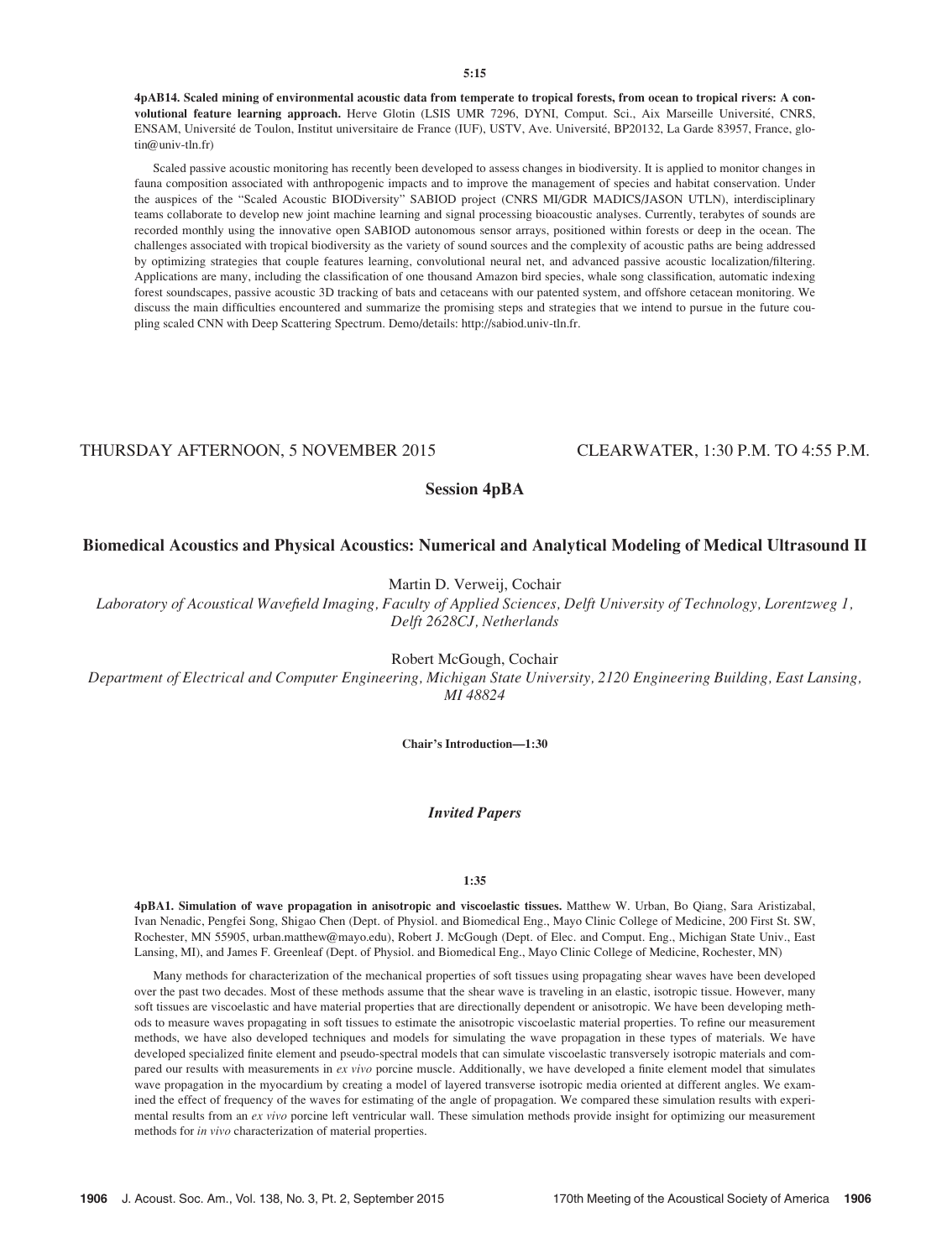4pBA2. Numerical simulation of transcranial focused ultrasound therapy. Aki T. Pulkkinen (Dept. of Appl. Phys., Univ. of Eastern Finland, PO Box 1627, Kuopio 70211, Finland, Aki.Pulkkinen@uef.fi), Beat Werner, Ernst Martin (Ctr. for MR-Res., Univ. Children's Hospital, Zürich, Switzerland), and Kullervo Hynynen (Physical Sci. Platform, Sunnybrook Res. Inst., Toronto, ON, Canada)

Transcranial focused ultrasound therapy is becoming a viable tool for treatment of brain related disorders. The technique has been used for treatment of essential tremors and chronic neuropathic pain with good results. In addition, the technique has a broad scope of potential applications including: tumor ablation, localized drug delivery, thrombolysis, and neurostimulation. Performing an efficient focused ultrasound treatment delivery requires planning. Accurate computational models could, in principle, be utilized to provide auxiliary guidelines for such planning. In this work, a computational model is presented for simulating the propagation of ultrasound in transcranial setting. The effects of ultrasound propagation through soft tissue and bone are modeled by coupling wave equations of fluid and solid. The coupled model is numerically evaluated by using a hybrid simulation technique that couples finite difference method with a grid method. The resulting computational model is utilized to simulate focused ultrasound field in clinical patient treatment setting. Effect of absorption of heat into the brain tissue is further simulated by using the bioheat equation. Simulation results are compared with magnetic resonance thermometry performed during the clinical treatments for evaluation of validity of the computational model.

## 2:15

4pBA3. Viscosity-compensated shear speed imaging with acoustic radiation force. Yiqun Yang (Dept. of Elec. and Comput. Eng., Michigan State Univ., 2120 Eng. Bldg., East Lansing, MI 48824), Matthew W. Urban (Mayo Clinic College of Medicine, Rochester, MN), and Robert J. McGough (Dept. of Elec. and Comput. Eng., Michigan State Univ., East Lansing, MI, mcgough@egr.msu.edu)

Shear wave elastography imaging (SWEI) with ultrasound uses an applied acoustic radiation force to obtain quantitative images of liver, breast, prostate, and other soft tissues. In SWEI, shear velocity waveforms are collected along a line, and then, the shear speed is estimated either with a k-space or a correlation-based method. Although these yield effective estimates in elastic media, both methods consistently overestimate the shear speed in viscoelastic soft tissue because neither considers the shear viscosity. To address this problem, we have created a new shear speed estimation approach that also accounts for the effect of shear viscosity. The new approach is evaluated in a computational model that calculates the three-dimensional (3D) intensity field generated by a linear array transducer in FOCUS (http://www.egr.msu.edu/~fultras-web) and then simulates the shear wave velocities in a viscoelastic medium with a 3D finite difference model. In the viscoelastic shear wave simulation model, the shear speed constant is 1.5 m/s, and the shear viscosity is 1 Pa·s. Correlation-based shear speed estimates are compared to the viscosity-compensated estimates, and the results show that the viscositycompensated approach consistently achieves improved shear speed estimates relative to the correlation-based method. [Work supported in part by NIH Grant Nos. R01EB012079 and R01DK092255.]

#### 2:35

4pBA4. Simulation of shear wave elasticity imaging including speckle and refraction effects. Stephen A. McAleavey and Jonathan H. Langdon (Biomedical Eng., Univ. of Rochester, 309 Goergen BME/Optics Bldg., Rochester, NY 14627, stephen.mcaleavey@rochester.edu)

We present an overview of, and results from, a GPU-accelerated, 3D finite-difference time-domain acoustic radiation force impulse (ARFI) shear wave elasticity imaging (SWEI) simulator recently developed in our laboratory. The simulator allows modeling of the ultrasound "push" beam used to generate the shear wave, propagation of the shear wave in a viscoelastic, inhomogeneous medium, and simulation of ultrasound tracking of the shear wave. Spatial variations in both the ultrasound and shear wave speeds can be included to model ultrasound beam refraction errors and shear wave reflection and refraction by inclusions. Speckle has been shown experimentally to induce distortions in the apparent shape of a tracked shear wave, as well as biases in shear wave arrival time estimates used to generate shear wave speed images. A complete simulation of fully developed speckle captures this speckle bias effect but is time consuming. We present a dominant-speckle simulation approach that allows realistic modeling of the speckle-noise induced noise observed in videos of shear wave propagation in distributed speckle targets, and of artifacts in shear wave speed images. Matched simulation and phantom images of uniform and spherical inclusion targets are presented to demonstrate the ability of the simulation to capture key effects.

# Contributed Paper

# 2:55

4pBA5. Numerical simulations of ultrasound-induced deformation of the lung surface. Brandon Patterson and Eric Johnsen (Univ. of Michigan, 1231 Beal Ave., Rm. 2016, Ann Arbor, MI 48109, awesome@umich.edu)

Ultrasound-induced lung hemorrhage remains the only known bioeffect of non-contrast, diagnostic ultrasound (DUS) found to occur in mammals. However, a fundamental understanding of the ultrasound-lung interaction is still lacking. In this study, we numerically simulate the deformation of the lung surface when subjected to clinically relevant pressure waves. We model the lung as air and the surrounding tissue as water. The two-dimensional, compressible Navier-Stokes equations are solved using a high-order accurate finite volume scheme. We first consider an air-water interface with a small sinusoidal perturbation and study the growth of the perturbations when subjected to a planar waveforms consisting of a step change in pressure. Scaling laws relating the waveform properties to the interface deformation rate are proposed for this simple case. Simulations with DUS waveforms indicate that the interface deformation depends on the unsteady nature of the wave. Preliminary analysis suggests that the initial interface deformation is driven by baroclinic vorticity deposited along the perturbed interface, and that the resulting stresses and strains are a possible candidate causing bioeffects.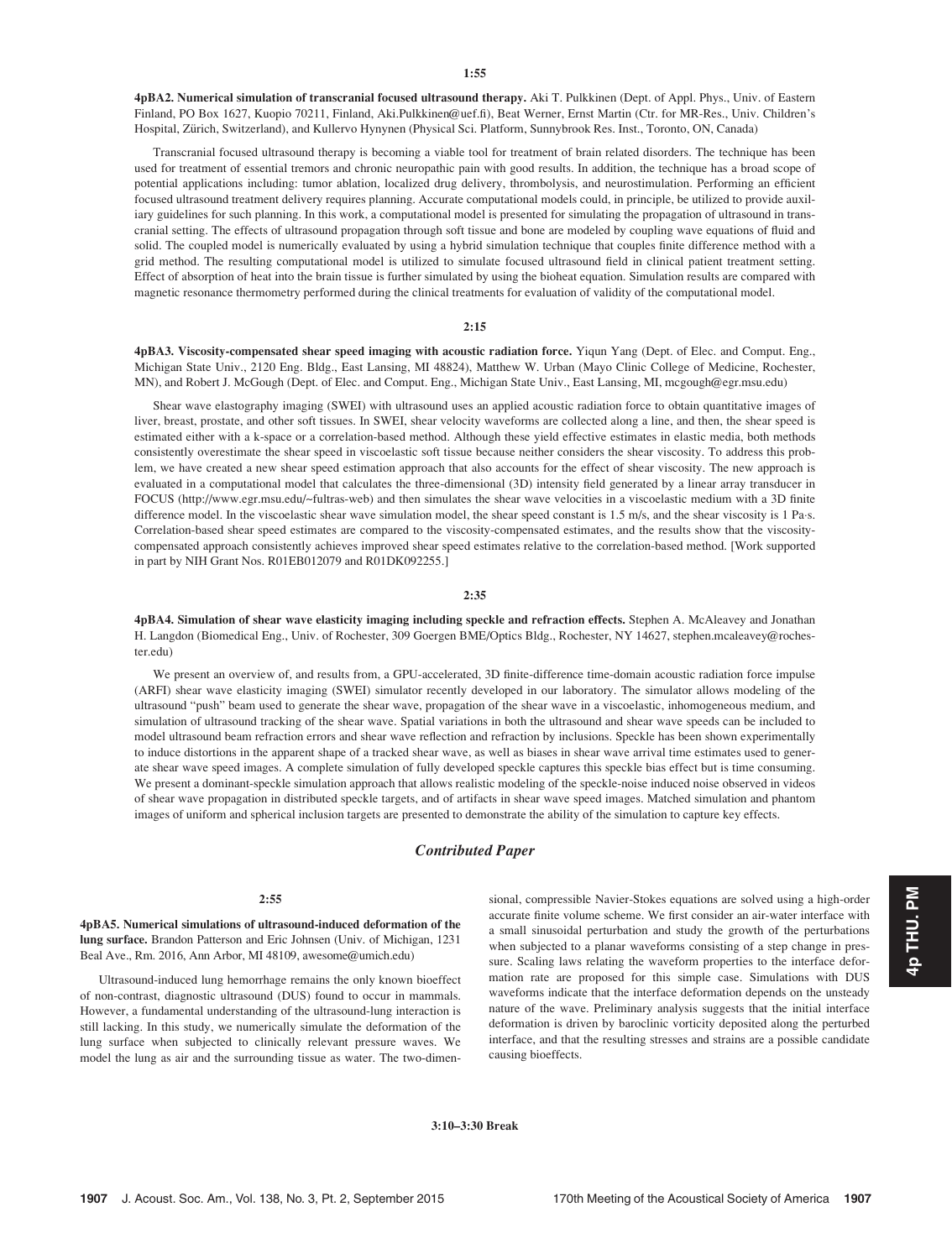## 3:30

# 4pBA6. Acoustics of finite Bessel tractor beams. Farid G. Mitri (Area 52 Technol., Chevron, 5 Bisbee Court, Santa Fe, NM 87508, f.g. mitri@ieee.org)

Surprises and counterintuitive effects occurring in physical phenomena rank high on the list of things that make science discoveries a source of perpetual excitement. Some examples illustrated here include, (i) the effects of attracting (i.e., pulling) a spherical particle placed in the field of a Bessel acoustical beam of progressive waves back towards the radiator's surface [Mitri, "Single Bessel tractorbeam tweezers," Wave Motion 51, no. 6, pp. 986-993, 2014], (ii) suppressing some of the sphere's resonances [Mitri, "Near-field acoustic resonance scattering of a finite Bessel beam by an elastic sphere," IEEE Trans. Ultrason. Ferroelectr. Freq. Control, 61, no. 4, pp. 696–704, 2014], (iii) and the emergence of a "negative radiation torque," meaning that an incoming high-order Bessel vortex beam with a positive topological charge (known also as the order of the beam) would rotate a viscoelastic sphere in the opposite sense of the beam handedness [Silva et al., "Radiation torque produced by an arbitrary acoustic wave," Europhys. Lett., 97, art. no. 54003, 2012]. Results and numerical predictions illustrate the analysis and extensions to other geometries, such as rigid oblate and prolate spheroids [Mitri, "Axisymmetric scattering of an acoustical Bessel beam by a rigid fixed spheroid," http://arxiv.org/abs/1505.06754v3, ibid. "Acoustic radiation force on oblate and prolate spheroids in Bessel beams," Wave Motion, 57, pp. 231–238, 2015] are also mentioned.

## 3:50

4pBA7. Acoustic fields and ultrasound contrast agents. John S. Allen (Mech. Eng., Univ. of Hawaii, 2540 Dole St., Holmes Hall 302, Honolulu, HI 96822, alleniii@hawaii.edu)

Ultrasound contrast agents are encapsulated gas bubbles which oscillate nonlinearly upon acoustic excitation. Recent developments include targeted agents for molecular imaging applications and ultrasound contrast agents such those with polymer shells specifically designed for high frequency ultrasound applications. Though a variety of models have been proposed since the early development of the agents, many outstanding questions exist on the specifications of the shell and most appropriate model for the different materials. Moreover, only recently have independent mechanical measurements been attempted to advance and facilitate modeling efforts. The various shell models are reviewed and discussed. Validation of models of polymer shell agents are given with respect high frequency acoustic microscopy quantification of the shell elastic properties. Recent work on the modeling and design of agents for high frequency subharmonic excitation based on adaptive signal processing and nonlinear time series methodologies is overviewed. Novel analytical method for treating hydrodynamic interactions with respect to unsteady drag and secondary acoustic radiation forces are outlined with respect to drug delivery and sonoporation applications. The direction and magnitude of coupled oscillations are investigated with respect evolution of the amplitude and phase and the transfer entropy.

# Contributed Papers

## 4:10

4pBA8. A two-criterion model for microvascular bioeffects induced in vivo by contrast microbubbles exposed to medical ultrasound. Charles C. Church (NCPA, Univ. of MS, 1 Coliseum Dr., University, MS 38677, cchurch@olemiss.edu) and Douglas L. Miller (Radiology, Univ. of Michigan Health System, Ann Arbor, MI)

The mechanical index (MI) assumes that bubbles of all relevant sizes exist in tissue, yet that assumption is approximated only in studies that include use of a microbubble contrast agent. If the MI is taken to be the key dosimetric parameter, then it should allow science-based safety guidance for contrast-enhanced diagnostic ultrasound. However, theoretical predictions based on the MI typically do not concur with the frequency dependence of experimentally measured thresholds for bioeffects. For example, experimental measurements of thresholds for glomerular capillary hemorrhage in rats infused with contrast microbubbles (Miller et al. UMB 2008;34:1678) increase approximately linearly with frequency while the MI assumes a square-root dependence. Here, thresholds for inertial cavitation were computed for linear versions of the acoustic pulses used in that study assuming bubbles containing either air,  $C_3F_8$ , or a 1:1 mixture of the two and surrounded by either blood or kidney tissue. While no single threshold criterion was successful, combining results for one criterion that maximized circumferential stress in the capillary wall with another that ensured an inertial collapse, produced thresholds that were consistent with experimental data. This suggests that development of a contrast-specific safety metric may be achieved by further testing and confirmation in different tissues.

#### 4:25

4pBA9. Myocardial cavitation-enabled therapy modeling. Yiying I. Zhu (Biomedical Eng., Univ. of Michigan, 1301 Catherine St., Med Sci I 3218A, Ann Arbor, MI 48109-5667, zhuyiy@umich.edu), Douglas L. Miller, and Oliver D. Kripfgans (Radiology, Univ. of Michigan, Ann Arbor, MI)

A therapeutic method named Myocardial Cavitation Enabled Therapy aiming at noninvasive cardiac tissue reduction is modeled here. Sparsely distributed microlesions induced by ultrasound cavitation of contrast agents are hypothesized to cause myocardial shrinkage. The objective is to model lesion formation based on the acoustic field and plan treatments accordingly. An ultrasound field simulation was established in Field II, an acoustics toolbox. It simulates the acoustic field of a 1.5 MHz ultrasound burst of five cycles at 4.0 MPa peak rarefactional pressure amplitude (PRPA) by use of a F# 2 single element therapeutic transducer, as used in concomitant animal studies. Medium parameters, including speed of sound, density, absorption, and B/A were set to water path and heart tissue along the acoustic path. Lesions were masked as region exceeding 2 MPa PRPA, the threshold of microlesions occurrence. The lesion volume is 143  $\mu$ L compared to *in vivo* rodent study of approximately 100  $\mu$ L. To reach a larger lesion in pigs, sweeping of the ultrasound beam is needed using a phased array. Nonlinear acoustic simulation from k-Wave software will assist transitioning from single element to imaging array apertures in terms of interpreting possibly different lesion formation resulting from nonlinearities.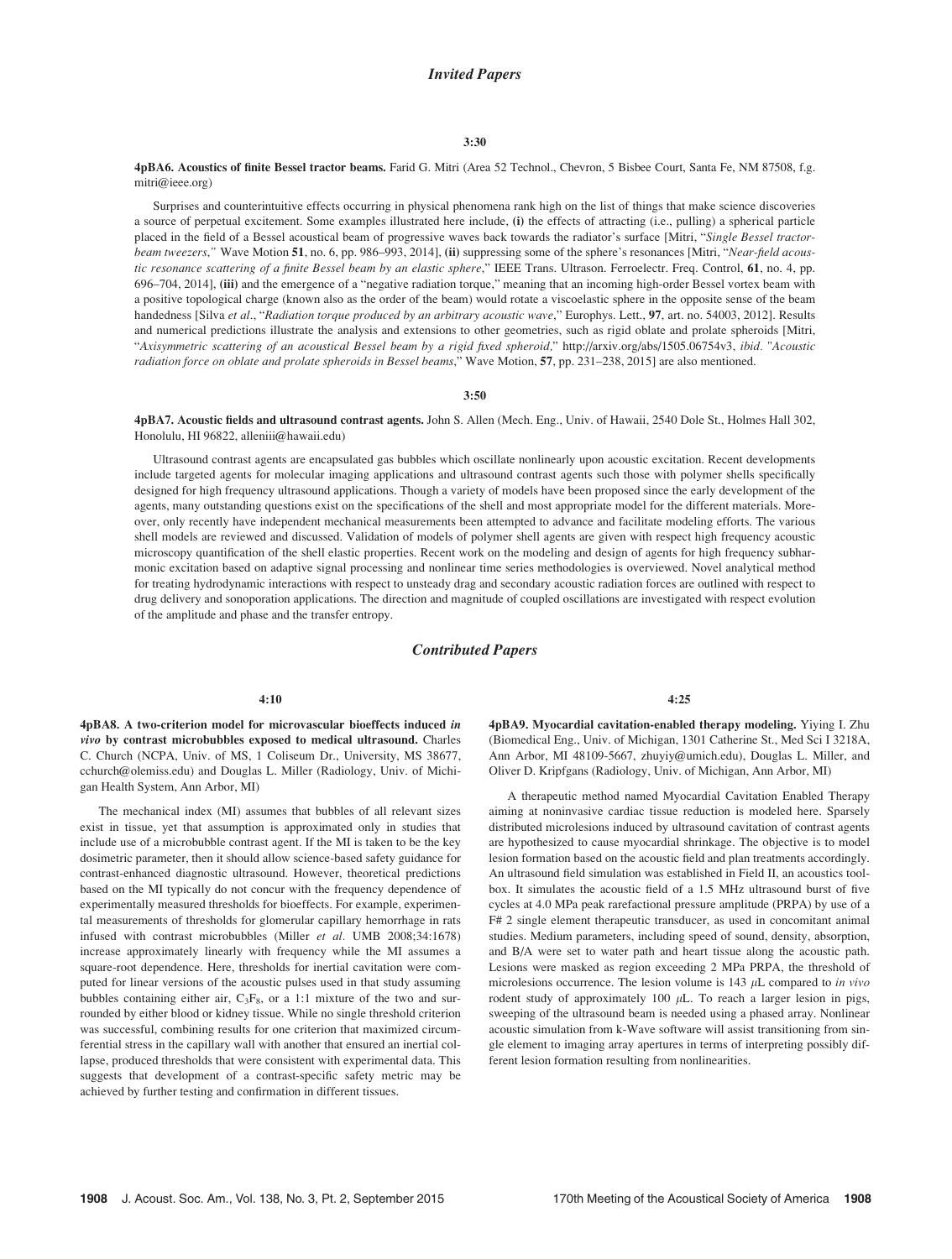## 4:40

4pBA10. Frequency dependence of thresholds for lethal cardiomyocyte injury in myocardial contrast echocardiography. Douglas L. Miller, Xiaofang Lu, and Chunyan Dou (Radiology, Univ Michigan, 3240A Medical Science I, 1301 Katherine St., Ann Arbor, MI 48109-5667, douglm@ umich.edu)

Contrast enhanced diagnostic ultrasound employs microbubble activation for microvascular imaging; however, the on-screen Mechanical Index is a poor parameter for safety guidance. More research is needed on microvascular bioeffects, particularly their variation with frequency. A GE Vivid 7 with an S3 probe operated at 1.6 MHz, and an S5 probe operated at 2.5 and 3.5 MHz was used for myocardial contrast echocardiography of rats mounted in a water bath. Power settings were varied in 2 dB steps for determination of the thresholds for cardiomyocyte injury. The contrast agent was made to duplicate the properties of the clinical agent Definity. The scans were intermittently triggered each 4 heartbeats from the ECG signal. The cardiomyocyte death was assessed using Evans blue vital staining. Thresholds were defined as the mean of the lowest exposure with a statistically significant cardiomyocyte death and the next lower exposure level. Thresholds were 1.2 MPa, 1.7 MPa, and 2.7 MPa peak rarefactional pressure amplitude (derated for 1 dB/cm/MHz attenuation) for 1.6, 2.5, and 3.5 MHz, respectively. Linear regression showed that the thresholds were essentially proportional to frequency (0.72  $f^2$ .02,  $r^2 = 0.97$ ). Theoretical analysis is under development to explain this dependence and develop a contrast-specific safety parameter.

# THURSDAY AFTERNOON, 5 NOVEMBER 2015 ORLANDO, 1:00 P.M. TO 2:15 P.M.

Session 4pEA

# Engineering Acoustics and Structural Acoustics and Vibration: Layered Media

Elizabeth A. Magliula, Cochair

Division Newport, Naval Undersea Warfare Center, 1176 Howell Street, Bldg. 1302, Newport, RI 02841

Andrew J. Hull, Cochair Naval Undersea Warfare Center, 1176 Howell St., Newport, RI 02841

# Invited Papers

## 1:00

4pEA1. Acoustic scattering from rib-stiffened finite bilaminar composite cylindrical shells- 3-D solution. Sabih I. Hayek (Eng Sci., Penn State, 953 McCormick Ave., State College, PA 16801-6530, sihesm@engr.psu.edu) and Jeffrey E. Boisvert (NUWC, Newport, RI)

The acoustic scattering from an insonified finite bilaminar cylindrical shell stiffened by a thin circular rib-stiffener is analyzed. The two cylindrical shell laminates are perfectly bonded having the same lateral dimension but have different radii and material properties. The bilaminar shell is analyzed using the exact theory of three-dimensional elasticity. The thin rib-stiffener has rectangular cross-section and is perfectly bonded to the inside of the inner shell. It is analyzed as a thin elastic ring. The finite shell has shear-diaphragm supports at ends z = 0 and L and is terminated by two semi-infinite rigid cylindrical baffles. The shell is insonified by an incident plane wave at an oblique incidence angle. The scattered acoustic farfield is evaluated for various incident wave frequencies and stiffener location and dimensions. A uniform steel stiffened shell in water was initially analyzed to study the influence of stiffened-shell geometries on the scattered acoustic farfield. A second shell made up of an outer elastomer shell bonded to an inner stiffened steel shell was also analyzed to study the influence of elastomeric properties on acoustic scattering. [Work supported by NAVSEA Division Newport under ONR Summer Faculty Program.]

## 1:20

4pEA2. Imaging a barely visible impact damage in a laminated composite without contact using air-coupled nonlinear elastic wave spectroscopy. Marcel C. Remillieux (Geophys. Group (EES-17), Los Alamos National Lab., MS D446, Los Alamos, NM 87545, mcr1@lanl.gov), Łukasz Pieczonka (Dept. of Robotics and Mechatronics, AGH Univ. of Sci. and Technol., Krakow, Poland), Pierre-Yves Le Bas, Brian E. Anderson, and TJ Ulrich (Geophys. Group (EES-17), Los Alamos National Lab., Los Alamos, NM)

We present the first set of experiments in which air-coupled ultrasonic emission is used for exhaustive and rapid imaging of a Barely Visible Impact Damage (BVID) introduced by an impact test on a laminated composite. Such experiments have been limited thus far by the impedance mismatch of nearly five orders of magnitude between the air and an elastic solid. This limitation was overcome by designing an ultrasonic source capable of generating a focused elastic wave field in the sample with an amplitude sufficiently large to allow the use of nonlinear elastic wave spectroscopy. The images of the damaged area obtained with the proposed apparatus and signal processing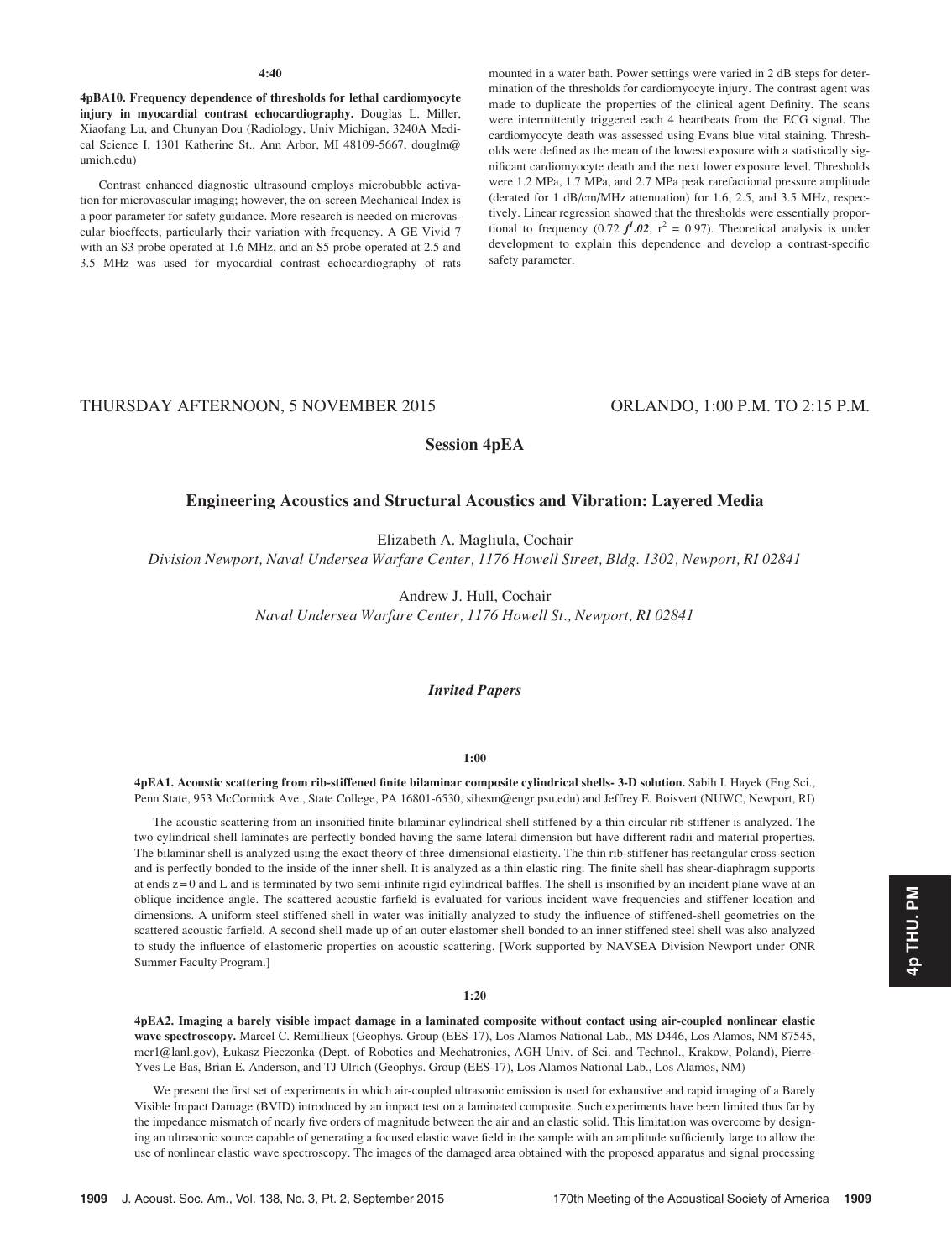technique reveal the same features, namely a delamination and a crack, as with vibro-thermography and more features than with a Cscan, but remove the need to be in direct contact with the composite, thus reducing the test time by orders of magnitude. [This work was supported by the U.S. Department of Energy through the LANL/LDRD Program and the Fuel Cycle R&D, Used Fuel Disposition (Storage) campaign. The visit of Dr. Pieczonka at LANL was supported by the Foundation for Polish Science (FNP) within the scope of the WELCOME Program—project no. 2010-3/2.]

# 1:40

4pEA3. A stochastic inverse solution for functionally graded acoustic layered metamaterial validation. Heather Reed (Weidlinger Assoc., Inc., 40 Wall St 18th Fl., New York, NY 10005, heather.reed@wai.com), Jeffrey Cipolla (Weidlinger Assoc., Inc., New York, New York), and Patrick Murray (Weidlinger Assoc., Inc., New York, NY)

Functionally graded acoustic metamaterials (FGAMs) can be designed to have specific waveguide properties. In sonar applications, FGAMs can be tailored to resist incident wave reflection. As these materials do not exist naturally, they must be fabricated by gradually layering manufactured, resulting in a (usually smooth) variation of properties. Validating material properties of FGAMs is difficult with conventional tests, as the distribution of material properties over the layered structure results in a non-unique solution if typical data (e.g., compressive strain) is measured. This talk will demonstrate an approach to characterize the functionally graded material properties by parameterizing how the functionally graded material changes throughout the specimen. Experiments designed to minimize the uncertainty surrounding the FGM model parameters are formulated and evaluated numerically. The FGM model parameters are estimated by Markov chain Monte Carlo so that a probability distribution surrounding each parameter is recovered. Probability distributions enable uncertainty quantification (UQ) surround the validated material parameters. UQ is important as uncertainty surrounding the parameter results directly translates into uncertainty surround the FGM performance. The approach is verified by bootstrap analyses of known FGAM distributions.

# Contributed Paper

## 2:00

4pEA4. Seismic surface wave method for subsurface layered soil exploration. Zhiqu Lu (National Ctr. for Physical Acoust., Univ. of MS, 1 Chucky Mullins, University, MS 38677, zhiqulu@olemiss.edu)

Subsurface soils in the vadose zone are layered structures. Typically, there are three distinctive layers at the depths of a few meters, featuring as a top rigid layer (due to surface crusting and sealing), a middle soft zone (due to soil moisture), and a region with stiffness increasing with depth (due to increased overburden pressure). The properties of subsurface soils in the vadose zone are often altered by natural events (weather and chemical reactions) or cultural activities (compaction). The exploration of the subsurface soils is required for agricultural, environmental, civil engineering, and military applications. In this talk, a seismic surface wave technique is developed, a so-called high frequency multi-channel analysis of surface wave method (HF-MASW). In the method, an electromagnetic shaker is placed on the ground and serves as a seismic source, a vibration sensor (either a laser Doppler vibrometer or an accelerometer) is used to record surface vibrations at multiple locations alone a straight line. Rayleigh waves propagation theory, layered structural modeling, and spectral analysis are applied for processing received signals and conducting inversion. A soil profile in terms of shear wave velocity is determined from the method. In this talk, several applications using MASW method will be reported, including layering delineation with cross-section imaging, weather effects monitoring, fragipan detection, and surface crusting and sealing evaluation.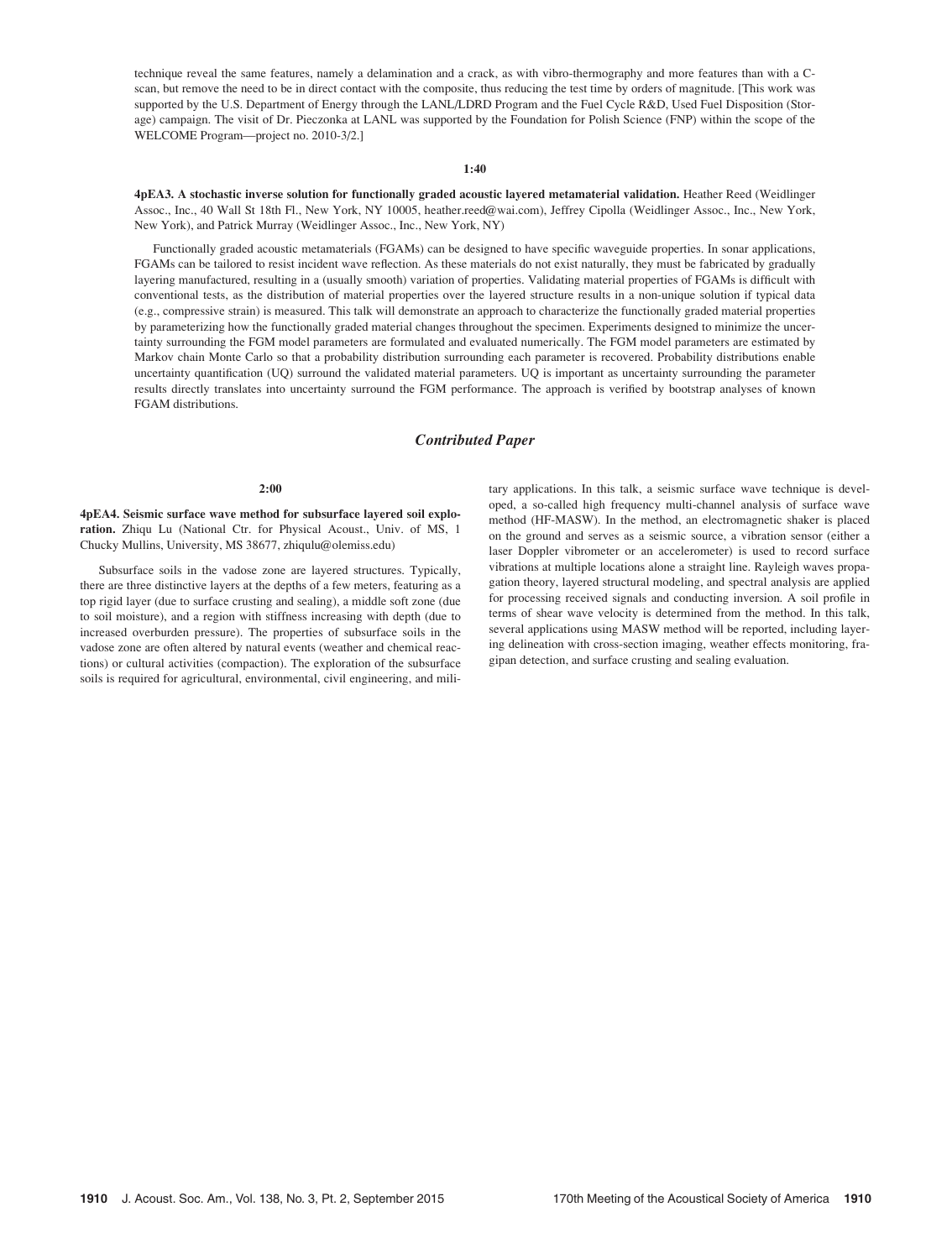# Session 4pMU

# Musical Acoustics: Acoustical Evolution of Musical Instruments

Whitney L. Coyle, Chair

The Pennsylvania State University, 201 Applied Science Building, University Park, PA 16802

Chair's Introduction—1:00

# Invited Papers

## 1:05

4pMU1. Acoustical innovations in nineteenth-century violinmaking. Sarah Gilbert (Musicology, Florida State Univ., 122 N. Copeland St., Tallahassee, FL 32304, smg11b@my.fsu.edu)

Tensions between innovation and tradition in violinmaking have impeded the acceptance of most attempts to improve or alter the structure of the instrument. The nineteenth century, however, saw a proliferation of innovative violins as luthiers responded to musical developments and changing social and economic environments during the Industrial Revolution. As nineteenth-century composers called for greater range and diversity in timbre, chromaticism, dynamics, range, and key, instruments were developed to accommodate these demands. But perhaps more important than the purely musical considerations was the interdisciplinary collaboration between musicians and scientists in the pursuit of acoustic perfection. Many luthiers, such as François Chanot and Jean-Baptiste Vuillaume, viewed themselves as scientists and engineers, experimenting with acoustic properties and new materials in order to improve upon the existing form of the violin. In a reciprocal relationship, acousticians recognized musical instruments as rich sources for the study of acoustic principles, and luthiers consulted with acousticians and engineers about the technical construction of experimental forms. In this paper, I examine the technical construction of several of these instruments for insight into their novel construction techniques and acoustical properties, relating this experimental trend to the alliance of the sciences and arts during the Industrial Revolution.

# 1:25

4pMU2. Air resonance power efficiency evolved in the violin and its ancestors. Hadi T. Nia, Ankita D. Jain, Yuming Liu, Mohammad-Reza Alam (Dept. of Mech. Eng., Massachusetts Inst. of Technol., 77 Massachusetts Ave., 5-212, Cambridge, MA 02139), Roman Barnas (Violin Making, North Bennet St. School, Boston, MA), and Nicholas C. Makris (Dept. of Mech. Eng., Massachusetts Inst. of Technol., Cambridge, MA, makris@mit.edu)

Acoustic radiation from a violin can be explained by clear physics at its lowest frequency resonance (air resonance), which also helps to explain key aspects of violin design evolution. It is found that inefficient, inactive void area was decimated and air-resonance power doubled as sound-hole geometry of the violin's ancestors slowly evolved over eight centuries from simple circles of Medieval 10th century fitheles to complex f-holes of the late Renaissance and Baroque period. F-hole length then increased across centuries in the renowned Amati, Stradivari, and Guarneri workshops, favoring correspondingly higher air-resonance power, by processes consistent with random craftsmanship mutations and subsequent selection.

#### 1:45

4pMU3. Acoustical evolution of the viola da gamba. D. Murray Campbell (School of Phys. and Astronomy, Univ. of Edinburgh, James Clerk Maxwell Bldg., Mayfield Rd., Edinburgh EH9 3JZ, United Kingdom, d.m.campbell@ed.ac.uk), J. Patricia Campbell (Edinburgh College of Art, Univ. of Edinburgh, Edinburgh, United Kingdom), and Jim Woodhouse (Dept. of Eng., Univ. of Cambridge, Cambridge, United Kingdom)

The viola da gamba (or viol) emerged as a distinctive type of bowed string instrument during the fifteenth century. Its characteristics include a fingerboard with gut frets and between five and seven strings tuned in fourths with a central major third. By the end of the fifteenth century, the instrument was being constructed in a range of sizes. To investigate the acoustical significance of design changes during the evolution of the viol family in the sixteenth and seventeenth centuries admittance measurements at the bridge have been made on a wide variety of reproductions of viols and other early bowed-string instruments. A comparison of the results with existing data on modern violin-family instruments, and other stringed instruments such as guitars, reveals that the acoustic behavior of viols is more disparate than that of violins or guitars. Models that have been measured include examples with and without a soundpost, and a correspondingly wide range of frequency responses is seen. The influence of the viol bridge and the significance of the adoption of overwound bass strings are also discussed.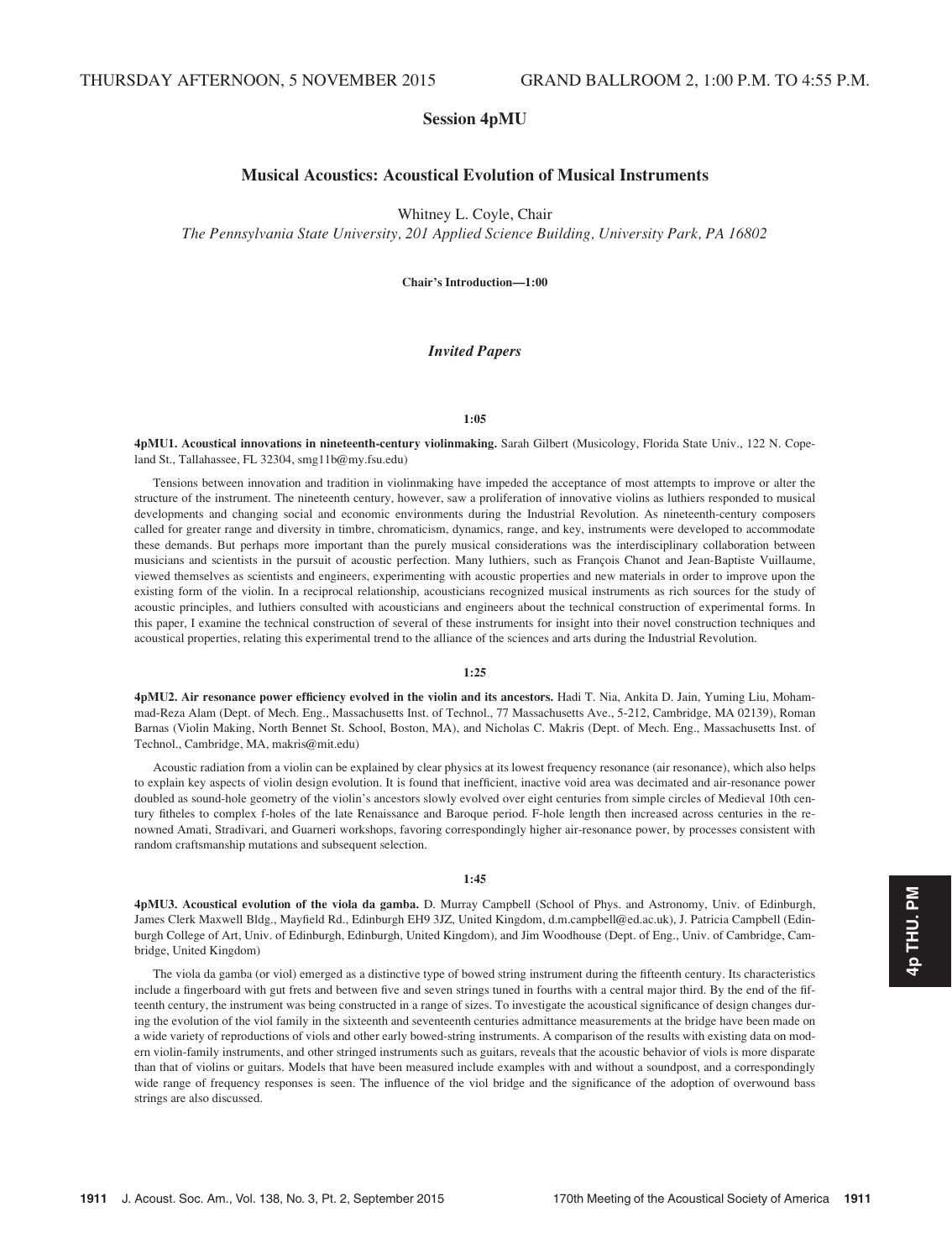4pMU4. Early history of the European free reed instruments. James P. Cottingham (Phys. Dept., Coe College, Cedar Rapids, IA 52402, jcotting@coe.edu)

Free reed instruments have been known in Asia for thousands of years, but the Western free reed instruments such as the harmonica, accordion, and reed organ were only invented and developed during the last two centuries. In 1780, Kratzenstein published a paper in St. Petersburg describing a speaking machine, which produced vowel sounds using free reeds with resonators of various shapes. This event marks a convenient, if arbitrary, starting point for the history of the free reed musical instruments of European origin. These instruments developed rapidly, and by 1850, the accordion, concertina, harmonica, reed organ, and harmonium all had been invented and developed into more or less final form. This paper presents some episodes in the development of these instruments. Also addressed is the question of the influence of the Asian free reed mouth organs on the origin and development of the European free reeds.

## 2:25

4pMU5. Evolution of the piano. Nicholas Giordano (Phys., Auburn Univ., 246 Sci. Ctr. ClassRm. Bldg., Auburn, AL 36849-5319, njg0003@auburn.edu)

The first pianos were built around 1700 and unlike the case with many other instruments, we know precisely what the first pianos were like since several of them still exist. These early pianos were patterned after Italian harpsichords of the time, with the plucking mechanism of the harpsichord replaced by an "action" mechanism that enabled hammers to strike the strings. The first pianos had a compass of four octaves with brass and iron strings, and a frame composed of wood. The design of those instruments along with the various stages of their evolution into the modern piano with its 88 notes, steel strings and a cast iron plate will be described. The manner in which this evolution was driven by the needs of composers and musicians along with advances in technology will also be discussed.

## 2:45–3:00 Break

#### 3:00

4pMU6. The acoustic complexity of keyboard percussion instruments. Part I: (What we know and what we wish we knew) Leigh Howard Stevens. Leigh H. Stevens (21 South Riverside Dr., Neptune, NJ 07753, Drsplatbar@Gmail.com)

Part I Introduction to tuned bars and resonators Keyboard Percussion Instruments include innumerable variations of marimbas, xylophones, vibraphones, and glockenspiels. The tone bars, made of wood, metal, or other materials, are often incapable of producing sufficient volume without the amplifying assistance of a resonating tube or chamber. Unfortunately, these two vibrating systems (bar and resonator) react in opposite directions to changes in temperature, decoupling from their ideal relationship with any rise or fall in temperature. Also, unlike string, brass, or woodwind instruments, where the overtones are produced "naturally" and "are what they are," the overtones of the bars of keyboard percussion instruments can be manipulated and controlled in the design and manufacturing process. For example, while both instruments have tone bars made of rosewood, the xylophone has the second partial tuned to an octave and a perfect fifth above the fundamental, while a marimba has the second partial tuned to a frequency two octaves above the fundamental. While we can identify and lower the frequency of many of the prominent partials contained in tone bars, their interdependence within the bar, and their coupling with a resonator provides a level of complexity for the designer and manufacturer, perhaps unrivaled in musical instrument manufacturing.

#### 3:20

## 4pMU7. The acoustic complexity of keyboard percussion instruments. Part II: What we know and what we wish we knew Leigh Howard Stevens. Leigh H. Stevens (21 South Riverside Dr., Neptune, NJ 07753, Drsplatbar@Gmail.com)

Part II Resonating chamber shapes, their Q factor, their resultant musical character Resonating Chambers come in many shapes and sizes and largely determine the power, focus, and sustain of whatever the associated tone bar is coupled with it. The most basic box resonators are found on elementary education musical instruments such as Carl Orff tuned percussion instruments: demonstration of various tone bars resonating over box, rectangular, square and round tube resonators; demonstration of high and low Q systems responding to the same tone bar; demonstration of well-tuned, miss-tuned, and deliberately de-tuned partials on various tone bars; and questions from (and challenges to!) the audience.

#### 3:40

4pMU8. A short acoustical history of flutes from the Paleolithic period to nowadays. Benoit FABRE and Camille Vauthrin (Sorbonne Universités, UPMC Univ Paris 06, UMR 7190, Institut Jean le Rond d'Alembert, 75015, Paris, France, CNRS, UMR 7190, Institut Jean le Rond d'Alembert, 11, rue de Lourmel, 75015 Paris, France, UPMC-LAM d'Alembert, LAM d'Alembert, Sorbonne Universités, UPMC Univ Paris 06, UMR 7190, Institut Jean le Rond d'Alembert, 75015, Paris, France, vauthrin@lam.jussieu.fr)

Flutes appear at different time periods and places over the world. The instrument making adapts to the cultural and musical context. Studying the instruments from the acoustical point of view allows to understand some evolutions in instrument making, focusing on different aspects such as the geometry of the bore of the instrument and its consequences on the passive resonances, the playing conditions and aeroacoustical consequences, the sound characteristics such as intonation, spectral content, and sound intensity. The talk will focus on a few instruments and periods in order to illustrate some evolutions and relations between these different aspects.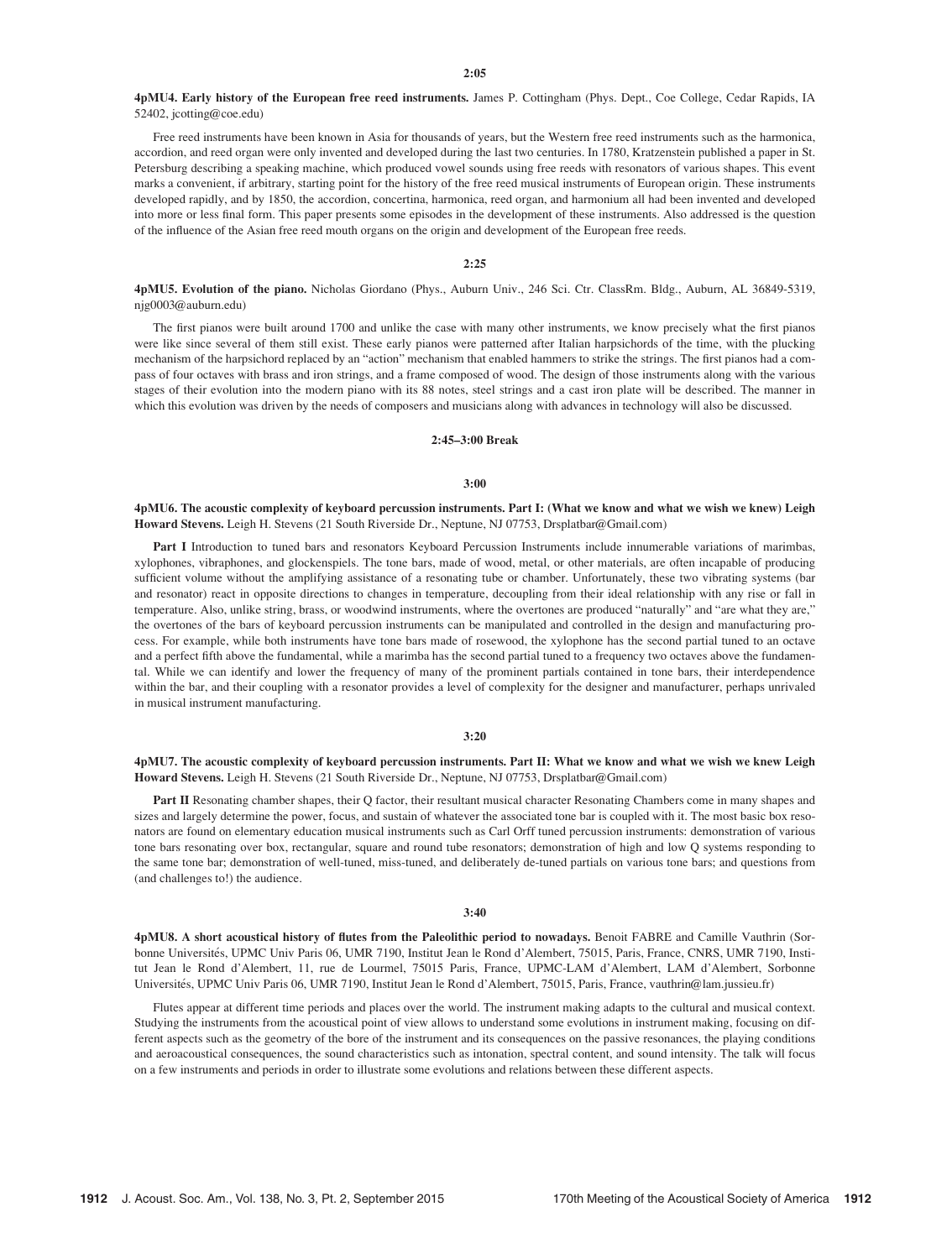4pMU9. The clarinet: Past, present, and future. Whitney L. Coyle (The Penn State Univ., 201 Appl. Sci. Bldg., University Park, PA 16802, wlc5061@psu.edu)

The modern clarinet is the result of several hundreds of years of research and craftsmanship. This paper will discuss where the clarinet has been acoustically by studying some input impedance spectrum characteristics of historical instruments (the Baroque Chalumeau, 13-key, etc.). The paper will then present where we are at present—focusing on the same measurement information for a full Boehm system (multiple models of Bb clarinets) and a comparison of the modern French vs. German system clarinet. Finally, a few words will be given on the possible future of the instrument—where we are going, what are we doing to continue improving the instrument's quality and playability.

# 4:20

4pMU10. Acoustical and metalworking techniques study of cornua, roman brass instruments, and their sound reproduction by physical modeling sound synthesis. René E. Caussé (Ircam - UMR STMS CNRS - UPMC, 1 Pl. Igor Stravinsky, Paris 75004, France, Rene.Causse@ircam.fr), Benoît Mille (Ctr. de Recherche et de Restauration des Musées de France (C2RMF), Paris, France), and Margaux Tansu (Ecole nationale supérieure de chimie de Rennes (ENSCR), Rennes, France)

Under the musical instrument analysis project of ancient societies, combining musical archaeologists and research laboratories on materials and acoustic, a first technological study was conducted in the storage rooms of the Naples Archaeological museum. The five instruments were incomplete and consist of several pieces assembled on a plexiglass tube that does not allow the direct measurement of the bore. Two mouthpieces were associated with these instruments. Morphometric study was conducted and detached fragments of the Cornua were collected. The corresponding samples were then analyzed under a Bright Field Optical Microscope (BFOM) and a Scanning Electron Microscope (SEM) in order to determine the metalworking techniques. To determine the elemental composition of the Cornua (alloying and trace elements), analyses by means of Particle Induced X-ray Emission (PIXE) using the Ion beam facility AGLAE at C2RMF. From the morphometric data, the bore of the different cornua was reconstruct and their resonant frequencies calculated. Several possibilities of reconstituting the bore were tested and compared. Finally, the resonances obtained from the reconstructions of these instruments of the past will be compared with those of present instruments like French horn and trombone. The various reconstructions will also be compared from sound examples obtained through physical modeling synthesis.

# Contributed Paper

# 4:40

4pMU11. The Tintignac carnyx: An acoustical study of an early brasswind instrument. Michael Newton (Acoust. and Audio Group, Univ. of Edinburgh, James Clerk Maxwell Bldg., Edinburgh EH9 3FD, United Kingdom, michael.newton@ed.ac.uk), John Kenny (Royal Conservatoire of Scotland, Glasgow, United Kingdom), John Chick, Amaya Lopez-Carromero, D. Murray Campbell (Acoust. and Audio Group, Univ. of Edinburgh, Edinburgh, United Kingdom), and Joel Gilbert ( Laboratoire d'Acoustique de l'Université du Maine, Le Mans, France)

The carnyx was a metal wind instrument used by Celtic peoples around two thousand years ago. It was approximately two meters long with a bell in the shape of an animal head. In 2004, an excavation at Tintignac in the Corrèze district of France uncovered a horde of bronze instruments, including parts of several carnyxes. It proved possible to assemble an almost complete carnyx from these parts, and in 2011, a copy of this carnyx was made in brass by Jean Boisserie. The acoustical behavior of the brass copy was studied by Joel Gilbert and colleagues at the Université du Maine in Le Mans; this work led to the proposal that the musical performance of the instrument would be improved if an additional section of tubing was included in the reconstruction. Later, Boisserie made a second copy in bronze, together with several optional extension pieces. The musical performing possibilities of the bronze copy have been studied by the musician John Kenny, and its acoustical behavior has been studied at the University of Edinburgh. The results of these studies, including measurements of sound radiation by the large bronze ears attached to the head, are presented and discussed.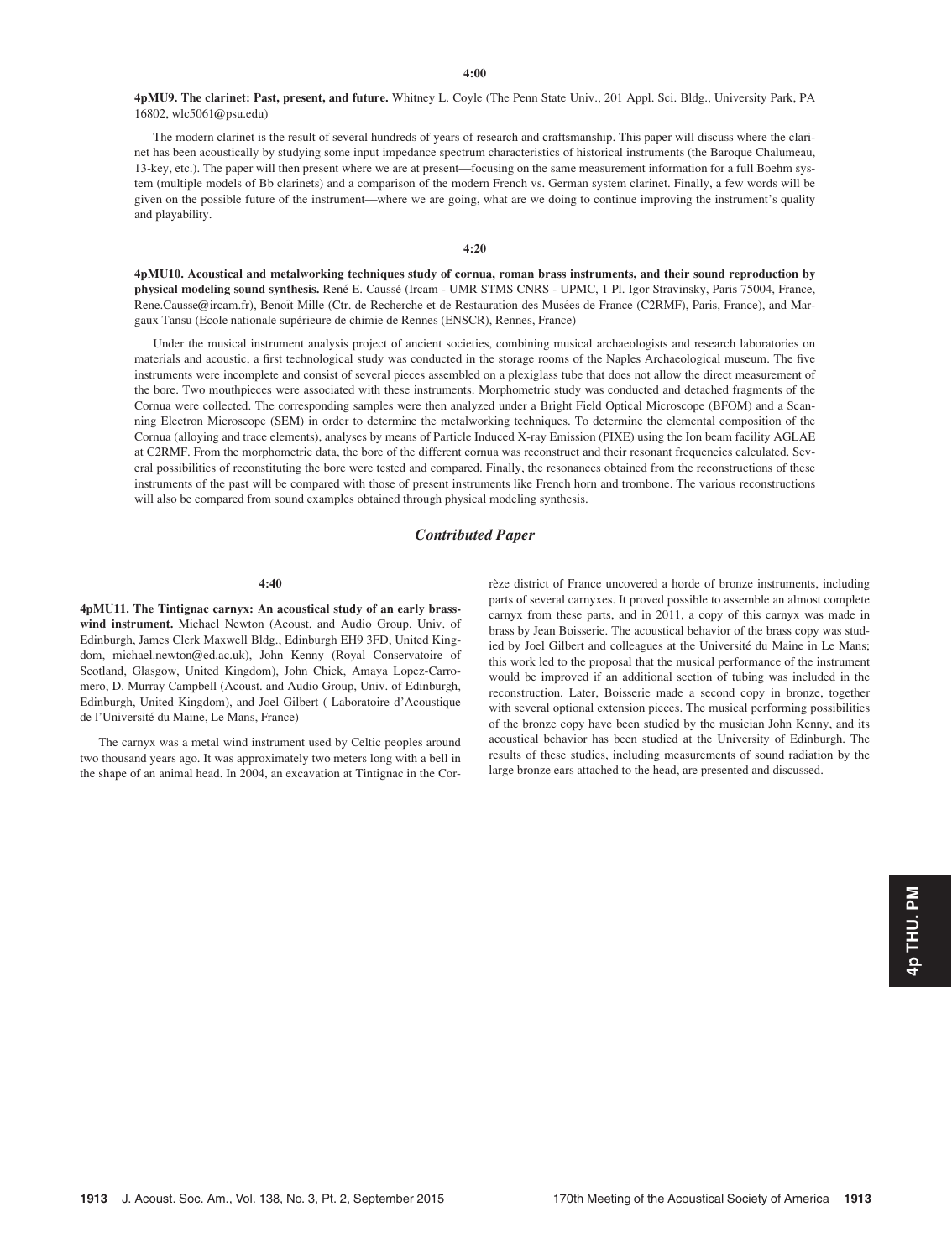# Session 4pNS

# Noise, Physical Acoustics, and Animal Bioacoustics: Wind Turbine Noise

Nancy S. Timmerman, Cochair Nancy S. Timmerman, P.E., 25 Upton Street, Boston, MA 02118

Paul D. Schomer, Cochair Schomer and Associates Inc., 2117 Robert Drive, Champaign, IL 61821

Kenneth Kaliski, Cochair RSG Inc, 55 Railroad Row, White River Junction, VT 05001

> Robert D. Hellweg, Cochair Hellweg Acoustics, Wellesley, MA 02482

> > Chair's Introduction—1:15

# Invited Papers

#### 1:20

## 4pNS1. A proposed test of some people's ability to sense wind turbines without hearing or seeing them. Paul D. Schomer (Schomer and Assoc. Inc., 2117 Robert Dr., Champaign, IL 61821, schomer@SchomerAndAssociates.com)

Around the world, there are people that allege they sense times when significant power is being generated by a turbine from when little to no power is being generated. In contrast, the American Wind Energy Association (AWEA) and its Canadian counterpart (Can-WEA) maintain that this is not possible, without these people hearing the turbines or seeing them move. A simple test can quickly clarify these opposing views. Notionally, people who live in residences situated beyond the threshold of hearing (indoors) would be tested in the area that they can sense the wind turbines. They would be told to tell the proctor when they sensed the turbine at power. They would be told the turbine might or might not be turned on in the next X hours. The area of the house they were in would have to be free of any visible or audible clues. No communication would be permitted between the subject and the outside world. The proctor also would not know when or if the turbine would come on. These and other controls like these would make for a quick, simple, unbiased test of some people's ability to sense wind turbines without hearing or seeing them.

#### 1:40

#### 4pNS2. Advanced signal processing techniques and optimized measurements to extract wind turbine signatures in nearby homes. Andy Metelka (Sound and Vib. Solutions Canada, Inc., 13652 4th Line, Acton, ON L7J 2L8, Canada, ametelka@cogeco.ca)

Previous measurements in homes near wind turbines indicate higher pressure levels below 10 Hz than audible pressure levels measured at the same time and location (ASA, vol. 20, 2013 Dooley & Metelka). Blade pass harmonic pressures were proven to be higher relative to basement ground-borne vibration and seismic vibration in floors throughout the home are reexamined simultaneous to broadband pressure. Although the pressure vs. frequency distribution appear to be the same at different locations in one room, they differ when compared to other rooms due to room dimensions. Further multichannel signal processing using a variety of different sensors at various locations inside a home identify areas in a home that are least affected by wind turbine low frequency discrete harmonics as well as acoustic metrics. Wind direction, wind speed, and other factors are precisely measured simultaneously. Sound level metrics inside homes are also compared to narrowband FFT data in an attempt to quantify annoyance and derive alternate metrics.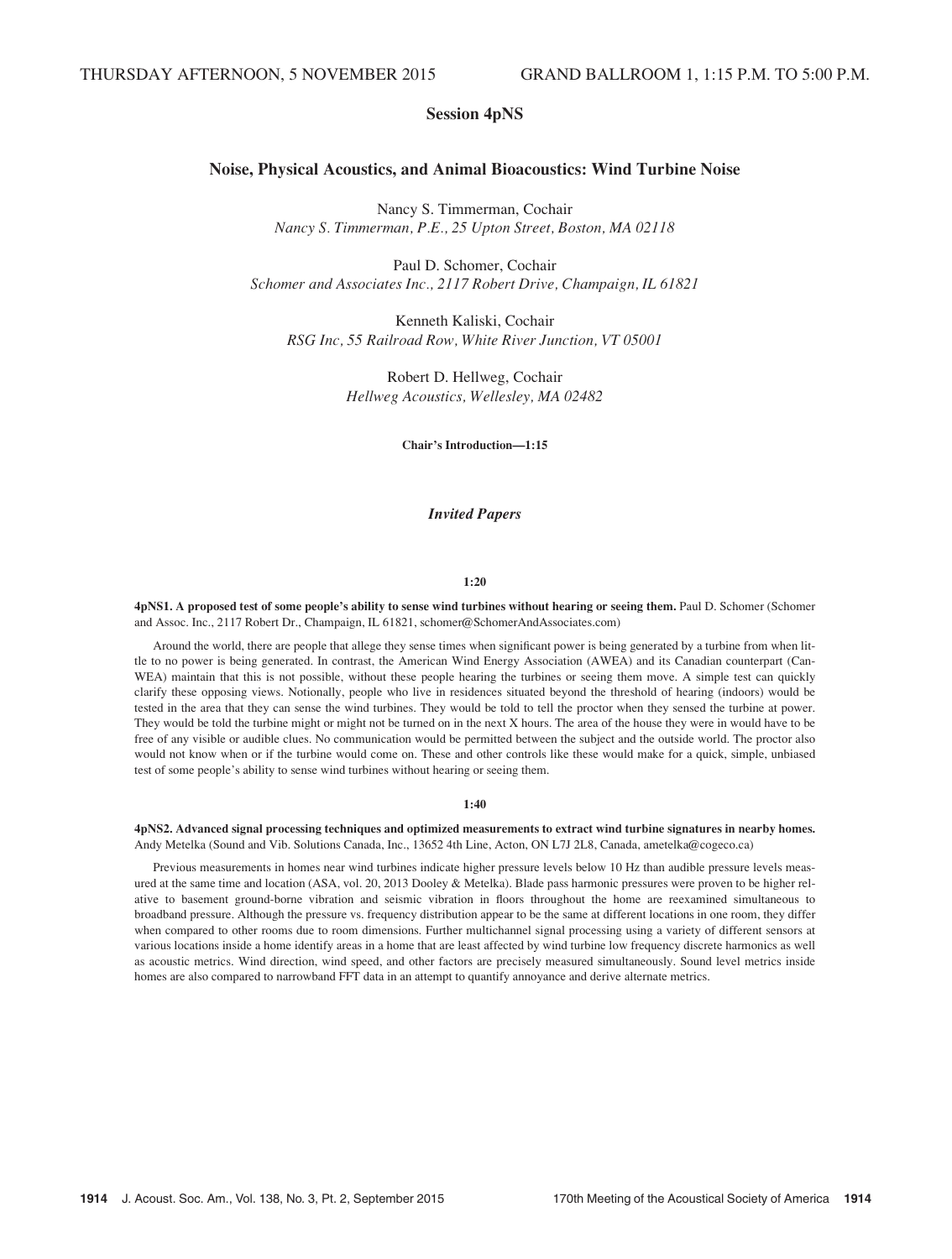# Contributed Papers

#### $2:00$

4pNS3. Radial mode analysis of broadband noise in flow ducts using azimuthal sensor array. Kunbo Xu (School of Power and Energy, Northwestern PolyTech. Univ., No. 127 Youyi Rd., Beilin District, Xi'an, Shaanxi 710072, China, 364398100@qq.com)

For the evaluation and improvement of noise reduction notions and the verification of broadband sound power measurement in flow ducts, it is interesting to obtain the detailed information of the in-duct acoustic mode spectrum and subsequent broadband noise sources separation. A new broadband noise mode analysis method, which uses full wall-mounted sensor array, was experimentally applied on broadband sound fields at three operation conditions, which were generated by means of high loaded single-stage axial flow fan test rig. Two axial sensor arrays were mounted wall-flush upstream of the fan. Measurements were made at operating conditions from 60% to 100% rotor design speed. On the whole, the new method behaves robustly. It delivers physically meaningful broadband mode amplitudes. Mode coherence functions are calculated between all pairs of propagating modes. This feature enables the detailed comparison of different sound fields with characteristically coupled mode pairs. For tonal noise, mode coherence results show that modes are correlated with the source and with each other, especially at blade passing frequencies. The experimental outcome proves the usefulness of the analysis technique for interpreting and understanding broadband sound propagation in turbomachinery flow ducts.

# 2:15–2:30 Break

2:30–5:00 Panel Discussion

# THURSDAY AFTERNOON, 5 NOVEMBER 2015 ST. JOHNS, 1:35 P.M. TO 4:25 P.M.

# Session 4pPA

# Physical Acoustics and Noise: Launch Vehicle Acoustics II: Analysis and Modeling of Noise from Supersonic Jets

Alan T. Wall, Cochair

Battlespace Acoustics Branch, Air Force Research Laboratory, Bldg. 441, Wright-Patterson AFB, OH 45433

Richard L. McKinley, Cochair Air Force Research Lab., Wright-Patterson AFB, OH 45433-7901

Chair's Introduction—1:35

# Invited Papers

1:40

4pPA1. Acoustic field of a shielded rectangular supersonic jet. Ephraim Gutmark, Pablo Mora, and Florian Baier (Aerosp. Eng., Univ. of Cincinnati, Rhodes Hall 799, Cincinnati, OH 45221-0070, ephraim.gutmark@uc.edu)

The impact of a flat surface installed parallel to a supersonic rectangular jet of  $AR = 2$  on the far field noise is studied. Far-field cold jet results at design, over-expanded and under-expanded conditions are compared between the free-field jet, the nozzle with the surface matching with the exit lip (h =  $0D_e$ ), and the surface at different stand-off positions away from the jet axis, h = 1, 2, 3 D<sub>e</sub>. Results are shown for all jet azimuthal angles. When the surface is installed at  $h = 0D_e$ , broadband shock-associated noise intensity was decreased and its peak frequency shifted. At NPR = 2.5, shock noise appears to be entirely mitigated. Also, a low frequency noise component is observe below St = 0.15, and assumed to be related to the trailing edge/jet plume interaction. At NPR = 3.0, strong screech tones are mitigated with the surface installed at h = 0D<sub>e</sub>. In the shielded region, noise levels are significantly lower for all plate positions. Mixing noise and Mach wave radiation are affected by the plat stand-off location at the  $\phi = 90^\circ$ . Heated jet measurements up TR = 3.0, nearfield and high-speed shadowgraph visualization are performed and reported.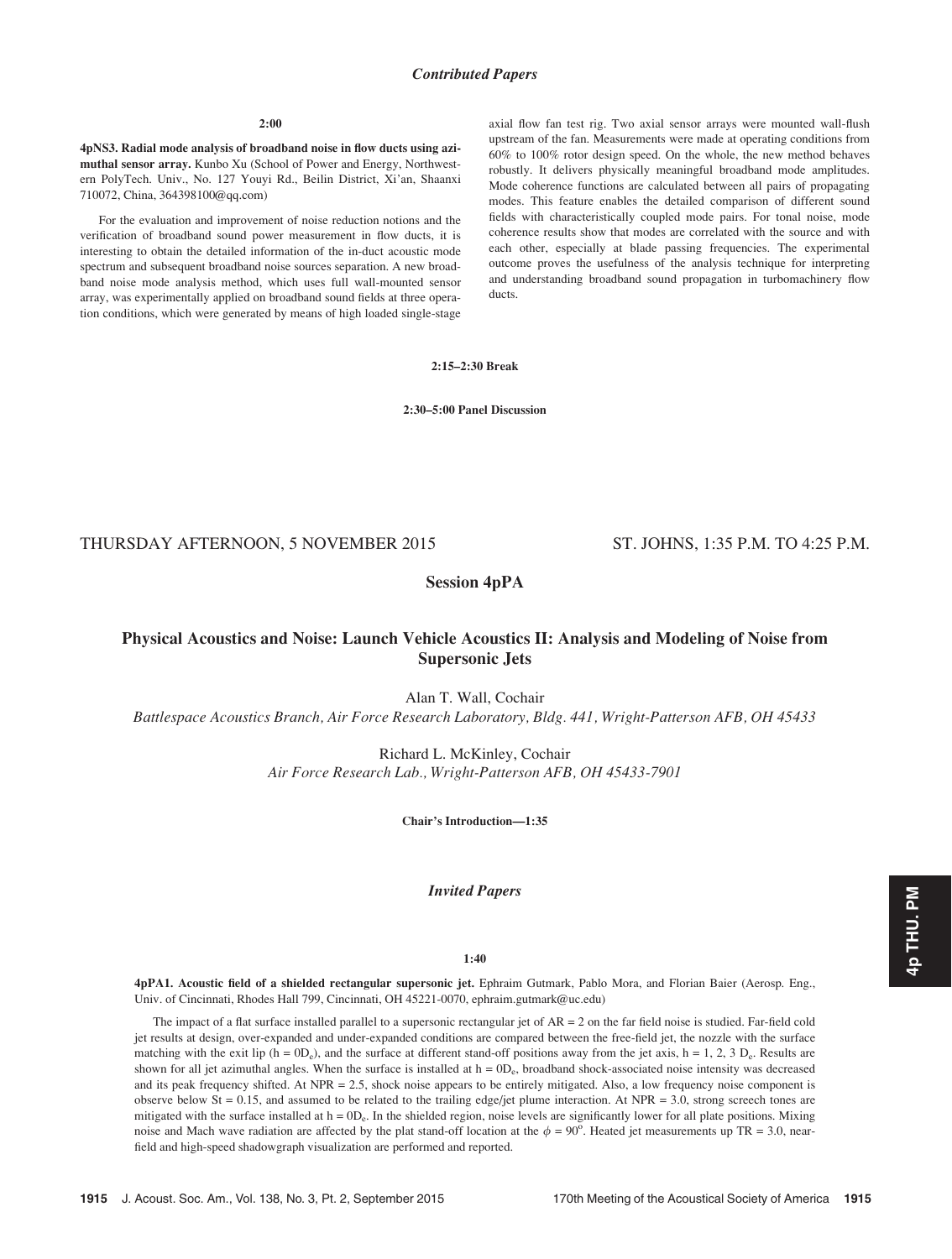4pPA2. Modeling of fighter jet cockpit noise. Alan T. Wall (Battlespace Acoust. Branch, Air Force Res. Lab., Bldg. 441, Wright-Patterson AFB, OH 45433, alantwall@gmail.com), Hilary L. Gallagher, and Richard L. McKinley (Battlespace Acoust. Branch, Air Force Res. Lab., Wright-Patterson Air Force Base, OH)

Military fighter jet cockpit noise may pose a hearing loss risk to pilots and can disrupt communications. The current study is an attempt to model the noise levels in the cockpit of F-35 aircraft as a function of aircraft operation parameters. Levels are based on a complex interplay of parameters such as airspeed, altitude, dynamic pressure, and the flow rate of the in-cockpit environmental control system. Full population of an operational envelope from point-by-point measurements would require an excessive number of flights. In the current work, in-cockpit noise levels were measured during sampled flight conditions. Correlations between levels and flight parameters were investigated. A preliminary parameter-based model is presented, and the ability to predict levels within the operational flight envelope is addressed. [Work supported by USAFRL through ORISE.]

# 2:20

4pPA3. Development of hearing protection device calculators for the F-35A and F-35B tactical aircraft. Anthony R. Pilon (Adv. Dev. Programs, Lockheed Martin Aeronautics Co., 1011 Lockheed Way, Palmdale, CA 93599-1100, tony.pilon@lmco.com)

Simple spreadsheet-based near field noise prediction tools for the F-35A (conventional takeoff and landing) and F-35B (short takeoff and vertical landing) aircraft have been developed recently. Near field noise predictions are based on empirical data collected during static engine runs conducted at Edwards AFB, and during hover/vertical landing operations at MCAS Yuma in September, 2013. The tools are programmed to calculate near field one-third octave band sound pressure levels as a function of engine power setting and listener location. The calculated near field levels can be used to determine the Total Daily Exposure (TDE) of personnel required to work in the vicinity of powered aircraft. Alternatively, the calculators can be used to determine the amount of hearing protection required so that the personnel TDEs remain below 1.0. The calculators are adjustable so that they can be employed for differing domestic and international noise exposure regulations. [Work supported by the Air Force Research Laboratory and Ball Aerospace.]

#### 2:40

4pPA4. Jet noise of high-performance aircraft at afterburner. Christopher Tam (Mathematics, Florida State Univ., 1017 Academic Way, Tallahassee, FL 323064510, tam@math.fsu.edu)

The jet noise from a high-performance aircraft at afterburner is investigated. The main objective is to determine whether the dominant noise components are the same or similar to those of a hot supersonic laboratory jet. For this purpose, measured noise data from F-22A Raptors are analyzed. It is found, based on both spectral and directivity data, that there is a new dominant noise component in addition to the usual turbulent mixing noise. The characteristic features of the new noise component are identified. Measured data indicates that the new noise component is observed only when the rate of fuel burn of the engine is increased significantly above that of the intermediate power setting. This suggests that the new noise component is combustion related. The possibility that it is indirect combustion noise generated by the passage of hot spots from the afterburner through the nozzle of the jet is investigated.

## 3:00–3:20 Break

### 3:20

4pPA5. Source characterization of full-scale jet noise using vector intensity. Trevor A. Stout, Kent L. Gee, Tracianne B. Neilsen (Phys. and Astronomy, Brigham Young Univ., 688 North 500 East, Provo, UT 84606, titorep@gmail.com), Alan T. Wall (Battlespace Acoust. Branch, Wright-Patterson AFB, Air Force Res. Lab., Dayton, OH), and Michael M. James (Blue Ridge Res. and Consulting, LLC, Asheville, NC)

Vector acoustic intensity has the benefit over pressure measurements in that both the direction and magnitude of energy flow are represented. However, this important quantity has seen little application previously in aeroacoustics. In the present work, an intensity probe captured the radiated field to the sideline and aft of a tethered, full-scale military jet aircraft as one engine was operated at multiple engine conditions. Intensity data from each probe location provide a frequency-dependent map of the sound flow near the aircraft. The vector acoustic intensity is estimated using a recently developed processing technique that extends the traditional upper-frequency limit on estimation accuracy. The intensity vectors are traced back to the jet centerline as a method of approximating the extent and location of the source region as a function of frequency. This method is validated by numerical simulation. As expected for jet mixing noise sources, the resulting source region estimates contract and move upstream with increasing frequency. In addition, the source region at afterburner compared to full-throttle is located about 1 m farther downstream at frequencies above about 300 Hz, and the intensity tends to point more to the sideline by up to 10°. [Work supported by ONR.]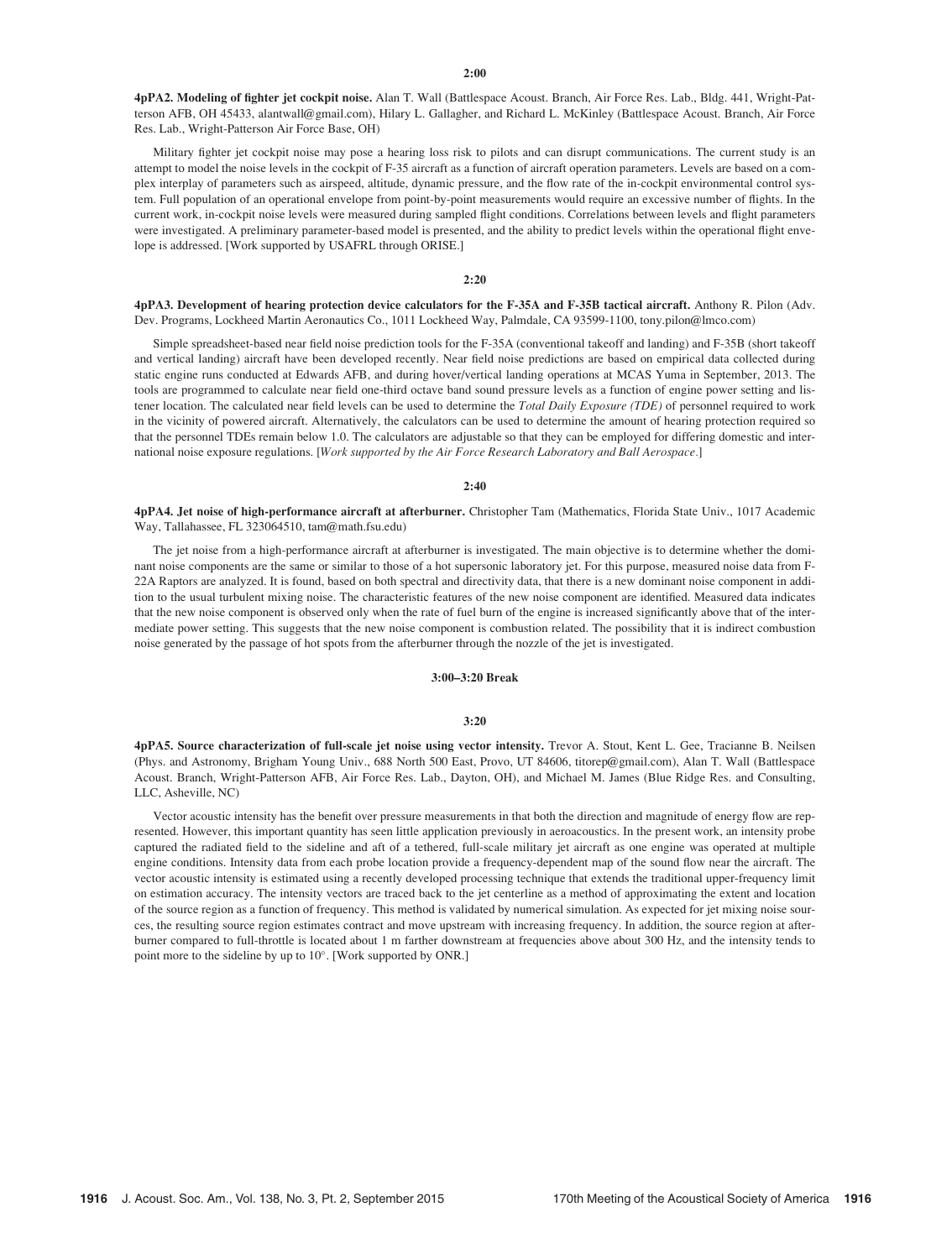#### 3:40

4pPA6. Analytical intensity calculated from a wavepacket model and comparison to intensity measurements near a high-performance military aircraft. Eric B. Whiting, Trevor A. Stout, Kent L. Gee, Tracianne B. Neilsen (Dept. of Phys. and Astronomy, Brigham Young Univ., N201 ESC, Provo, UT 84602, ericbenwhiting@gmail.com), Alan T. Wall (Air Force Res. Lab., Dayton, OH), and Michael M. James (Blue Ridge Res. and Consulting, LLC, Asheville, NC)

To create an equivalent source description of jet noise, a wavepacket model is used to determine the acoustic vector intensity away from the source. This paper represents an initial investigation into using the measured vector acoustic intensity to define wavepacket parameters. The complex pressure of a line source is defined according to an analytical hyperbolic tangent wavepacket model and Rayleigh integration is used to find the pressure, particle velocity, and time-averaged intensity at observer locations. The parameters that define the shape of the wavepacket are initially based on prior pressure level-based optimization carried out for ground-based microphones. The resulting calculated acoustic intensity vectors are compared to vector intensity measurements previously taken near a tethered high-performance military aircraft at military and afterburner engine conditions. The wavepacket parameters are then varied to provide an optimal fit using the intensity, rather than pressure level, as the cost function, and the differences between the two models are described. [Work supported by the Office of Naval Research.]

#### 3:55

4pPA7. Comparison of holography, beamforming, and intensity-based inverse measurements on full-scale jet noise sources. Part I: Numerical investigations. Alan T. Wall (Battlespace Acoust. Branch, Air Force Res. Lab., Bldg. 441, Wright-Patterson AFB, OH 45433, alantwall@gmail.com), Blaine M. Harker, Trevor A. Stout, Tracianne B. Neilsen, and Kent L. Gee (Dept. of Phys. and Astronomy, Brigham Young Univ., Provo, UT)

The reduction of high-performance fighter aircraft noise, which is of particular concern due to its potential negative impact on communities near air bases and damage to military personnel hearing, is facilitated by improved understanding of the jet noise sources. To this end, near-field acoustical holography, beamforming, and acoustic vector intensity methods have been investigated for the source imaging of full-scale jets. In the first of a two-part investigation, a numerical experiment is performed to test the accuracy of each of these methods, using a simulated measurement array similar to a physical array from an actual full-scale measurement. Extended, partially correlated sources are generated over a range of frequencies using a wavepacket ansatz, and array measurements are simulated in the geometric near field. Source reconstructions are obtained using each of the methods. These equivalent sources are then propagated to the mid and far field. The various reconstructions are compared to simulated benchmarks in order to highlight the advantages and disadvantages of each method, and to evaluate the frequency ranges over which they provide accurate results at the source and in the mid and far fields. [Work supported by USAFRL through ORISE.]

#### 4:10

4pPA8. Comparison of holography, beamforming, and intensity-based inverse measurements on full-scale jet noise sources. Part II: Experimental results. Blaine M. Harker (Dept. of Phys. and Astronomy, Brigham Young Univ., N283 ESC, Provo, UT 84602, blaineharker@byu.net), Alan T. Wall (Battlespace Acoust. Branch, Air Force Res. Lab., Wright-Patterson AFB, OH), Trevor A. Stout, Tracianne B. Neilsen, Kent L. Gee (Dept. of Phys. and Astronomy, Brigham Young Univ., Provo, UT), and Michael M. James (Blue Ridge Res. and Consulting, LLC, Asheville, NC)

Targeted reduction of high-amplitude jet noise is facilitated by accurate source imaging and sound field prediction models. To provide guidance for future jet noise reduction efforts, near-field acoustical holography, beamforming, and acoustic vector intensity-based inverse methods (AVIBIM) have been implemented in efforts to measure and predict full-scale high-performance aircraft noise sources. Patch-and-scan array measurements were taken in the near-field of a tethered tactical aircraft. From these data, equivalent source reconstructions are calculated using each method at multiple frequencies, and the source results are then propagated outward and compared with benchmark locations in the mid and far fields. The frequency ranges where each method's reconstructions predict the measured sound pressure levels are identified and guidelines are provided for the design of measurements to optimize source reconstructions. These results are compared to those obtained in the numerical study (Part I) of this two-part investigation. [Work supported by USAFRL through ORISE.]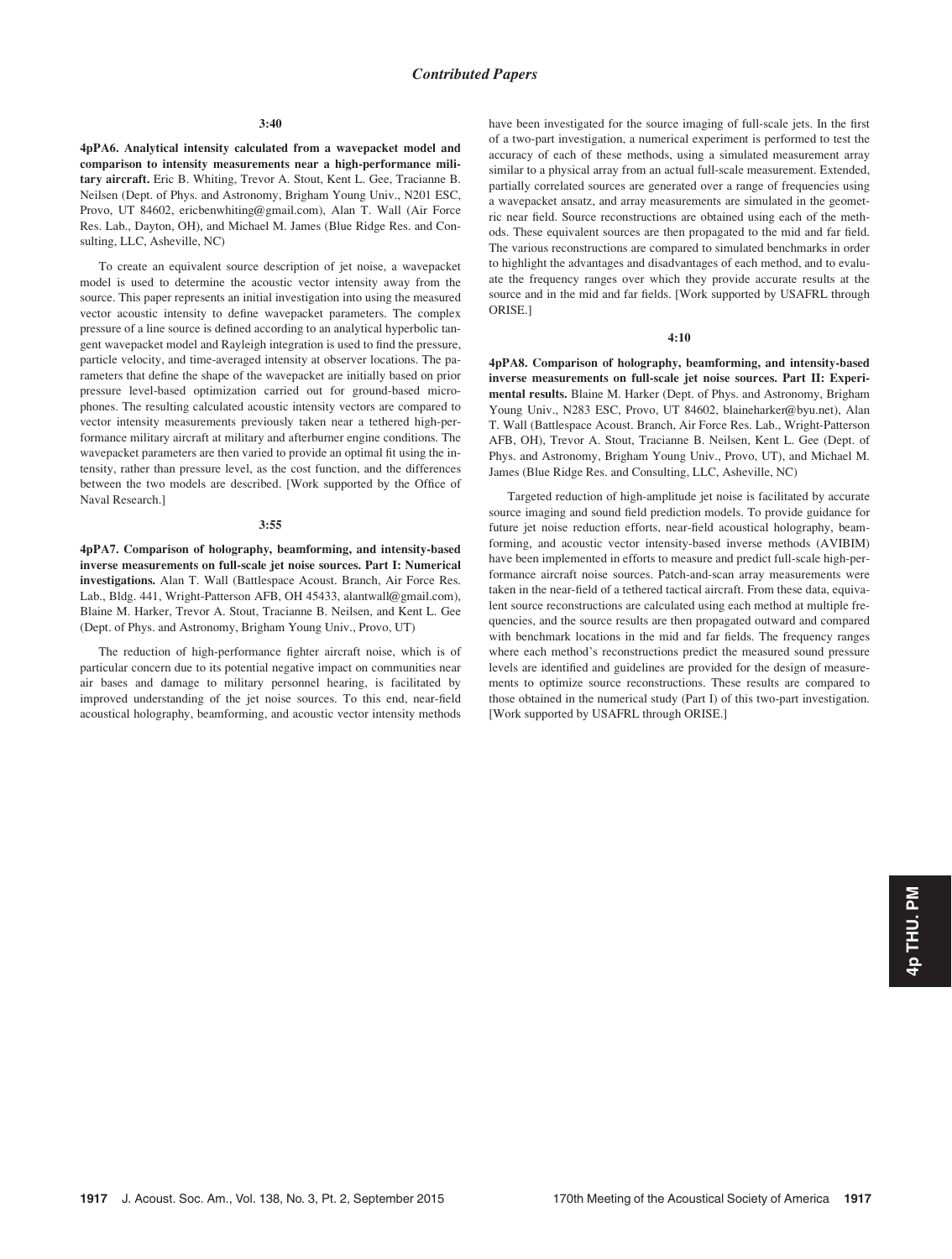Session 4pPP

# Psychological and Physiological Acoustics: Pitch, Loudness, and Other Perceptual Phenomena

William M. Hartmann, Chair

Physics and Astronomy, Michigan State University, Physics-Astronomy, 567 Wilson Rd., East Lansing, MI 48824

#### Contributed Papers

#### 1:30

4pPP1. The perception of vocal-tract length in cochlear implant users: Can it be improved? Etienne Gaudrain (Cognition Auditive et Psychoacoustique, Ctr. de Recherche en NeuroSci. de Lyon, CNRS UMR 5292, Université Lyon 1, UMCG, KNO, Huispostcode BB20, PO box 30.001, Groningen 9700 RB, Netherlands, etienne.gaudrain@cnrs.fr), Nawal El Boghdady, and Deniz Başkent (Dept. of Otorhinolaryngology, Univ. Medical Ctr. Groningen, Groningen, Netherlands)

When trying to understand a speaker among competing speakers, normal-hearing listeners take advantage of differences in the voices of the talkers. However, cochlear implant (CI) users do not seem to benefit from such voice differences. Roy D. Patterson's group in Cambridge has applied psychophysical methods to voice perception in order to isolate the acoustic cues that allow listeners to identify and segregate voices [e.g. Smith, Patterson, Turner, Kawahara and Irino, 2005, J. Acoust. Soc. Am., vol. 117, pp. 305–318]. In our group, we have extended these methods to CI listeners to fully characterize the limitations CI users experience in utilizing voice characteristics. More specifically, we have shown that while voice pitch (F0) is sufficiently salient through the implant to allow gender categorization, the perception of vocal-tract length (VTL) is severely degraded, leading to erroneous gender perception. With the help of acoustic simulations mimicking the CI processing, the potential factors explaining this lack of sensitivity for VTL were explored. Poor spectral resolution, spectral quantization, and spectral distortion were all found to affect VTL just-noticeable-differences. These results have yielded a number of potential solutions to improve VTL representation — and hence concurrent speech perception — in the implant.

#### 1:45

4pPP2. Probing monaural edge pitch. William M. Hartmann (Phys. and Astronomy, Michigan State Univ., 567 Wilson Rd., East Lansing, MI 48824, hartmann@pa.msu.edu), Xiaochen Li (Dept. of Phys., Xian Jiaotong Univ., Xian, China), and Peter Cariani (Biomedical Eng., Boston Univ., Boston, MA)

Noise with a sharp spectral edge, occurring at an edge frequency  $f_e$ , leads to a tonal sensation with a timbre like that of a sine tone and a pitch near the edge frequency. For lowpass noise the pitch is shifted below f<sub>e</sub> and for high pass noise the pitch is shifted above. Typical shifts are less than 10% of the edge frequency. To probe this effect, pitch matching experiments were done using 32 different lowpass and highpass noises with edges at 500 and 600 Hz and with durations of about 50 ms. Pitch matches were made in an indefinitely repeating cycle of noises and half-second matching tones. After each match, listeners rated the difficulty of the match. The ratings were ultimately reduced to a five-point scale. The experimental data were compared with the predictions of a model based on the peaks of an allorder population interval distribution as determined by the Zilany-Bruce-Carney model of the auditory periphery. Matching frequencies were predicted from the periodicities of the best fitting subharmonic template and matching difficulty was predicted by the relative goodness of fit. Correlations between experiment and prediction were often high, approaching 0.9. [Work supported by the USAFOSR].

2:00

4pPP3. Acoustic and auditory sketches: Recognition of severely simplified natural sounds by human listeners. Vincent Isnard (Département Action et cognition en situation opérationnelle, Institut de recherche biomédicale des armées, 1 Pl. Igor-Stravinsky, Paris 75004, France, vincent. isnard@ircam.fr), Marine Taffou, Isabelle Viaud-Delmon (Espaces acoustiques et cognitifs, Institut de recherche et coordination acoustique/musique, Paris, France), and Clara Suied (Département Action et cognition en situation opérationnelle, Institut de recherche biomédicale des armées, Brétignysur-Orge, France)

Sounds in our environment like voices, animal calls, or musical instruments can be recognized on the basis of timbre alone. The objective of this study was to unravel the features underlying this robust sound recognition. We investigated how severely sounds can be simplified while still being recognizable. A large number of natural sounds were simplified into "auditory or acoustic sketches:" energy peaks were selected on the auditory or acoustic spectrogram, at three levels of simplification (high, medium, and low). The remaining non-sparse information was removed. Listeners were asked to classify the simplified sounds into their four original categories: instruments, birds, vehicles, or voices. We adapted a recent signal detection model to dissociate the perceptual sensitivity (d' scores) from the bias, for each category (4-AFC task). Overall, severely simplified sounds could still be recognized above chance by the listeners. Auditory distances, based on spectro-temporal excitation patterns (STEPs), were then computed. Participants' performances on the 4-AFC task were well correlated with the auditory distances between the four categories. Altogether, our results suggest that sound recognition is a very robust perceptual process, and that basic spectral and spectro-temporal differences between sounds, captured by the auditory distances, can account for this robust recognition.

#### $2:15$

4pPP4. Loudness effect on pairwise comparisons and sorting. Patrick Susini, Olivier Houix (R&D, IRCAM, 1 Pl. Igor Stravinsky, Paris 75004, France, susini@ircam.fr), and Guillaume Saint Pierre (IFSTTAR, Paris, France)

Effect of loudness on the perceptual structure underlying a corpus of sounds is investigated by two experimental methods: pairwise comparisons and sorting. Both methods are applied to a corpus of recordings sounds presented with their ecological, non-normalized loudness, and to the same corpus equalized in loudness. Two types of perceptual structures (multidimensional scaling and hierarchical cluster analysis) are derived. Domination of one auditory attribute—loudness—on less salient ones is discussed according to the two types of perceptual structures. In the non-loudness-normalized corpus, loudness was the main factor explaining participant's judgments for both tasks. In particular, representations derived from sorting data almost solely reflected sound pressure level difference between sounds. On the opposite, loudness normalization allowed the emergence of several predicted auditory attributes that characterize the tested sounds. On that second corpus however, sorting data were found less appropriate than pairwise data to provide interpretable continuous dimensions.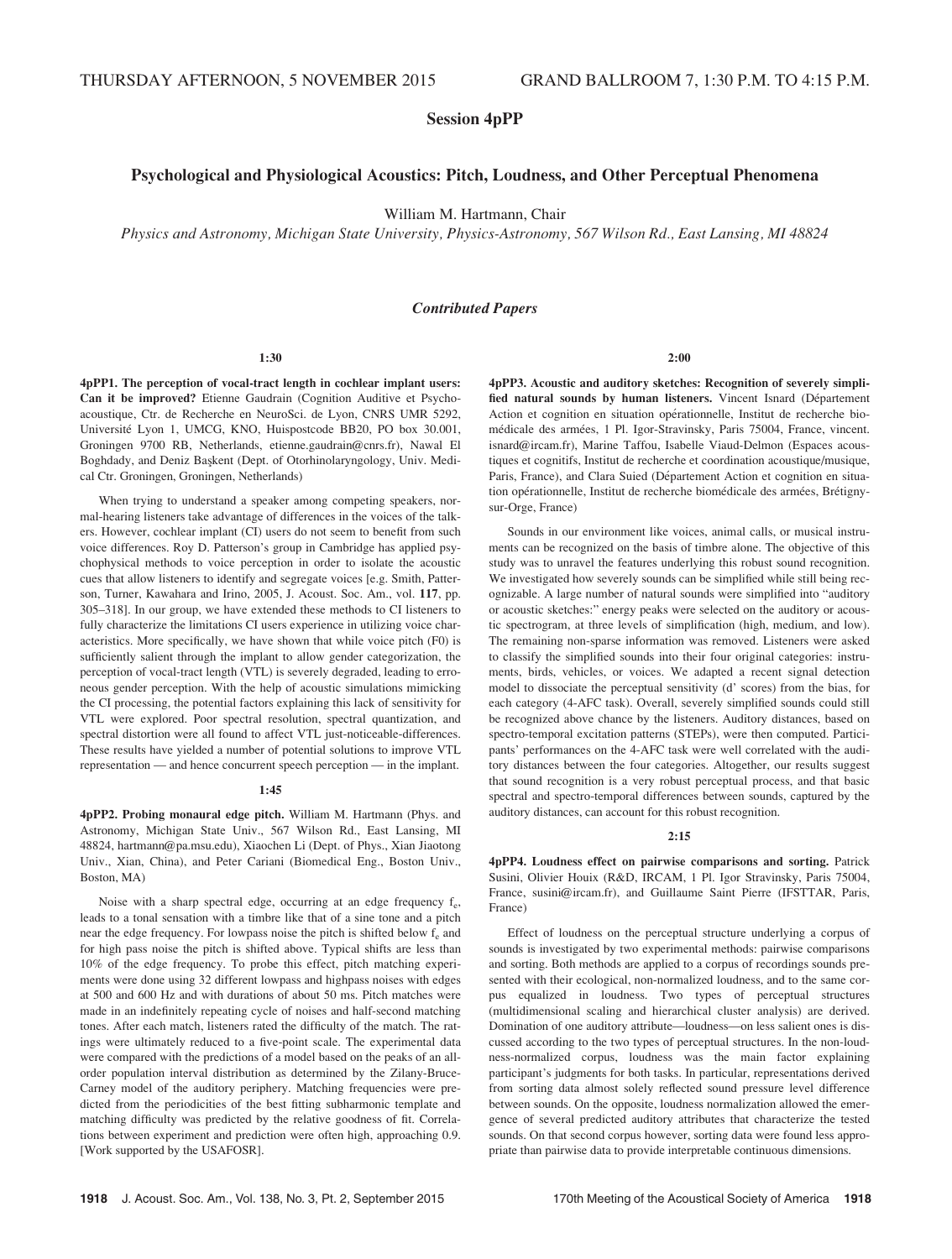4pPP5. Neuromagnetic correlates of the vocal characteristics of vowels in auditory cortex. Roy D. Patterson (Physiol., Development and Neurosci., Univ. of Cambridge, Downing Site, Cambridge CB2 3EG, United Kingdom, rdp1@cam.ac.uk), Martin Andermann (Section of Biomagnetism, Dept. of Neurology, Univ. of Heidelberg, Heidelberg, Germany), Stefan Uppenkamp (Medizinische Physik, Univ. of Oldenburg, Oldenburg, Germany), and André Rupp (Section of Biomagnetism, Dept. of Neurology, Univ. of Heidelberg, Heidelberg, Germany)

As a child grows up, the formants of their vowels move down in frequency and the spacing of the harmonics, which determines voice pitch, decreases. Perceptually, these variables determine who we hear speaking (child, woman, or man). In a logarithmic-frequency spectrum, the envelope with its formant peaks moves toward the origin as a unit, without changing shape, as a child grows up. Similarly, the harmonics, which constitute the fine structure of the spectrum, move toward the origin as a unit without changing shape, but at a different rate. This paper describes neuromagnetic studies which show that the generator associated with voice pitch is in Heschl's gyrus just lateral to primary auditory cortex, while the generator associated spectral envelope position is in planum temporale, some distance behind the pitch activity generator. The posterior generator is close to the location of the large N1m that typically accompanies the onset of acoustic energy of any sort. The pitch processing component of the N1m was isolated from the energy-onset component by presenting sequences of vowels with minimal inter-vowel intervals; the pitch component appears isolated in the responses to the second and succeeding vowels.

# 2:45–3:00 Break

#### 3:00

4pPP6. Incidental absolute pitch learning in an interactive multi-modal environment. Shannon L. Heald, Stephen C. Van Hedger, and Howard C. Nusbaum (Psych., Univ. of Chicago, 5848 S. University Ave., c/o Shannon Heald (B406), Chicago, IL 60637, smheald@gmail.com)

Absolute pitch (AP), the ability to label an isolated note without the aid of a reference note, is to some degree trainable in an adult population. Most training studies ask participants to make overt categorization judgments and provide explicit feedback. Here, we examined the incidental learning of four isolated notes in an interactive multi-modal environment. Participants played a video game, whereby four characters, requiring different actions, were marked by specific note classes. Half of the participants experienced an invariant mapping, such that the same perfectly in-tune note always marked each character. The other half experienced a variant mapping, where a distribution of notes that varied in intonation marked each character (the mode of which was an in-tune note). While participants could anticipate a character via its associated note class, such anticipation was not required or encouraged. In a follow-up task, participants matched the characters to their associated notes. Results showed significant rote learning for the characternote pairings with above-chance generalization to novel timbres and octaves. The variant condition mitigated the performance gap found between those with and without video game experience in the invariant condition. Results will be discussed in terms of the mechanisms involved in implicitly acquiring AP categories.

#### 3:15

4pPP7. Some factors influencing loudness asymmetries between rising and falling-intensity stimuli. Emmanuel Ponsot (IRCAM, Paris, France), Sabine Meunier (LMA-CNRS, Marseille, France), and Patrick Susini (IRCAM, 1 Pl. Igor Stravinsky, Paris 75004, France, susini@ircam.fr)

Previous research demonstrated that the loudness asymmetry between 1 kHz rising and falling-intensity tones is a robust phenomenon, whose origins still remain unclear. In the present study, this phenomenon was further examined as a function of two stimuli characteristics: the spectral content and the intensity-region. In a first experiment, the global loudness of rising and falling-intensity sounds with various spectral contents (pure tones from 250 Hz to 8 kHz and broadband noises) presented in different intensityregions (from [50–65 dB SPL] to [70–85 dB SPL]) was assessed in an absolute magnitude estimation task. Significant asymmetries were found for tones at all frequencies, but not for broadband noises. In addition, a significant interaction between the stimulus direction and the intensity-region was observed for both tones and noises. This interaction was further examined in a second experiment using an adaptive loudness-matching procedure. Although greater asymmetries were again observed for tones, significant asymmetries were found for noises as well. Furthermore, the size of the asymmetries was significantly decreased with the intensity-region when the pairs were composed of rising followed by falling stimuli. These results are discussed in the light of recent physiological and neuroscience studies conducted with this type of stimuli.

## 3:30

4pPP8. The perception of vocal characteristics in normal-hearing and cochlear-implanted children. Deniz Baskent (UMCG Otorhinolaryngology, Univ. of Groningen, Univ. Medical Ctr. Groningen, PO Box 30.001, Groningen 9700RB, Netherlands, d.baskent@umcg.nl), Jacqueline Libert (Res. School of Behavioral and Cognit. Neurosci., Univ. of Groningen, Groningen, Netherlands), Deborah Vickers (Ear Inst., Univ. College London, London, United Kingdom), and Etienne Gaudrain (Otorhinolaryngology, Univ. of Groningen, Univ. Medical Ctr. Groningen, Groningen, Netherlands)

Voice characteristics provide important cues for many speech-related tasks, such as gender categorization, vocal emotion perception, and understanding speech in the presence of competing voices; tasks known to be difficult for cochlear implant (CI) users. While most related research has focused on voice fundamental frequency (F0), the work from Smith et al. [J. Acoust. Soc. Am., vol. 117, pp. 305–318, 2005] has shown the importance of another voice characteristic: the vocal tract length (VTL; related to speaker size). Recent work has indicated that while CI users have difficulty in utilizing F0, they are even more limited at VTL perception. This study aimed to further understand factors potentially contributing to this limitation, by exploring F0 and VTL perception in NH children and children with CIs. We hypothesized that children may learn to utilize F0 before VTL cues because of exposure to exaggerated F0 cues in infant-directed-speech, and acquisition of VTL cues may be later, due to the necessity for exposure to multiple talkers; implying a hierarchy in processing the two vocal cues. We further hypothesized that children with CIs may be better at processing voice cues than adult-implanted CI users, suggesting that these perceptual cues could be learned.

#### 3:45

4pPP9. Sound source localization for filtered noises when listeners rotate. William Yost (ASU, PO Box 870102, Tempe, AZ 85287, william. yost@asu.edu)

Yost and Zhong (2015, JASA, 137, 2200) recently showed that sound source localization when listeners rotate depends on both spatial cues and information about the world-centric location of the listener. In these experiments, the sound was a broad-band (0.125—15 kHz), 200-ms noise burst. This stimulus does not allow for an estimation of the role of interaural time (ITD) and/or level (ILD) differences in sound source localization when listeners rotate. The present experiment used the following stimuli: low-pass noise (0.125–0.5 kHz) implicating ITD cues, high-pass noise (2–8 kHz) implicating ILD cues, broad-band noise (0.125–8 kHz) implicating both ITD and ILD cues, and mid-frequency noise (1–4 kHz) for which neither an ITD nor an ILD cue provides good information about sound source location. Listeners rotated at constant velocity (45o/sec) in the azimuth plane, while sounds changed position around a 24-loudspeaker array in the same azimuth plane. Listeners responded in an eyes-open condition in which they would receive information about their world-centric location and in an eyes-closed condition in which they would not. The task was to decide if two successive noise bursts were presented from the same or different loudspeakers as listeners rotated. [Research funded by an AFOSR grant.]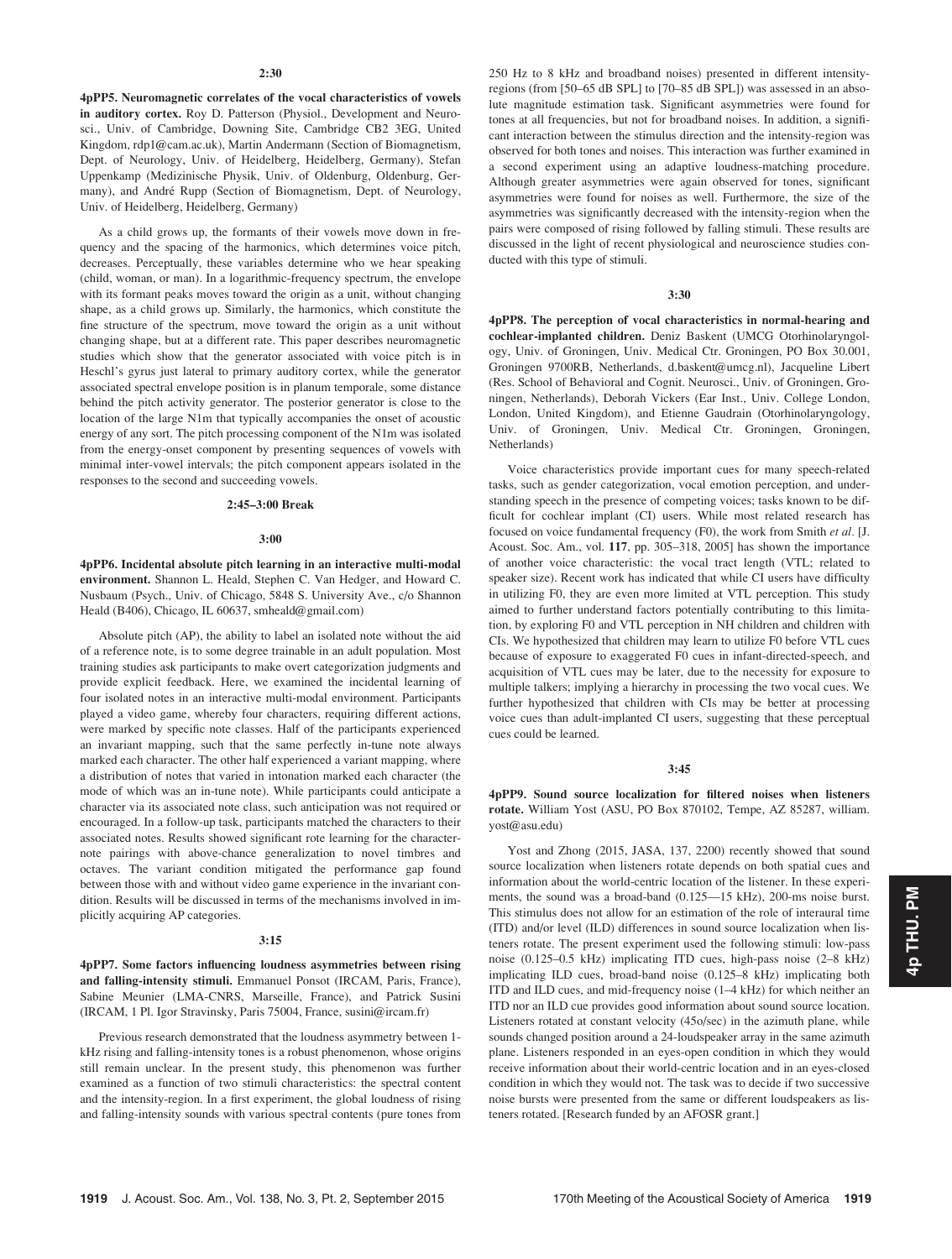## 4:00

4pPP10. Verification of an automated headphone-based test of spatial release from masking. Frederick J. Gallun (Otolaryngology/Head&Neck Surgery, Oregon Health and Sci. Univ., 3710 SW US Veterans Hospital Rd., Portland, OR 97239, Frederick.Gallun@va.gov), Sean D. Kampel (National Ctr. for Rehabilitative Auditory Res., VA Portland Health Care System, Portland, OR), Kasey M. Jakien, Nirmal K. Srinivasan (Otolaryngology/Head&Neck Surgery, Oregon Health and Sci. Univ., Portland, OR), Meghan M. Stansell, and Samuel Y. Gordon (National Ctr. for Rehabilitative Auditory Res., VA Portland Health Care System, Portland, OR)

Currently, there are many different laboratory-based tests of spatial release from masking (SRM) that use speech materials; however, there is still disagreement as to the impact of age and hearing loss on SRM. The time is ripe, then, for taking these tests out of the laboratory and testing larger numbers of listeners varying in age and hearing ability in order to provide the statistical power needed to answer the questions currently being asked. Unfortunately, most of the tests that have been developed are either open set, and thus require a tester to administer them, or require complex soundfield speaker arrays. Our laboratory has recently developed and verified an automated headphone-based test that can be presented in only five to ten minutes and that provides results that are predictive of results obtained in an anechoic chamber. The data associated with the verification of this test procedure will be presented.

# THURSDAY AFTERNOON, 5 NOVEMBER 2015 DAYTONA, 2:45 P.M. TO 4:35 P.M.

# Session 4pSA

# Structural Acoustics and Vibration: Novel Treatments in Vibration Damping

Kenneth Cunefare, Chair Georgia Tech, Mechanical Engineering, Atlanta, GA 30332-0405

# Invited Papers

#### 2:45

4pSA1. Vibration damping and isolation using negative stiffness structures. Michael R. Haberman, Carolyn C. Seepersad, and Preston S. Wilson (Appl. Res. Labs. and Dept. of Mech. Eng., The Univ. of Texas at Austin, 10000 Burnet Rd., Austin, TX 78758, haberman@arlut.utexas.edu)

This work presents a novel class of engineered structures with significant promise to improve vibration damping treatments and isolation systems: negative stiffness (NS) elements. A mechanical system displaying negative stiffness is characterized by a loading state that requires a decreasing force level to increase the deformation of the system. Systems displaying NS will possess regions of negative curvature in their strain energy response as a function of deformation; hence, they are unstable when unconstrained. Analytical and experimental results will be presented demonstrating that NS systems comprised of buckled beams in parallel with positive stiffness springs can be used to construct quasi-zero stiffness vibration isolation systems, which provide high static but low dynamic stiffness for compact base isolation design. Transmissibility measurements of these same systems show that the nonlinearity of NS systems constructed from buckled beam structures enable tunable vibration isolation behavior and isolation from impact. Finally, modeling results will be presented demonstrating that sub-wavelength NS elements embedded in a viscoelastic material can be used to design vibration damping treatments with increased loss factor and minimally reduced stiffness to reduce the ringdown time for an impulsively loaded multi-layered beam. [Work supported by DARPA, ARO, and NSF.]

#### 3:05

4pSA2. Periodically distributed piezoelectric patches optimization for waves attenuation and vibrations damping. Manuel Collet, Yu Fan, and Mohamed Ichchou (Dynamic of Complex systems, CNRS LTDS, Ecole Centrale de Lyon, 36 av G. de Collongue, Ecully 69131, France, manuel.collet@ec-lyon.fr)

The deformation of a structure can be understood as a superposition of waves which are induced by the excitation and reflected by the boundaries. According to this regard, attenuations of waves can lead to a strong reduction of the structural response and prevent energy to be propagated. In this work we consider periodically distributed piezoelectric patches onto the host structure so that by designing shunted electric circuits the properties of the waves can be modified. The success of the idea is also directly related to the extent of electromechanical coupling. In terms of structural modes, the coupling factor can be estimated by the open-circuit (OC) and short-circuit (SC) natural frequencies. However, in terms of waves, few criteria are available. In this work, a wave-based criterion is proposed to evaluate the coupling factor of the piezoelectric composite. To do this, enhanced Wave and Finite Element Method (WFEM) is employed to obtain the dispersion relations and the shapes of the waves. Then, the factor can be calculated in three different but equivalent formulas. An example is given thereafter, where a piezoelectric waveguide with semi-active circuits is used to control the energy flow from a source to the far-field. We show that the coupling factor is frequency dependent and it is strongly related to the geometric parameters; therefore, it significantly changes the optimal performance of the piezoelectric waveguide and it capacity to dampen vibrations.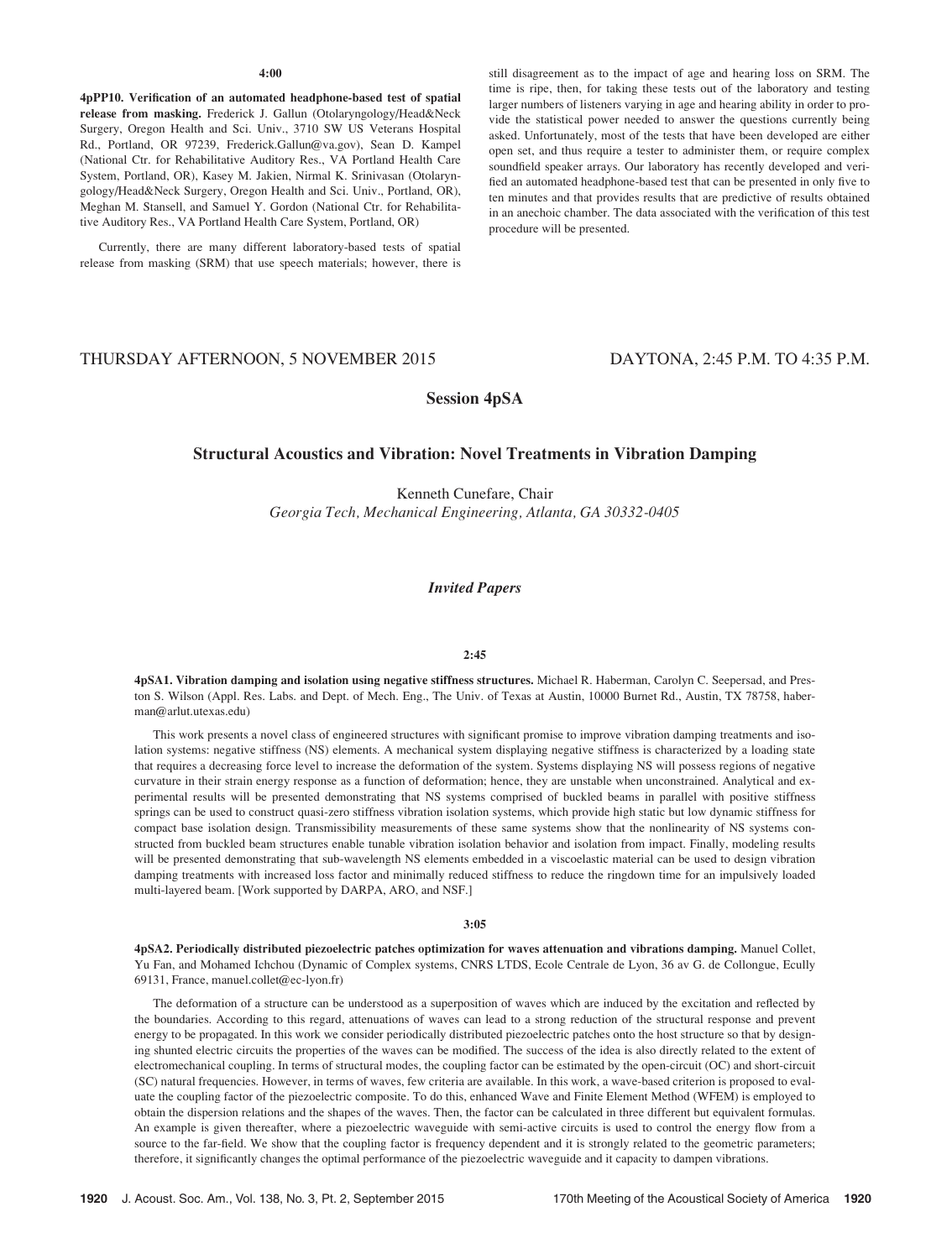4pSA3. Managing property distribution errors in arrays of coupled resonators. Joseph F. Vignola (Mech. Eng., The Catholic Univ. of America, 620 Michigan Ave., NE, Washington, DC 20064, vignola@cua.edu), Andrew J. Kurdila (Mech. Eng., Virginia Polytechnic and State Univ., Blackburg, VA), John Sterling (Naval Surface Warfare Ctr., Carderock Div., West Bethesda, MD), John A. Judge (Mech. Eng., The Catholic Univ. of America, Washington, DC), Aldo A. Glean (CertainTeed Corp., Northboro, MA), and Teresa J. Ryan (Eng., East Carolina Univ., Greenville, NC)

Arrays of small attachments can be designed to draw mechanical energy from a primary structure in a manner far in excess of their proportional size. Earlier work has shown that slight variations or errors in the property distributions of arrays of coupled resonators can have a dramatic effect on the response of primary structure to an external force. This work investigates the use of an electro-mechanical approach to making small adjustments in the stiffness of the individual elements of the array to alter the response of the primary. The electro-mechanical coupling is achieved by way of laminated thin piezoactuators mounted on a fraction of the subordinate elements. The piezoactuators are electrically coupled to a switching network that changes the effective stiffness of the subordinate elements. This ability to adjust the stiffness distribution facilitates real time control of the rate at which the energy is transferred into the coupled array. This apparent damping can then be adjusted to draw or reject energy from specific frequency bands. The presentation will describe the underling theory, present numerical results, and some preliminary experimental results.

## 3:45

4pSA4. Removable damping treatments for use in sheet metal fabrication. Kenneth A. Cunefare (Georgia Tech, Mech. Eng., Atlanta, GA 30332-0405, ken.cunefare@me.gatech.edu)

Many industrial fabrication processes on metallic structures generate a great deal of work place noise. For example, riveting and chiseling on light-weight, stiff aerospace structures such as fusalage components and flight surfaces subject the workpiece to repeated impacts and consequent noise generation. Many such structures may be lightly damped. Many damping treatments are targeted toward permanent installation on a structure, but if the treatments are considered to be removable, one has design freedoms including placement on a structure, as well as mass and damping means, that might not otherwise exist if the treatment had to remain in place. A shot-mass or particle-impact damper configured in an elastic, cellular array is shown to provide high loss factors and mass loading, which, along with ease of placement and removal, may provide significant reduction in component vibration during fabrication and consequent reduction in noise in the work place. The concept applied to an example aircraft panel when subjected to riveting operations yields more than 10 dB of noise reduction.

# Contributed Papers

#### 4:05

4pSA5. Solid-liner suppressor design, construction, and development. Ryan Salmon and Kenneth A. Cunefare (Mech. Eng., Georgia Inst. of Technol., 771 Ferst Dr., Atlanta, GA 30332, rsalmon3@gatech.edu)

Noise in a fluid system can be treated with a prototypical liner-style suppressor, an expansion chamber which includes an internal annulus of syntactic foam. A syntactic foam liner consists of host material with hollow microspheres which collapse under pressure to add compliance to the suppressor. The liner effectively increases the transmission loss of the suppressor, or ratio between inlet and outlet acoustic energy. Currently, liner-style suppressors are not commercially available. This study will investigate the integration of solid liner material within suppressor shells while also analyzing the effect of flow-smoothing diffusors on the transmission loss of the suppressor. The diffusors function to center the liner within the device, while reducing the potential for turbulence-induced self-noise. The diffusor may also impact the longevity of the liner, by reducing mechanical erosion. The results of the study should provide additional insight to the commercial viability of the liner-style suppressor.

4:20

4pSA6. Investigation of hysteresis friction in elements under complex stress state. Smirnov Vladimir, Ilya Tsukernikov, Igor Shubin, and Nina Umniakova (NIISF RAABS, Jaroslavskoe shosse, 26, Moscow 129337, Russian Federation, belohvost@list.ru)

Recent studies have indicated that the best type of damping in vibration isolation system is hysteresis (internal) damping, which effectively reduces vibration amplitudes at resonance, and it does not increase as compared with viscous damping vibration amplitudes after the resonance. Modern damping investigation methods are based on the experimental determination of the loss factor for a certain form of vibration isolators with fixed dimensions and loading parameters. At the same time, with the emergence of complex nonlinear vibration isolators, such as discussed by the authors, there is a task of expanding this theory on the case of complex designed vibration isolators. In this paper, we consider the problem of calculating the loss factor in the beam—columns of variable cross-section under complex loading conditions. A method for calculating the amount of losses in the nonlinear vibration isolators is based on Panovko's energy theory, which consists of experimental loss factor determination in the material of the vibration isolator and subsequent calculation of the loss factor in the isolator in view of obtained data.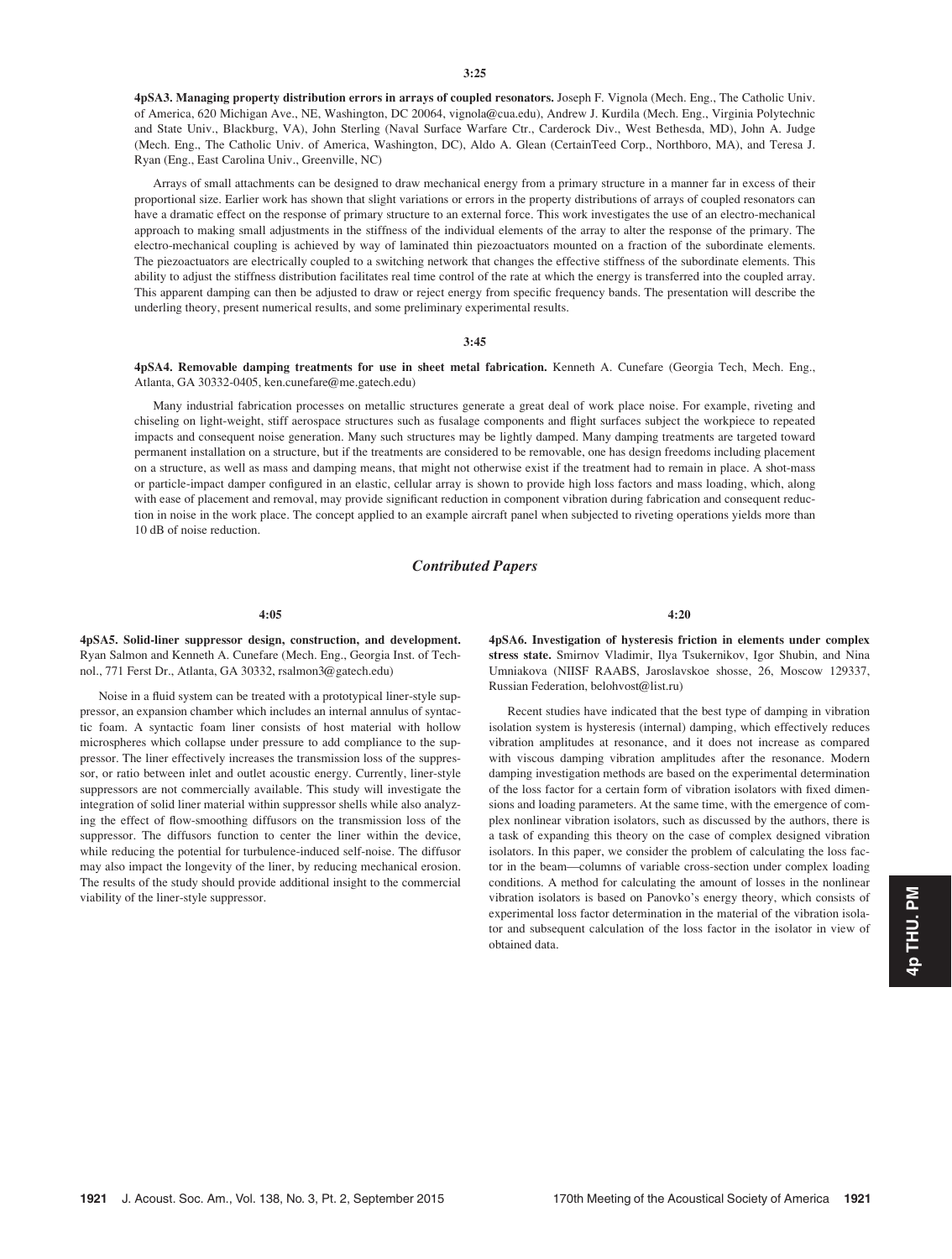# Session 4pSCa

# Speech Communication and Signal Processing in Acoustics: Advancing Methods for Analyzing Dialect Variation

Cynthia G. Clopper, Chair Ohio State University, 222 Oxley Hall, 1712 Neil Ave, Columbus, OH 43210

Chair's Introduction—2:00

# Invited Papers

## 2:05

4pSCa1. Reconceptualizing the vowel space in analyzing regional variation. Robert A. Fox and Ewa Jacewicz (Speech and Hearing Sci., The Ohio State Univ., 110 Pressey Hall, 1070 Carmack Rd., Columbus, OH 43210-1002, fox.2@osu.edu)

Vowel space area calculated on the basis of the corner vowels has emerged as a metric for the study of regional variation, speech intelligibility, and speech development. We verify the basic assumptions underlying both the concept of the vowel space and the utility of the vowel space area in making speaker, dialect, or language comparisons. Undeniably, the traditional vowel triangle and vowel quadrilateral both fail as a metric in the context of dialect variation because substantial parts of the actual working space are excluded from analysis. Utilizing the formant values at a number of different locations for a wider range of individual vowels has significant implications for the size and shape of the resulting vowel space. Indeed, dialectal variations in vowel production can best be characterized in terms of formant density regions in the formant space and not as locations of individual vowel categories. The formant density approach is based on the assumption that vowel sounds are dynamically changing multidimensional units, which naturally overlap in the acoustic space. The formant density approach is able to minimize the amount of empty space within the overall shape while still respecting the outer boundary of the dataset.

## 2:25

4pSCa2. Eliciting comparable, natural speech from children and adults. Elizabeth A. McCullough (Psych., Ohio State Univ., 1835 Neil Ave., Columbus, OH 43210, eam@ling.ohio-state.edu), Cynthia G. Clopper (Linguist, Ohio State Univ., Columbus, OH), and Laura Wagner (Psych., Ohio State Univ., Columbus, OH)

In sociophonetic studies, the goal of eliciting natural speech is often at odds with the goal of eliciting speech that is easily comparable across participants. In this examination of regional pronunciation variation among English-speaking children and adults in the United States, these goals were balanced using two speech elicitation methods: color naming and picture-prompted storytelling. In the color naming task, participants saw solid blocks of color on a computer screen and were recorded saying the name of each color. In the storytelling task, participants were recorded narrating the familiar stories of Little Red Riding Hood and Goldilocks and the Three Bears using self-paced picture prompts. These methods were successfully used with participants of a wide range of ages, from pre-literate children (4 years old) to older adults (75 + years old). The color naming task yielded largely identical target words across participants because only common colors were presented. While the storytelling task allowed participants to be more creative, targets such as character names, words for important objects in the stories, and canonical lines of dialog were repeated frequently across participants. Thus, these elicitation methods avoided naturalness concerns associated with read speech while providing identical word-length and similar sentence-length examples for comparison.

## $2:45$

4pSCa3. United States accents compared: The relation of acoustic distances and perceptual tasks. Clelia R. LaMonica (Dept. of English, Stockholm Univ., Stockholm 106 91, Sweden, clelia.lamonica@english.su.se)

This project investigates correlations between accent production and perception by comparing two sets of data: acoustic distances of American dialectal speech samples, measured using Euclidean distances of each vocalic stimuli's first three formants across a trajectory, and perceptual data in the form of online survey material and EEG tests which judge the differences between the same varieties. The speech samples used consist of six sentences from eight regions of the United States; each sentence containing phonological features that may be marked as perceptually relevant for dialect classification. Here, we examine the preliminary outcomes from such perceptual tests performed by naïve listeners, which include free classification, identification, perceived difference and ranking similarity, as well as attitude judgment tasks. Additionally, EEG tests were carried out to evaluate the relation between acoustic distance of accents and ERPs. Of special interest here is the relation between a non-regionally specified American accent and others. This "standardized" variety is judged in comparison with each of the regional accents in order to investigate listeners' perceptions of non-regional vs. regional accents, and in turn the correlation between measured accent (dis)similarity and perception.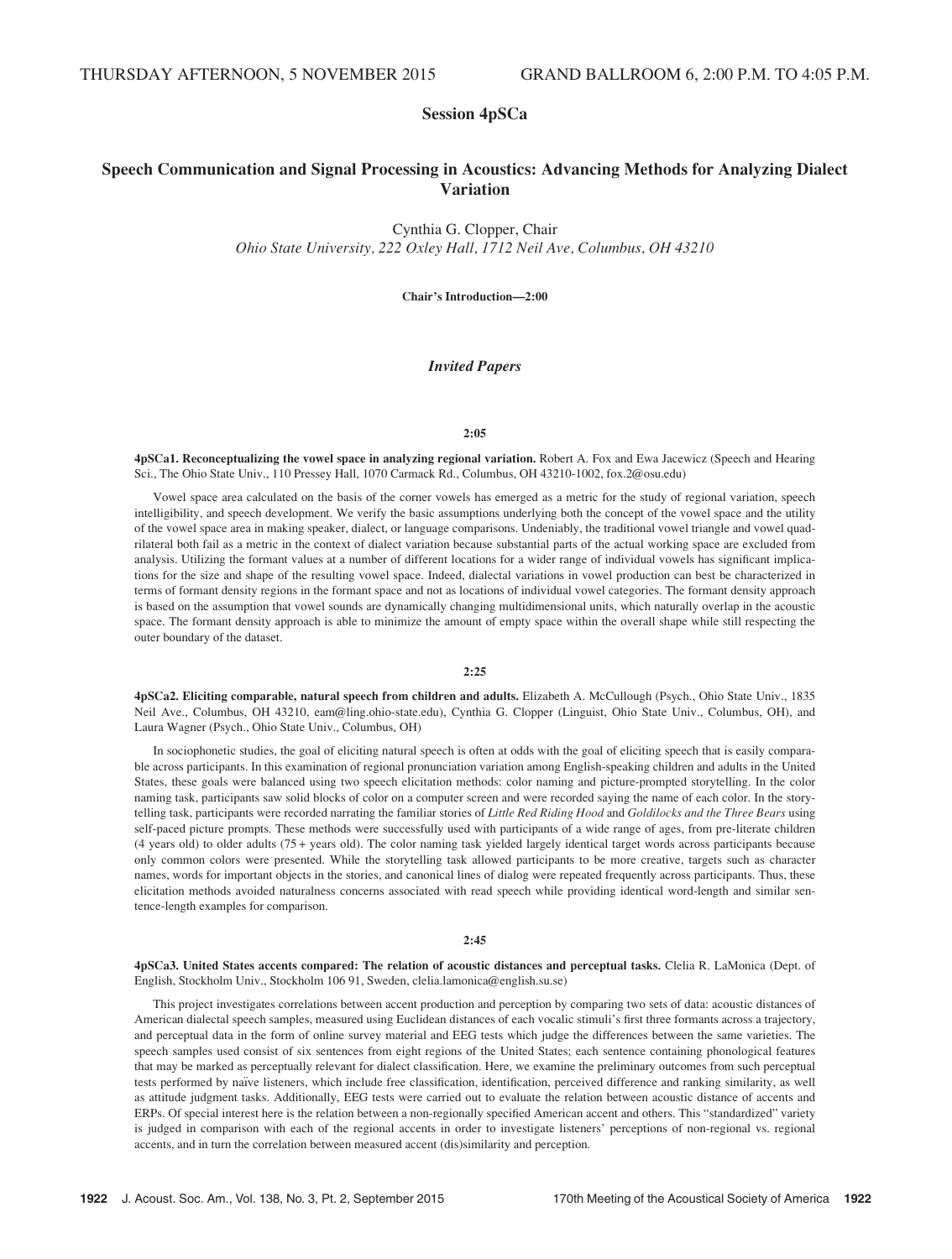4pSCa4. Using ultrasound articulatory signals to investigate the phonetic motivations of English /æ/ tensing. Jeff Mielke, Erik R. Thomas (English, North Carolina State Univ., 221 Tompkins Hall, Campus Box 8105, Raleigh, NC 27695-8105, jimielke@ncsu.edu), and Christopher Carignan (The MARCS Inst., Univ. of Western Sydney, Penrith, NSW, Australia)

A common simplifying technique in ultrasound studies of variation is to select a single representative frame for each token, sacrificing dynamic information that is often critical for understanding the phonetic motivations of phonological phenomena. We examine the phonetic motivations for tongue body raising in English /æ/ tensing (e.g., Labov et al. 2005) in 23 North American English speakers using phonetically meaningful time-varying articulatory signals extracted directly from ultrasound video. An articulatory measure of /æ/ tenseness is generated using regression to find the linear combination of articulatory principal components (found using EigenTongue Feature Extraction; Hueber et al. 2007) that best accounts for the F2-F1 difference in front vowels. We have previously shown (Carignan et al. 2015) that tensing before /m n/ involves tongue body raising that is timed to the vowel nucleus, whereas tensing before /g  $\eta$ / involves anticipating the velar closure to different degrees in different dialects. Here, we examine the phonetic motivations for this /æ/ tensing. An articulatory measure of velar fronting shows increased /g/ fronting in speakers who tense /æ/ before /g/, and a purely lingual analog of F1 shows that the effect of nasalization on F1 is much smaller than the phonological effect of pre-nasal /æ/ tensing.

#### 3:25

4pSCa5. Modeling consonant-context effects in dialectal variation in a large database of spontaneous speech recordings. Michael Kiefte (Human Commun. Disord., Dalhousie Univ., 1256 Barrington St., Halifax, NS B3J 1Y6, Canada, mkiefte@dal.ca) and Terrance M. Nearey (Linguist, Univ. of AB, Edmonton, AB, Canada)

Given recent interest in the analysis of naturally produced spontaneous speech, we collected, processed, and analyzed a large database of speech samples from the Canadian province of Nova Scotia with the primary aim of examining regional variation in vowel-formant patterns. Although the actual collection of audio recordings is relatively straightforward, the analysis of spontaneous speech suffers from several disadvantages relative to that of laboratory, citation speech: Different vowels have different frequencies of occurrence, surrounding consonants have a large influence on formant peak frequencies, and the distribution of consonant contexts across different vowels is highly unbalanced. To overcome these problems, we developed a statistical procedure inspired by that of Broad and Clermont [1987, J. Acoust. Soc. Am., 81, 155] to estimate the specific effects of both onset and coda consonant-context effects on vowel formant frequencies. However, in contrast to their procedure, both vowel formant frequencies and consonant-context effects were allowed to vary freely across the duration of the vocalic portion of a syllable. Thirty-five hours of recorded speech samples from 223 speakers were automatically segmented and formant-frequency values were calculated for all stressed vowels in the database. Consonant effects were factored out to produce context-independent vowel-formant frequencies that varied across time. These data can then be used to examine dialectal variation in vowel production throughout the region.

#### 3:45

4pSCa6. Voices of coastal Georgia. Margaret E. Renwick and Rachel M. Olsen (Linguist Program, Univ. of Georgia, University of Georgia, 240 Gilbert Hall, Athens, GA 30602, mrenwick@uga.edu)

The Linguistic Atlas of the Gulf States (LAGS; http://www.lap.uga.edu/Site/LAGS.html) contains sociolinguistic interview data from 914 speakers collected from 1968 to 1983. Impressionistic transcriptions of single words and phrases contributed to the dialectal description and mapping of the southern United States, but without systematic acoustic analysis. We gather recordings of target lexical items from ten LAGS speakers in Georgia's coastal region, focusing on data collected near St. Marys in four counties (Camden, Glynn, Charlton, and Ware). When interviewed in 1972, speakers ranged from 23 to 80 years (mean 63.7; 5M, 5F); the data thus represent dialect features of the early-mid-20th Century, including the Gullah-speaking community of St. Simons Island. The analysis focuses on features known to characterize the dialect of this region: the monophthongal vowel space, the degree of vowel diphthongization, vowel mergers before /l/ and nasals, and rhoticity of the speaker's dialect. Acoustic measurements are automatically extracted for comparison across speakers. The recordings (1 to 9 hours/speaker) were digitized as .wav within the Linguistic Atlas Project (LAP; Kretzschmar 2011). Recordings collected for the LAP are an under-attended resource that will serve as a valuable comparison to contemporary studies of regional variation in the southern United States.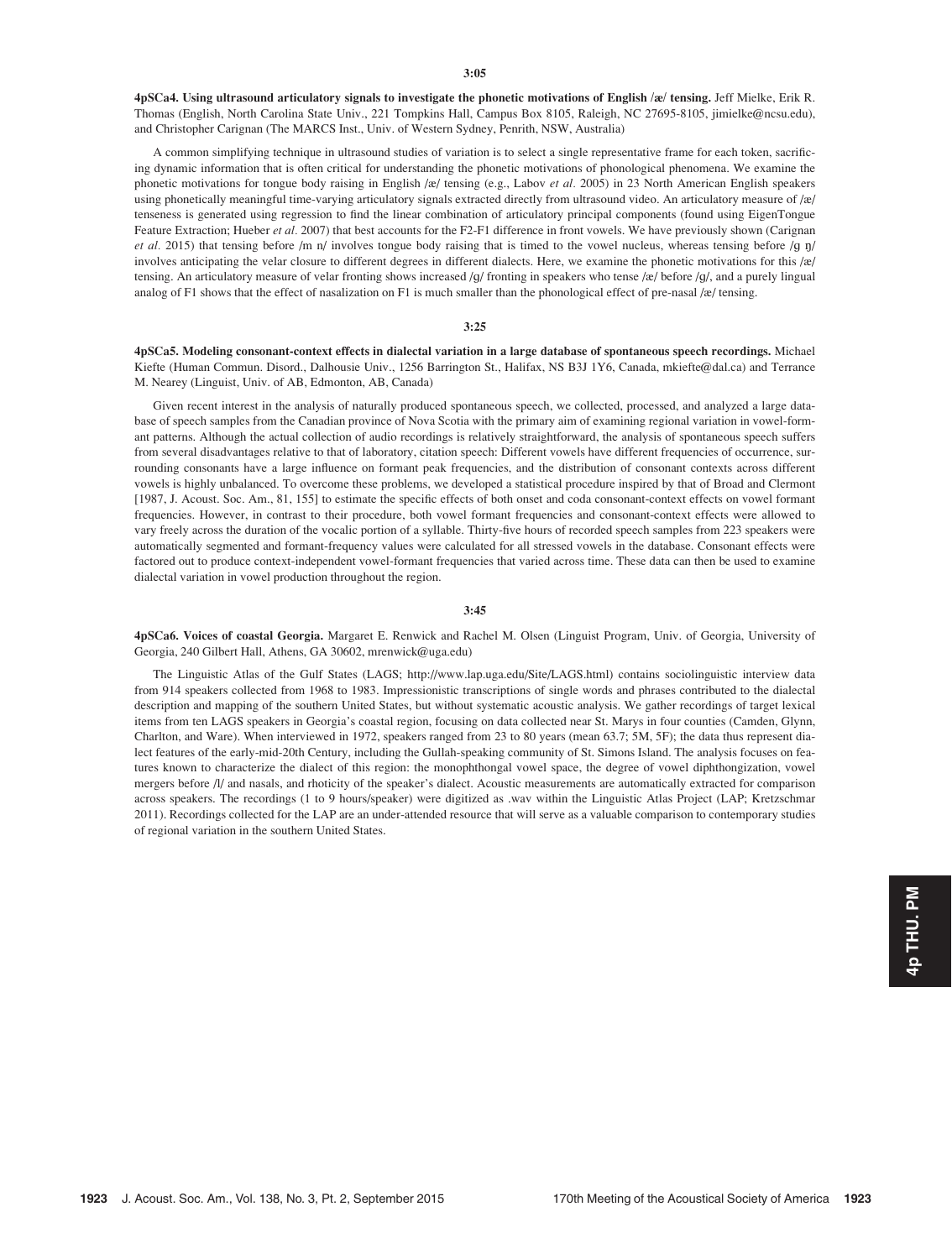# Session 4pSCb

# Speech Communication: Contributions to the Special Sessions (Poster Session)

Cynthia G. Clopper, Cochair

Ohio State University, 222 Oxley Hall, 1712 Neil Ave, Columbus, OH 43210

Mary E. Beckman, Cochair

Linguistics, Ohio State University, 222 Oxley Hall, 1712 Neil Ave, Columbus, OH 43210-1298

Authors will be at their posters from 4:05 p.m. to 5:00 p.m. To allow authors an opportunity to view other posters in their session, all posters will be on display from 2:00 p.m. to 5:00 p.m.

# Contributed Papers

4pSCb1. How speaker identity interacts with perceptual judgments in children with residual sound errors. Sarah Hamilton, Suzanne E. Boyce, Noah Silbert, and Kirsten Mosko (Dept. of Comm. Sci. and Disord., Univ. of Cincinnati, Mail Location 379 University of Cincinnati, Cincinnati, OH 45267, Suzanne.Boyce@uc.edu)

Recent research suggests that listeners store complex phonetic representations when learning speech. Encoding fine perceptual details, such as indexical features of the talker's voice, appears to influence performance in a variety of ways (e.g., processing speed and intelligibility of words in noise). Children with residual sound errors (RSE) for /r/ have been shown to have difficulty judging productions of /r/ from other child speakers along a normalized continuum of third formant values. We hypothesized that children with RSE may make more accurate judgments if they are given stimuli with more familiar indexical characteristics (i.e., their own speech) along the same continuum. In this study, we presented 15 children with a range of stimuli recorded from their own productions as well as productions from other children. In a forced-choice task, children indicated if the word contained a "correct" /r/. Responses to stimuli were compared across children. Initial results suggest that for RSE children, hearing one's own speech does not improve accuracy in judging the correctness of sounds in words.

4pSCb2. Using automatic alignment on child speech: Directions for improvement. Thea Knowles (Univ. of Western ON, Elborn College, Rm. 1510, School of Commun. Sci. and Disord., London, ON, Canada, thea. knowles@gmail.com), Meghan Clayards, Morgan Sonderegger, Michael Wagner, Kris Onishi, and Aparna Nadig (McGill Univ., Montreal, QC, Canada)

Phonetic analysis is labor intensive, limiting the amount of data that can be considered. Automated techniques (e.g., forced alignment based on Automatic Speech Recognition, ASR) have recently emerged allowing for larger-scale analysis. While forced alignment can be accurate for adult speech (e.g., Yuan & Liberman, 2009), ASR techniques remain a challenge for child speech (Benzeghiba et al., 2007). We used a trainable forced aligner (Gorman et al., 2011) to examine the effect of four factors on alignment accuracy with child speech: (1) Datasets CHILDES (McWhinney, 2000):—Spontaneous speech (single child)—Picture naming (multiple children, Paidologos data); (2) Phonetic Transcription—Manual—Automatic— CMU dictionary (Weide, 1998); (3) Training data—Adult lab data—one dataset of child data—All child data—Child & adult lab data; (4) Segment—voiceless stops—voiceless sibilants—vowels Automatically generated alignments were compared to hand segmentations. While there were limits on accuracy, in general, better results were obtained with (1) picture naming, (2) manual phonetic transcription, (3) training data including child speech, and (4) voiceless stops. These four factors increase the utility of analyzing children's speech production using forced alignment, potentially allowing researchers to conduct larger-scale studies that would not otherwise be feasible.

4pSCb3. The differential development of vowel context effects on sibilant fricatives. Patrick Reidy (Commun. Sci. & Disord., Univ. Wisconsin– Madison, 24A Oxley Hall, 1712 Neil Ave., Columbus, OH 43210, patrick. francis.reidy@gmail.com)

Previous work has found that vowel-context effects on the static acoustic properties of sibilant fricatives weaken as children age. The current study extended this prior work by analyzing the development of context effects on the spectral dynamics of English sibilants. Native adults and children (2 through 5 years old) produced /s,  $\int$ / in a range of pre-vocalic contexts (/i, e, A, o, u/). Effects of vowel rounding and vowel height were investigated through two pyschoacoustic measures computed from auditory spectra: peak ERB number and excitation drop (difference between maximum highband and minimum low-band excitation). These measures were estimated from 17 20-ms windows spaced evenly across each production. Effects of vowel context on the intercept and shape of the resulting 17-point trajectories were analyzed with polynomial growth-curve models. Context effects were found to differentially weaken or strengthen in children depending on whether it was the intercept or the shape of the trajectory that was affected. For both sibilants, rounding and height effects on the peak-ERB and excitation-drop intercepts generally weakened with age; whereas, height effects on the shape factors of both trajectories tended to strengthen with age. Future work will extend the analysis to Japanese /s,  $\varphi$ /.

4pSCb4. Working memory problems of the elderly arise in the central processor, not the phonological loop. Susan Nittrouer (Speech, Lang., and Hearing Sci., Univ. of Florida, 915 Olentangy River Rd., Ste. 4000, Columbus, OH 43212, nittrouer.1@osu.edu) and Joanna H. Lowenstein (Speech, Lang., and Hearing Sci., Univ. of Florida, Gainesville, FL)

Declines in cognitive and communicative capacities can negatively impact quality of life for even healthy aging individuals. One such capacity involves working memory, which is modeled as consisting of a phonological loop that recovers phonological structure for storage and a central executive that processes that structure. In this study, working memory was investigated to evaluate which component is responsible for age-related declines. Two groups of listeners with good hearing participated: 20 young adults (18 to 32 years) and 25 elderly adults (60 to 80 years). Accuracy and speed of recall were measured for forward and backward digits, and for three sets of CVC words: nonrhyming nouns, rhyming nouns, and nonrhyming adjectives. Phonological awareness was also assessed. Results showed no differences in digit span, but significant age-related differences in accuracy of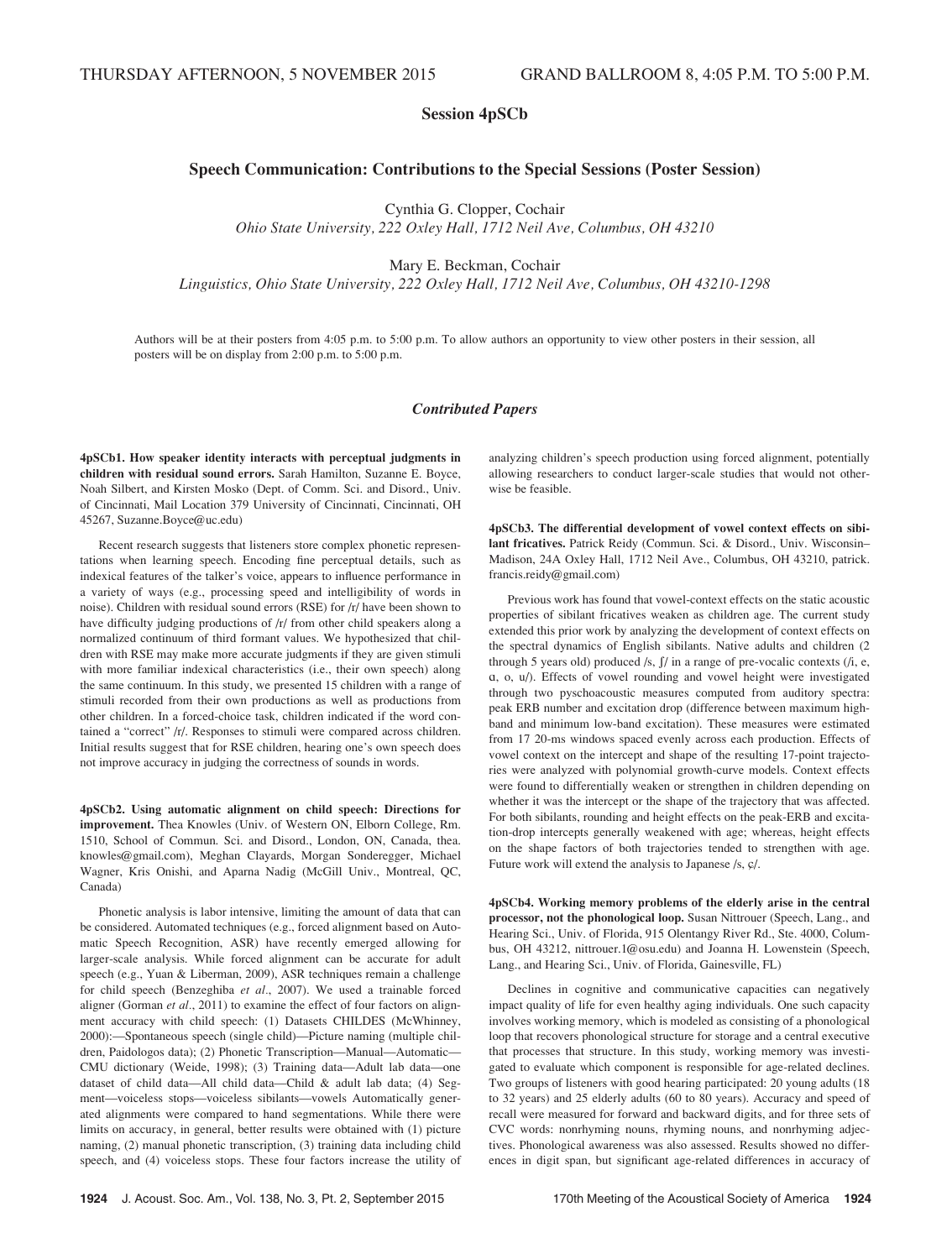word recall and in speed of recall for both digits and words. Phonological awareness did not differ across groups. When speed of recall was used as a covariate, effect size of age on word recall diminished. It was concluded that the problems observed in cognitive and communicative functioning of the elderly can be attributed to a slowing of processing, not to a diminishment in sensitivity to phonological structure. [NIH R01-DC000633.]

4pSCb5. Speech production in the later years: Changes in fundamental frequency and speech breathing. Eric J. Hunter, Simone Graetzer (Dept. of Communicative Sci., Michigan State Univ., 1026 Red Cedar Rd., East Lansing, MI 48824, ejhunter@msu.edu), and Ethan J. Hunter (Haslett Middle School, Haslett, MI)

With age, vocal quality can be affected by changes in articulatory, velopharyngeal, laryngeal, and breathing function. For example, past studies have shown that the voice is sensitive to hormonal changes. Other studies have indicated that there is atrophy of the vocal folds and a hardening of the laryngeal cartilages in old age. In the current study, recordings of three female adults (spanning 18 to 30 years) and three male adults (spanning 38 to 48 years, with one individual being 98 years old at the latest recording) were acquired and analyzed for changes in speech production. For a representative segment of each recording, the temporal boundaries of speech breath groups were identified by raters so that the durations of groups could be calculated. Additionally, the effect of age on speech fundamental frequency was considered. Finally, how fundamental frequency changes during a long speech task was examined, to track vocal fatigue. Results suggested a decrease in breath group duration for most subjects as age increased. Importantly, the effect of age on fundamental frequency seemed to change more than is commonly discussed (based on cross-sectional studies). Finally, there was a gender difference in how both breathing and fundamental frequency changed with age.

4pSCb6. Using vowel trajectories for southern U.S. monophthongization. Paul E. Reed (Linguist, Univ. of South Carolina, 909 Welsh Humanities Bldg., Columbia, SC 29208, reedpe@email.sc.edu)

It is widely known that monophthongization of the diphthong  $\alpha$ <sup>1</sup> is a feature of Southern U.S. English (e.g., Labov, Ash, and Boberg 2006). However, most studies of this phenomenon only use two measurement points, one from the onset and one from the glide, typically around 25% and 75% of the token's duration. While informative about whether or not a particular vocoid is monophthongal, this type of measure does not permit distinguishing among differing types of monophthongal realizations. Research including varieties from the Southern US (cf. Thomas 2000) has found that the trajectory of the vocoid can differentiate social groups. In this investigation, I track the monophthongal realizations from 24 speakers (12 men, 12 women) from Northeast Tennessee, balanced for age and education. I measure each token at 10ms intervals for both F1 and F2 for the entire vocalic duration. Plotting these measures allows for visualization and comparison of the entire trajectory of the articulation. In preliminary work in this population, flatter trajectories inversely correlate with social factors such as age, education, and local attachment. More finely nuanced measures, such as the whole vocalic trajectory, can capture social variation that may be lost when only comparing a few measurement points.

# THURSDAY AFTERNOON, 5 NOVEMBER 2015 CITY TERRACE 7, 1:30 P.M. TO 3:15 P.M.

# Session 4pSP

# Signal Processing in Acoustics: Algorithm, Analysis, and Beamforming

John R. Buck, Chair ECE, UMass Dartmouth, 285 Old Westport Rd, North Dartmouth, MA 02747

# Contributed Papers

## 1:30

4pSP1. Frequency-sum beamforming in a random scattering environment. Shima H. Abadi (Lamont–Doherty Earth Observatory, Columbia Univ., 122 Marine Sci. Bldg., University of Washington 1501 NE Boat St., Seattle, Washington 98195, shimah@ldeo.columbia.edu), David C. Leckta (Mech. Eng., Univ. of Michigan, Ann Arbor, MI), Karla Mercado, Kevin J. Haworth (Dept. of Internal Medicine, Univ. of Cincinnati, Cincinnati, OH), and David R. Dowling (Mech. Eng., Univ. of Michigan, Ann Arbor, MI)

In a uniform environment, sound propagation direction(s) or the location of a sound source may be determined from array-recorded signals by beamforming. However, the beamforming results may be degraded when there is random scattering between the source and the receivers. Such sensitivity to mild scattering may be altered through use of an unconventional beamforming technique that manufactures higher frequency information from lowerfrequency signal components via a quadratic product of complex signal amplitudes. This presentation will describe frequency-sum beamforming, and then illustrate it with simulation results and near-field acoustic experiments. The simulations suggest that frequency-sum beamforming may be beneficial when there is one loud source and the environment provides one primary propagation path. The experiments were conducted in either a 1.0 m-deep 1.07-m-diameter cylindrical water tank using 50 kHz and 100 kHz signals broadcast from a single source to an array of 16 hydrophones when discrete scatterers are present and absent from the tank or in a tissue-mimicking phantom with a dominant scatterer embedded and insonified at 2 MHz and the scatter received by a 128-element array. The results from frequency-sum beamforming are compared to the output of conventional delay-and-sum beamforming and minimum variance beamforming. [Work supported by NAVSEA through the NEEC.]

4pSP2. Robust plane-wave decomposition of spherical microphone array recordings for binaural sound reproduction. David L. Alon, Jonathan Sheaffer, and Boaz Rafaely (Elec. and Comput. Eng., Ben-Gurion Univ. of the Negev, P.O.B. 653, Beer-Sheva 84105, Israel, davidalo@post. bgu.ac.il)

Rendering binaural signals from spherical microphone recordings is becoming an increasingly popular approach, with applications in telecommunications, virtual acoustics, hearing science, and entertainment. Such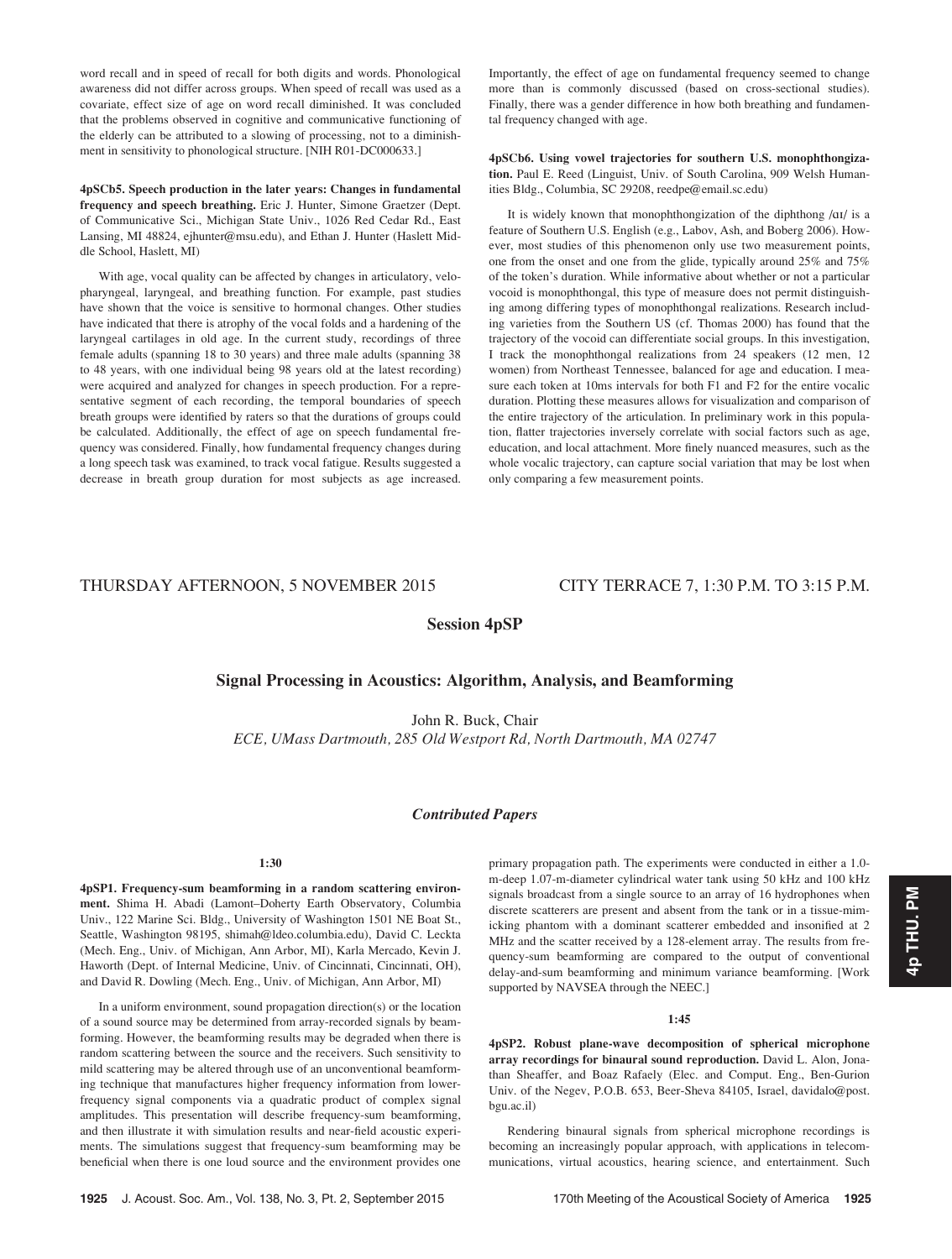binaural signals can be generated from a plane-wave decomposition of a sound field measured by a spherical microphone array. This process may exhibit ill-conditioned transformations when performed at low frequencies and using high spherical-harmonics orders, thus resulting in a poor robustness to measurement inaccuracies and noise. Previous studies have addressed this issue by employing standard regularization techniques, such as diagonal loading and radial filter limiting. In this paper, we propose an optimal frequency-dependent regularization method that balances system robustness to measurement noise against accuracy of plane-wave decomposition. Unlike previously suggested approaches, the proposed method analytically relates the measured signal-to-noise ratio to the corresponding regularization parameters, hence facilitating a means for controlling the regularization process using a closed-form expression. The method is compared to previously suggested regularization techniques in terms of spatial, temporal, and spectral effects on the resulting binaural signals. Objective results, which illustrate the improved performance of the proposed method, are complemented with a subjective validation of the regularized signals.

#### 2:00

4pSP3. Double zero minimum variance distortionless response beamformer. Saurav R. Tuladhar and John R. Buck (ECE Dept., UMass Dartmouth, 285 Old Westport Rd., North Dartmouth, MA 02747, johnbuck@ ieee.org)

Adaptive beamformers (ABFs) place deep beampattern notches near interferers to suppress the interferers' power in the ABF output. The common sample matrix inversion (SMI) Minimum Variance Distortionless Response (MVDR) ABF computes the beamformer weights by substituting the sample covariance matrix (SCM) for the unknown ensemble covariance matrix in the MVDR expression. Errors in the SCM estimate of interferer direction due to limited sample support or interferer motion degrade the ABFs ability to suppress the interferer. This presentation exploits array polynomial properties to design a robust ABF. The array polynomial for a uniform linear array beamformer is the z-transform of the array weights. The array polynomial zeros on the unit circle correspond to the beampattern nulls. The proposed double zero (DZ) MVDR ABF solves for the MVDR weights using the SCM for a half-aperture subarray, then convolves the half-aperture weights with themselves to obtain the full aperture ABF weights. The resulting array polynomial for the DZ MVDR ABF has second-order zeros, producing broader and deeper notches in the interferer direction. The DZ MVDR ABF outperforms the SMI MVDR and covariance matrix tapered ABFs in simulations with stationary and moving interferers. [Work supported by ONR 321US.]

#### 2:15

4pSP4. Algorithms for measuring periodicity in F0 tracking. Xiao Chen, Hao Zhang, and Stephen A. Zahorian (Dept. of Elec. and Comput. Eng., State Univ. of New York at Binghamton, 4400 Vestal Parkway East, Binghamton, NY 13902, xchen49@binghamton.edu)

Measuring periodicity is an important measurement in speech processing. It can be used in many areas, especially for tracking fundamental frequency (F0), typically referred to as pitch. This seemingly easy measurement is made difficult since even voiced sections of speech are only semi-periodic or periodic over short intervals. In this paper, four functions for measuring periodicity are compared for both time domain and frequency domain processing. They are autocorrelation, normalized cross correlation function, spectral harmonics correlation, and normalized spectral harmonics correlation. In some cases, these four functions behave very similarly to each other; however, there are advantages and disadvantages, depending on conditions. The functions were experimentally evaluated in an F0 tracking experiment based on the Keele database, which has "ground truth" for pitch.

4pSP5. Automated detection of honeybee begging signals from long term vibration monitoring of honeybee hives. Michael-Thomas Ramsey, Martin Bencsik, and Michael Newton (Sci. and Technol., Nottingham Trent Univ., Phys. and Mathematical Sciences' College of Arts & Sci., Nottingham Trent Univ., Clifton Ln., Nottingham NG11 8NS, United Kingdom, n0530709@ntu.ac.uk)

We are using high performance accelerometers embedded in the honeycomb to create long term vibrational data sets comprising a range of individual bee pulsed vibrational messages. The statistics of the "vibrational language" of the honeybee can thus be explored. The aim of this study is to create and optimize software that detects and analyses the occurrences of honeybee "begging signals." Recording from a beehive were monitored for 117 days (July to November 2014) from within its central frame using two ultra-high performance accelerometers (Brüel and Kjær,  $1000 \text{ mV/g}$ ), one in the center and the other one 7 cm lower down. Home-build Linux 'bash code' was written to continuously record the accelerometer output into separate one-hour long files, without any data loss. Matlab® code has been developed, that compares a template and instantaneous spectrograms to detect a begging signal. Six independent parameters of the template signal waveform were further optimized, in order to yield the maximum correct detections. Finally, the detection threshold was tuned ensuring that only begging signals were detected. The results show long term trends in the begging signal statistics, a breakthrough in exploring seasonal variations in the honeybee vibrational language.

# 2:45

4pSP6. Time varying broadband acoustic response compensation at very low signal to noise ratio. Praswish Maharjan and Paul J. Gendron (Dept. of Elec. and Comput. Eng., Univ. of Massachusetts Dartmouth, 285 Old Westport Rd., Dartmouth, MA 02747, pmaharjan@umassd.edu)

Shallow water ocean acoustic environments are challenging due to their multi-path arrival structure and the various Doppler processes that are associated with platform motion and surface interactions. For moving platforms, each acoustic arrival exhibits a Doppler offset that can be quite significant, which results in an overall response that is doubly spread, one which disperses signals in both time and frequency. A virtual ocean acoustic laboratory based on the Bellhop ray tracing model is used to study the distortion of broadband waveforms through dynamic shallow water ocean acoustic environments. Acoustic response functions are presented in order to illuminate the challenges posed by shallow water environments and mobile platforms. The shared Doppler process of the arrivals is illustrated in order to illuminate the value of bulk Doppler compensation schemes. This virtual acoustic laboratory is used to test spread spectrum communication performance at very low SNR. Bulk Doppler compensation schemes derived from joint estimation of symbols and the acoustic response are compared to the actual path dilation processes. Simulation results are presented for fixed source with moving receiver shallow water environments at diverse center frequencies and bandwidths.

#### 3:00

4pSP7. Wind farm infrasound—Are we measuring what is actually there or something else? Steven E. Cooper (The Acoust. Group, 22 fred St., Lilyfield, NSW 2040, Namibia, drnoise@acoustics.com.au)

In the olden days of acoustics (pre digital), low frequency analysis used analog narrow band filters and cathode ray oscilloscopes for special problems leading to the general use of peak values. Analog filters have time constants that can affect the derived rms values requiring caution where high crest factors are involved. Modern narrowband digital analysis is based on a FFT of the time signal to extract the periodic function that occurs in the time domain that are then displayed as discrete peaks in the frequency domain. FFT analysis of turbines show discrete infrasound peaks at multiples of the blade pass frequency in addition to sidebands in the low frequency range spaced at multiples of the blade pass frequency. Are these signals actually there or are they a product of modern day analysis. Is the infrasound signature a clue to a different area of investigation? The paper will show the results of testing to compare old fashioned and modern day analysis.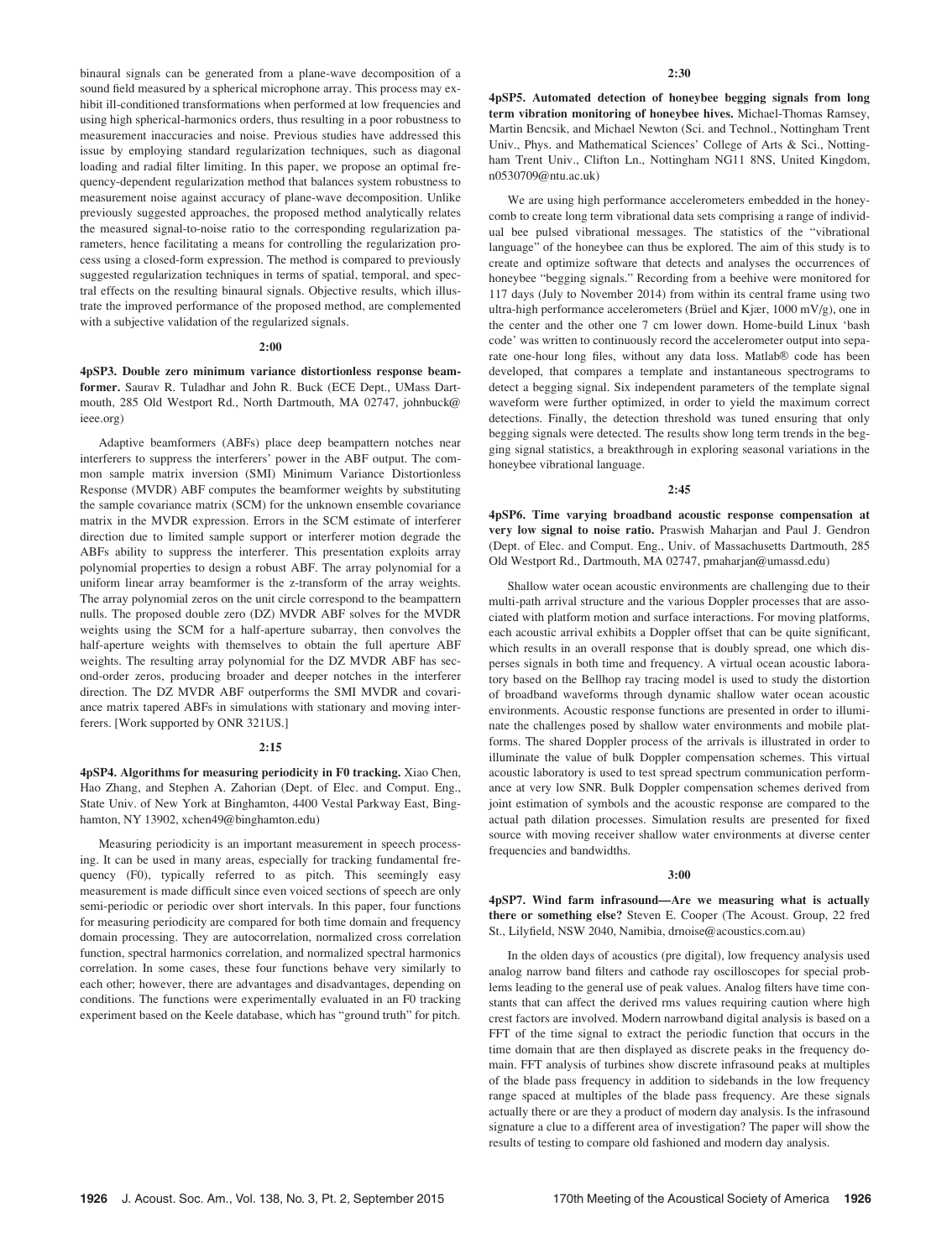Session 4pUW

# Underwater Acoustics and Signal Processing in Acoustics: Environmental Variability Impact on Shallow Water Acoustics II

Kevin D. Heaney, Cochair OASIS Inc., 11006 Clara Barton Dr., Fairfax Station, VA 22039

Sergio Jesus, Cochair University of Algarve, Campus de Gambelas, Faro 8005-139, Portugal

# Contributed Papers

# 1:00

4pUW1. Remote sensing for bottom inversion. Sergio M. Jesus (Univ. of Algarve, Campus de Gambelas, Faro 8005-139, Portugal, sjesus@ualg.pt)

The scenarios of interest for estimating bottom and sub-bottom physical properties now encompass both deep and shallow, or very shallow, coastal waters, for the deployment of renewable energy platforms (e.g., wind farms and wave/tidal energy plants). This new paradigm, together with the continuous requirement for reducing survey time (and cost), spinned out the concept of a distributed and reconfigurable seismic survey system composed of a fleet of autonomous underwater vehicles (AUV) carrying acoustic sensing arrays. Such system poses a number of technical as well as scientific challenges, among which that of sensor positioning for optimal bottom inversion performance in a given scenario. The present work addresses this issue through the eye of the sensor configuration that maximizes diversity and proposes sampling incoherence bounds for 1, 2, and 3D array systems. Random sampling is a concept that favors diversity and allows for the usage of low-complexity inversion schemes such as those based on compressed sensing. Simulations on realistic environments illustrate the proposed concept. [This work is part of project WiMUST—Widely Scalable Mobile Underwater Sonar Technology funded under program H2020 of the European Union.]

#### 1:15

4pUW2. Source depth discrimination: An evaluation and comparison of several classifiers. Ewen Conan, Julien Bonnel (Lab-STICC, ENSTA Bretagne, 2 rue François Vermy, Brest 29200, France, ewen.conan@ensta-bretagne.org), Thierry Chonavel (Lab-STICC, Telecom Bretagne, Brest, France), and Barbara Nicolas (Créatis, Université de Lyon, Lyon, France)

Source depth estimation with a vertical linear array generally involves mode filtering, followed by matched-mode processing. However, this method has two main limitations: the problem of mode filtering is ill-posed in the case of partially spanning arrays; matched-mode processing is sensitive to environmental mismatch. Therefore, concerns for robustness motivate a simpler approach. The problem of depth estimation is reduced to a binary classification problem: source depth discrimination. Its aim is to evaluate whether the source is near the surface or submerged. These two hypotheses are formulated in terms of normal modes, using the concept of trapped and free modes. Several classification rules, based on modal filtering or on subspace projections, are studied. Monte-Carlo methods are used to evaluate their performance and compute receiver operating characteristics. This allows the choice of a discrimination threshold according to some expected performance. The benefits of considering a source depth discrimination problem rather than a source localization one are highlighted. The influence of noise and environmental mismatch are investigated, as well as the choice of the discrimination depth and the choice of the limit between trapped and free modes.

1:30

4pUW3. Interpretations of the frequency difference autoproduct in multipath environments. Brian M. Worthmann (Appl. Phys., Univ. of Michigan, 2010 Lay Automotive Lab., 1231 Beal Ave., Ann Arbor, MI 48109, bworthma@umich.edu) and David R. Dowling (Mech. Eng., Univ. of Michigan, Ann Arbor, MI)

When locating remote acoustic sources in a shallow ocean sound channel, the established array signal processing technique known as matched field processing (MFP) has shown much success. However, MFP is sensitive to mismatch between the modeled and actual environments, and may fail to localize acoustic sources in the presence of such mismatch, particularly at high frequencies. A recent nonlinear array signal processing technique, frequency difference MFP (Abadi et. al. 2012, Worthmann, et. al., under review), has shown some success in localizing high frequency sources by moving the replica calculations to a lower, out-of-band, difference frequency where the detrimental effects of environmental mismatch are less severe. To extract the requisite out-of-band difference frequency information from the measured signals, a quadratic product, termed the autoproduct, is formed from complex signal amplitudes separated by the difference frequency but still lying within the signal bandwidth. Through the use of simple multipath propagation environments, the nature of this autoproduct is explored, and the reasons that it provides out-of-band field information are presented. More complex propagation environments are simulated as well to demonstrate some of the expected and unexpected behaviors of the autoproduct. [Sponsored by the Office of Naval Research and the National Science Foundation.]

#### 1:45

4pUW4. The relation between the waveguide invariant and array invariant. Hee-Chun Song and Chomgun Cho (Scripps Inst. of Oceanogr., 9500 Gilman Dr., La Jolla, CA 92093-0238, hcsong@mpl.ucsd.edu)

The waveguide invariant  $\beta$  is based on the dependence of group speed on phase speed and summarizes the robust interference phenomenon in the range-frequency plane. Over the last decade the elegant approach has been utilized for various applications including passive source ranging. Separately, the array invariant approach [Lee and Makris, J. Acoust. Soc. Am., vol. 119, pp. 336–351 (2006)] has been proposed for a robust source-range estimator from beam-time intensity data using either a horizontal or vertical array. In this letter, it is shown that the array invariant can be derived from the waveguide invariant theory assuming  $\beta = 1$ .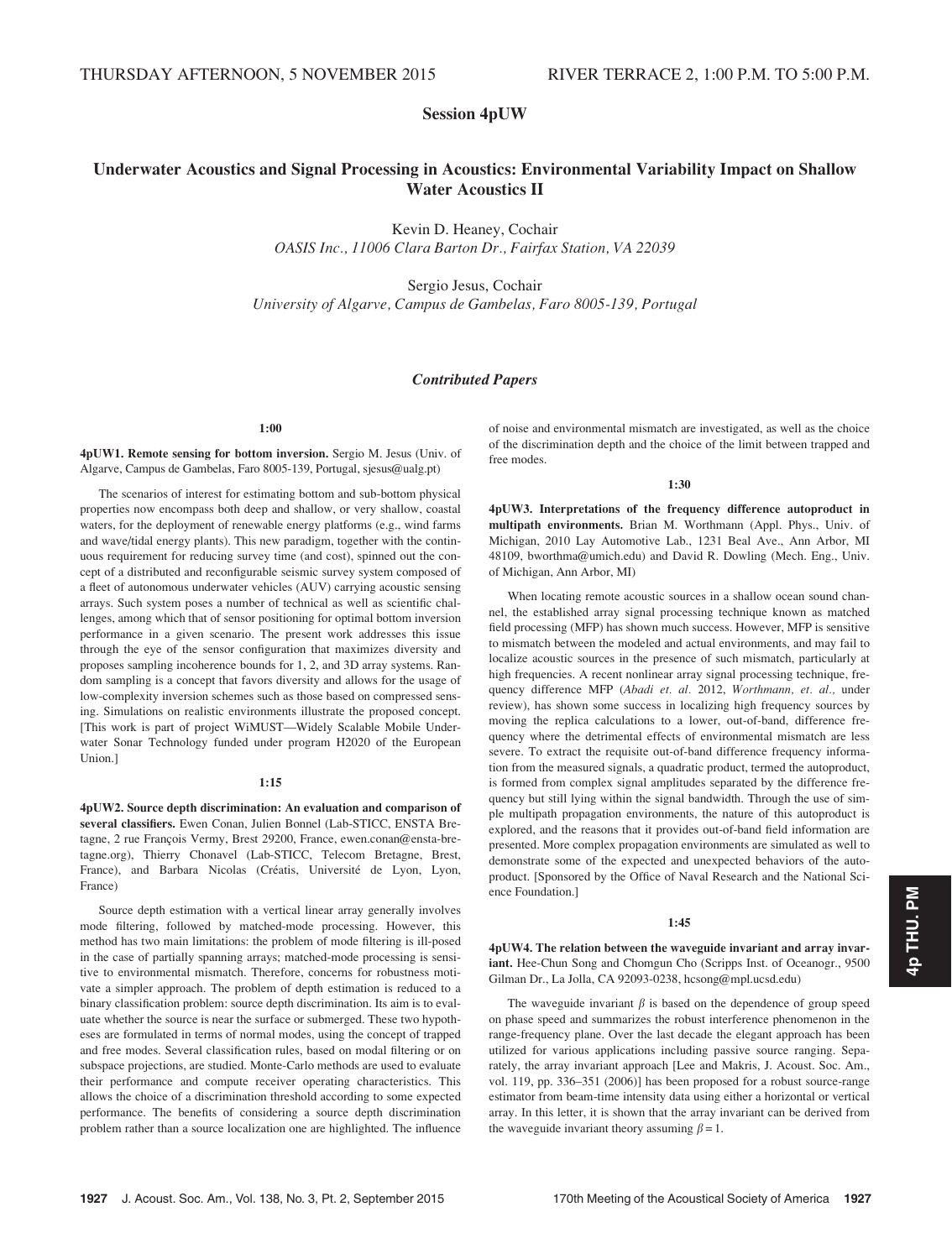4pUW5. Robust source-range estimation using a vertical array and the array invariant. Chomgun CHO, Hee-Chun Song, and William S. Hodgkiss (Scripps Inst. of Oceanogr., UCSD, 9500 Gilman Dr., La Jolla, San Diego, CA 92093-0238, chomgun@gmail.com)

The array invariant based on beam-time migration has been proposed for instantaneous source-range estimation in acoustic waveguides using a horizontal or vertical array. With minimal knowledge of the environment, the approach has been demonstrated successfully with experimental data in shallow water using a horizontal array. Moreover, it was determined recently that the array invariant can be derived from waveguide invariant theory based on the dependence of group speed on phase speed. In this paper, the array/waveguide invariant approach to source-range estimation is applied to a vertical array in a fluctuating ocean environment over a one-day period. Specifically, the range estimates using a 12-m long vertical array in  $\sim$ 100 m deep water are within 9–16% relative error for a 2–3 kHz source at 6-km range, demonstrating the robustness of this approach.

# 2:15

4pUW6. Single and multiple snapshot compressive matched field processing. Kay L. Gemba, William S. Hodgkiss, and Peter Gerstoft (Marine Physical Lab., Scripps Inst. of Oceanogr., Univ. of California, San Diego, 8820 Shellback Way, Spiess Hall, Rm. 446, La Jolla, CA 92037, gemba@ ucsd.edu)

Matched field processing is a generalized beamforming method which matches received array data to a dictionary of replicas to locate and track a source. The solution set generally is sparse since there are considerably fewer sources than replicas. This underdetermined problem can be solved with sparse processing (SP) which potentially is attractive for several reasons. The traditional spatial matched-filter problem is reformulated as a convex optimization problem subject to a sparsity constraint. For example, an elastic net seems to be an appropriate penalty in order to find the best match among a correlated group of replicas. Another advantage is that SP does not require inversion of the sample covariance matrix and therefore can outperform conventional high-resolution processors in snapshot deficient scenarios (i.e., fast moving sources). A third potential advantage is that SP can achieve super-resolution at high SNR and discriminate between closely spaced sources. Here, we demonstrate the performance of single and multisnapshot SP to track a towed source using the SWellEx-96 data set. Results are benchmarked using the Bartlett and the white noise constraint processors. We further discuss the processing of multiple frequencies in order to improve the source tracking.

#### 2:30

4pUW7. The exponential decay of underwater acoustic intensity with increasing altitude of low-frequency sound from a Robinson R44 helicopter. Dieter A. Bevans and Michael J. Buckingham (Marine Physical Lab., Scripps Inst. of Oceanogr., Univ. of California, San Diego, 9500 Gilman Dr., La Jolla, CA 92093-0238, dbevans@ucsd.edu)

A series of underwater acoustic experiments utilizing a Robinson R44 helicopter and an underwater receiver station has been conducted in shallow  $(16 \text{ m})$  and deep  $(>100 \text{ m})$  water. The receiver station consisted of an 11-element nested hydrophone array with a 12 m aperture. In the shallow water experiments the array was configured as a horizontal line (HLA) 0.5 m above the seabed; whereas in deep water the array was suspended from the surface in a vertical line (VLA). An in-air microphone was located immediately above the surface. In this paper the power spectral density as a function of helicopter altitude will be reported from measurements on a single hydrophone. The main rotor blades of the helicopter produce lowfrequency harmonics, the lowest frequency being ~13 Hz. The tail rotor produces a sequence of harmonics approximately six times higher in frequency. Between heights of 30 m to 600 m above the sea surface the underwater intensity was found to decay exponentially with increasing helicopter altitude. Interpretation of the observed low-frequency sound signatures is being facilitated with a numerical three-layer (atmosphere-ocean-sediment) acoustic propagation model in which the source may be moving or stationary. [Research supported by ONR, NAVAIR, and SIO.]

4pUW8. The effect of signal bandwidth on partially saturated broadband ocean acoustic transmission scintillation in a shallow water waveguide. Delin Wang, Wei Huang, and Purnima Ratilal (Elec. and Comput. Eng., Northeastern Univ., 302 Stearns Ctr., Rm. 312, 360 Huntington Ave., Boston, MA 02115, wang.del@husky.neu.edu)

The acoustic field in a shallow water waveguide at small source-receiver separations <3 km are partially saturated. Here, we examine the scintillation statistics of partially saturated broadband ocean acoustic transmissions in the low to mid frequency range collected using a high-resolution towed horizontal coherent hydrophone array system. The standard deviation of intensity fluctuations and scintillation index are quantified as a function of signal bandwidth and source-receiver separation. The amplitude and intensity distributions are compared with corresponding distribution models for the partially saturated field to determine the number of independent statistical fluctuations present in the broadband data.

#### 3:00–3:15 Break

## 3:15

4pUW9. Three-dimensional inversion technique in ocean and seabed acoustics using the parabolic equation method. Camilo C. Roa (Ocean and Mech. Eng., Florida Atlantic Univ., 101 North Beach Rd., Dania Beach, FL 33004, croa1@fau.edu) and George V. Frisk (Ocean and Mech. Eng., Florida Atlantic Univ., Boca Raton, FL)

A three-dimensional parabolic equation (PE) and perturbation approach is used to invert for the range-dependent geoacoustic characteristics of the seabed. The model assumes that the sound speed profile is the superposition of a known range-independent profile and an unknown depth and rangedependent perturbation. Using a Green's function approach, the total measured pressure field in the water column is decomposed into a background field, which is due to the range-independent profile, and a scattered field, which is due to the range-dependent perturbation. When the Born approximation is applied to the resulting integral equation, it can be solved for the range-dependent profile using linear inverse theory. For simplicity, the sound speed profile in the water column is assumed to be known, and the range-dependent perturbation is added to the index of refraction  $n(x,y,z)$ , rather than the sound speed profile  $c(x,y,z)$ . The method is implemented in both Cartesian  $(x,y,z)$  and cylindrical  $(r,\theta,z)$  coordinates with the forward propagation of the field in  $x$  and  $r$ , respectively. Synthetic and experimental data are used to demonstrate the validity of the method. Keywords: Threedimensional parabolic equation method, geoacoustic inversion, range-dependent sound speed profile, linear inversion, Born approximation, and Green's functions.

#### 3:30

4pUW10. Broadband impulse response modeling using the single frequency parabolic equation solution. Kevin D. Heaney (OASIS Inc., 11006 Clara Barton Dr., Fairfax Station, VA 22039, oceansound04@yahoo. com)

The parabolic equation has been considered the workhorse of low to mid frequency propagation modeling in range dependent environments due to its accurate handling of both refraction and diffraction. The frequency domain solution approach of the PE has severely limited its use in broadband pulse synthesis die to the computational cost of computing each Fourier component. In this paper a hybrid approach that blends the PE forward model for field computation and an analytic model for travel time computation is presented. The PE is computed at the center frequency in a range dependent environment. The beam arrival angle for a virtual line array at the receiver depth (as well as sea surface and sea floor) is stored at each range. The average group slowness as a function of phase speed at the source (wave number invariant) is computed using analytic acoustics methods (Snell's law). The impulse response at each range is computed by incoherently adding the pier of each beam at the arrival time of the associated phase speed energy (the range averaged group slowness). This approach reproduces the behavior of the pulse spread, without the cost of the broadband PE.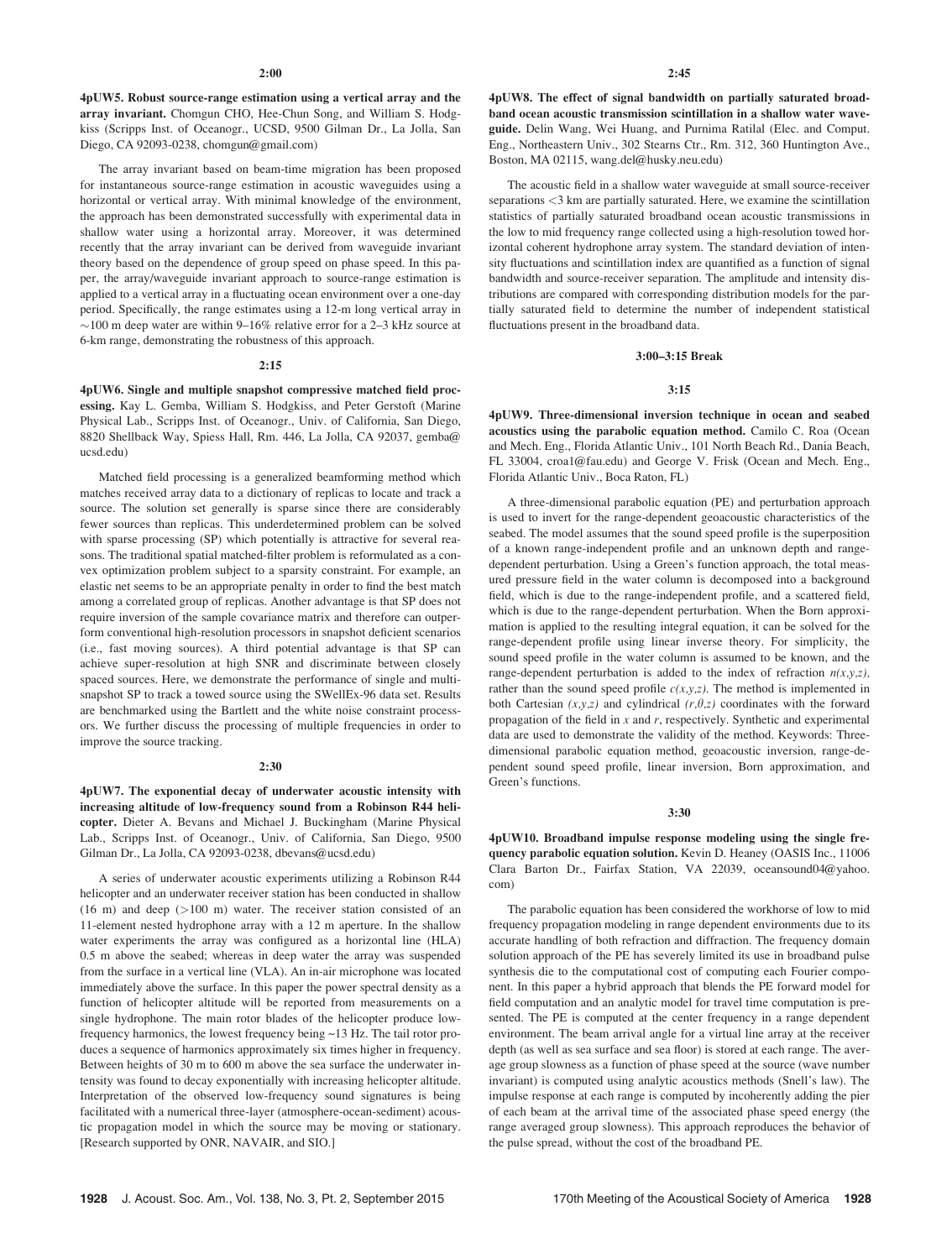#### 3:45

4pUW11. Three-dimensional iterative parabolic approximations. Pavel S. Petrov (School of Natural Sci., Far Eastern Federal Univ., 8 Suhanova St., Vladivostok 690950, Russian Federation, petrov@poi.dvo.ru)

A hierarchy of the 3D coupled parabolic equations is derived by the method of multiple scales. The solutions of the derived equations represent the successive terms in an asymptotic expansion of the solution of the 3D Helmholtz equation. The equations are complemented with the consistent interface and boundary conditions. The Cauchy initial conditions for the parabolic equations are set up in such a way that the solution in the far field approximates the solution of the Helmholtz equation in the unbounded 3D space. The derived parabolic equations are used to solve a problem of the propagation in a perfect 3D wedge. The comparison to the image source solutions is used for the validation of the proposed parabolic approximation.

#### 4:00

4pUW12. Stochastic-basis matched-field processing. Steven I. Finette, Peter C. Mignerey, and Roger M. Oba (U.S. Naval Res. Lab., Peter Mignerey code 7160, Washington, DC 20375-5350, peter.mignerey@nrl. navy.mil)

Matched-field processing (MFP) suffers serious degradation due to environmental mismatch between received acoustic-field vectors and modeled replica vectors. Physical reasons for degradation include uncertainty caused by incomplete descriptions of the parameters and fields necessary for correct specification of the acoustic waveguide (i.e., environmental uncertainty), and system uncertainty associated with incomplete knowledge of the array configuration, source depth, etc. Recent research in the theory of stochasticbasis expansions (polynomial chaos) provides a mathematically consistent way of incorporating both types of uncertainty into MFP. Such expansions are used efficiently to construct replica matrices that steer high-rank subspaces capable of capturing signals with uncertain wavefronts. When combined with cross-spectral density matrices, stochastic-basis steering matrices enable the design of new processors with properties not previously evaluated in a MFP context. A maximum likelihood processor is developed which incorporates environmental uncertainty through polynomial chaos expansions. The processor can be written as a Frobenius product between an estimated cross-spectral density matrix and the inverse of a stochastic-basis replica matrix. This talk will outline the theoretical foundation of stochastic-basis MFP, and illustrate the method with some simulations. [Work supported by the Office of Naval Research.]

## 4:15

4pUW13. Acoustic propagation in the Strait of Georgia. Nicos Pelavas, Sean Pecknold (DRDC Atlantic Res. Ctr., 9 Grove St., Dartmouth, NS B2Y 3Z7, Canada, nicos.pelavas@drdc-rddc.gc.ca), Matthew Coffin, Kevin Dunphy (GeoSpectrum Technologies, Inc., Dartmouth, NS, Canada), and Dugald Thomson (Dept. of National Defence, Trinity - Acoust. Data Anal. Ctr., , Halifax, NS, Canada)

In recent years, there has been a proliferation of Ocean Observing Systems (OOS) along with a wide distribution of their associated data products. The collected data support scientific research, industry, and government organizations by providing long term measurements of biological, chemical, and physical properties of the ocean environment. However, the collection and distribution of underwater acoustic data poses a potential security risk for naval vessels operating in the vicinity of OOS. The Canadian Forces Maritime Experimental and Test Ranges (CFMETR) provide an underwater tracking facility for naval tests, and are approximately 50 km from hydrophones of the Victoria Experimental Network Under the Sea (VENUS) observatory. Under an existing CFMETR-VENUS agreement, data are diverted during certain naval tests. In order to minimize the frequency of these data diversions, a study is being conducted to investigate acoustic propagation in the Strait of Georgia. The results of acoustic modeling and measurement of transmission loss from CFMETR to VENUS will be presented. A software application called CAVEAT is also presented. The application was developed to integrate the transmission loss results along with other sonar parameters to enable operators at CFMETR to determine the risk of acoustic exposure.

## 4:30

4pUW14. A comparison of the reflection coefficient predictions of two competing sediment acoustic models. Anthony L. Bonomo, Nicholas Chotiros, and Marcia Isakson (Appl. Res. Labs., The Univ. of Texas at Austin, 10000 Burnet Rd., Austin, TX 78713, anthony.bonomo@gmail.com)

Currently, there are several competing models that have been used to describe the acoustic properties of sandy sediments. These models include those that assume the sediment to behave as an acoustic fluid, a viscoelastic solid, and as a porous media following Biot theory. Perhaps the two most sophisticated acoustic models that have been applied to sand are the Viscous Grain Shearing (VGS) model of Buckingham and the Extended Biot (EB) model of Chotiros. While both of these models have been found to agree with measured sound speed dispersion and attenuation data, previous work has shown that the reflection coefficients predicted using these models disagree. In this work, the reflection coefficient predictions of the VGS and EB models will be compared for both the case of a homogeneous sand halfspace and the case of a sand layer overlying a rock substrate. [Work supported by ONR, Ocean Acoustics.]

#### 4:45

4pUW15. Hydroacoustic survey of geotechnical activities for the Virginia offshore wind technical advancement program. Erik J. Kalapinski (Energy Programs, Tetra Tech, Inc., 160 Federal St., Fl. 3, Boston, MA 02210, erik.kalapinski@tetratech.com) and Kristjan A. Varnik (Eng., Tetra Tech, Inc., Boston, MA)

As offshore wind energy development increases across the eastern seaboard, there is a growing need to determine the short and long-term effects of activities associated with this development on marine ecosystems. One area of particular importance is the potential effects of underwater noise on marine life. To better characterize underwater sound levels associated with geotechnical activities, a hydroacoustic measurement program of geotechnical survey activities was completed in support of Dominion's Virginia Offshore Wind Technical Advancement Program. An important component of this project was the advancement of new technologies and the use of best available science to collect data for more accurate impact determinations. The overall goal of the hydroacoustic measurement program was to fieldverify the projected acoustic impacts during geotechnical activities. This new insight will support both decision making in the execution of offshore wind site characterization surveys, and reduce the potential for future impacts. Measurements were made using a combination of equipment including a cabled real-time hydroacoustic analysis systems and fixed autonomous static recorders. Upon conclusion of the hydroacoustic survey, data were downloaded and directly correlated with daily activity logs from the vessels used in performing the offshore geotechnical work thereby providing the means to coordinate acoustic events.